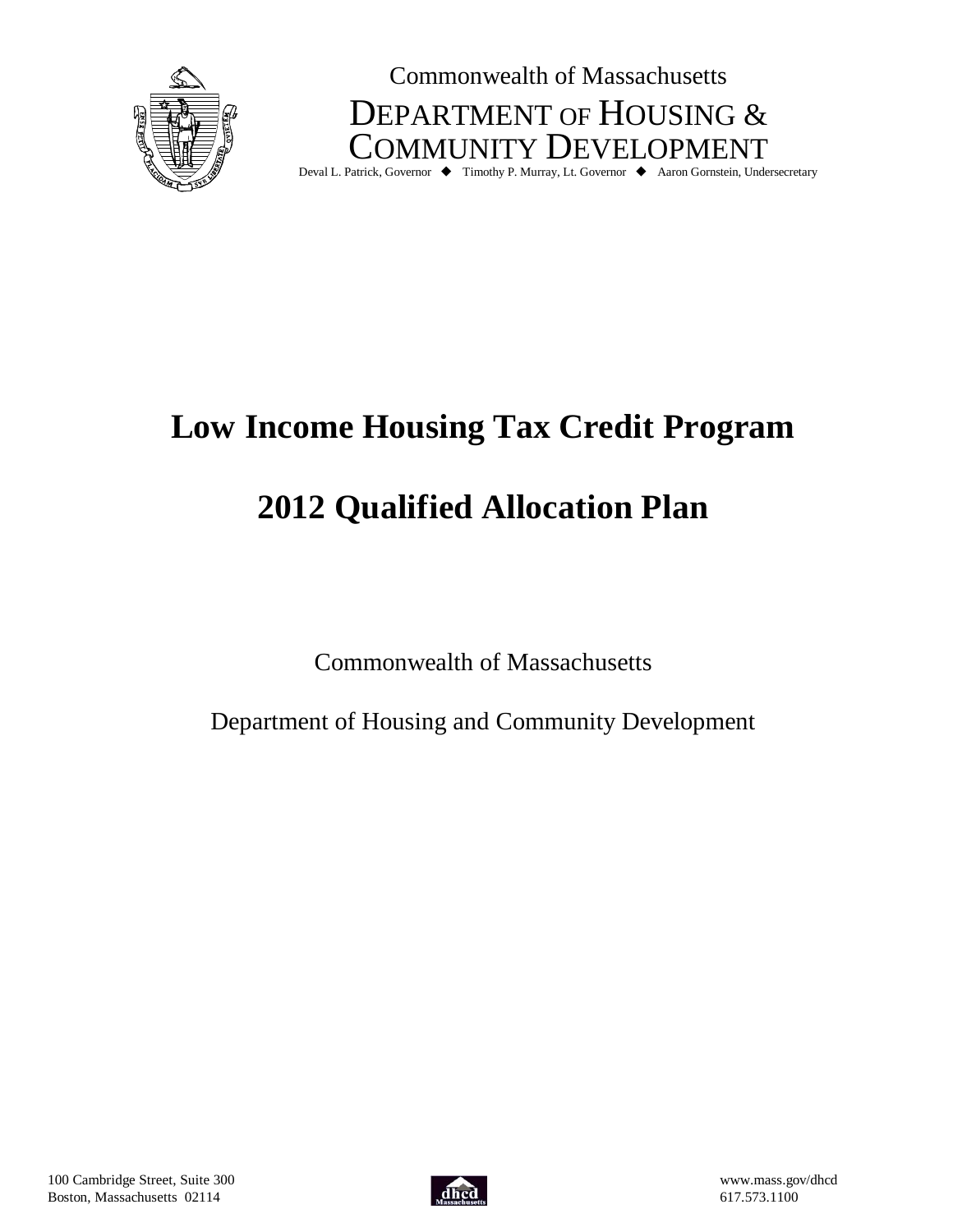## **Table of Contents**

| I.    |                                                                                                      |
|-------|------------------------------------------------------------------------------------------------------|
| II.   | Federal and State Requirements for the Qualified Allocation Plan4                                    |
| III.  |                                                                                                      |
| IV.   |                                                                                                      |
| V.    |                                                                                                      |
| VI.   |                                                                                                      |
| VII.  |                                                                                                      |
| VIII. |                                                                                                      |
| IX.   | Recommended Cost Limits; Caps on Eligible Basis and Allocations Per Project  23                      |
| X.    |                                                                                                      |
| XI.   | I. Fundamental Project Characteristics: 100 points<br>II. Special Project Characteristics: 82 points |
| XII.  |                                                                                                      |
| XIII. |                                                                                                      |
| XIV.  |                                                                                                      |
| XV.   |                                                                                                      |

## **Appendices:**

| A.             | <b>Compliance Monitoring Procedures</b>                                            |
|----------------|------------------------------------------------------------------------------------|
| <b>B.</b>      | Future Changes to the 2012 Allocation Plan                                         |
| $\mathbf{C}$ . | Summary of Comments and Suggestions from the Public Process                        |
| D.             | Massachusetts Low Income Housing Tax Credit Program                                |
| Ε.             | <b>Glossary of Terms</b>                                                           |
| $F_{\cdot}$    | National Council of Affordable Housing Market Analysts (NCAHMA) materials          |
| G.             | Design Self Evaluations (Accessibility), including DHCD Requirements for CBH Units |
| H.             | Design Self Evaluation (Green Building)                                            |
| Ι.             | Fair Housing Principles and Affirmative Fair Marketing Plan Guidelines             |
| $\mathbf{r}$   | n''un''c n''n                                                                      |

J. Priority Matrix for Preservation Properties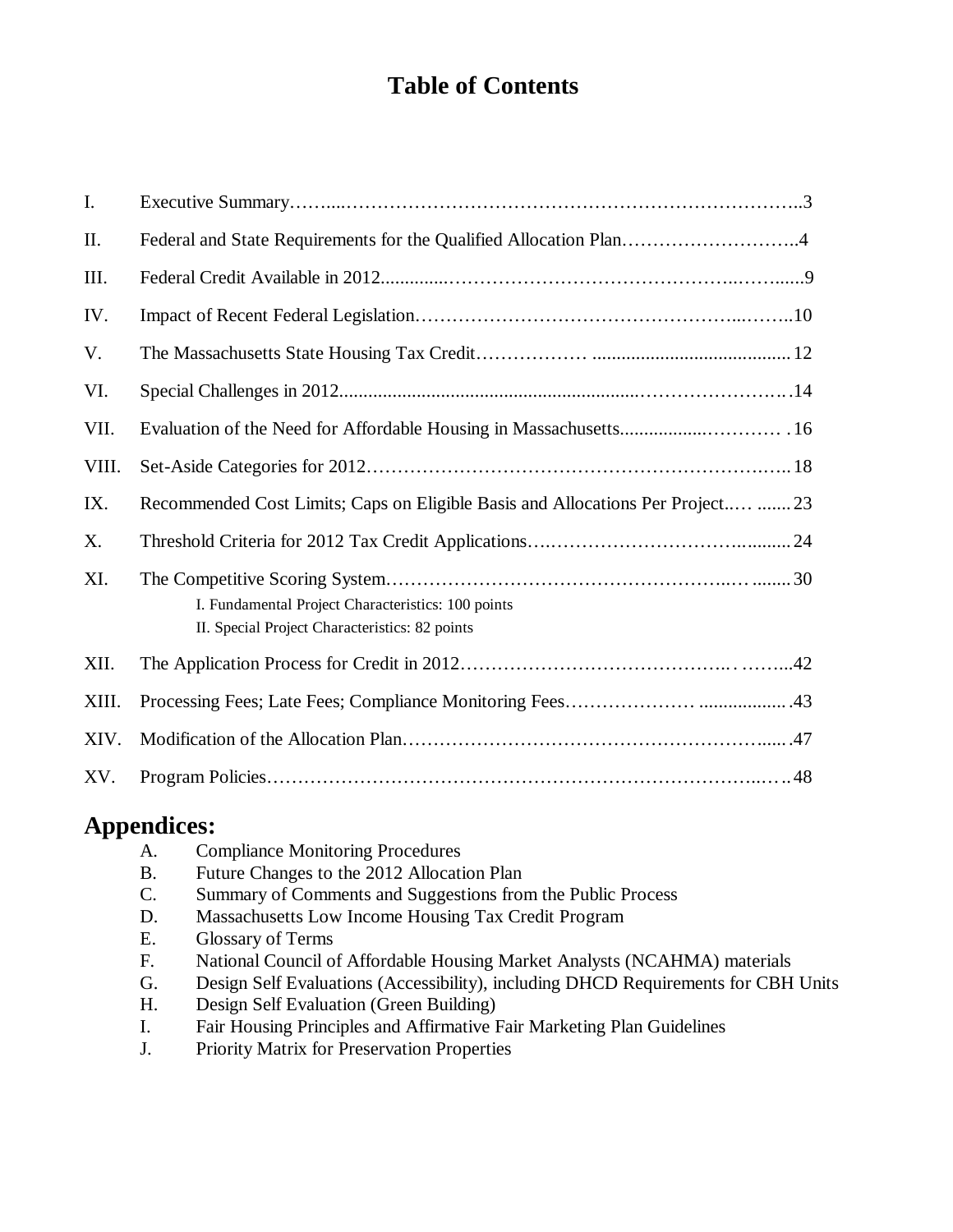## **I. Executive Summary**

As the tax credit allocating agency for the Commonwealth of Massachusetts, the Department of Housing and Community Development (DHCD) faces an increasingly significant challenge in 2012: allocating a scarce resource – the 9% federal credit – to a steadily growing number of high-quality applications sponsored by capable development teams. To put this challenge in context, during the relatively stable tax credit years of 2007 and 2008, the Department routinely received 24 to 44 applications for 9% credit during each competitive funding round. DHCD's per capita authority in those years ranged from \$12.5 million to \$14.6 million.In its most recent funding round – April 2011 – DHCD received 64 applications for 9% credit. The per capita authority in 2011 was \$14.1 million. The imbalance between demand and supply is at an all-time high.

Two years ago, the Department's greatest challenge was finding any developers able to attract investors to credit projects. Thirty-two Massachusetts projects were caught in the downturn and market instability in 2008, 2009, and early 2010. In those years, the most significant challenge for DHCD -- as for other allocating agencies -- was rapid implementation of the invaluable federal recovery programs. Using funds provided by the U.S. Departments of the Treasury and HUD, DHCD was able to save all 32 stalled tax credit projects representing 1,997 total units.

As recently as early 2010, the Department anticipated that it might take several years for the tax credit equity market to rebound and for pricing to stabilize – most likely at prices in the mid-70s or low-80s. However, by mid-2010, tax credit investors were returning to Massachusetts. Their interest spurred developers and syndicators to begin structuring potential 9% credit projects for submission to DHCD's rental funding rounds. In the first 2010 rental round, DHCD received 44 applications for the 9% credit and, in the second 2010 rental round, DHCD received 53 applications for the 9% credit. The total request for 9% credit in the two 2010 funding rounds was approximately \$77 million, with per capita authority of \$13.85 million. In the 2011 rental funding round, as indicated, DHCD received 64 applications for 9% credit totaling approximately \$53 million, with per capita authority in 2011 at \$14.1 million. Most applications in 2010 and 2011 represented projects that conform to DHCD's mission and to many requirements of the annual QAP. In addition, most applications were sponsored by teams with demonstrated capacity to develop successful 9% credit projects.

In 2012, DHCD anticipates again receiving far more 9% applications than it can fund. The demand/supply imbalance also will be impacted by the anticipated submission of two HOPE VI applications with U.S. Department of HUD funding awards. The two projects, described in detail in a later section of this QAP, have been awarded over \$44 million in federal funds but will require very substantial awards of 9% credit and state housing credit in order to proceed. The requests from the HOPE VI sponsors will affect the available supply of 9% credit for the next two or three years.

For many reasons, the serious imbalance between demand for the 9% credit and available supply is not sustainable. Over the past few months, the Department has met repeatedly with members of the development community to discuss measures it might take to restore balance to the 9% pipeline. DHCD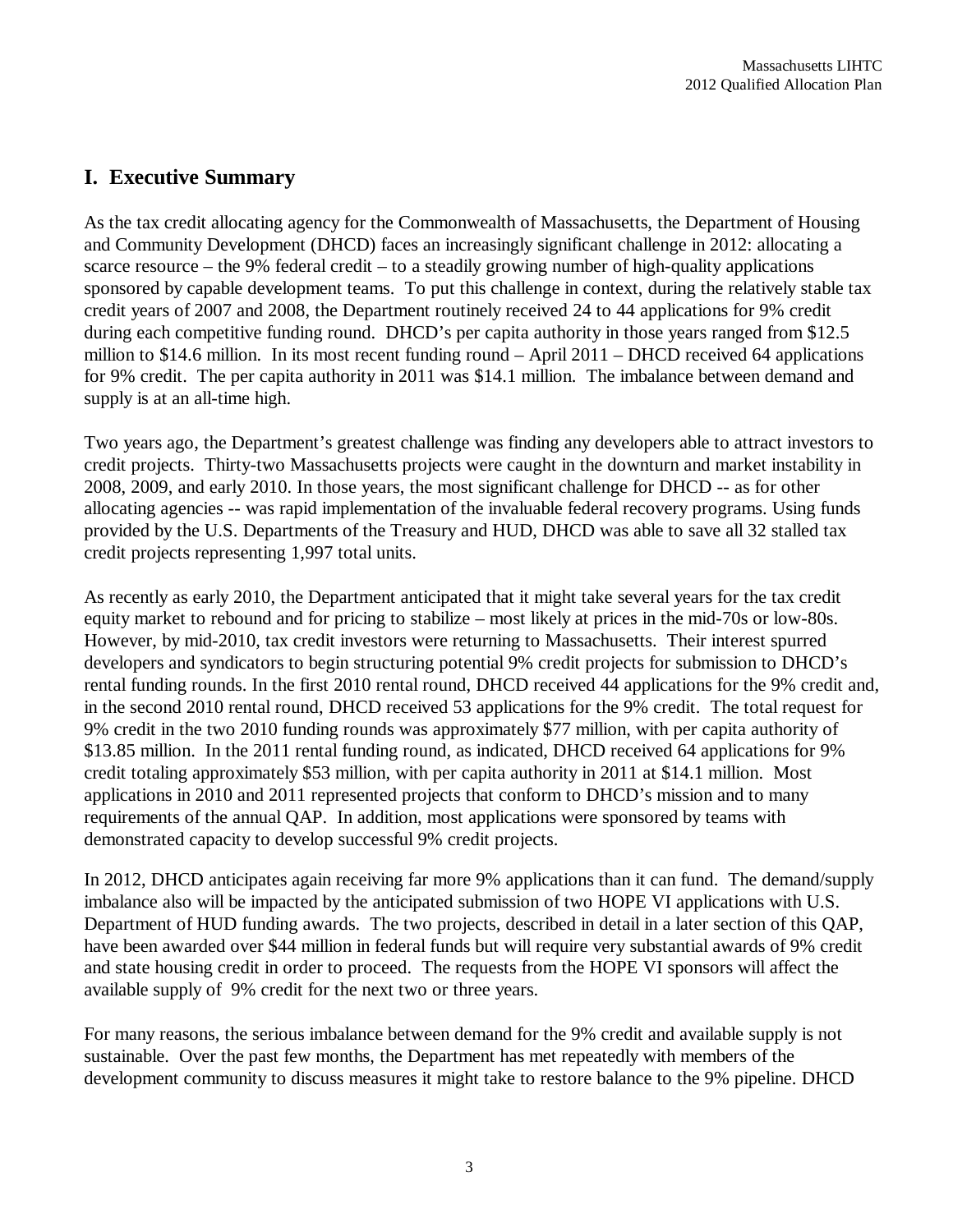has encouraged the development community to offer suggestions, and a number of constructive suggestions have been received.

At present, the Department is prepared to take **five** actions:

- Repeat Applications Only: In the first rental round of 2012, scheduled to begin on February 10, DHCD will only accept applications that previously were submitted and denied. No new applications will be accepted in the January rental round.
- Two Application Limit: During the February 2012 round, no sponsorship entity will be allowed to submit more than two applications for funding.
- *Preservation Projects:* DHCD is strongly encouraging all sponsors of preservation projects to structure to seek tax-exempt bond financing using 4% credits, rather than seeking the competitive 9% credit. As the year progresses, DHCD is prepared to make this approach mandatory for preservation projects.
- *Higher Thresholds for Round 2:* At present, DHCD anticipates holding a second 2012 funding competition in September or October and anticipates accepting new applications during that round. However, as the year progresses, DHCD will work with the development community and, if necessary, amend the QAP to incorporate higher threshold standards - related to readiness and Department priorities – for new applications. Sponsors intending to seek state low-income tax credits during the second round should anticipate being limited to one application for the state credit.
- *New State Credit Limits:* Given the extreme pressure on the state credit, DHCD will take measures to further target its state credit allocations. The Department plans to consult further with the development community but is likely in future rounds to limit the size of awards and to focus the state credit to a greater degree on certain project types.

The Department wishes to extend its thanks to the members of the Massachusetts development community who have made themselves available to discuss the allocation process and the particular challenges facing DHCD in 2012. The Department appreciates the many thoughtful suggestions that have been offered by one of the strongest development communities in the nation.

## **Section II. Federal and State Requirements of the Qualified Allocation Plan**

Each year, the state allocating agency for the federal Low Income Housing Tax Credit is required to publish a plan describing how it intends to award the credit. The requirement that states publish a plan was established in the Omnibus Reconciliation Act of 1989. The plan is called the Qualified Allocation Plan, or QAP.

In the Commonwealth of Massachusetts, the Department of Housing and Community Development, or DHCD, is the allocating agency for tax credits. The Department is responsible for preparing the annual allocation plan and making it available for review by interested members of the public before final publication.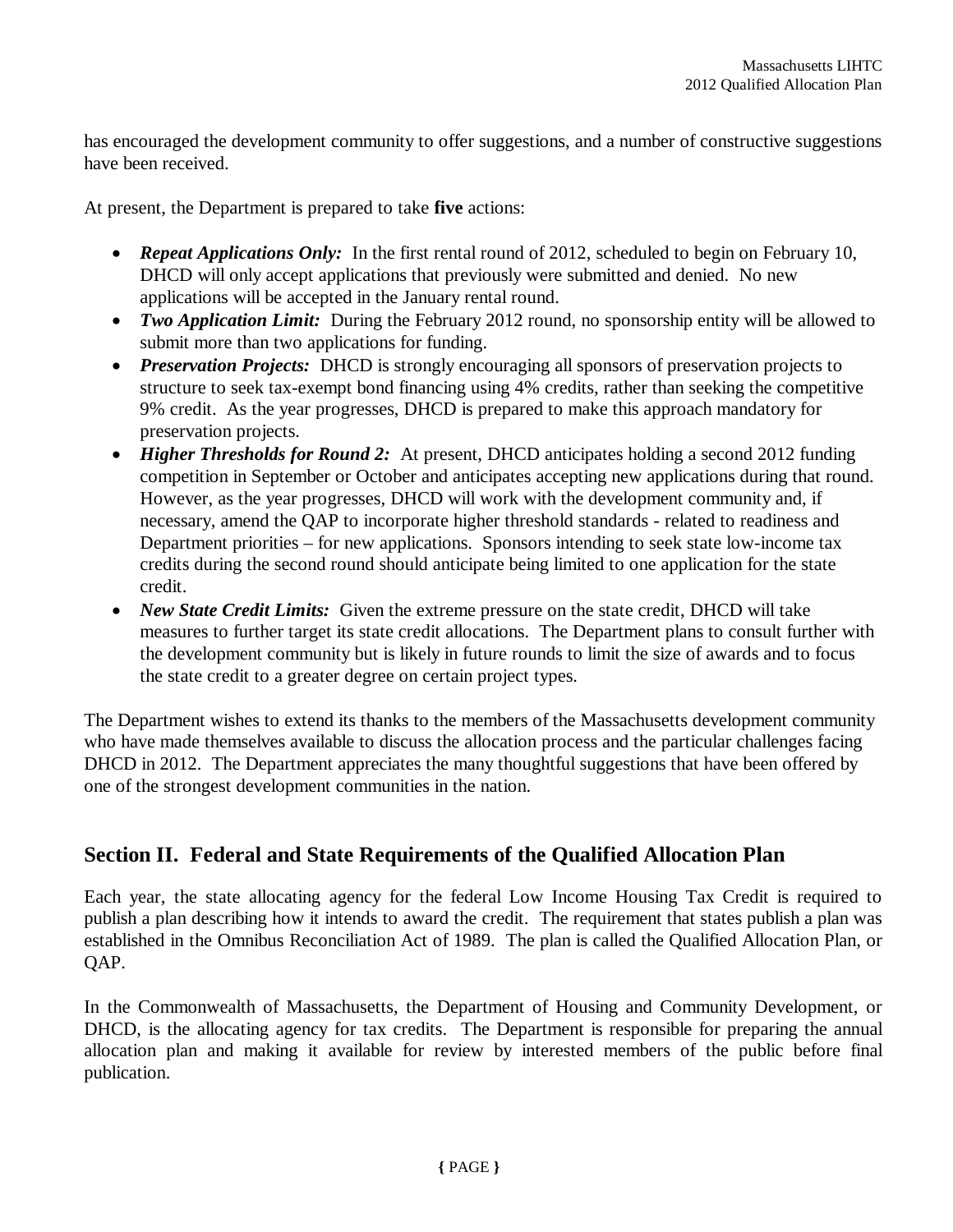Section 42 of the Internal Revenue Code is the federal statute governing the tax credit program. In accordance with Section 42(m), each state allocating agency must include the following in the annual allocation plan:

- Selection criteria for projects receiving tax credit allocations
- Preference for projects serving the lowest income tenants and for projects serving tenants for the longest period of time
- Preference for projects located in qualified census tracts, the development of which will contribute to a concerted community revitalization plan. (Qualified census tracts now are defined as tracts either in which 50 percent or more of the households have income less than 60 percent of the area median gross or with a poverty rate of 25% or greater.)

In addition, Section 42(m) states that the selection criteria must take into consideration the following project, community, or development team attributes:

- Location
- Need for affordable housing
- Project characteristics
- Sponsor capacity
- Tenants with special needs as a target population
- Public housing waiting lists
- Individuals with children as a target population
- Projects intended for tenant ownership

The 2012 Qualified Allocation Plan prepared by the Department of Housing and Community Development conforms to all the plan requirements summarized in the paragraphs above. In preparing the QAP, the Department has paid particular attention to the first three project attributes (location, need, and project characteristics) in order to implement the Commonwealth's sustainable development principles and to address the critical need to produce new housing in Massachusetts. The 2012 Qualified Allocation Plan reflects the sustainable development priorities of Governor Deval Patrick. On May 16, 2007, the Governor announced his Administration's Sustainable Development Principles. The ten principles are listed on the following pages. The Department will use the ten principles as part of the threshold evaluation for tax credit applications.

As of May 2007, the sustainable development principles are:

#### 1. **Concentrate Development and Mix Uses.**

Support the revitalization of city and town centers and neighborhoods by promoting development that is compact, conserves land, protects historic resources, and integrates uses. Encourage remediation and reuse of existing sites, structures, and infrastructure rather than new construction in undeveloped areas. Create pedestrian friendly districts and neighborhoods that mix commercial, civic, cultural, educational, and recreational activities with open spaces and homes.

#### **2. Advance Equity.**

Promote equitable sharing of the benefits and burdens of development. Provide technical and strategic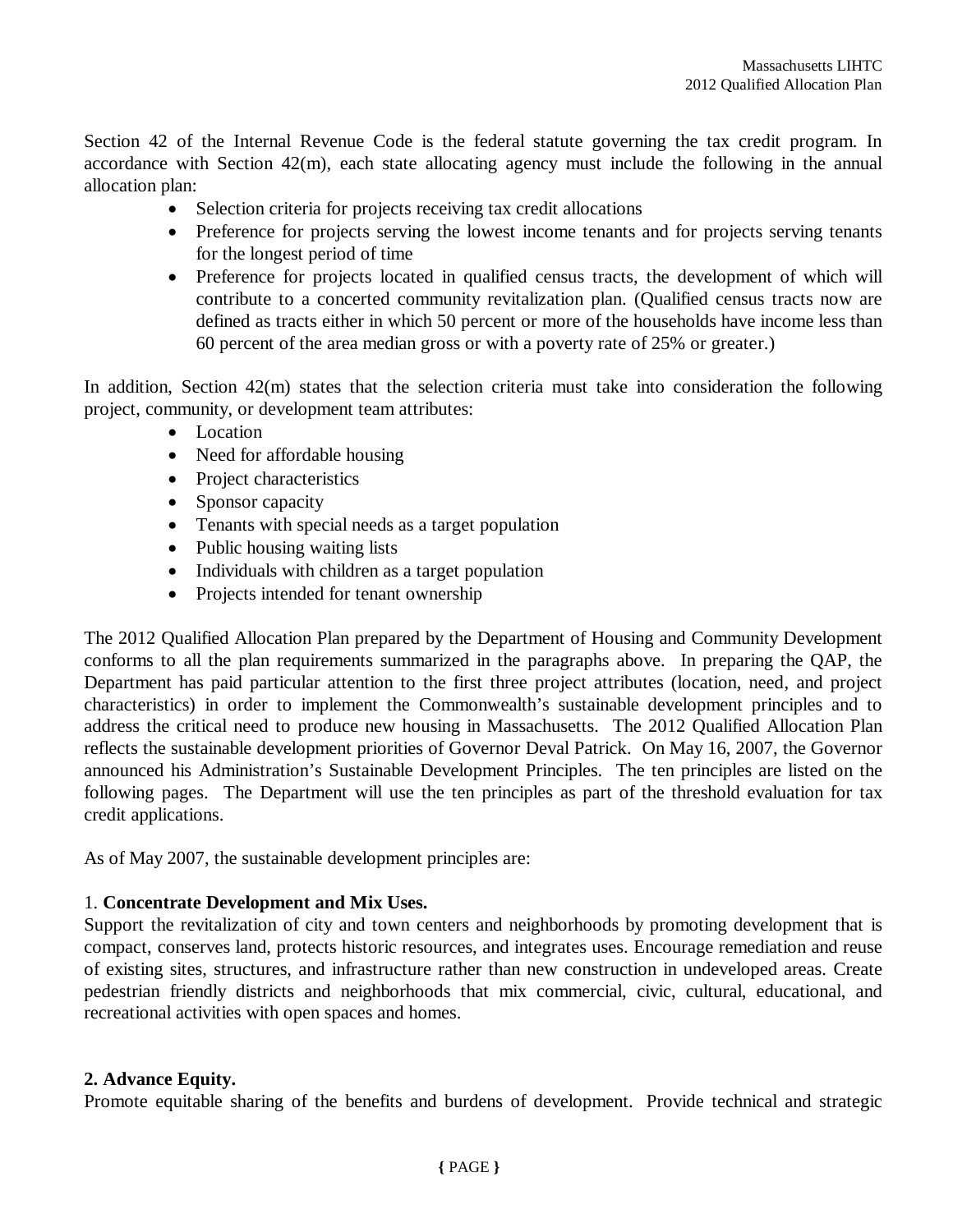support for inclusive community planning and decision making to ensure social, economic, and environmental justice. Ensure that the interests of future generations are not compromised by today's decisions.

#### **3. Make Efficient Decisions.**

Make regulatory and permitting processes for development clear, predictable, coordinated, and timely in accordance with smart growth and environmental stewardship.

#### **4. Protect Land and Ecosystems.**

Protect and restore environmentally sensitive lands, natural resources, agricultural lands, critical habitats, wetlands and water resources, and cultural and historic landscapes. Increase the quantity, quality and accessibility of open spaces and recreational opportunities.

#### **5. Use Natural Resources Wisely.**

Construct and promote developments, buildings, and infrastructure that conserve natural resources by reducing waste and pollution through efficient use of land, energy, water, and materials.

#### **6. Expand Housing Opportunities.**

Support the construction and rehabilitation of homes to meet the needs of people of all abilities, income levels, and household types. Build homes near jobs, transit, and where services are available. Foster the development of housing, particularly multifamily and smaller single-family homes, in a way that is compatible with a community's character and vision and with providing new housing choices for people of all means.

#### **7. Provide Transportation Choice.**

Maintain and expand transportation options that maximize mobility, reduce congestion, conserve fuel and improve air quality. Prioritize rail, bus, boat, rapid and surface transit, shared-vehicle and shared-ride services, bicycling, and walking. Invest strategically in existing and new passenger and freight transportation infrastructure that supports sound economic development consistent with smart growth objectives.

#### **8. Increase Job and Business Opportunities.**

Attract businesses and jobs to locations near housing, infrastructure, and transportation options. Promote economic development in industry clusters. Expand access to education, training, and entrepreneurial opportunities. Support the growth of local businesses, including sustainable natural resource-based businesses, such as agriculture, forestry, clean energy technology, and fisheries.

#### **9. Promote Clean Energy.**

Maximize energy efficiency and renewable energy opportunities. Support energy conservation strategies, local clean power generation, distributed generation technologies, and innovative industries. Reduce greenhouse gas emissions and consumption of fossil fuels.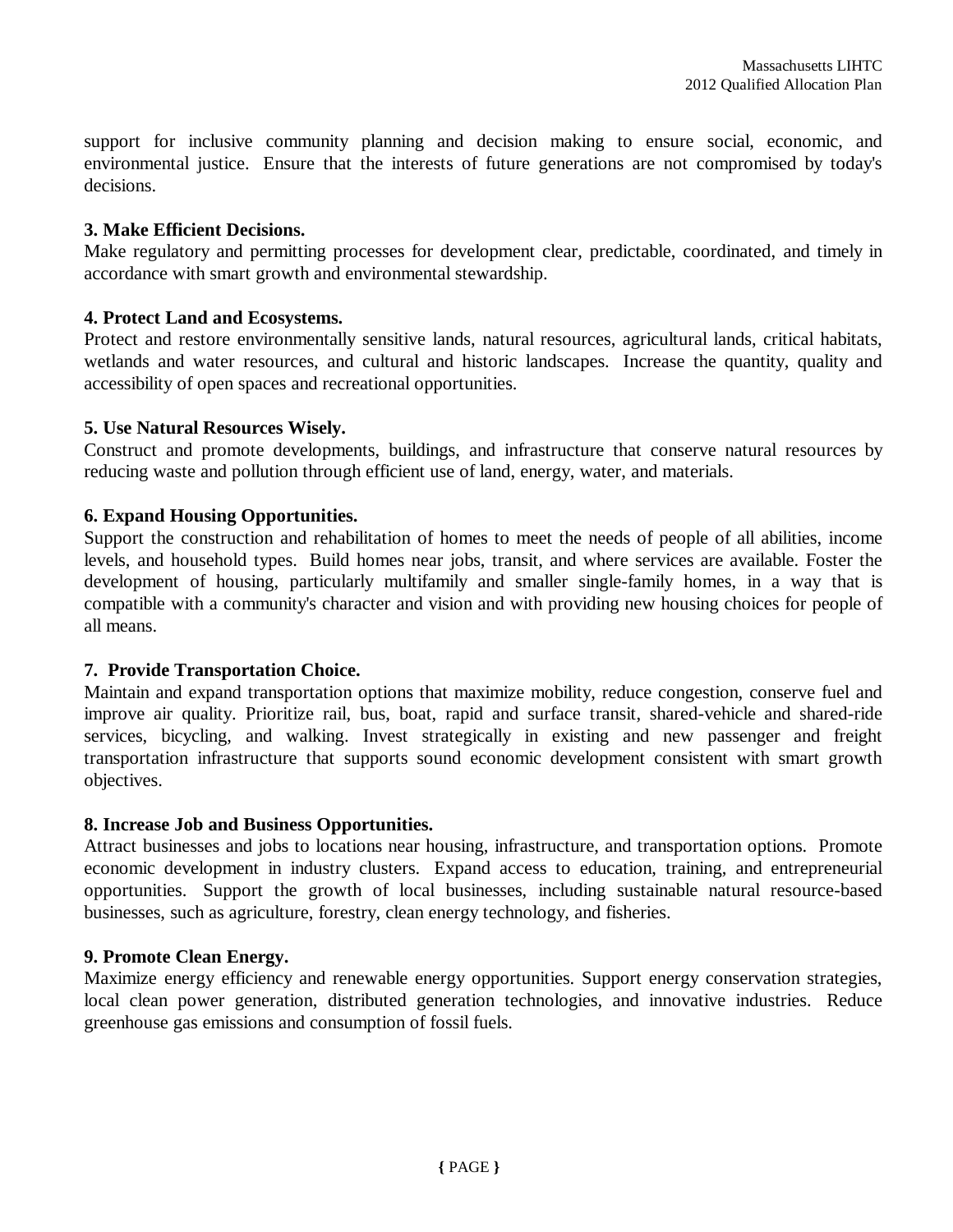#### **10. Plan Regionally.**

Support the development and implementation of local and regional, state and interstate plans that have broad public support and are consistent with these principles. Foster development projects, land and water conservation, transportation and housing that have a regional or multi-community benefit. Consider the long-term costs and benefits to the Commonwealth.

The Department is committed to providing tax credits to projects in suburban and rural communities in order to provide increased opportunities for underserved populations in those locations. The Administration is also committed to working with municipal government to address local zoning obstacles faced by project sponsors as they attempt to produce critically needed, affordable rental units. Project sponsors are strongly encouraged to seek project sites that will accomplish both sustainable development and fair housing objectives. The Department will continue to work closely with members of the development community and will seek their input in determining appropriate strategies for achieving these goals.

In preparing the 2012 QAP, the Department considered various measures and indicators of affordable housing need in Massachusetts. The measures or indicators included the number of households on public housing waiting lists; average and median sales prices and rental rates, both statewide and in various regions; vacancy rates for rental housing; median household income, both statewide and in various regions; number of households living below the federal poverty level; and so on.

After evaluating the information described above and reviewing comments and suggestions from interested parties, the Department has established in this QAP its priorities for allocating the housing credit in 2012. The Department intends to allocate credit to:

- 1) projects that create new affordable housing units, in particular units suitable for families in locations with job growth potential
- 2) projects whose sponsors actively promote principles of fair housing
- 3) projects that are consistent with the May 2007 ten sustainable development principles, including "green" design principles, etc.
- 4) projects that are part of comprehensive neighborhood improvement plans or initiatives, including HOPE VI projects with approved federal grants
- 5) projects that preserve valuable existing affordable units and meet DHCD's preservation priorities
- 6) projects that include units for individuals or households with incomes below 30% of area median income, including the homeless
- 7) projects with acceptable per-unit costs
- 8) projects located in communities or neighborhoods with expanding social and/or educational opportunities, increasing employment opportunities or significant revitalization and investment activity.

This allocation plan also sets forth the application process and scoring system for 2012.

It is important to note that the priorities included in this plan to some extent are priorities for the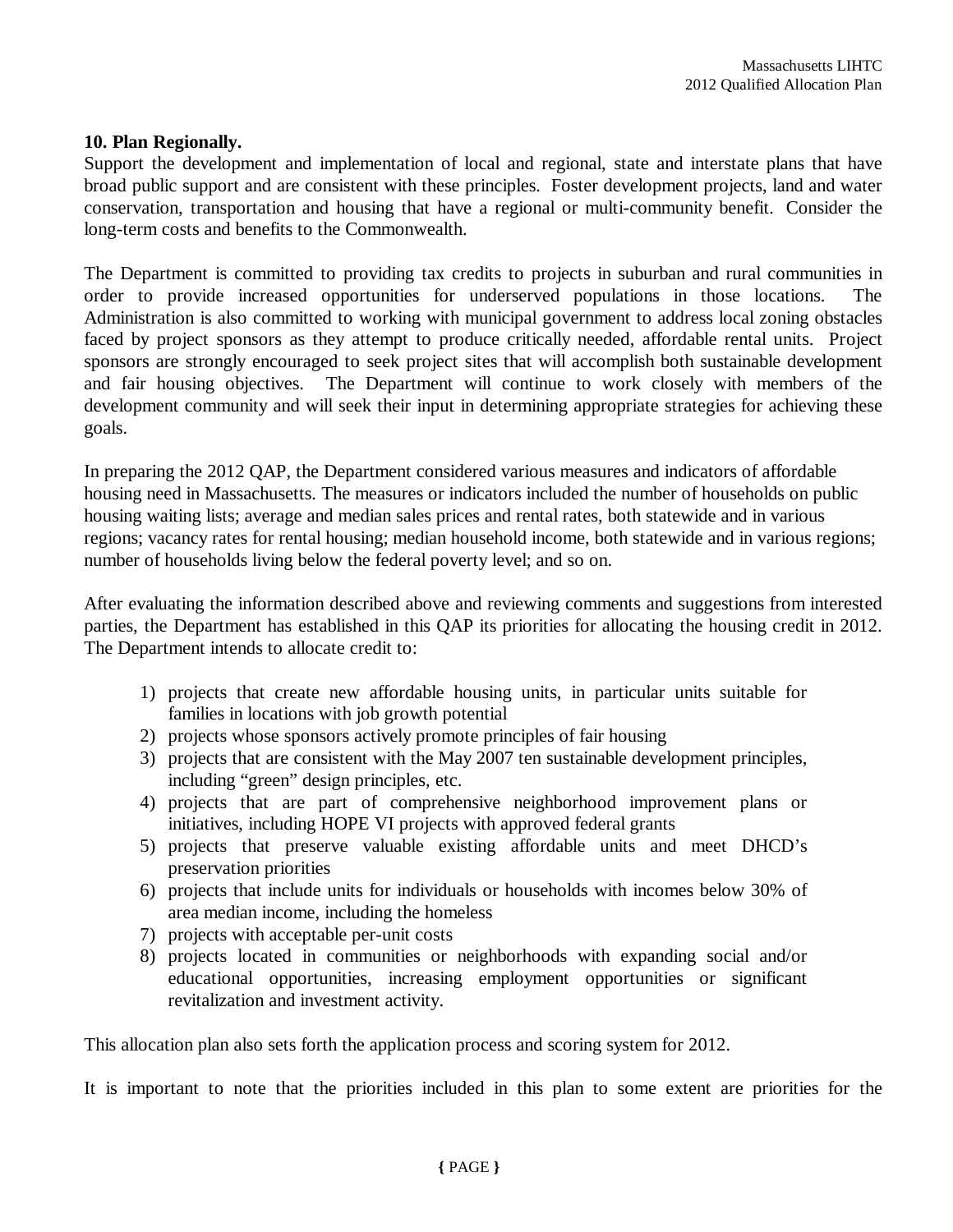Department's other affordable housing programs as well. This is true for two reasons. First, tax credit projects often require other DHCD resources in order to proceed. Thus, the priorities established for the tax credit program have a direct impact on DHCD's other housing programs. For example, when DHCD, through the tax credit allocation plan, establishes recommended cost limits for tax credit projects, the cost limits clearly apply to other DHCD programs in support of the same project.

The second reason is that the tax credit program, through the annual allocation plan, undergoes greater and more frequent scrutiny than other state housing programs. Although other housing programs have guidelines and regulations that are modified from time to time, the annual tax credit allocation plan is the public document in which the Department most clearly and most frequently attempts to state its priorities for state-assisted affordable housing projects.

Section 42 requires allocating agencies to make an allocation plan available for public review and comment before publishing a final plan. During the course of 2011, DHCD met repeatedly with representatives of the affordable housing community to discuss the status of the equity markets, individual tax credit projects, the implementation of federal recovery programs for housing, the newly-funded HOPE VI projects, and possible changes to the 2012 QAP. As it prepared the 2012 plan, the Department encouraged suggestions and comments from housing professionals, other experts, municipal officials, advocates, and concerned citizens. The Department wishes to publicly acknowledge their contribution, and to thank them for their time and effort. Finally, in accordance with code requirements, the Department presented the draft allocation plan for public review and comment at a public hearing held on January 24, 2012.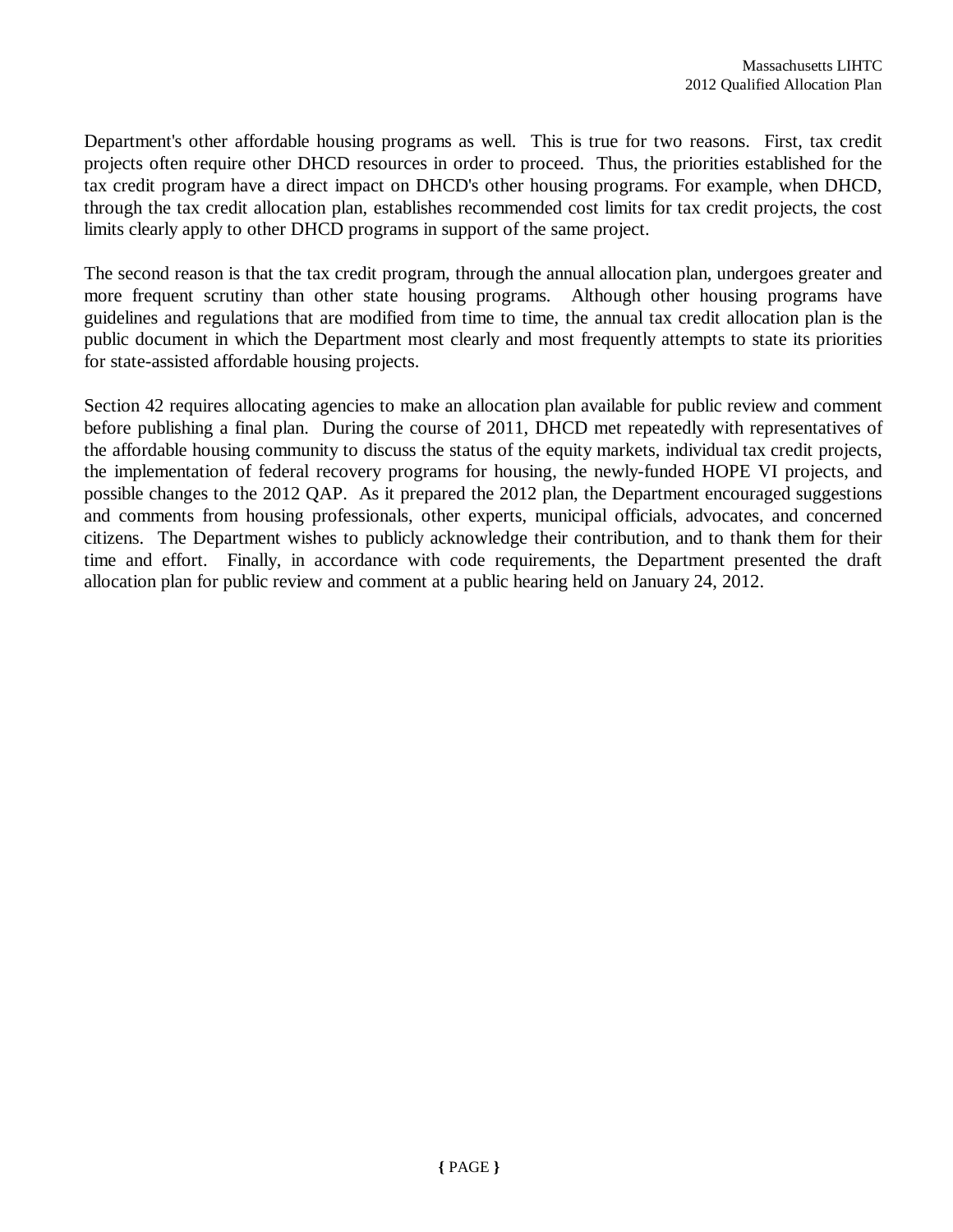## **Section III. Federal Credit Available in 2012**

#### **9% Credit**

As of the date on which this allocation plan becomes final, the Department of Housing and Community Development anticipates having provided reservation letters allocating \$13,871,559 of the total available 2012 credit of \$14,662,185. In accordance with Internal Revenue Code Section 42 and Treasury Regulation 1.42 - 14, the total available 9% credit allocation consisted of:

- 1) \$14,404,784 in per capita tax credits, based on the factor \$2.20 multiplied by the Massachusetts estimated population of 6,547,629 (based upon IRS Notice); and,
- 2) \$100,256 of national pool credit; and,
- 3) \$157,145 of returned credits from prior years.

The total amount of 9% tax credits available for allocation in 2012 is subject to change. Additional credit may become available if projects that received allocations in prior years return tax credits to DHCD. Additional credit also may become available if additional national pool credit is allocated to the Commonwealth of Massachusetts. The evaluation criteria and selection process for applications submitted during 2012 are included in later sections of this plan.

#### **4% Credit**

Under allocation plans prior to 2007, DHCD delegated the authority to allocate the federal 4% credit to two Massachusetts quasi-public housing agencies – MassHousing and MassDevelopment. Both agencies have the authority to issue tax-exempt bonds subject to the Commonwealth's private activity bond volume cap. Prior to 2007, both agencies made 4% credit allocations in conjunction with tax-exempt bond financing. As of October 31, 2007, DHCD opted not to delegate such authority and therefore is the sole agency that determines eligibility and allocates federal 4% credit to projects. Both MassHousing and MassDevelopment retain the authority to issue tax-exempt bonds to multifamily rental projects. DHCD will continue working closely with both agencies to coordinate the allocation of the 4% credit with the allocation of volume cap for tax-exempt bond financing.

Developers who are interested in securing an allocation of 4% credit for their projects should contact DHCD's tax credit staff early in the development process. DHCD will require each developer seeking 4% credit to submit components of the One Stop Affordable Funding application in order to determine whether the project is eligible for a 4% allocation. Developers may submit One Stop applications with 4% credit requests to DHCD on a rolling basis, rather than waiting for a DHCD rental funding competition. However, the only determination DHCD will make on a rolling basis is whether the project is eligible for 4% credit. Developers who also are seeking DHCD subsidy financing must submit a full funding application during a regularly-scheduled rental funding competition.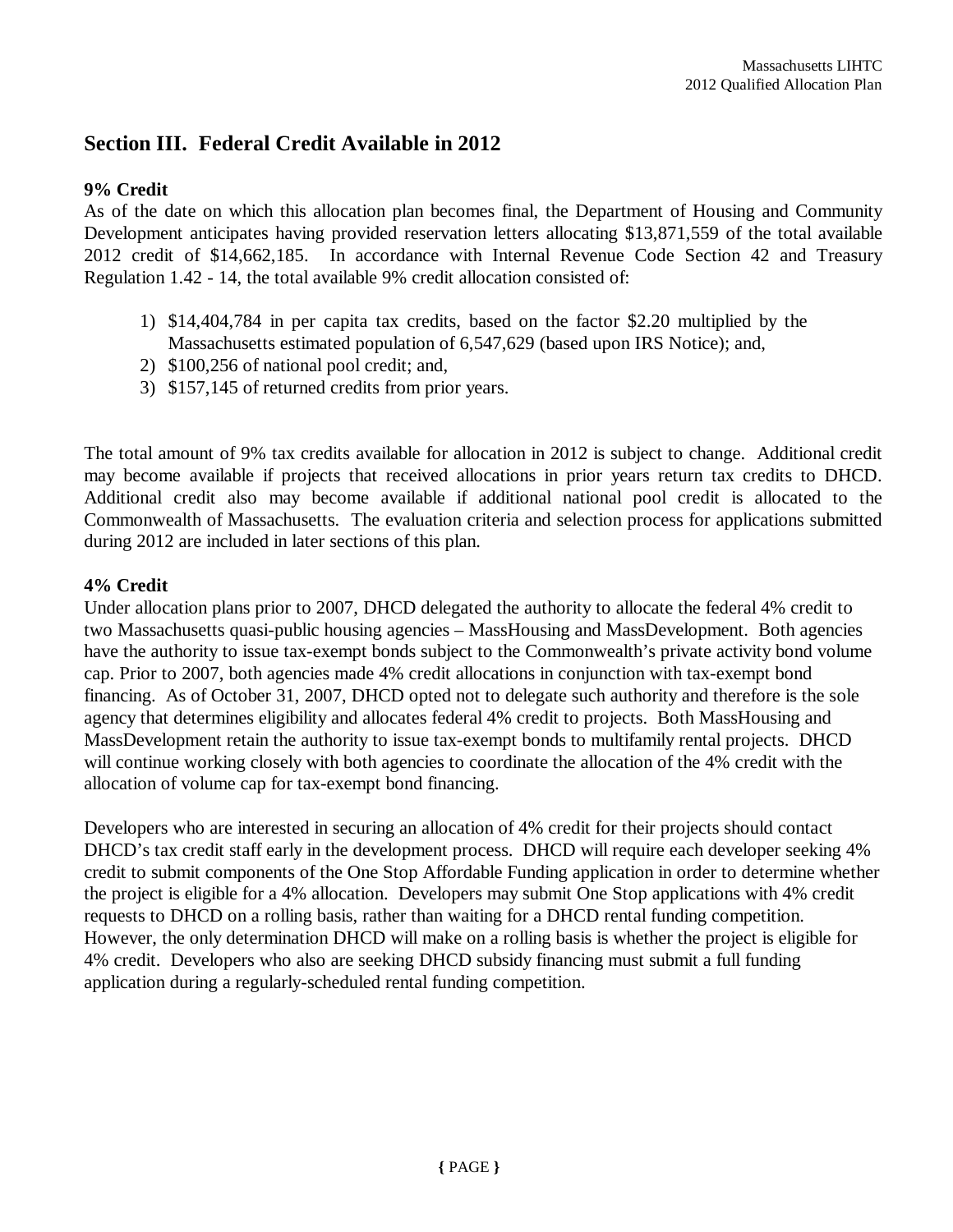## **Section IV. Impact of Recent Federal Legislation**

It would be difficult to overstate the importance to the tax credit program of the enactment of the American Recovery and Reinvestment Act (ARRA) of 2009. Signed into law by President Barack Obama on February 17, 2009, the ARRA statute contained two critically important relief measures for stalled tax credit projects. ARRA created both the Tax Credit Assistance Program (TCAP), administered by the U.S. Department of HUD, and the Tax Credit Exchange Program (Section 1602), administered by the U.S. Department of the Treasury. In total, the two new programs provided more than \$170 million in funds to stalled credit projects in Massachusetts. The rapid and simultaneous implementation of two new programs in a short time period – less than four months – presented the Department with significant challenges. But DHCD was able to make the first TCAP awards in August 2009, and, two months later, the Department issued the first awards to Tax Credit Exchange projects. As of January 2011, all of the 32 TCAP or TC-X projects were either in construction or completed. As of January 2012, all 32 TCAP or TC-X projects are complete.

Prior to the enactment of ARRA, Congress in 2008 enacted HERA – the Housing and Economic Recovery Act. That important legislation also contained provisions favorable to the tax credit program. DHCD incorporated certain changes allowed by HERA into the 2009 Qualified Allocation Plan, including changes to the calculation of the 9% credit and to the Department's annual allocation authority. As permitted by HERA, the Department since 2009 has added 35 cities and towns to the list of "difficult to develop areas" ("DDAs) in Massachusetts. Per the HERA legislation, these DDA designations apply only to 9% credit projects. The cities and towns added by DHCD since 2009 are:

| 1. Beverly     | 10. Gloucester | 19. New Bedford | 28. Stow      |
|----------------|----------------|-----------------|---------------|
| 2. Boston      | 11. Greenfield | 20. North Adams | 29. Taunton   |
| 3. Cambridge   | 12. Hanover    | 21. Northampton | 30. Tyngsboro |
| 4. Chelsea     | 13. Haverhill  | 22. Northbridge | 31. Wareham   |
| 5. Chicopee    | 14. Holyoke    | 23. Pittsfield  | 32. Webster   |
| 6. Easthampton | 15. Lawrence   | 24. Quincy      | 33. Westfield |
| 7. Fall River  | 16. Leominster | 25. Salem       | 34. Weymouth  |
| 8. Fitchburg   | 17. Lowell     | 26. Somerville  | 35. Worcester |
| 9. Gardner     | 18. Methuen    | 27. Springfield |               |

DHCD will continue its designation of these cities and towns as DDAs in 2012, and will continue the DDA designations of the Barnstable County communities and the communities located in the Brockton, MA, HMFA, made in the 2011 QAP.

The Department will determine the extent of the corresponding basis boost (up to 130%) in the communities listed above based on a given project's financial feasibility. The designation of an area as a DDA and the degree of the resulting basis boost for a particular project or a building within the project will be made at the Department's discretion. The Department's decision to permit a basis boost will not necessarily apply to other projects or buildings in the same community if the basis boost is not needed for financial feasibility. The per-unit eligible basis caps and the per-project tax credit allocation limits are described in Section IX of this QAP and will still apply. The sponsor of a credit project located in a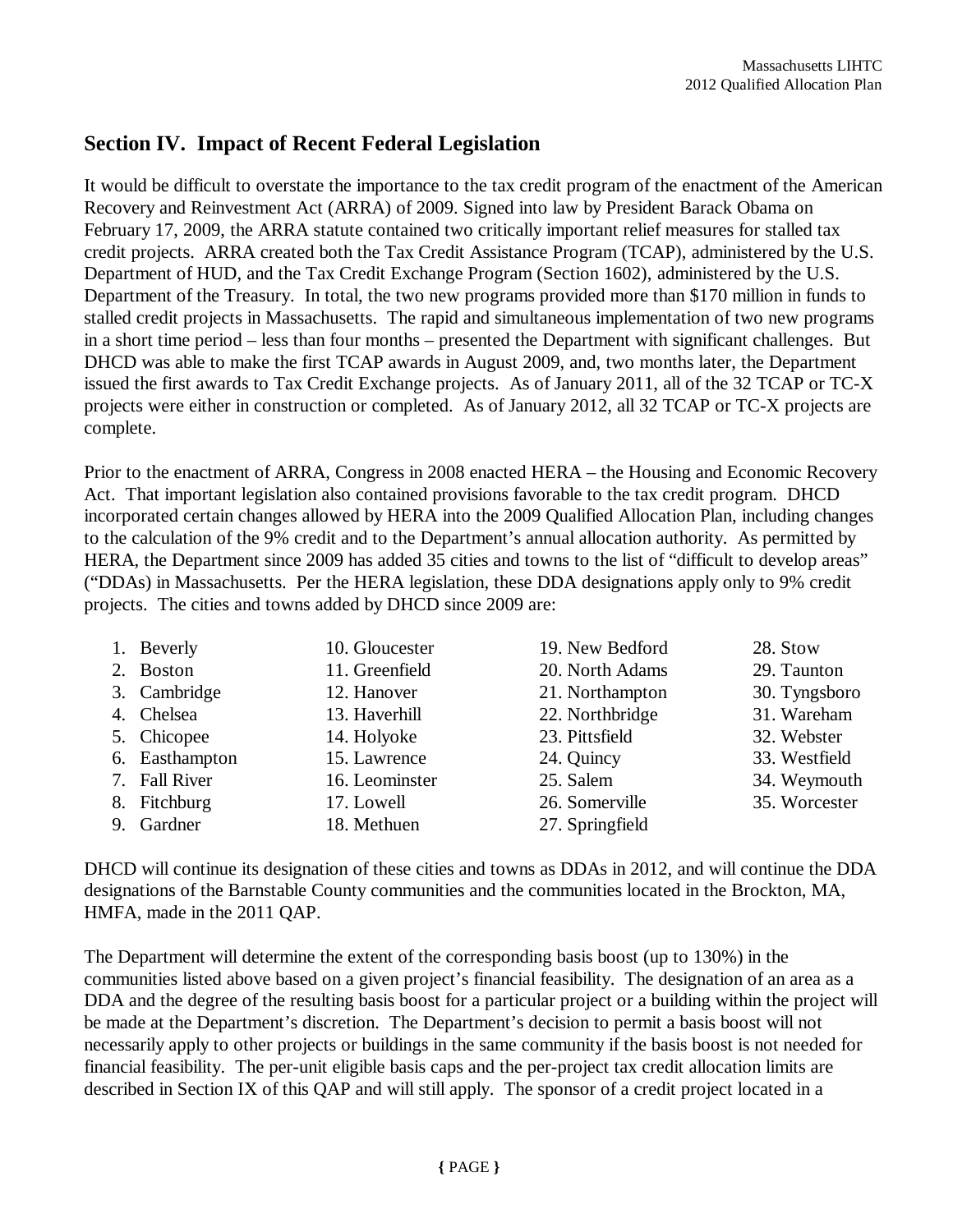community not currently designated as a DDA may contact the Department if he or she believes the community should be included. The Department will require the sponsor to submit substantial documentation before it will evaluate such requests.

It is important to note that previous legislation enacted by Congress provided changes to the credit in 2000. Those changes remain in effect in DHCD's 2012 QAP. In December 2000, Congress passed legislation that provided \$1.75 in per capita allocation authority to each state, subject to regular cost-of-living increases. As of January 2008, the Commonwealth's allocation was based on \$2.00 per capita. That amount increased by \$.20 to \$2.20 with the enactment of HERA in July 2008 and increased again on January 1, 2009 to \$2.30. In 2010, the per capita allocation rate was reduced to \$2.10. As of January 2011, the per-capita allocation rate was \$2.15. As of January 2012, the per-capita allocation rate will be \$2.20.

In addition to providing a per capita increase, the December 2000 legislation required all states to incorporate certain changes in their annual Qualified Allocation Plans. Based on an advisory memo to all state allocating agencies from the National Council of State Housing Agencies (NCSHA), DHCD incorporated the following program changes in the 2002 QAP. These changes remain in effect in the 2012 QAP.

- In accordance with the December 2000 law, the 2012 OAP must give preference to community revitalization projects located in qualified census tracts. (Please note that the Commonwealth of Massachusetts QAPs historically have given preference to such projects.)
- In accordance with the law, the 2012 QAP requires every tax credit applicant to submit a market study of the housing needs of low income individuals in the area to be served. A non-related party approved by DHCD must conduct the study at the developer's expense.
- In accordance with the law, DHCD will continue its practice of conducting regular site inspections to monitor compliance. (Please note that DHCD inspects projects at least once every three years.)
- In accordance with the law, DHCD will make available to the general public a written explanation of any allocation not made "in accordance with the established priorities and selection criteria of the agency."
- In accordance with the law, DHCD will permit sponsors of tax credit projects that receive allocations "in the second half of the calendar year" to qualify under the ten percent test within six months of receiving the reservations, regardless of whether the 10% test is met "by the end of the calendar year." (Please note that developers who receive reservations during the first half of a calendar year must meet their ten percent deadline by the end of the calendar year, or by an earlier deadline established by DHCD.) In addition, and in accordance with NCSHA's recommended industry practices, DHCD will require that developers provide a certified accountant's opinion relative to the ten percent test. The accountant's opinion must be in the format established by NCSHA.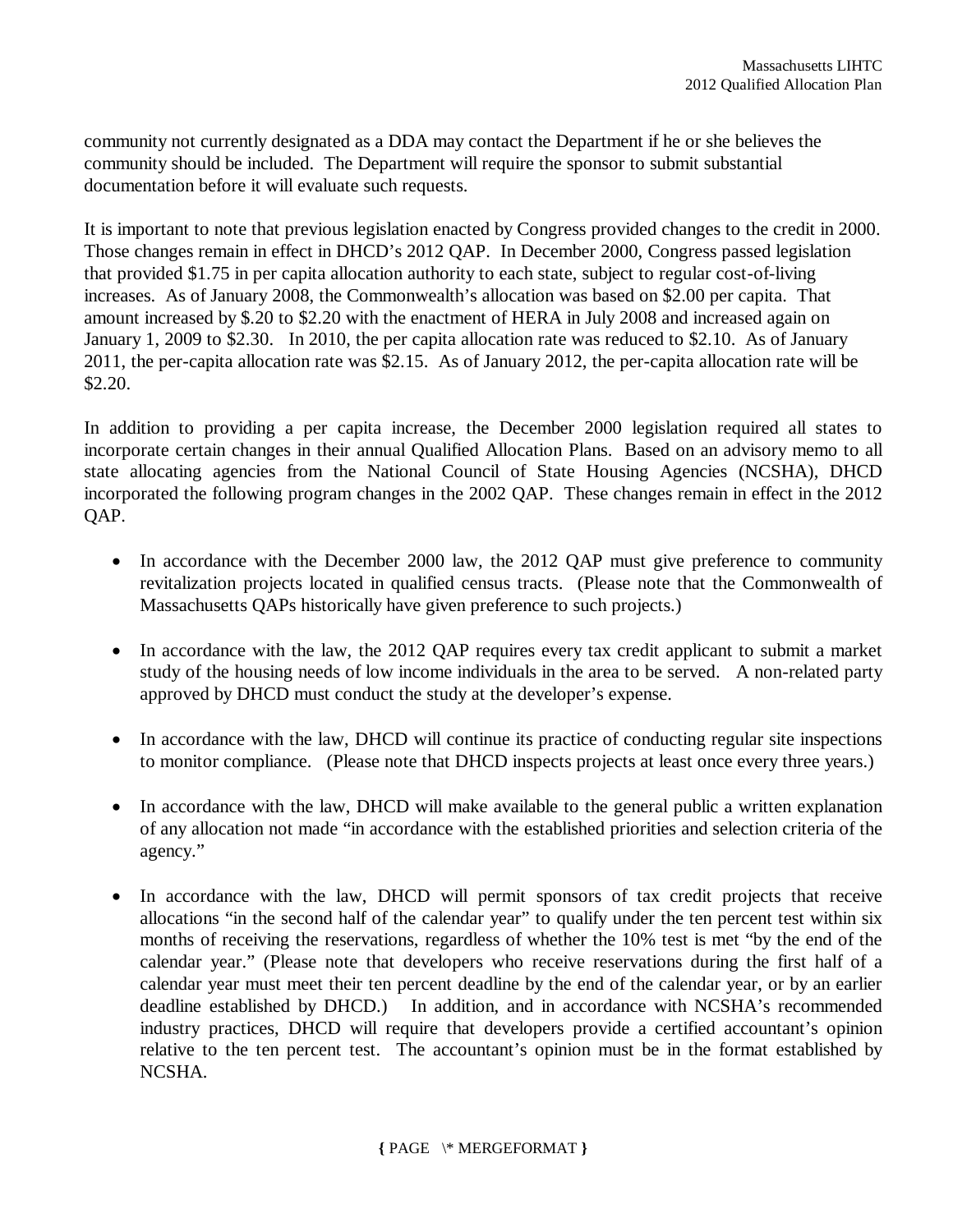## **Section V. The Massachusetts State Housing Tax Credit**

The enactment of Chapter 119 of the Act of 2008 has provided the Department with additional authority to allocate the state low-income housing tax credit. Effective with the enactment of Chapter 119 of the Act of 2008, DHCD now has authority to allocate up to \$10 million each year in state housing credit. Through the supplemental state budget passed in September 2011, the legislature and the Governor also provided DHCD \$10 million in additional credits for 2013 and 2014. The additional authority was provided in part to assist the Department in supporting two new federal HOPE VI projects (Old Colony Phase 2 in Boston and Fairfax Gardens in Taunton).

In accordance with the enabling statute and state tax credit regulations, the state housing credit can be awarded only to projects that receive an allocation of federal tax credit (either 9% or 4%). Thus, the selection process for state credit projects fundamentally will be the same as the selection process for federal credit projects. However, DHCD reserves the right to establish certain limits for the state credit that differ from limits for federal credit. The sponsors of projects may request an allocation of state credit in combination with federal credit. **However, it is important to note that state credit typically will be allocated in lieu of a portion of federal credit, which the project might otherwise receive.** 

As 2012 begins, demand for the state low-income housing tax credit is at an all-time high. In competitions several years ago, as few as eight applicants requested state credit awards under DHCD's annual \$10 million authority. In DHCD's most recent competition in April 2011, 32 applicants requested state credit awards totaling \$33.8 million -- far in excess of the Department's annual authority. Many of the 32 projects were strong projects sponsored by highly capable development teams, but there simply was not enough state credit available to meet the demand.

The potential imbalance between demand and supply will increase as the HOPE VI applications are submitted to DHCD for consideration during 2012. The sponsors of both HOPE VI projects – Fairfax Gardens in Taunton and Old Colony in Boston – will seek state credits as well as federal credits to complete their financing packages. DHCD also is aware that the sponsors of several very large-scale preservation projects are likely to seek state credit awards and tax-exempt bond financing, in order to preserve affordable units without accessing the 9% federal credit. While the temporary increase in state credit authority will prove very beneficial to DHCD and to numerous projects, the state credit resource is likely to remain unusually stressed for years to come.

For many reasons, the extreme imbalance between demand and supply is not sustainable for the development community or DHCD as allocating agency. Over the coming months, DHCD will work to restore a more reasonable balance between state credit demand and supply. In the February 2012 rental funding competition, DHCD will accept state credit applications only from sponsors of projects that previously were submitted but were denied funding. No applications for new state credit projects will be accepted in the February 2012 competition unless the project previously was submitted and denied funding as a 9% credit project and has been restructured as a 4% credit project seeking state credits. In addition, during the February competition, DHCD will exercise the right to limit the amount of state credit funding available per project and the amount available per team. While the Department may entertain some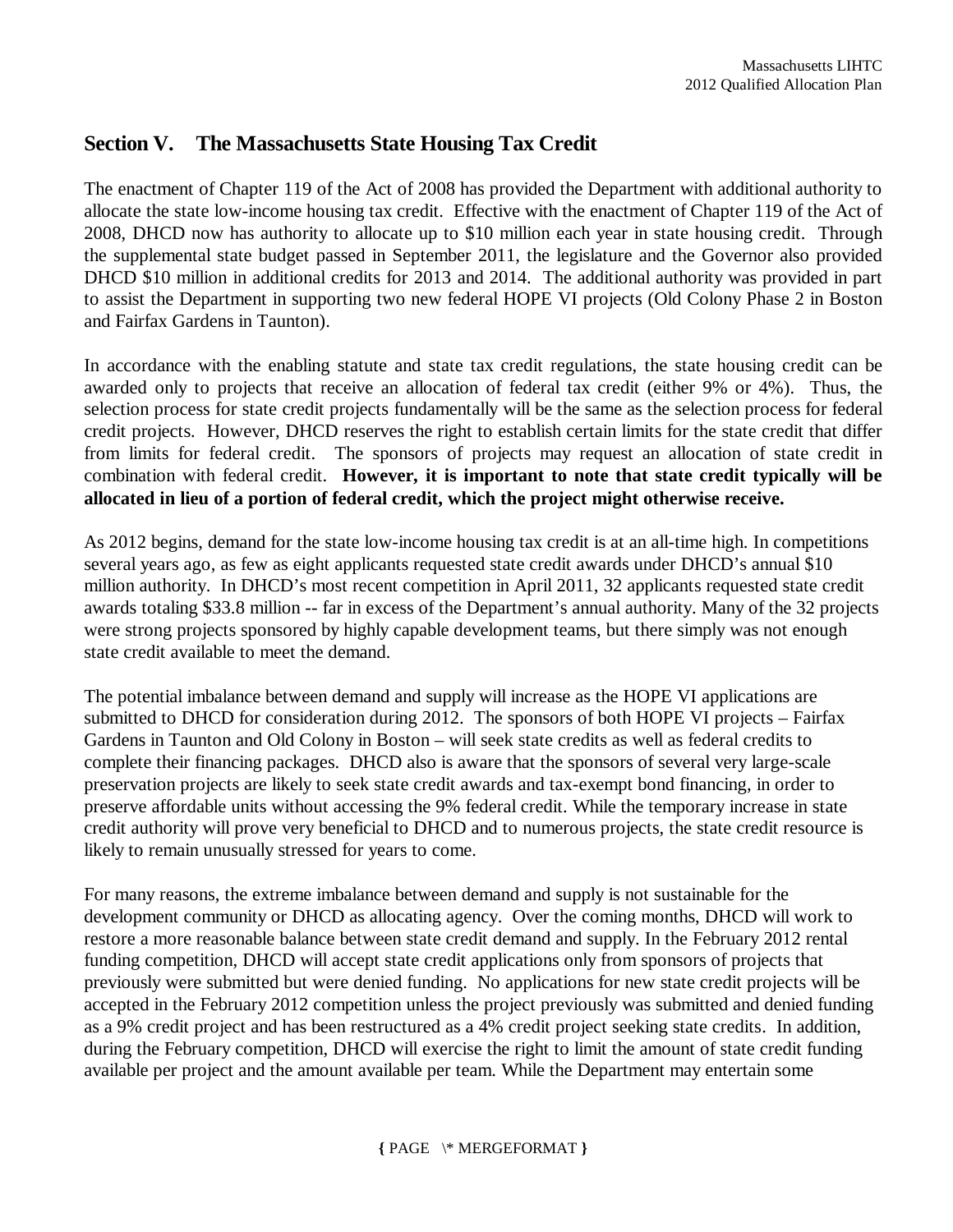exceptions, given that developers have worked on certain projects over time, sponsors should make every effort to limit their state credit requests as follows:

- \$ 400,000 for projects smaller than 40 units
- \$ 700,000 for projects with 41 to 60 units
- \$1,000,000 for projects greater than 60 units

In advance of the February round, sponsors of repeat projects seeking state credit should contact the Department to discuss the raises they hope to seek from the sale of state credits. At present, DHCD will not accept raises of less than 68 cents per state credit dollar.

As developers consider seeking state credit in future funding competitions – i.e., competitions scheduled after February 2012 --they should note that DHCD is likely to target state credit awards to certain kinds of projects. In future rounds, priority projects for state credit are likely to include the following:

- Projects of significant scale that produce affordable family housing in locations with active job growth or the potential for job growth;
- Preservation projects of significant scale;
- Projects that produce a high percentage of units for homeless families

An eligible investor may claim each dollar of state credit allocated for a five-year period. In accordance with the process set forth in Section XII of this document, DHCD may elect to issue binding forward commitments during 2012.

Sponsors of projects seeking allocations of both state and federal credit should immediately contact the Department's Division of Housing Development (617-573-1300) to schedule time to discuss their plans. The Massachusetts State Low Income Housing Tax Credit regulations are included in this document as Appendix D.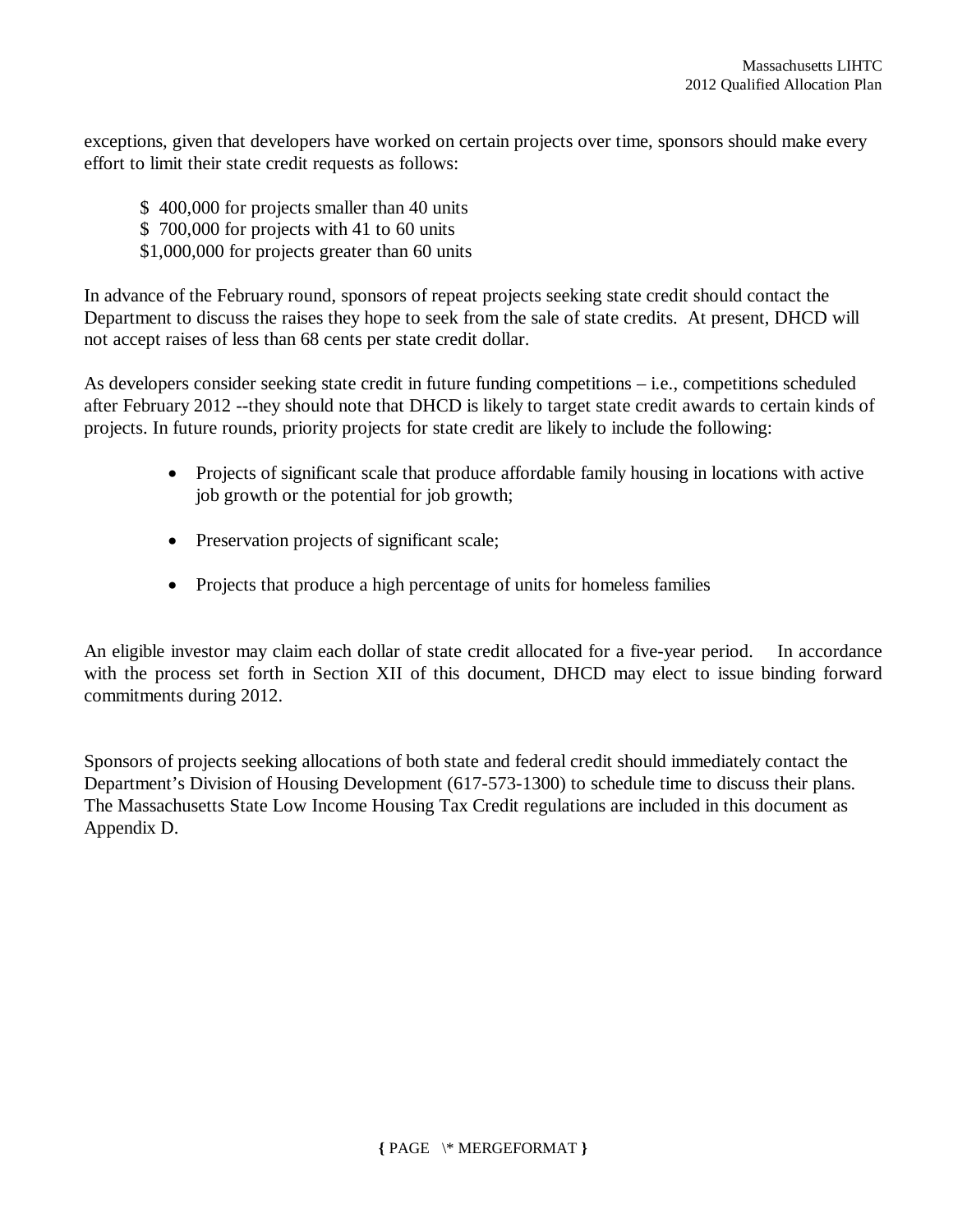## **Section VI. Special Challenges in 2012**

For DHCD, the enormous challenge of implementing the ARRA programs and funding the ARRA projects is in the past. The challenge for DHCD in 2012 is different. The tax credit equity market is responding with enthusiasm to Massachusetts developers and projects. Tax credit pricing for Massachusetts projects has climbed back to 2007 and 2008 levels. Many Massachusetts development teams are involved in multiple projects that need tax credits to proceed. Two Massachusetts projects were selected by HUD to proceed with over \$44 million in federal funds, to be complemented by federal and state credits. The development pipeline is very full, and the demand for credit – both federal 9% and state housing credit – far exceeds the available resources. DHCD's challenge in 2012 will be the selection of the strongest projects, including those most ready to proceed and those that best meet the state's housing needs.

In developing the 2012 QAP, DHCD has focused, as always, on several basic questions:

- What kind of projects does DHCD most want to support?
- What kind of projects can attract investors at highly favorable prices?
- What is the fair division of tax credits among these projects?

In trying to answer these questions, the Department has considered the following:

- Where is the need for affordable rental units the greatest, as defined by rental rates, vacancy rates, public housing waiting lists, homelessness, and other factors?
- Where will the construction of affordable housing impact potential economic growth?
- What kind of impact will a tax credit project have on the surrounding neighborhood?
- Will the project demonstrate consistency with the May 2007 sustainable development principles?
- What kind of unique and beneficial services will be available to the tenants of the completed project?
- What is the appropriate division of resources between family housing and housing intended to serve individuals, including the frail elderly?

The most significant challenge for DHCD in 2012 will be selecting projects that meet agency and code priorities and preferences, that score well competitively, and that are able to attract equity investors at high prices. The Department intends to maintain its commitment to certain types of projects, including, but not limited to, projects with some or all of the following characteristics:

- The project is sponsored by a non-profit;
- The project will have a significant impact on the neighborhood in which it is located;
- The project will include units and a service plan for extremely low income households, including the homeless;
- The project will include units and a service plan for persons with disabilities;
- The project will help DHCD implement fair housing principles and affirmative action goals;
- The project will result in abandoned or foreclosed property being restored to residential use;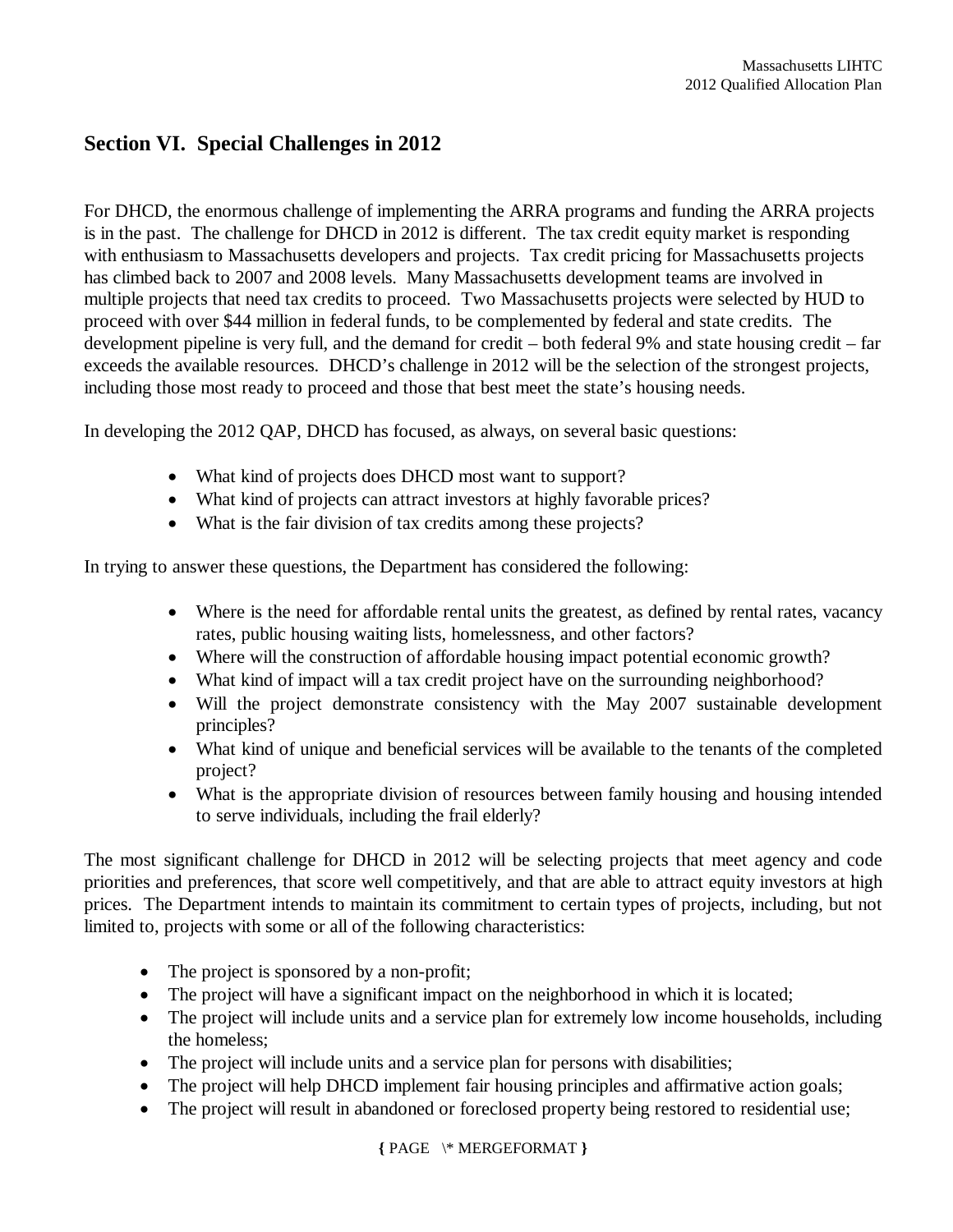- The project will preserve as affordable housing units that are threatened by conversion to market rate housing.
- The project has secured a HOPE VI funding award from the U.S. Department of Housing and Community Development.

The body of this 2012 Qualified Allocation Plan sets forth in detail the answers to the Department's basic questions and establishes the scoring system for 2012 tax credit applications. In brief, the answers to the basic questions are as follows:

- 1) The Department wishes to support a reasonable mix of affordable housing projects, including projects that create new affordable units for families in areas of job growth; preservation projects that maintain rents at affordable levels for low- income households; and large-scale redevelopment projects with the potential to impact entire neighborhoods.
- 2) During 2012, the Department intends to divide the available credit among these worthy projects such that:
	- 50% of the credit is allocated to projects that create new units, either through rehabilitation or new construction.
	- 30% of the credit is allocated to preservation projects, such as projects with expiring use restriction projects, and other preservation projects and smaller scale preservation projects.
	- 20% of the credit is allocated to two HOPE VI projects as described elsewhere in this QAP.
- 3) Whether production or preservation, the ideal project must contain certain characteristics that make it worthy of tax credit consideration and equity investment. These characteristics are described in later sections of the 2012 allocation plan.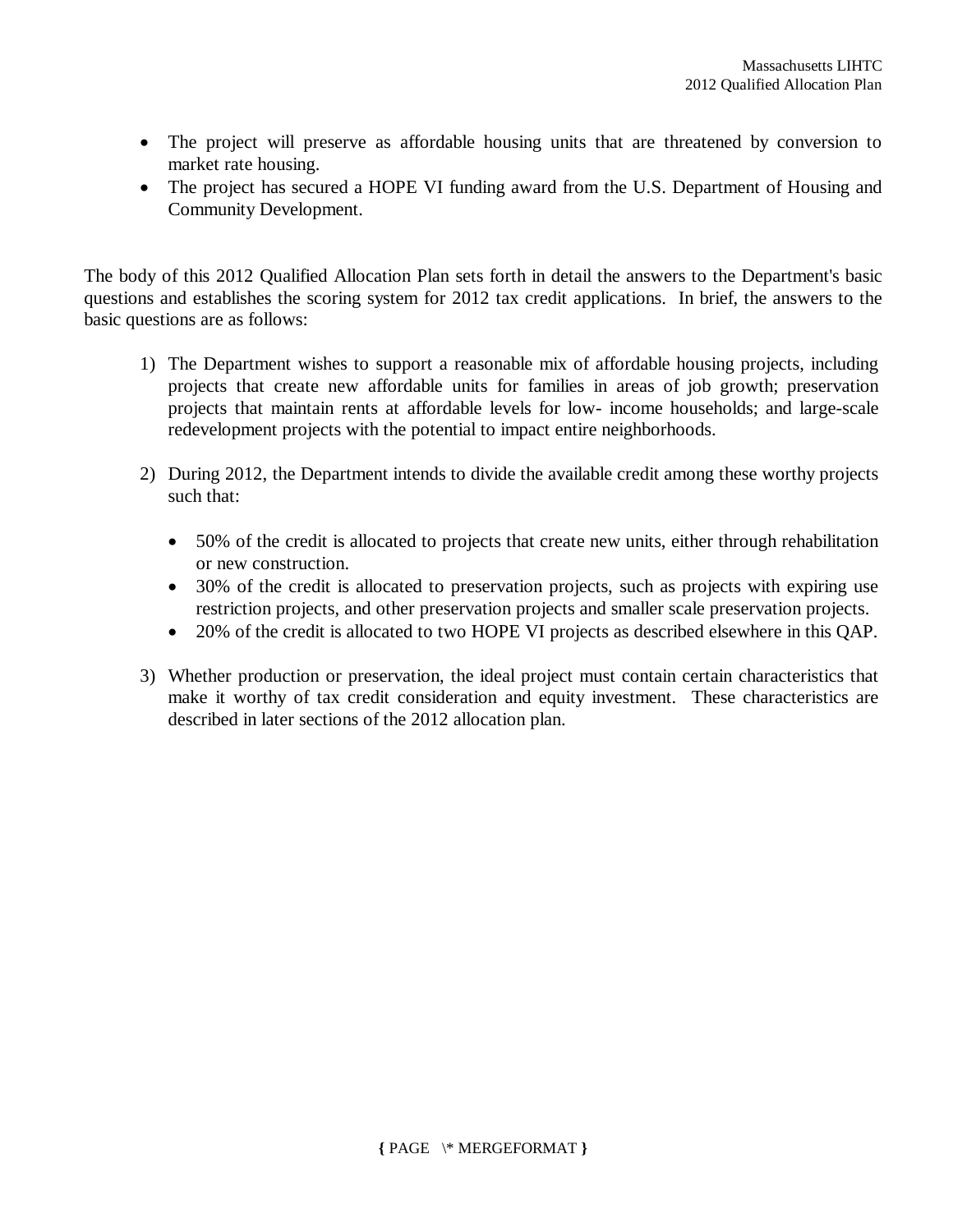## **Section VII. Evaluation of the Need for Affordable Housing in Massachusetts**

Each year, in deciding how to allocate the housing credit, the Department of Housing and Community Development must consider the need for affordable rental units throughout Massachusetts. The effort to evaluate need is complicated by the fact that there is no single Massachusetts housing market. Rather, there are hundreds of local housing markets, and they differ significantly from each other. The median home sales prices in the most affluent western suburbs of Boston exceed \$1,000,000, yet homebuyers in the more rural areas of the state can still find units priced below \$150,000. In addition, the effects of the ongoing foreclosure crisis impact some communities far more than others.

Because of the disparate characteristics of various local housing markets, the best measures of affordable housing need in one market may not be the best measures in another. For example, some communities have relatively few residents with household incomes below 50% of area median income. But the average sales prices for homes in these communities may be above \$600,000, and there may be virtually no rental units available. So, while one indicator of need -- the number of poverty households -- may be low, another indicator -- average or median sales prices -- may be extremely high.

While the indicators or measures of need are too numerous to list in full, the most basic measures of need in given market areas include many or all of the following:

- low median household income
- high percentage of low income households
- high percentage of households at extreme poverty level
- high percentage of homeless individuals or families in shelter
- high percentage of renters in proportion to homeowners
- high percentage of households receiving welfare
- generally poor condition of the housing stock
- high rate of unemployment
- high rental rates in and near the market area
- high condominium and single family sales prices in and near the market area
- low vacancy rates
- long public housing waiting lists

For the purposes of identifying need in this allocation plan, the Department has used the comprehensive data and analysis prepared by its policy staff as part of the consolidated plan submission to the U.S. Department of Housing and Urban Development (HUD). The data and analysis are contained in Section 3 of the Massachusetts' 2010-2014 Consolidated Plan. (The section is entitled "Housing and Homeless Needs Assessment" and can be downloaded at the following website: http://www.mass.gov/hed/docs/dhcd/cd/planpolicy/consolidated/2010conplan.pdf)

The data and analysis contained in the consolidated plan confirm what housing experts already know. The effects of the sub-prime implosion have created even greater pressure on the Massachusetts rental market in 2012. There is an ongoing and substantial need for affordable rental housing in Massachusetts. As new tax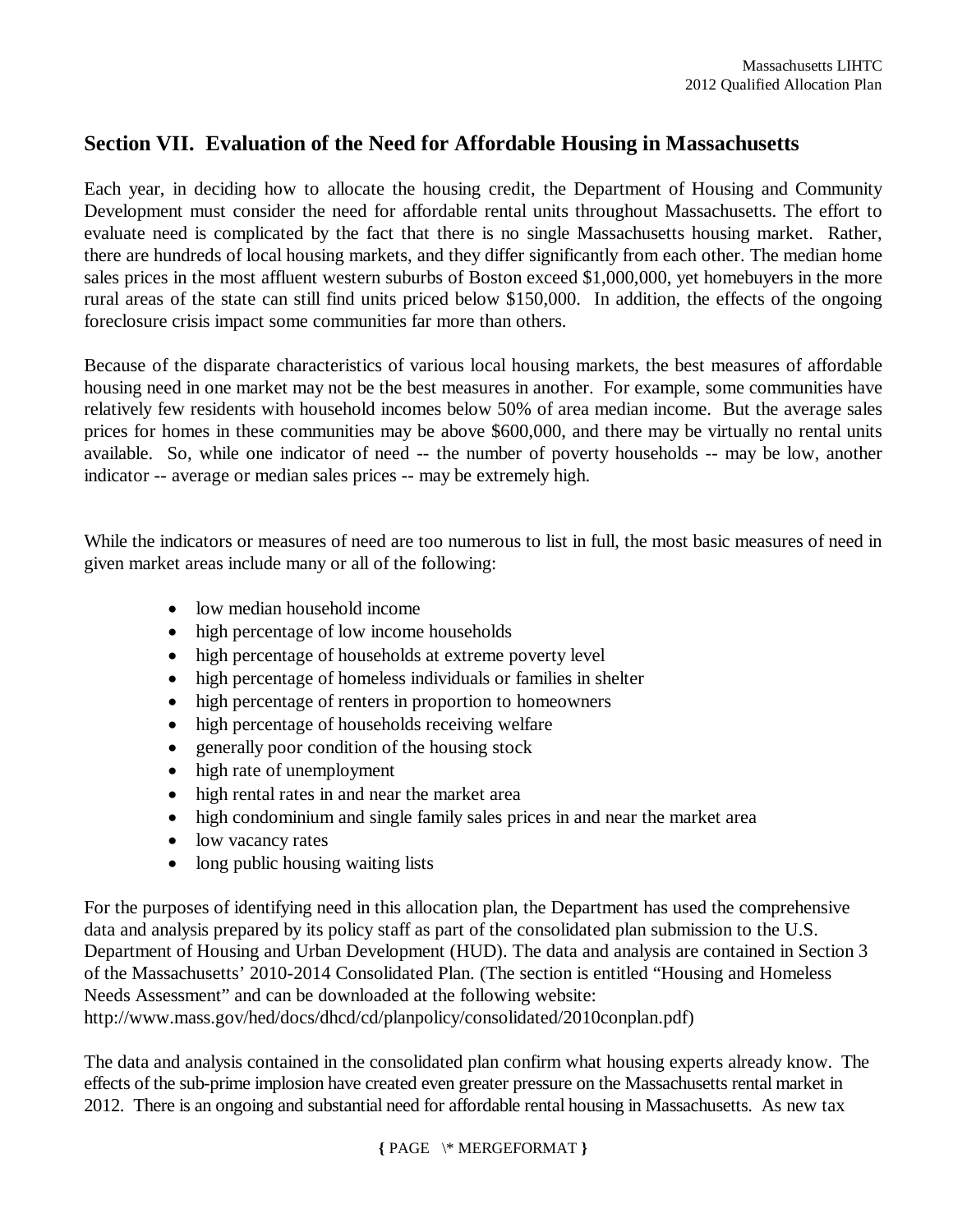credit projects came on line in certain Massachusetts markets in 2011, the number of applications received exceeded the number of available units by a ratio of 35:1 or 40:1. Rental vacancy rates in some metropolitan communities are below 5%. After evaluating the available information, the Department has drawn the following basic conclusions regarding need:

- In most Massachusetts communities, there is a shortage of affordable rental units in good condition.
- There is still a greater need for family rental housing than for other types of affordable rental housing.
- In certain areas with low rental rates and sales prices, the housing stock is so deteriorated that it must either be rehabilitated or demolished and replaced by new units.
- In other areas, the affordable housing stock includes affordable rental projects faced with expiring use restrictions. In some areas, these units will be lost as affordable housing unless there is intervention.
- In some communities in metropolitan Boston, high rental rates and median home sales prices have clearly eroded the supply of affordable housing. New affordable rental units are badly needed in these communities.
- The troubled national economy and the widespread effects of the ongoing sub prime crisis have increased the number of homeless individuals and families in many areas of the state.

The Department's determination of need is reflected in the set-aside categories established for 2012 and described in detail in Section VIII of this allocation plan. DHCD's determination of need also is reflected in the scoring system established for 2012 applications and described in Section XI of this plan.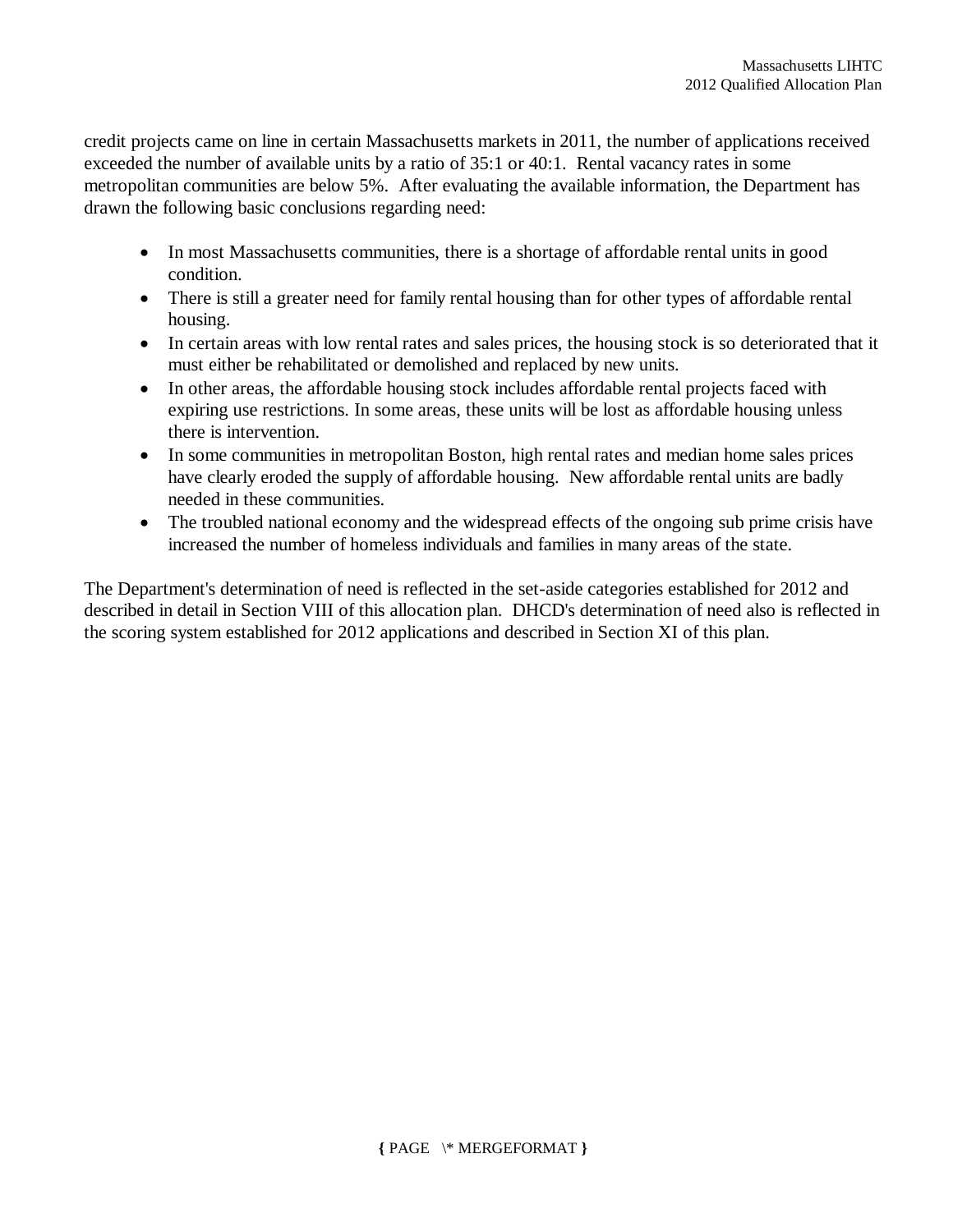## **Section VIII. Set-Aside Categories for 2012**

After careful consideration, the Department has established three set-asides for purposes of allocating the credit during 2012: a set-aside for production projects, a set-aside for preservation projects, and a set-aside for the two HOPE VI projects, which were funded by the U.S. Department of Housing and Urban Development in 2011. The three set-aside categories for the year 2012 are described below.

The percentages of available credit established for each set-aside in 2012 are goals, rather than absolute minimums or maximums. In evaluating all projects and determining the most effective use of the available credit, DHCD, in its sole discretion, may choose to modify the percentages established as goals for each set-aside.

#### **1) Production set-aside**-- **50% of the available credit**

The need and demand for affordable rental units is directly linked to the relative shortage of supply. Through this set-aside, the Department intends to allocate the competitive 9% credit as well as the 4% credit to support the production or creation of new affordable rental units. Applications for new construction projects will be evaluated in the production category. In addition, applications for rehabilitation will be evaluated in this category if:

- a) The units have been vacant for two or more years; or
- b) The units have been condemned or made uninhabitable through fire damage.

Fifty percent of the credit available for allocation in 2012 is intended to support production. The minimum project size will be twelve units.

#### **2) Preservation Set-Aside-- 30% of the available credit**

Thousands of affordable housing units currently exist in privately owned Massachusetts properties. Developers often are able to gain control of these properties and submit them to DHCD for allocations of 9% or 4% credit. To encourage preservation applications, the Department historically has included a preservation set-aside in its annual Qualified Allocation Plan. Consistent with past practice and with its ongoing commitment to preservation, DHCD is including a preservation set-aside in the 2012 QAP. However, after considerable discussion with the development community and other public or quasi-public lenders, DHCD is strongly urging sponsors of preservation projects to structure their applications as taxexempt bond transactions using 4% credits. In prior years of economic distress – notably 2008, 2009, and 2010 – many sponsors were unable to secure tax-exempt financing, and few investors were willing to buy the 4% credit. The bond and equity markets are much stronger now, and interest rates currently are very favorable. Working with MassHousing or MassDevelopment, most sponsors of preservation projects should be able to develop a tax-exempt bond/4% application in lieu of a 9% application. In the February 2012 rental competition, any sponsor seeking 9% credit for a preservation application will have to make an extraordinary case to the Department that the project cannot proceed as a 4% credit bond project. In a later 2012 competition, all sponsors of preservation projects should anticipate that only the 4% credit will be made available for their applications.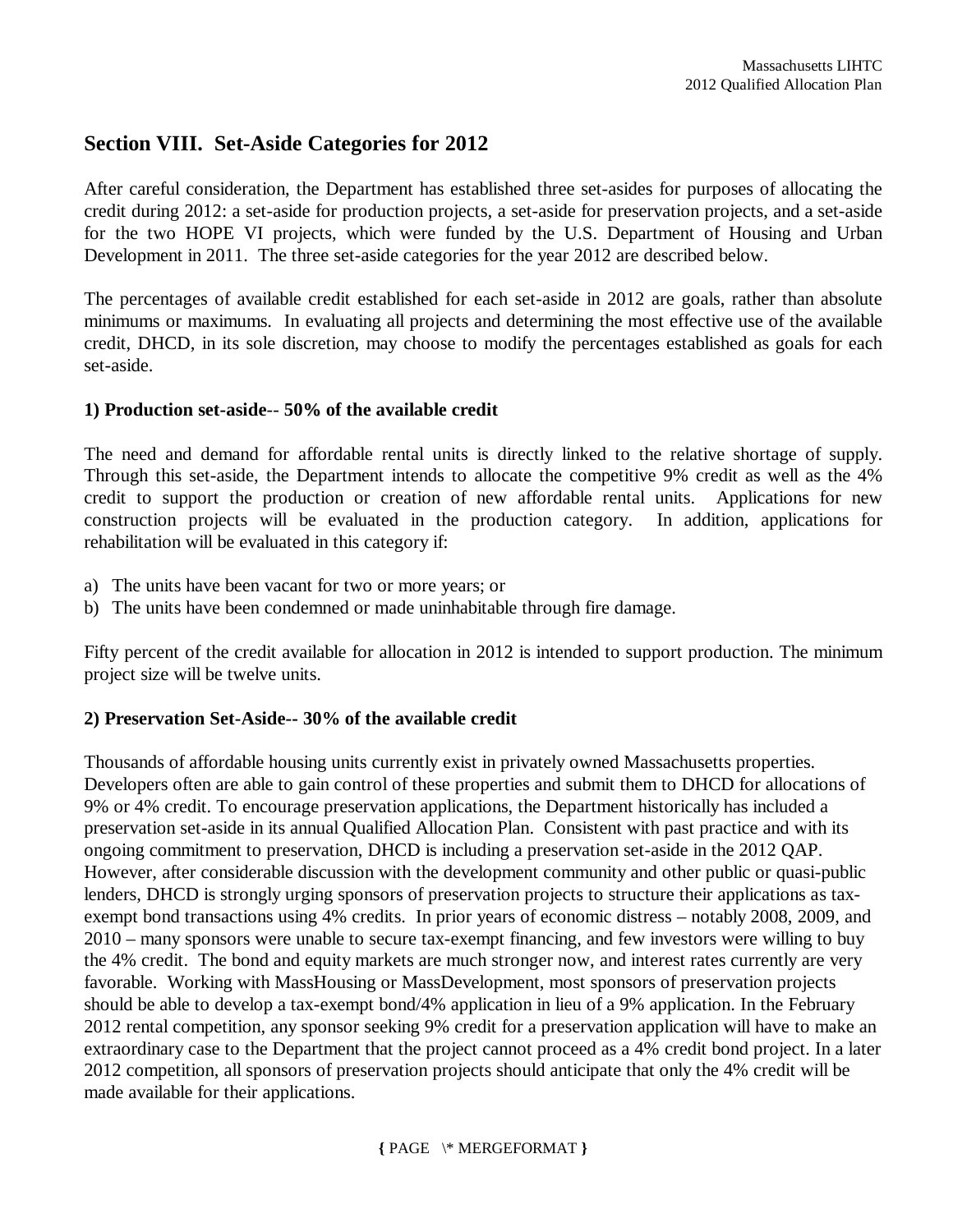In any 2012 competition, a preservation project will be considered under this set-aside only if it qualifies under at least one of the following subsections:

- a) *The housing is at risk of loss due to market conversion.* Typically, projects qualifying under this subsection will be existing affordable housing projects whose owners are able either to opt out of the Section 8 subsidy contract or prepay the existing mortgage financed through HUD, MassHousing or Rural Development. In addition, some projects are reaching the end of their 30 or 40 year governmentally financed mortgages, or governmental use restrictions. If these projects are converted to market, the units will continue to exist, but will be lost from the Commonwealth's inventory of affordable housing. In some cases, this will result in the displacement of existing residents through steep rent increases. Many of these projects are too valuable to lose. The replacement costs would far outweigh the cost to the state of preserving the existing stock. In general, projects will not be considered for funding under this set-aside unless they can be converted to market within 36 months. Rare exceptions may be made for particularly valuable projects in the strongest market areas.
- b) *The housing is at risk of loss due to physical condition or financial distress.* A project in poor physical condition may be at risk of condemnation or other governmental action to close the property. A property in financial distress has experienced serious cash flow problems that will likely lead to foreclosure. DHCD will evaluate an application to preserve a project in poor physical condition based on a capital needs assessment included in the One Stop submission. The assessment must describe how all the major capital needs of the project will be addressed. Applications to assist projects in financial difficulty must demonstrate that the financing, property management, and asset management plans will be sufficient to ensure the project's ongoing financial stability. In general, projects will not qualify for funding under this set-aside unless the capital needs assessment indicates a minimum rehabilitation expenditure of \$30,000 per housing unit.
- c) *The application represents a time-limited opportunity to purchase existing affordable housing.* In some cases, a preservation sponsor may have the opportunity to purchase a property due to a seller's need or desire to sell at a particular time. A purchase under Chapter 40T would also qualify under this subsection. While they may represent desirable transactions, projects qualifying as preservation projects under this subsection generally will rank lower than projects qualifying pursuant to subsections a and b above, and only rarely will qualify for competitively allocated 9% tax credits.

The Department intends to award its most valuable resources, such as 9% tax credits, CIPF, HSF, and HOME funds, to the projects that are at greatest risk of loss, or that represent an extraordinary opportunity to purchase and preserve a valuable property. Sponsors seeking these resources will have to demonstrate that the proposed transaction is not feasible using tax-exempt financing and 4% tax credits. In addition to the threshold criteria in Section X, and the competitive scoring criteria in Section XI, the Department will take into account the "Priority Matrix for Preservation Properties", attached as Appendix J.

Within the preservation set-aside, the minimum project size will be twelve units, although the Department expects that most or all applications in this category will represent fairly large-scale projects. There is no maximum project size in this category, although the availability of resources may well restrict project size. Limits on cost, basis, and allocation amounts are described in a later section of this allocation plan. DHCD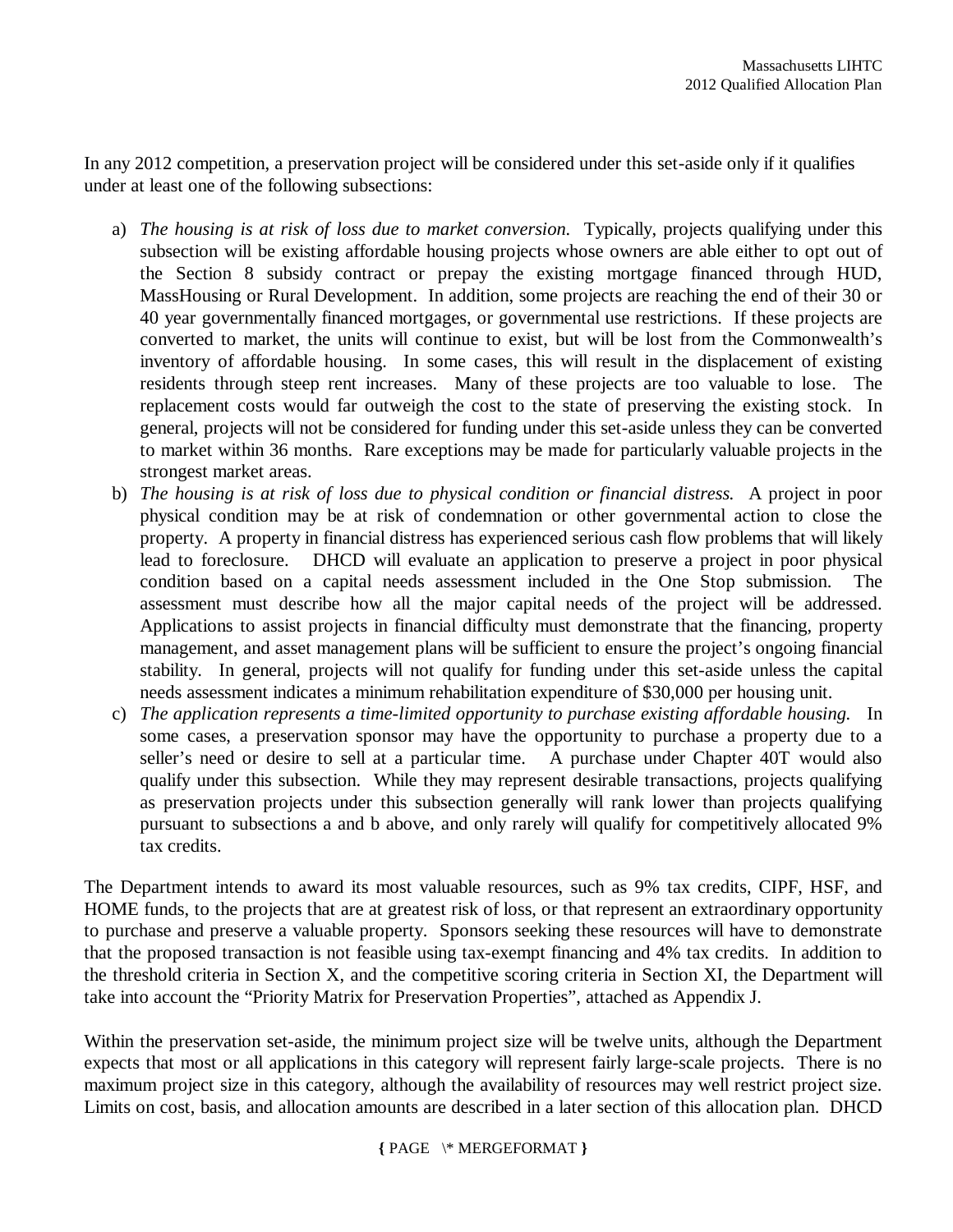subsidy limits are described in the section of this plan entitled "Scoring System".

Sponsors seeking DHCD allocations within the preservation set-aside should note that preservation projects, like production projects, must meet all eligibility and scoring criteria set forth in this QAP. Preservation sponsors should note the Department's ongoing commitment to sustainable developments with an emphasis on projects located near major public transit as well as extensive retail and commercial opportunities and services.

The Department recognizes that certain preservation transactions are too large to fit within the normal funding limits yet represent projects of scale well worth preserving. From time to time, if resources are available, DHCD is prepared to accept very large-scale preservation applications on a rolling basis. Such applications must represent more than 500 total units.

#### **3) HOPE VI Set-Aside – Up to 20% of the available credit**

In prior years, DHCD has provided 9% and/or 4% tax credits and subsidy funds to HOPE VI projects located in Boston, Cambridge, and Holyoke. Each of the projects has been highly successful and has created a measurable positive impact on the surrounding neighborhood. Consistent with past practice, DHCD is establishing a set-aside within this 2012 QAP for two newly-funded federal HOPE VI projects – Old Colony Phase 2 in Boston and Fairfax Gardens in Taunton. Both projects received federal HOPE VI awards – approximately \$22 million each – at the conclusion of the U.S. Department of HUD's HOPE VI competition in May 2011. Massachusetts was the only state to receive two HOPE VI funding awards. Before the HUD competition began, DHCD provided both projects with commitment letters for 9% tax credits, with final credit amounts to be determined over time. It appears that the two projects, cumulatively, will need approximately \$7 million in 9% credit in order to proceed to full financial closings and construction starts. At this time, DHCD anticipates accepting the HOPE VI credit applications on a rolling basis and anticipates spreading the 9% credit awards over as many calendar years as possible. At present, the Department expects to allocate up to 20% of its per capita federal authority to these projects in three consecutive calendar years. DHCD also anticipates allocating up to \$9 million total in state housing credits to the two projects. Given the impact on the total rental resources available in Massachusetts over the next few years, DHCD is prepared to report regularly to the development community on the funding committed to the HOPE VI projects and on their remaining needs.

#### **Non-profit set-aside:**

Federal law requires that at least 10% of the credit available in 2012 be allocated to projects involving "qualified non-profit organizations". DHCD will meet the 10% requirement by allocating credit to such organizations through either or both of the set-aside categories described in this section. Historically, the Department often has allocated approximately 45% of its 9% credit authority to qualified non-profit organizations.

To be considered a "qualified non-profit", an organization must:

• Meet criteria described in Section  $501(c)(3)$  or (4) of the Internal Revenue Code and be exempt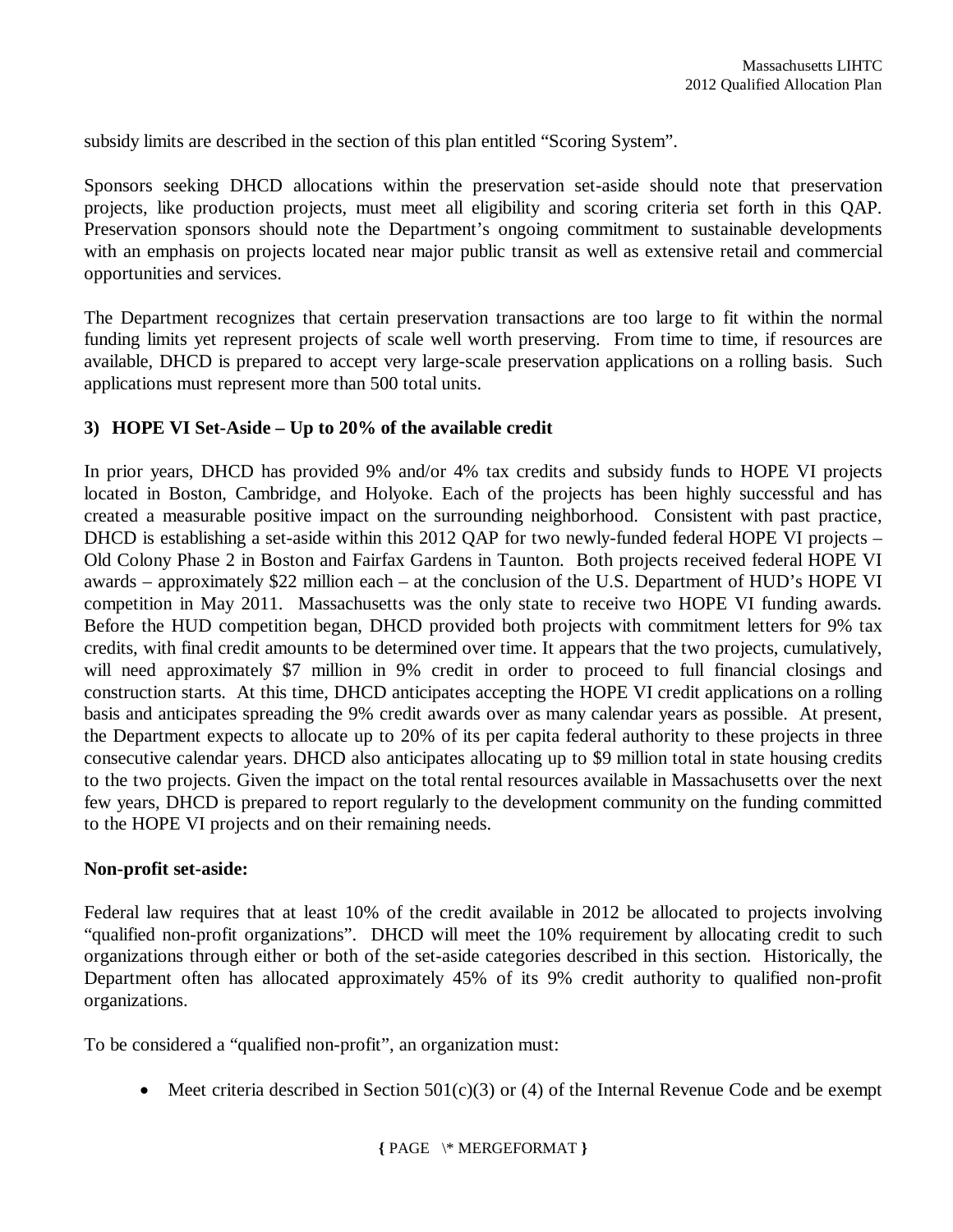from payment of taxes under Section 501(a);

- Have as one of its exempt purposes the fostering of low income housing; and
- Not have a prohibited affiliation with, or be controlled by, a for-profit organization, as determined by DHCD.

DHCD will include in the tax credit application the necessary certification to substantiate qualified nonprofit status. DHCD will make the required non-profit determination after reviewing the certification.

In order to count toward the 10% set-aside, a qualified non-profit organization, in accordance with Section 42 of the Internal Revenue Code, must:

- Own an interest in the project, directly or through a partnership; and
- Must materially participate (on a regular, continuous, and substantial basis within the meaning of Section 469(h) of the Internal Revenue Code) in the development and operation of the project throughout the tax credit compliance period.

In addition, qualified non-profit developers -- with or without material participation -- may have a right of first refusal to acquire a tax credit project after year 15, in accordance with Section 42 of the code.

It is likely that some applications will be submitted for projects that include both production and preservation units, as described in this plan. If the majority of the units in a project qualify for the production set-aside, DHCD will evaluate the project in the production category. Conversely, if the majority of the units qualify for the preservation set-aside, DHCD will evaluate the project in the preservation category.

Regardless of whether an application is submitted as production or preservation, it must represent a project worthy of consideration by numerous housing and development standards. The Department is intent on allocating its extremely valuable resource, the 9% credit, only to the strongest possible applications. The following statements describe some of the characteristics the Department seeks to encourage and reward through the scoring system, regardless of project type:

- The project will fill a genuine, documented need, readily supported by available market information.
- The project will provide affordable family housing in a location with job growth potential.
- The completed project will have a positive impact on the surrounding neighborhood.
- The completed project will have characteristics consistent with May 2007 sustainable development principles.
- The completed project will contain elements of "green design" and will promote conservation of energy resources.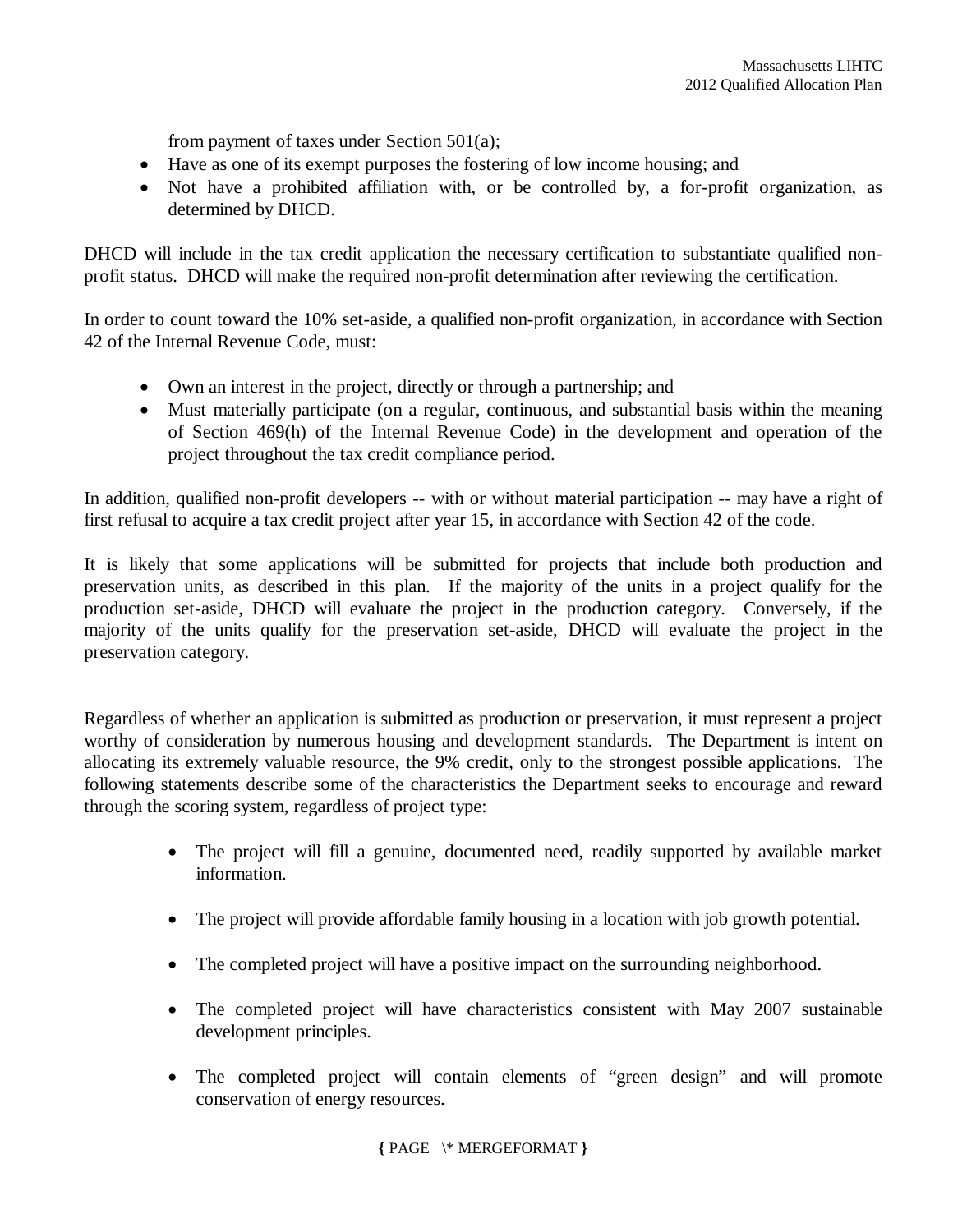- Consistent with fair housing policies, the completed project will offer expanded opportunities to racial, ethnic, and other groups protected under fair housing laws who are underserved in the community in which the project is located.
- From an architectural perspective, the project will be compatible with the surrounding neighborhood.
- The units, including the affordable units, will be well-designed, desirable places to live.
- The completed project will include units reserved for individuals or families earning less than 30% of area median income, including individuals or families making the transition from homelessness.
- Local elected officials and neighbors actively support the project and participated in the development process.
- The development team has the financial strength to carry out the project.
- The development team has an excellent record in affordable housing development and management.
- Whether new construction or rehabilitation, the intended scope of work is appropriate.
- The total development cost of the project is reasonable, both in the context of industry standards and in the context of public perception.
- The developer's fee and overhead are consistent with the Department's written standards.
- Specific categories of project costs are reasonable, including estimated hard costs, estimated soft costs, and projected operating costs.
- The amount of public subsidy to be invested in the project is reasonable: typically, less than \$100,000 per affordable unit unless the project primarily is a special needs projects.
- No member of the development team will profit unduly from participating in the project.
- The project meets a recognizable public purpose.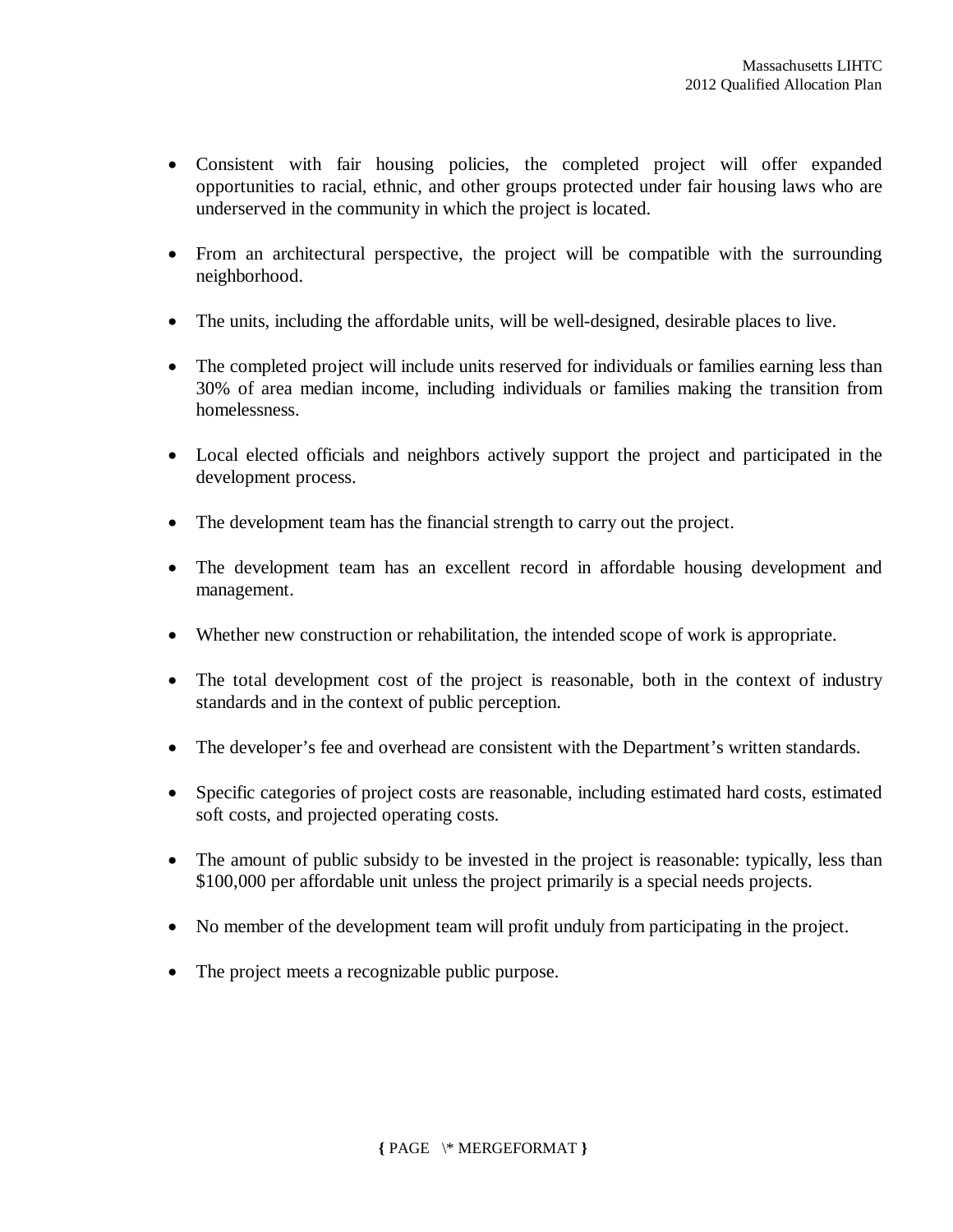## **Section IX. Recommended Cost Limits; Caps on Eligible Basis; Cap on Allocations Per Project**

From time to time, the Department re-evaluates the appropriate recommended cost limits for tax credit projects using cost information from projects in the Department's portfolio. The Department has set the recommended cost limits for larger unit projects within metro Boston to \$250,000 per unit. The recommended limit for larger unit projects outside metro Boston is \$200,000 per unit. Per-project limits on tax credit awards also have been revised (see page 24). For 2012, the recommended cost limits are as follows:

| SRO outside the Boston metro area                                        | 90,000  |
|--------------------------------------------------------------------------|---------|
| SRO within the Boston metro area                                         | 100,000 |
| Enhanced SRO outside the Boston metro area                               | 100,000 |
| Enhanced SRO within the Boston metro area                                | 125,000 |
| Assisted living unit projects outside the Boston metro area              | 125,000 |
| Assisted living unit projects within the Boston metro area               | 150,000 |
| Small unit projects outside the Boston metro area                        | 150,000 |
| Small unit projects within the Boston metro area                         | 175,000 |
| Large unit projects outside the Boston metro area                        | 200,000 |
| Large unit projects within the Boston metro area- preservation set-aside | 175,000 |
| Large unit projects within the Boston metro area- production set-aside   | 250,000 |

*Large unit projects* must have an average of at least two bedrooms per unit or consist of at least 75% two or more bedroom units and 25% three or more bedroom units.

*Enhanced SRO projects* must contain kitchen and bathroom facilities in at least two-thirds of the units.

As indicated, these limits are *recommended* limits: they are not intended to be absolute limits for projects seeking tax credits. Applications for projects with costs higher than the recommended limits will undergo greater scrutiny, so that DHCD may attempt to understand the added costs. In these cases, applicants will have to justify the project costs to DHCD in order to be eligible for 2012 consideration.

**Additional limitations for competitively allocated credits:** Even if an application is accepted for review with costs higher than the recommended limits, DHCD will typically cap the project's eligible basis. For the purpose of this QAP, DHCD will cap the allowable eligible basis in the production set-aside at \$250,000 per assisted unit for projects within the Boston metro area and \$200,000 per assisted unit for projects outside the Boston metro area. DHCD will cap the allowable eligible basis in the preservation setaside at \$175,000 per assisted unit.

As an example, to determine the amount of tax credits for which a production project within the Boston metro area is eligible, the sponsor must multiply \$250,000 in maximum basis times the number of tax credit units times 9%. The sponsors of a preservation project must multiply \$175,000 in maximum basis times the number of tax credit units times 9%. **For example, a 30 unit 100% tax credit production project**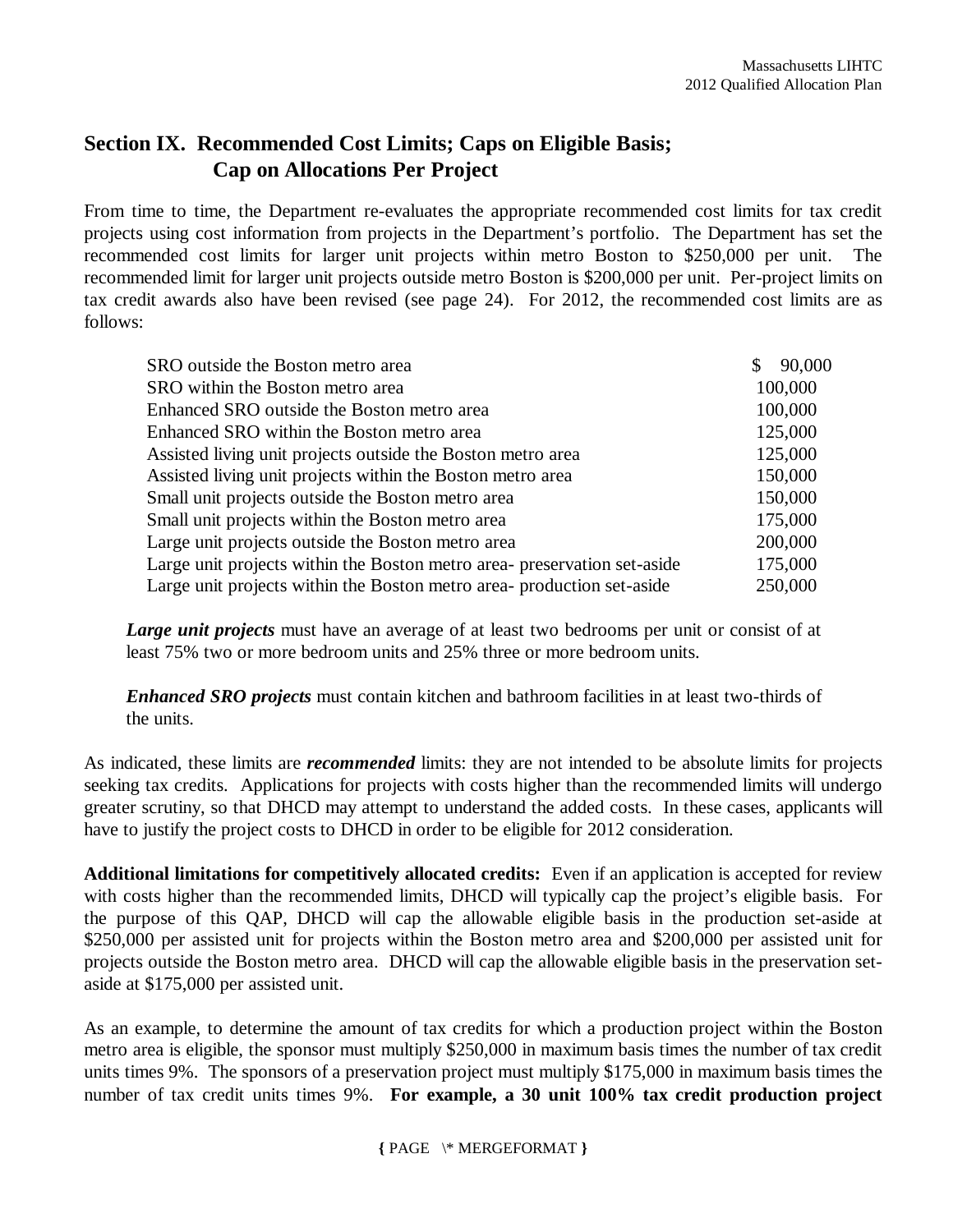**within the Boston metro area will be eligible for \$675,000 (\$250,000 \* 30 \* .09 = \$675,000). A 30 unit 100% tax credit production project outside the Boston metro area will be eligible for \$540,000 (\$200,000 \* 30 \* .09 = \$540,000). A 30 unit 100% credit preservation project will be eligible for \$472,500 (\$175,000 \* 30 \* .09 = \$472,500). (Sponsors should note that the federal legislation (HR 3221) enacted in July 2008 established 9% as the permanent percentage for the "70%" credit projects.)**

Finally, in order to ensure equitable distribution of limited tax credit resources, the Department has established per-project limits for credit allocations. The Department has established \$500,000 as the maximum amount that can be awarded to an assisted living project. In 2012, the Department has established \$1 million as the maximum allocation amount that typically will be awarded to other projects under this QAP. Requests for allocations greater than \$1 million will be considered on a case-by-case basis if the sponsor is able to demonstrate the potential impact of the project and if DHCD has sufficient credit to make a larger allocation.

## **Section X. Threshold Criteria for 2012 Tax Credit Applications**

During 2012, DHCD will first evaluate all tax credit applications in accordance with threshold criteria, then in accordance with competitive scoring criteria totaling 182 points. Unless an application meets all the threshold criteria set forth in this section, the Department will not review the application in the competitive scoring categories**. In addition, each applicant must submit a narrative addressing the project's ability to satisfy the threshold requirements.** 

The thirteen threshold criteria that all applications must meet are as follows:

Threshold #1: Conformance with Set-Aside Categories Threshold #2: Quality of Site Threshold #3: Evidence of Local Support or Local Processing Threshold #4: Creditworthiness of Sponsor/Owner Threshold #5: Evidence of Site Control Threshold #6: Identification of All Financing Sources Threshold#7: Status of Compliance Monitoring of Other Tax Credit Projects Threshold #8: Good Standing with Respect to Other State Housing Programs Threshold #9: Commitment to a Thirty-Year Term of Affordability Threshold #10: Tenant Supportive Services Threshold #11: Inclusion of Units for Extremely Low Income Persons or Families Threshold #12: Consistency with the May 2007 Sustainable Development Principles Threshold #13: Fair Housing Narrative

The requirements included in each threshold criterion are as follows:

#### *Threshold #1: Conformance with Set-Aside Categories*

Each project submitted for 2012 consideration must meet the criteria for either the production or the preservation set-aside. The production set-aside, described in detail in an earlier section of this plan,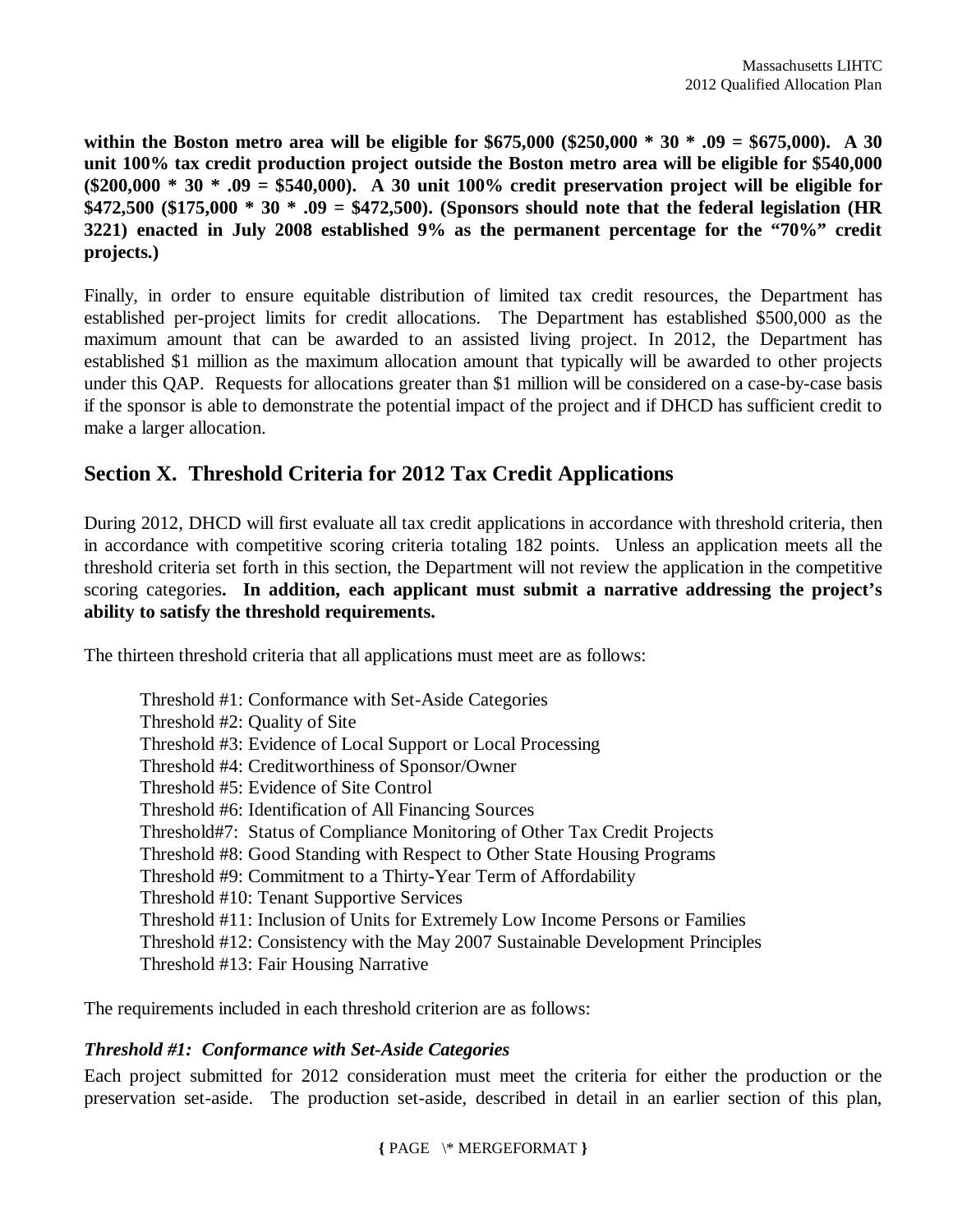includes a minimum project size of twelve units. At least 75% of the units in a proposed production project must have two or more bedrooms. DHCD will permit exceptions on the number of bedrooms only if efficiency or one-bedroom units are appropriate for the intended residents. (For example, assisted living projects primarily will include efficiency or one-bedroom units and will not be subject to the two-bedroom requirement. An exception to the bedrooms requirement also will be made for single room occupancy projects.) Regardless of the exceptions described in this paragraph, the Department's priority in this setaside is the production of rental units suitable for families.

The preservation set-aside also is described in detail in an earlier section of this plan. The minimum project size in this category is twelve units. There is no maximum project size in this category. However, projects over 100 units will undergo greater scrutiny than projects of 100 units or less. The Department has a preference for projects that include units suitable for families, but recognizes that some preservation projects consist primarily of one-bedroom units for rental by older households. Other preservation projects are predominantly single room occupancy units for rental by individuals with special needs.

#### *Threshold #2: Quality of Site*

The quality of the site is one of the most fundamental aspects of any housing project. Like other lenders, both public and private, the Department ideally wishes to fund only those projects in outstanding locations, on problem-free sites. However, in reality, many tax credit applications represent existing, occupied residential properties located on sites that are acceptable, but not ideal. Additional applications represent abandoned or distressed properties that previously were occupied by tenants or homeowners. The sites of these properties also may be less than ideal.

The Department anticipates that some 2012 applications will represent occupied or previously occupied HUD properties. If DHCD were making the decision on quality of site, it might not agree with the decision already made by the U.S. Dept. of HUD. Since a whole class of applications includes sites that have been accepted by the federal housing agency, DHCD has elected not to evaluate "site" as a competitive category in 2012.

However, every 2012 application submitted for consideration still must include a site acceptable, by Department standards, for the proposed housing use. Sponsors should review their sites in light of the May 2007 sustainable development principles outlined in Section II of this QAP. Although site characteristics that are generally consistent with the May 2007 sustainable development principles may be present more often in urban areas, the Department believes that there are opportunities for housing development in all communities. Infill sites near services and transportation, buildings for adaptive re-use, former commercial or industrial sites, and other "smart growth" opportunities exist in rural and suburban communities. The Department encourages the development of projects in such locations, especially since such projects tend to offer greater opportunity to underserved racial and ethnic groups.

Before preparing a One-Stop Affordable Housing Application, each tax credit sponsor should contact DHCD's tax credit staff to schedule a site review. The Department will presume that a site is acceptable if it currently is the location of an occupied housing project, with no significant change proposed to the tenant group to be served. However, DHCD staff will still conduct an on-site assessment using, among other measures, the May 2007 sustainable development principles. To schedule a site review, the tax credit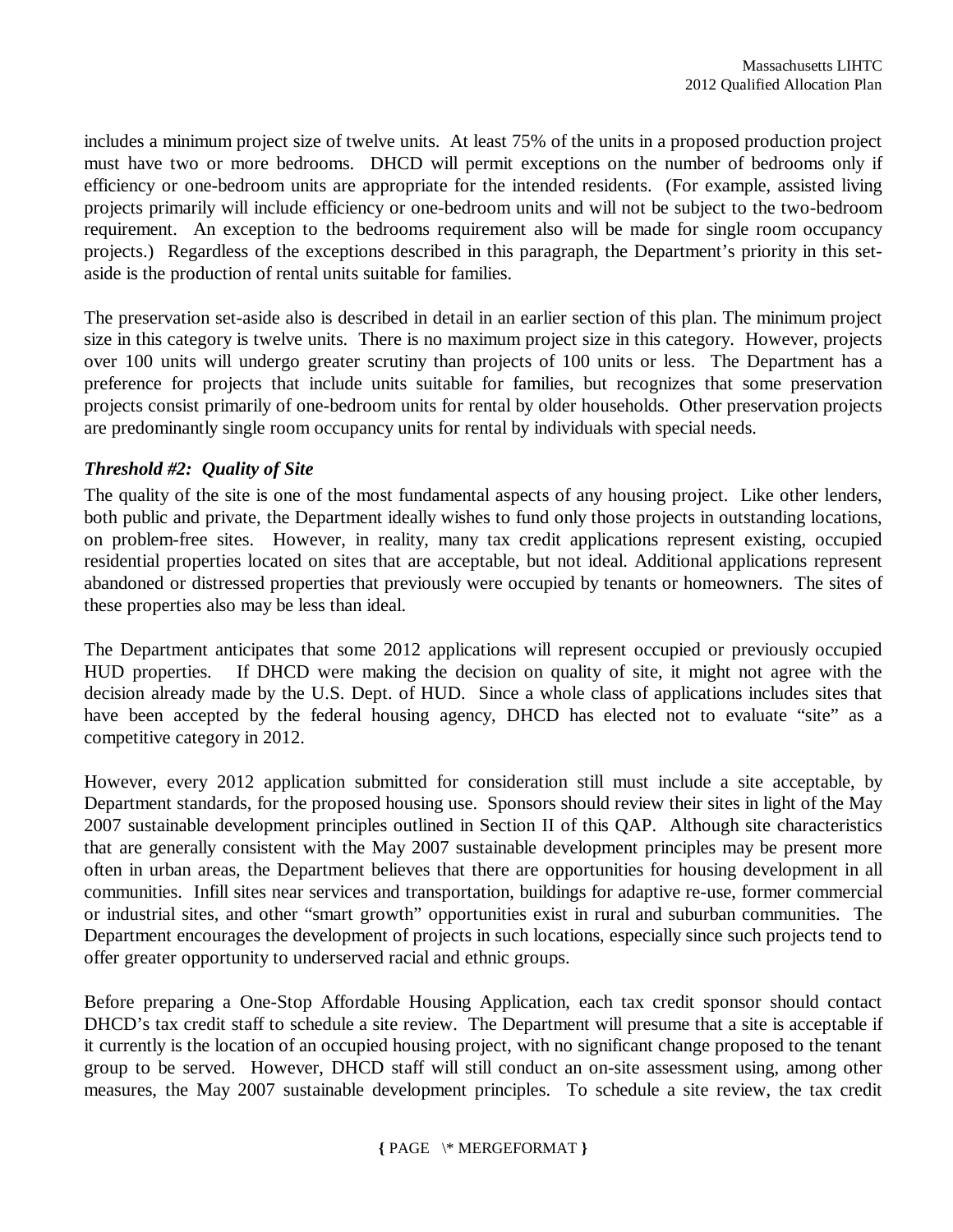sponsor should contact the Department at least one month prior to the competition deadline for submitting applications. With less than one month's notice, the Department may not be able to conduct a site visit prior to the competition deadline.

#### *Threshold #3: Evidence of Local Support or Local Processing*

In an ideal world, every affordable housing project would have the support of two key constituencies: its neighbors and the elected leaders of the community. Unfortunately, many projects lack local support, whether from the owners of abutting properties, local elected officials, or both. In some cases, support is withheld for good reason; in other cases, support is unreasonably withheld. In general, DHCD encourages applications from tax credit projects that have full local support. Projects with the support of the chief elected official will be rewarded in the competitive scoring criteria.

Sponsors sometimes may submit applications for DHCD's credit authority for projects that are not locally supported. If a sponsor/owner cannot demonstrate local support, he or she must instead demonstrate through a written narrative accompanying the One-Stop application substantial efforts to respond to local concerns and obtain the chief elected official's support. If DHCD is not satisfied that the sponsor/owner has made every reasonable effort to obtain support, the Department will reject the tax credit application. Sponsors of HOPE VI projects **must** have the written support of the chief elected official of the community in which the housing will be located in order to be eligible to receive an award of credit through DHCD.

With respect to local contributions, numerous projects submitted for tax credit consideration are located in municipalities that have their own funds through federal sources (i.e. Community Development Block Grant monies, the HOME Program, etc.), or through other sources. For projects located within such municipalities, DHCD typically requires a local contribution of funds in order for the project to receive tax credit consideration.

#### *Threshold #4: Creditworthiness of Sponsor/Owner*

The Department will accept tax credit applications from sponsoring entities that are creditworthy by DHCD standards. The standards of creditworthiness include the following:

- 1) The debt obligations of a partner or other principal of the sponsor/developer entity and the proposed mortgagor/owner entity are paid current;
- 2) No liens exist against property owned by the partner or other principal;
- 3) The partner or other principal of the sponsor/developer entity and the proposed mortgagor/owner entity has not failed to respond to a public filing such as a lien or a judgment:
- 4) The sponsor/developer entity and the proposed mortgagor/owner entity (including any affiliates) have not experienced any event(s) of foreclosure over the past five years.
- 5) The sponsor/developer entity and the proposed mortgagor entity (including any affiliates) have not declared bankruptcy.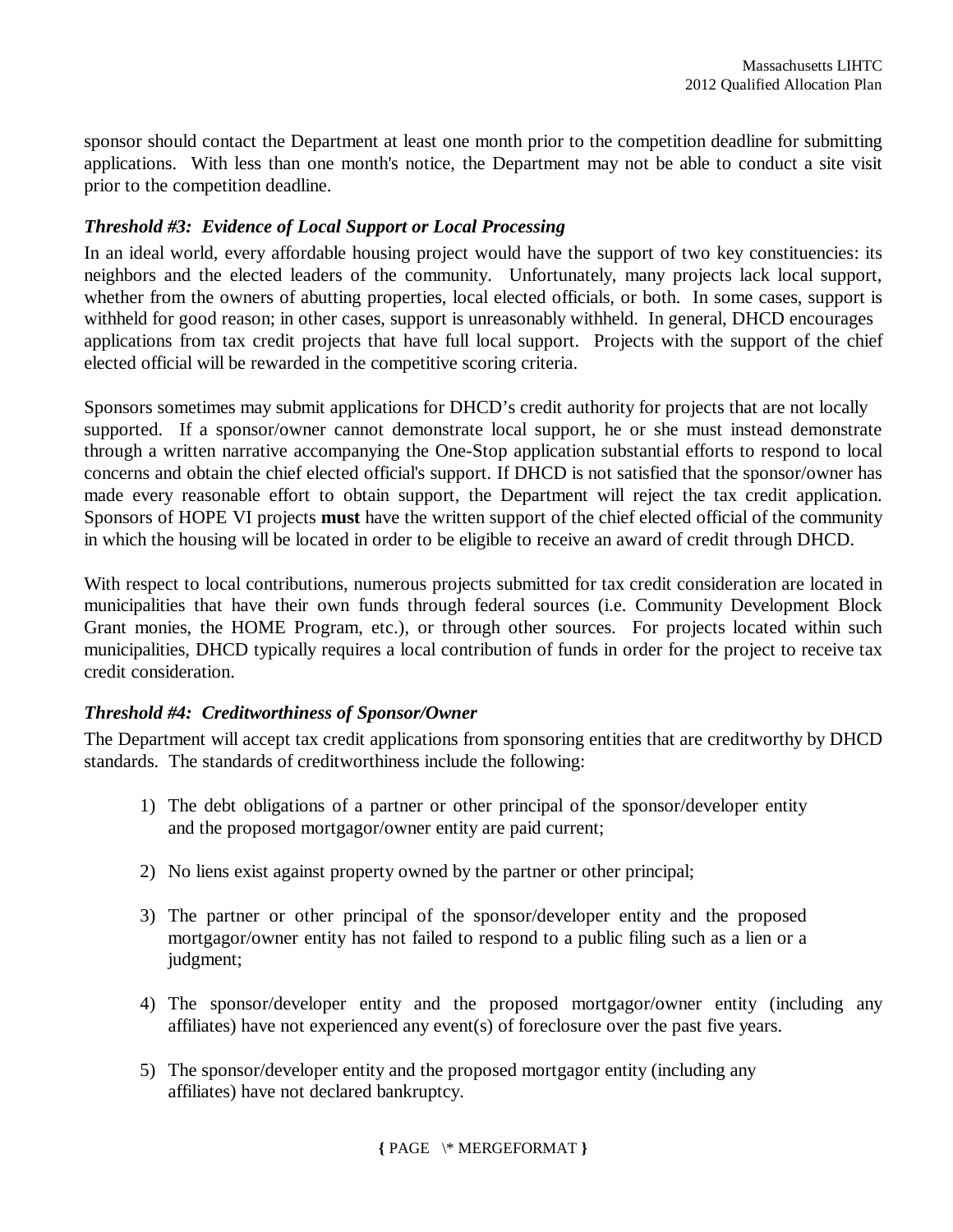In general, a corporation will not be considered creditworthy if there are tax liens against the corporation, its affiliates, its subsidiaries, or its properties. In addition, if there is a bankruptcy lien against the corporation, it will not be considered creditworthy. DHCD also will determine whether a corporate sponsor is current in payments to its creditors and will require a certificate that all state tax payments are current. The Department will require that a sponsor certify that all of the standards of creditworthiness listed above have been satisfied as part of the One-Stop application submission package.

DHCD will examine the financial strength of a project sponsor using financial statements submitted by the project sponsor. Financial statements must be no more than one year old. An audit will be required for corporations, but not individuals.

Criteria for financial review include the following: The current ratio (current assets divided by current liabilities) must be greater than one. The liabilities to net worth ratio must be less than four. Net worth must be positive, and there must be no "going concern" issue raised by the sponsor's auditors or reviewers. DHCD staff will ascertain whether the amount of unrestricted cash on hand appears sufficient to cover fixed operating expenses. Sponsors may submit explanations for variations from these criteria, and DHCD will consider these explanations in assessing the financial capacity of a project sponsor.

DHCD is considering entering into a Memorandum of Understanding (MOU) with the Internal Revenue Service in order to obtain tax information useful in determining an applicant's creditworthiness and good standing with the agency. If an MOU is executed during 2012, DHCD reserves the right to require that all tax credit applicants complete Form 8821, Tax Information Authorization (Rev. 9-98), naming DHCD as the appointee to receive tax information.

#### *Threshold #5: Evidence of Site Control*

The project sponsor must be able to demonstrate full control of all land and buildings included in the project through a fully executed agreement such as an option agreement, a purchase or sale agreement, or another similar instrument. The instrument demonstrating site control must include a sales price and an expiration date. The expiration date of the instrument should extend at least six months beyond the tax credit application deadline. Ownership of a note and assignment of a mortgage when combined with other factors may constitute full site control in certain limited circumstances.

The "Competitive Scoring System" section of this plan discusses the Code requirement for incurring costs which meet the so-called ten percent test. Property acquisition often serves as a substantial portion of these costs. If a project sponsor receives a tax credit reservation and later cannot meet the ten percent test, DHCD risks losing the credits. In order to avoid this potential outcome, DHCD attempts to ascertain that sponsors have full site control of all properties included in their respective projects.

The Department will consider all relevant circumstances in determining whether the site control threshold has been satisfied.

#### *Threshold #6: Identification of All Financing Sources*

In the One-Stop Affordable Housing application, the sponsor of each tax credit project must identify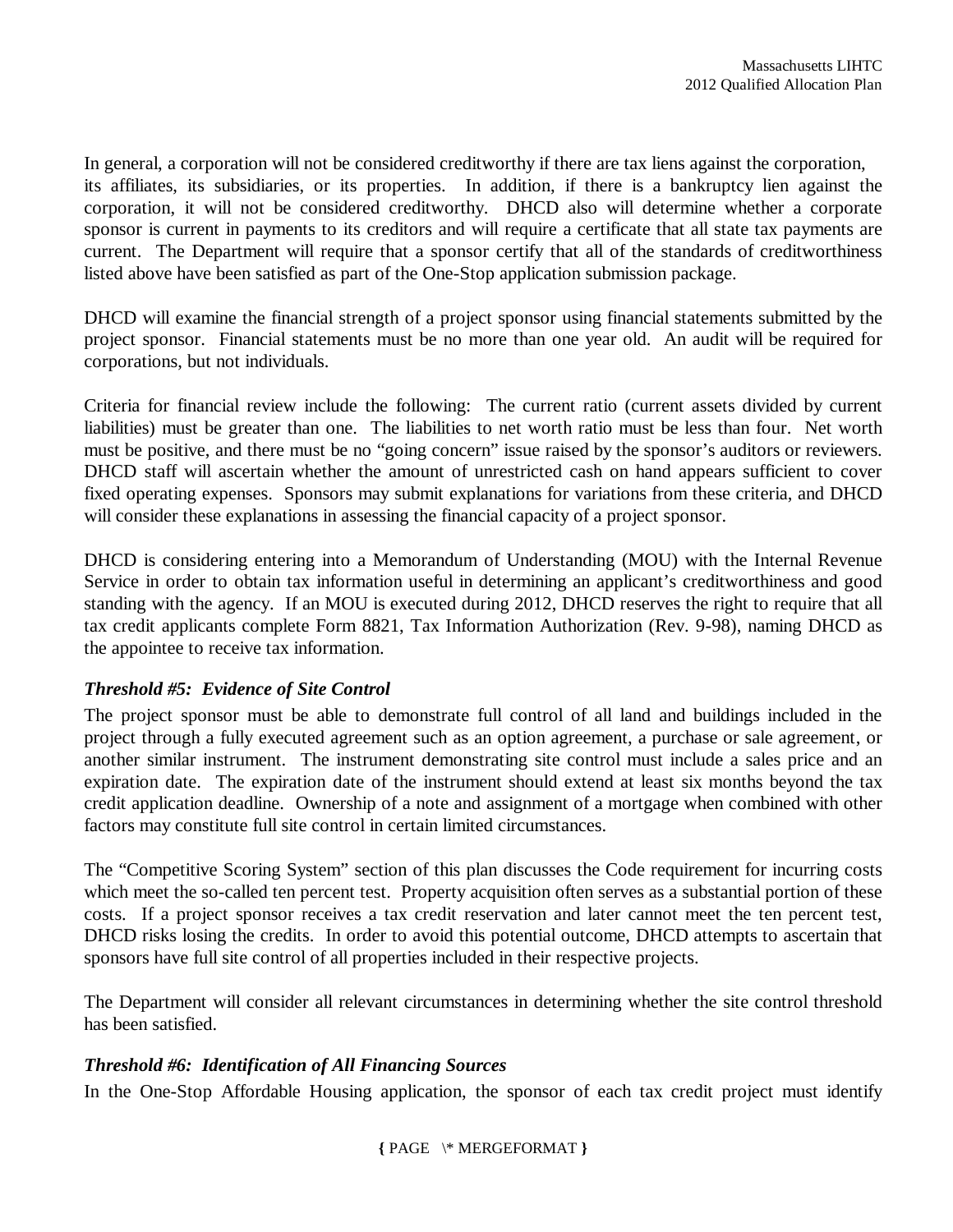funding sources sufficient to cover all development and operating costs. The sponsor may not be able to submit firm financing commitments for all sources by the application submission deadline. However, at minimum, the sponsor must submit documentation demonstrating a strong interest from each financing source. All sponsors are expected to submit strong letters from lending sources and a tax credit syndicator or investor. During 2012, DHCD will place particular emphasis on the letters from syndicators and investors.

#### *Threshold #7: Status of Compliance Monitoring of Other Tax Credit Projects*

Many development team members submitting projects for 2012 consideration previously have participated in the development of tax credit projects that now are occupied. These projects may already have been monitored to determine compliance with Section 42 of the Internal Revenue Code. DHCD will not accept 2012 applications for tax credits if the proposed development team includes members who are affiliated with existing projects for which Forms 8823 ("Low income Housing Credit Agencies Report of Noncompliance") have been issued for material and/or continuing, but curable, non-compliance. In addition, DHCD may not accept applications from developers of tax credit projects financed in previous years with outstanding compliance monitoring fees due to the agency. These restrictions apply to all members of the development team. (Ownership and management of a project constitute an affiliation.) Before submitting a 2012 application, a sponsor/owner must verify that all team members can meet this threshold requirement.

#### *Threshold #8: Good Standing with Respect to Other State Housing Programs*

Many development team members submitting 2012 tax credit applications have participated in other DHCD-assisted projects. All key members of a development team seeking 2012 tax credits must be in good standing with DHCD with respect to other DHCD-assisted projects. As one example, many tax credit developers have used state HOME assistance. If a developer -- or other key team member - participated in a state-assisted HOME project that has been monitored and determined to be out of compliance, DHCD will not accept a 2012 tax credit application from a team that includes this team member.

As another example, if a key team member has not made satisfactory progress on an earlier DHCD-assisted project, the Department may decline to accept a 2012 tax credit application that includes this team member. Developers of tax credit projects financed by DHCD in previous years will not be considered in good standing with the agency unless compliance monitoring and/or tax credit processing fees have been paid in full for all their existing projects. Before submitting a 2012 tax credit application, the sponsor/owner must determine that the following members of the team are in good standing with DHCD: consultant; architect; contractor; management agent; attorney. Obviously, the sponsor/owner also must be in good standing with DHCD.

### *Threshold #9: Commitment to a Thirty-Year Term of Affordability*

The sponsor/owner of each 2012 application must commit to at least a 30-year term of affordability (45 years if applying for Massachusetts State Low Income Housing Tax Credits). With respect to affordability, the sponsor/owner must commit:

• To maintain the tax credit project as low income rental housing for at least 30 years (45 years if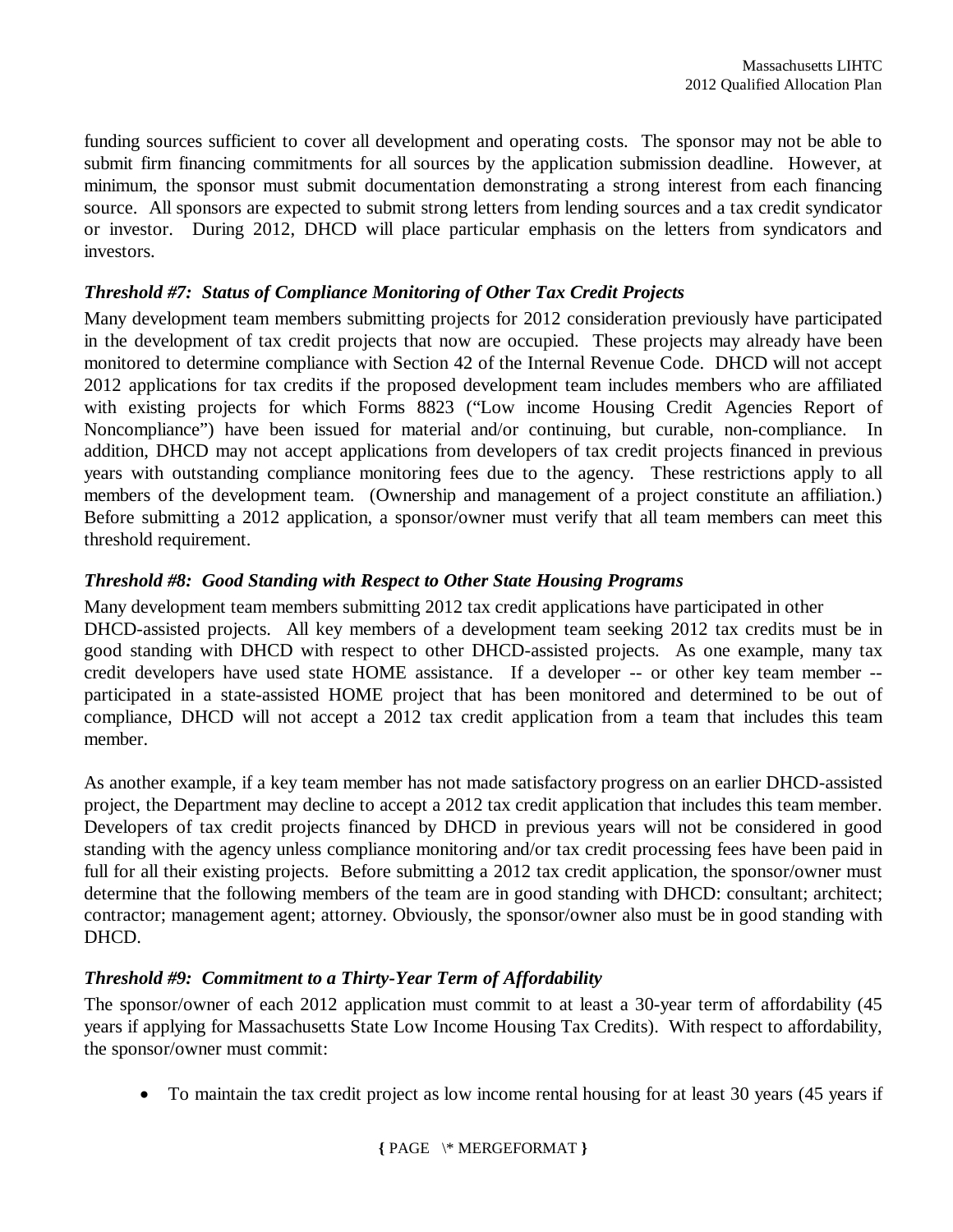applying for Massachusetts State Low Income Housing Tax Credits); and

 To offer to the state an opportunity to present a "qualified contract", as such term is defined in Section 42 of the Internal Revenue Code, for the purchase of the project after expiration of the term of the Agreement.

Each tax credit project owner will be required to sign a Tax Credit Regulatory Agreement and Declaration of Restrictive Covenants ("the Agreement") before receiving the IRS Form(s) 8609. In the Agreement, the owner will be required to submit to DHCD a written request one year before expiration of the term of the Agreement (i.e., applicable term of affordability) for DHCD to procure such a qualified contract.

#### *Threshold #10: Tenant Supportive Services*

Sponsors of some tax credit projects, including assisted living projects and HOPE VI projects, provide extensive supportive services for their tenants. The cost of services at assisted living properties and HOPE VI projects is part of the total development cost of the projects. At other tax credit projects, developers – especially non-profit developers -- work with neighborhood groups, churches, local schools, and local employers to attempt to create opportunities for their tenants. The services ultimately available at these projects are not part of total development cost but may prove highly beneficial to both tenants and owners over time. In the 2012 Qualified Allocation Plan, DHCD is requiring each applicant for credit to provide a narrative with the One-Stop funding application describing services available in the community to the existing or future tenants of the project. Developers do not necessarily have to pay for the services, but must identify the services and indicate how they will notify tenants, on a regular basis, of opportunities for education and employment training, and other important services.

#### *Threshold #11: Inclusion of Units for Extremely Low Income Persons or Families*

DHCD requires sponsors of 2012 9% tax credit applications to reserve ten percent of the total number of units in their projects for persons or families earning at or below 30% of area median income. Sponsors seeking allocations of 4% credit for primarily affordable projects will be required to reserve ten percent of the total number of units in their projects for persons or families earning less than 30% of area median income. If a tax credit sponsor is utilizing tax exempt financing and seeking an allocation of 4% tax credits for a mixed income project with at least 50% of the units at market rates, the sponsor must reserve 15% of the total affordable units for persons or families earning less than 30% of the area median income.

#### *Threshold #12: Consistency with the May 2007 Sustainable Development Principles*

The May 2007 sustainable development principles will be applied as a threshold for projects seeking state funding from DHCD and its partner entities. A listing of the principles can be found on pages seven and eight of this document.

#### *Threshold # 13: Fair Housing Narrative*

Each sponsor must provide a narrative describing how the project location and type, tenant selection plan, and other applicable policies and procedures will further the Department's Fair Housing Principles provided in Appendix I. The narrative also should clearly describe the efforts that will be made to ensure affirmative fair marketing and outreach to those households and individuals least likely to apply for the affordable units within a project.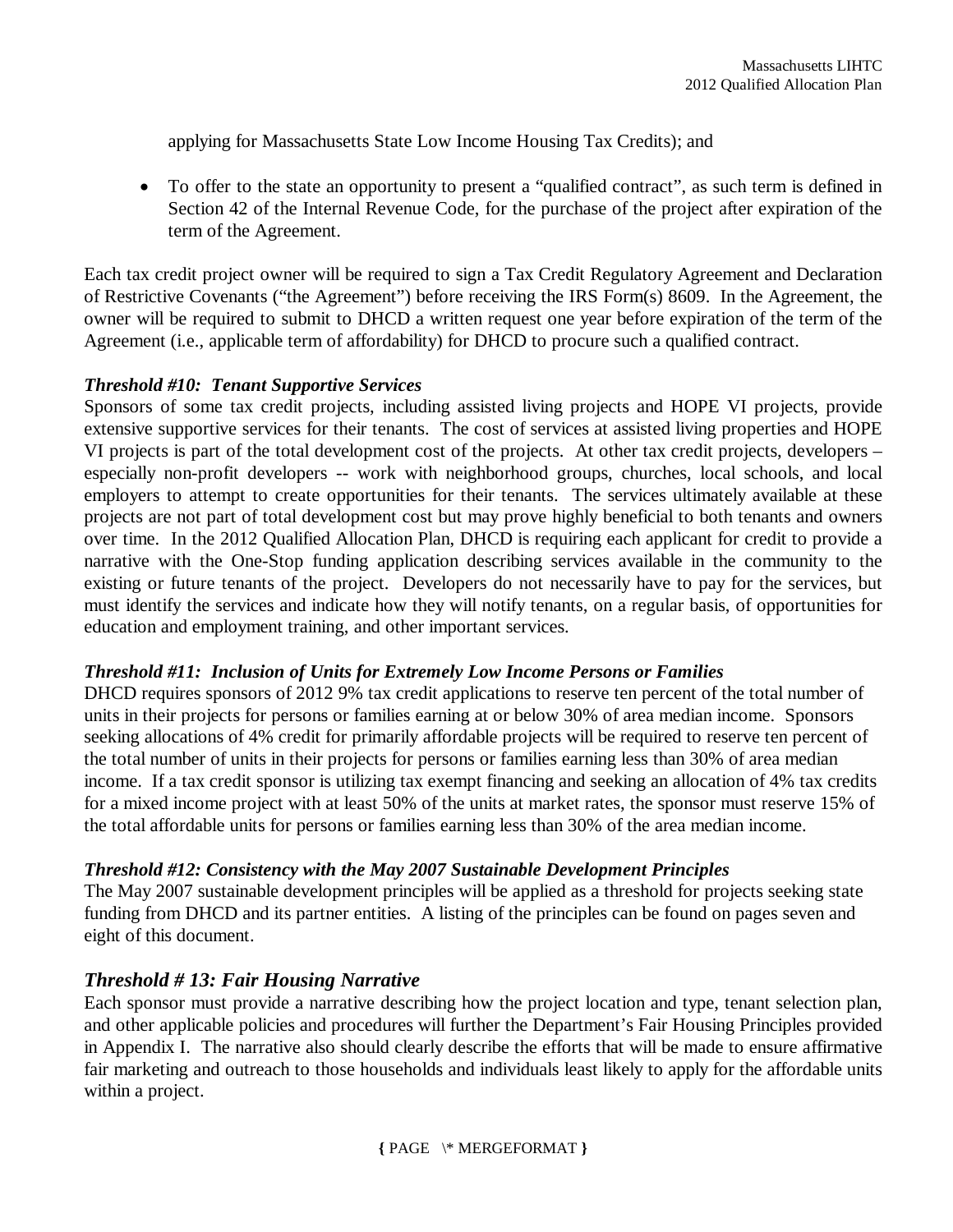**Each tax credit applicant must submit a narrative addressing the project's ability to satisfy all threshold requirements listed above and on the preceding pages.** 

### **Section XI. The Competitive Scoring System**

During 2012, DHCD will evaluate all tax credit applications first in accordance with threshold criteria, then in accordance with competitive criteria, totaling 182 points. Applications for projects that meet all applicable threshold criteria will be scored in two competitive categories totaling 182 points. The two competitive categories are:

- I) Fundamental Project Characteristics -- 100 points
- II) Special Project Characteristics -- 82 points

The threshold criteria are set forth in the preceding section of this plan. The components of the two competitive categories are as follows:

#### **Fundamental Project Characteristics**

A total of 100 points is available in this category, which includes the five fundamental components of any affordable housing project, regardless of type. The five fundamental components, valued equally at 20 points each, are:

- A. Financial Feasibility
- B. Design
- C. Development Team
- D. Marketability
- E. Readiness to Proceed

Each of the five components of "Fundamental Project Characteristics" is described in detail below and on the following pages. Every tax credit application must score at least 12 points in each of the five components of fundamental project characteristics. If an application scores fewer than 12 points in any of the five categories, it will not receive an allocation of tax credits during 2012. If an application scores at least 12 points in each of the five categories, totaling at least 60 points, it will be evaluated and scored in the second competitive category, "Special Project Characteristics".

If a project is evaluated favorably and receives an allocation of credit during 2012, the sponsor should note that later modifications to the project may result in a re-evaluation by the Department. If a project is modified substantially, the allocation may be withdrawn. DHCD reserves the right to suspend further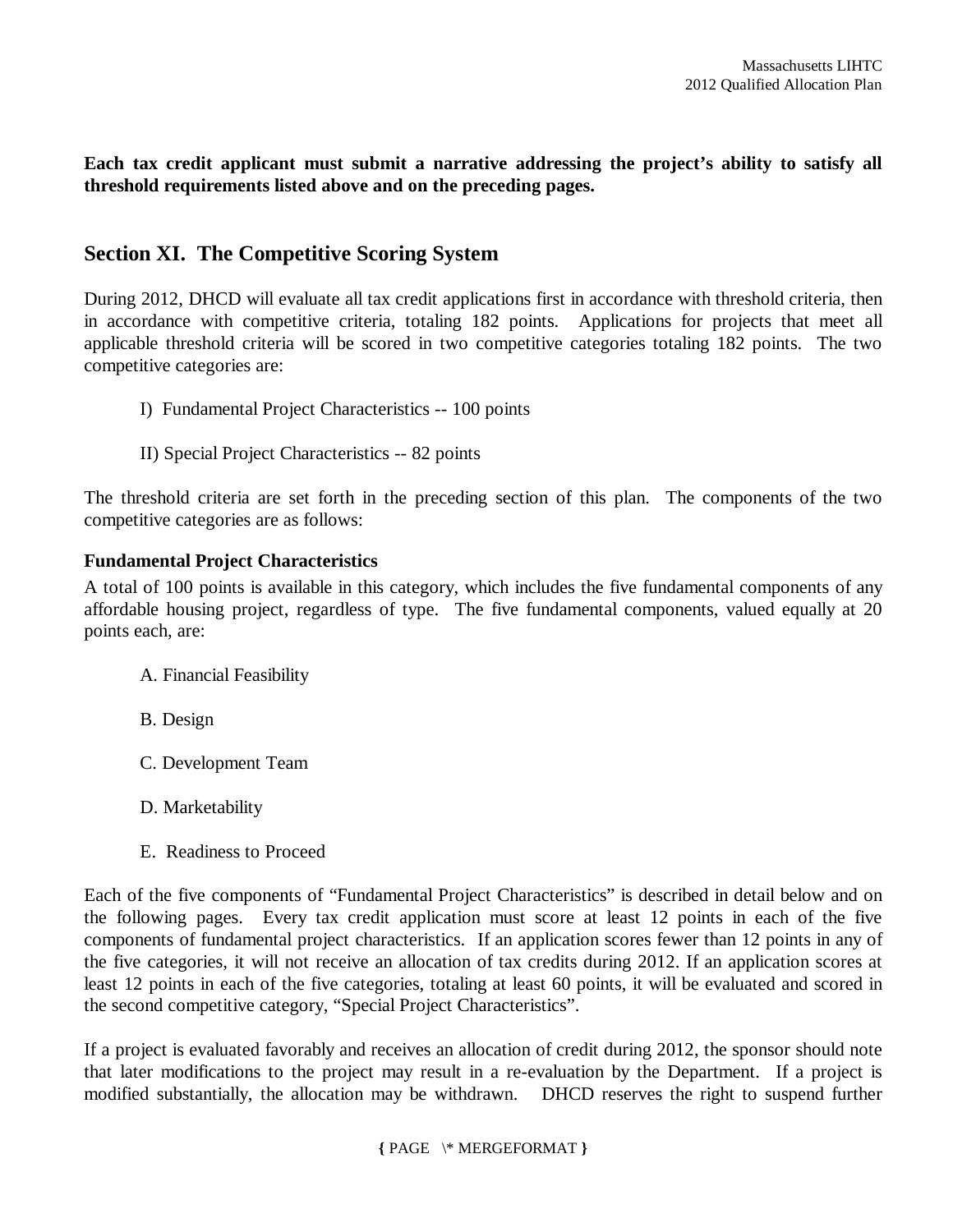review of a project once it has identified that the project has failed in any one of the categories included in "fundamental project characteristics."

#### **A. Financial Feasibility -- 20 points total; 12 points required minimum**

The information contained in the One-Stop Affordable Housing Application must demonstrate to DHCD's satisfaction that the proposed project is financially feasible during construction and after completion. The sponsor/owner must include in the application solid evidence of financing commitments from construction and permanent lenders. The sponsor/owner must include a comprehensive letter of interest from a syndicator or investor. The quality of the letter is of utmost importance in 2012. The sponsor/owner must identify sufficient financing sources for all project uses in the One-Stop application. The operating proformas included in the application must include trending assumptions and debt service coverage acceptable by current industry standards and explicitly acceptable to DHCD.

The amount of equity raised per tax credit dollar is determined by market forces and, therefore, is subject to change. For 2012 underwriting purposes, DHCD will assume that each project sponsor will obtain \$.85 per tax credit dollar available for development costs. In determining the financial feasibility of the proposal, if a developer is assuming an equity raise higher than 85 cents, DHCD will consider the adequacy of the developer's fee and overhead to cover any gap that would result if an equity raise of only \$.85 per tax credit dollar is achieved.

Sponsors seeking credit in 2012 are encouraged to refer to the Program Guidelines for the Low Income Housing Tax Credit Program dated December 2011 for further details regarding recommended financing. A sponsor/owner using assumptions that deviate from the DHCD-recommended assumptions must justify such deviations to DHCD's satisfaction.

#### **B. Design -- 20 points total; 12 point minimum required score**

The design elements and the proposed scope of work for each 2012 tax credit project will be reviewed by architects and/or cost estimators under contract to DHCD. The architects and/or cost estimators will evaluate the architectural aspects of each project to determine:

- Whether the project conforms with all applicable laws, regulations, code requirements, including those specific to accessibility;
- Whether the project has incorporated certain aspects of "universal design" to increase accessibility (see attached checklist in Appendix G);
- Whether the architectural treatment is appropriate, given community standards and the surrounding neighborhood, as well as the project site;
- Whether proposed amenities are sufficient, appropriate for the target population, but not excessive;
- Whether the site layout and site design adequately address environmental issues; parking needs; rainwater management; appropriate open space requirements; outdoor improvements appropriate for the target population, visitability, etc.;
- Whether the owner/developer has incorporated energy conservation measures that exceed those required by the Building Code, and whether the project complies with energy efficient building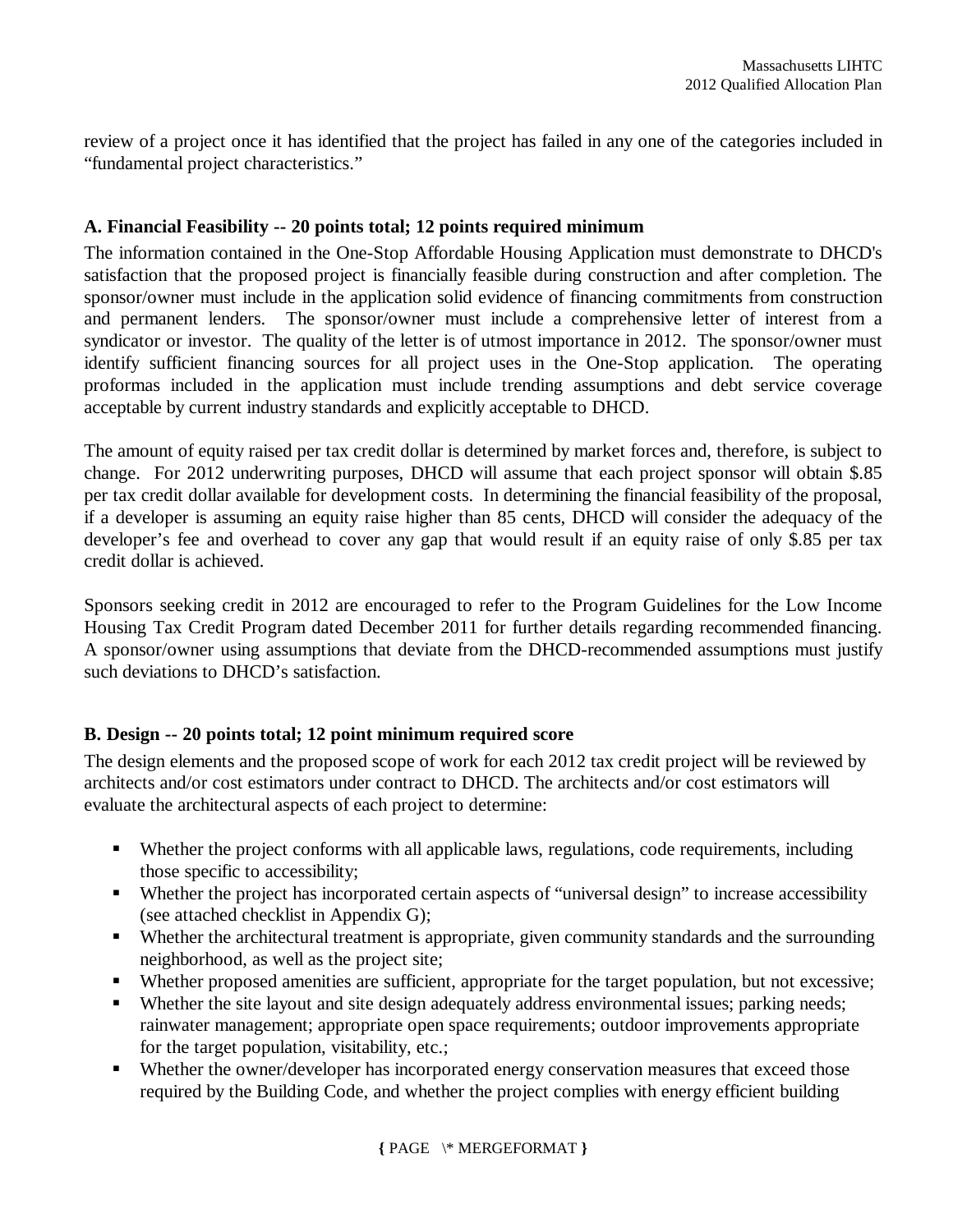envelope guidelines such as EPA's Energy Star standards, for appliance and light fixture selection as well as air sealing and insulation measures, which will result in both greater comfort and operating cost efficiencies;

- Whether the owner/developer has incorporated material selection consistent with promoting a healthful interior environmental quality;
- Whether the owner/developer has incorporated mechanical ventilation measures to control humidity and promote good indoor air quality;
- Whether the owner/developer has provided interior CO detectors as mandated by state regulations;
- Whether the project conforms to state and local coded-mandated regulations for water conservation requirements (1.6 gal toilets, low-flow devices, etc.) as well as storm water retention/recharge. The sponsor should identify and advance water conservations measures that go beyond state/local regulations;
- Whether the owner/developer has provided for sufficient construction oversight, building envelope testing, and building system commissioning to ensure that the design and efficiency measures are properly installed and adjusted.

Project designs that incorporate site planning, exterior envelope detailing and mechanical system technologies to achieve energy efficiency are preferred. Demolition, renovation, and construction processes that result in waste reduction and conservation of resources are preferred. Building materials that are local in origin, that are durable, that incorporate recycled content, or that avoid toxic materials, are preferred. Sponsors must submit the completed forms found in Appendix H to demonstrate the measures that were utilized to achieve high performance and efficiency. Sponsors also should submit the accessibility checklist found in Appendix G in order to enable our reviewing architects to better evaluate the accessibility provision of each project.

In order to be considered eligible for tax credit funding, all units should be built with 3 distinct networks:

- One network installed for phone using CAT5e or better wiring.
- A second network for data installed using CAT5e or better, networked from the unit back to a central location (or a similarly configured wireless data network).
- A third network for TV services using COAX cable.

Costs associated with installing the data network are eligible development cost expenses. This will be a threshold requirement in the design scoring section. Sponsors of projects that do not include the above in their plans and specifications may not be considered eligible for a tax credit award.

In general, DHCD will follow the HOME Rental Program Guidelines and Regulations with respect to the minimum unit and room sizes, minimum suggested counter space, etc., for tax credit projects. With respect to the rehabilitation of existing structures, these minimum standards are intended for guidance and should be met wherever possible. The Department recognizes that, in some cases, constraints such as existing partitions, walls, plumbing, or excessive construction costs will prevent compliance with these standards. If a sponsor determines that it is not feasible to comply with all the HOME standards, he or she should provide an explanation in the tax credit application.

During 2012, DHCD will again require that each sponsor include in his or her application a construction cost proforma prepared by a qualified contractor or architect or a qualified construction cost consultant.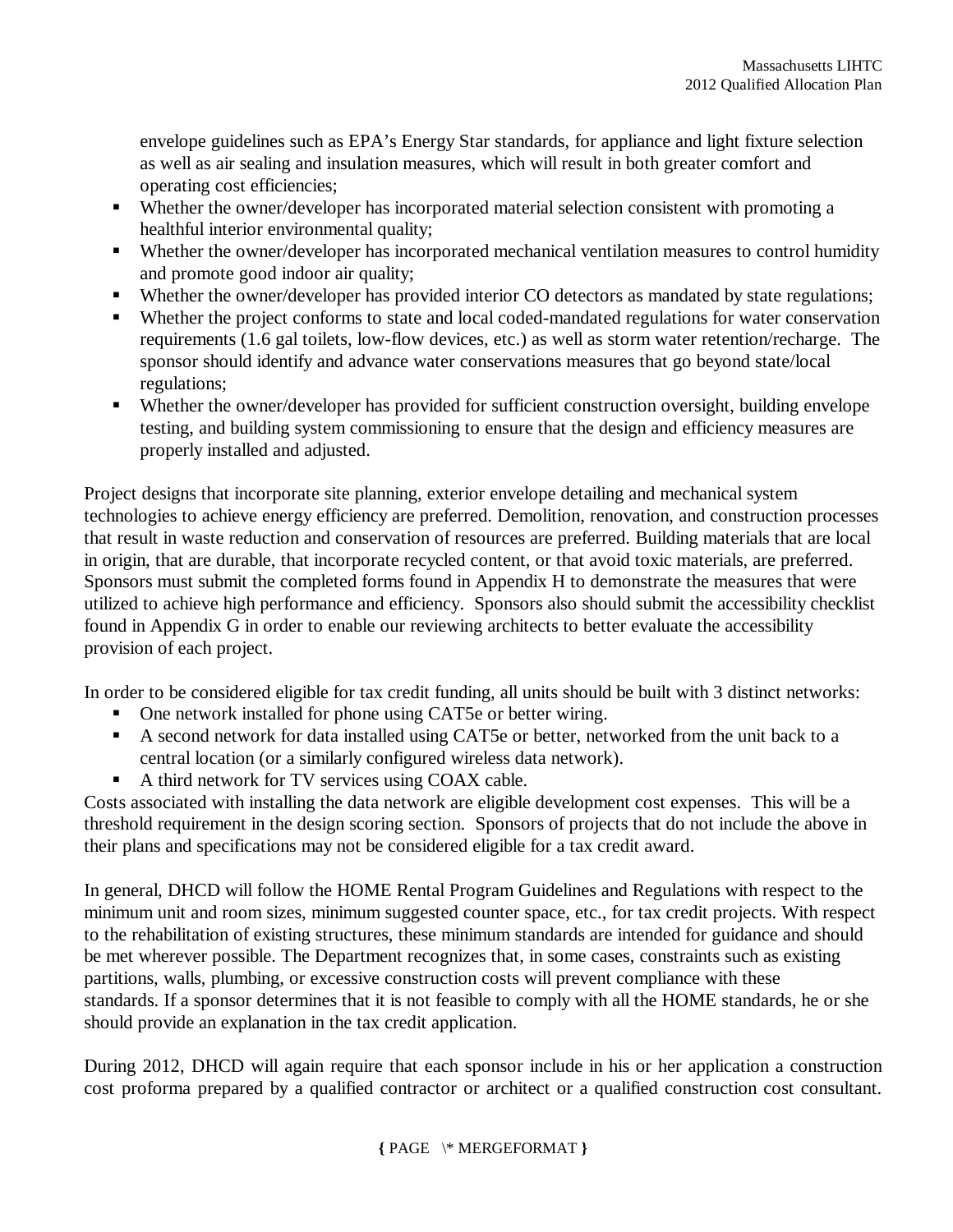DHCD also will require that all sponsors of existing projects submit a letter from the primary lender supporting the construction cost proforma and the proposed scope of work and confirming that such costs cannot be funded in part through a mortgage increase. **In addition, in accordance with industry recommended practices, sponsors of projects applying for funding under the preservation set-aside must submit a capital needs assessment that adequately supports the scope of proposed improvements to the Department's satisfaction. A qualified, licensed architect or engineer must perform this study.** 

In cases where the developer and the general contractor are affiliated, a qualified, unrelated third party contractor, architect or qualified construction cost consultant must prepare the construction cost proforma. Related party contractors are subject to the maximum allowable builder's profit and overhead and general requirements indicated in the Program Guidelines as well.

#### **C. Development Team -- 20 points total; 12 point minimum required score**

The key members of the development team are the owner/developer; the consultant; the architect; the contractor; the management agent; and the attorney. DHCD will review the background of the key team members to determine:

- Prior successful experience in developing tax credit projects
- Financial strength
- Physical and financial condition of other properties developed by the sponsor/owner
- Prior experience on other DHCD-assisted projects
- Inclusion of SOMWBA-certified Minority/Women's Business Enterprise members on the team as sponsor/owner; management agent; contractor.
- Inclusion of SOMWBA-certified Minority/Women's Business Enterprise members on the team as architect; attorneys; syndicators; accountants; consultants.

The intent of this scoring category is to identify those teams capable of financing and developing complicated tax credit projects and managing the projects successfully after completion and occupancy. The scoring in this category will reflect whether members of the team currently own or manage troubled properties. The scoring also will reflect whether members of the team recently have been involved with other DHCD-assisted projects that have not progressed to DHCD's satisfaction. In addition, the scoring will reflect whether the team includes members who are M/WBE certified in Massachusetts by the State Office of Minority and Women Business Assistance (SOMWBA).

To determine the application score in this category, the Department will evaluate the capacity of each key member of the team as identified in the One-Stop. Sponsors of tax credit projects should note that they have two options with respect to identifying a general contractor:

- 1) A sole contractor can be listed in the One-Stop, and the Department will evaluate the capacity of that contractor as part of the scoring process; or
- 2) The names of three possible general contractors can be listed in the One-Stop, and the Department will evaluate all three entities for scoring purposes. If the sponsor chooses this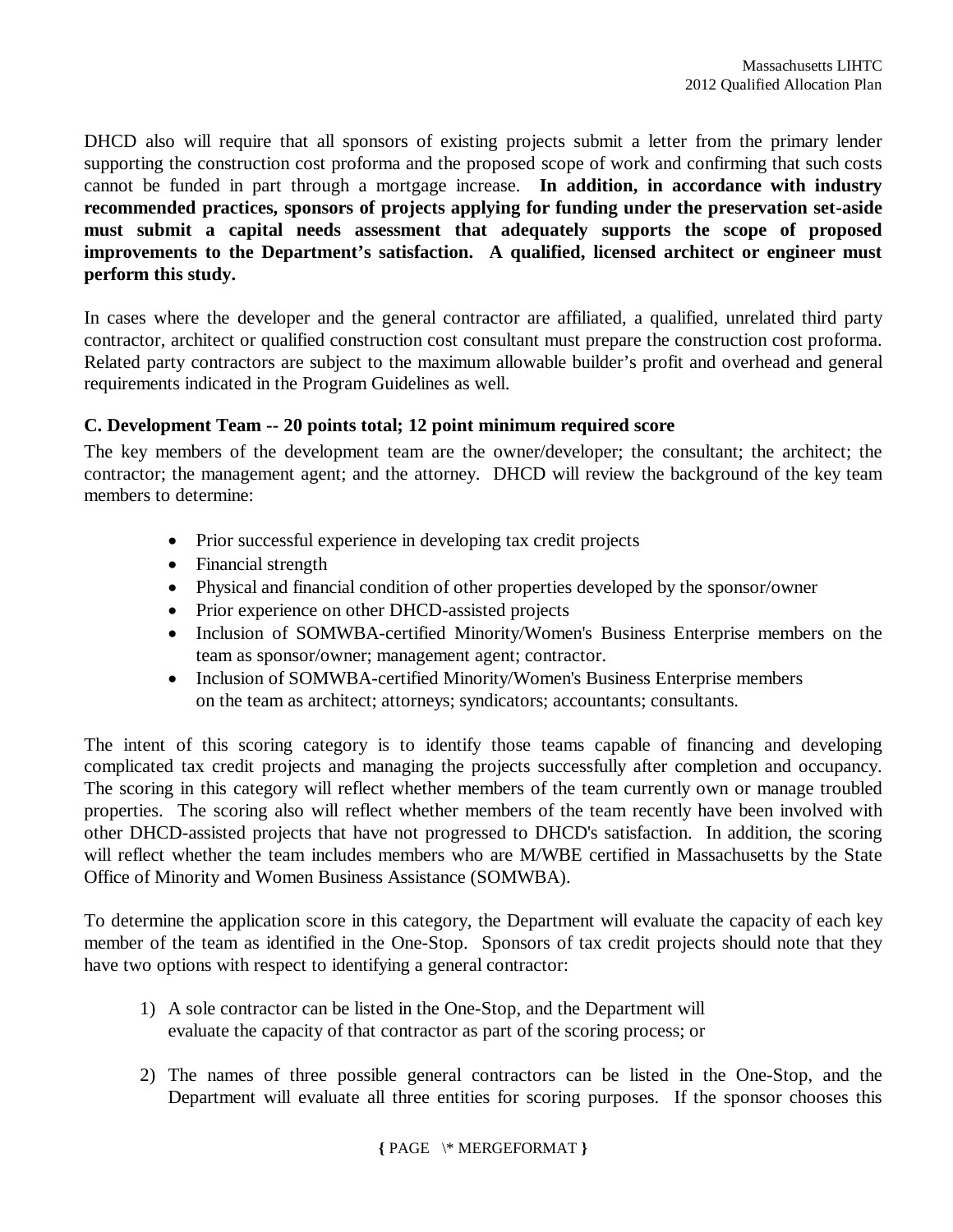option, the score for the contractor will be the average of the scores for each of the three entities listed.

Whether the sponsor chooses to make the final selection of a contractor before or after submitting the tax credit application, certain subcontract bidding processes must be followed to the Department's satisfaction. If a general contractor is selected before the project is submitted, the sponsor will have to demonstrate at a later time that subcontractors were selected through a process demonstrating competitive pricing of construction. This requirement will be a condition in the tax credit reservation letter. If the sponsor elects to choose a contractor after receiving a tax credit reservation, he or she must select the lowest qualified bidder from a pool of at least three bidders and must document the selection process to the Department's satisfaction. Again, this requirement will be a condition in the tax credit reservation letter.

Regardless of which approach the sponsor selects, the Department will require a submission describing bidding procedures later in the tax credit process.

In order to ensure that management entities have adequate experience in managing tax credit properties, DHCD reserves the right to require tax credit compliance training as a condition of its funding award.

#### **D. Marketability-- 20 points total; 12 points required minimum**

Unless a market exists for the proposed project, the project will fail. **The sponsor/owner identified in each 2012 tax credit application must include in the One-Stop Affordable Housing Application a detailed market study prepared by a qualified professional acceptable to DHCD. This Internal Revenue Service requirement applies to all projects, whether production or occupied preservation projects.**

The National Council of Affordable Housing Market Analysts (NCAHMA) has adopted guideline documents detailing its standards for definitions and content in an affordable housing market study. These guideline documents have been included as Appendix F to this allocation plan. The Department will accept membership in the NCAHMA organization as indication that the market analyst is a qualified professional acceptable to the Department. DHCD strongly encourages sponsors to direct their market analyst to produce a market study consistent with NCAHMA guideline materials and standards.

If, during the course of its review, DHCD determines that the market study submitted with the application is inadequate, DHCD will require the sponsor/owner to submit a new market study. An application that includes a market study that does not confirm the viability of the proposed project will in all likelihood not score the minimum points required in this category. The market study included in the application should address need and demand in the specific housing market, including typical sales prices, rental rates for various types of projects, vacancy rates. The market study should include the sponsor/owner's analysis of why the proposed project will be competitive.

As part of the determination of marketability, DHCD will conduct an independent evaluation of housing need. This evaluation will investigate the project's marketability including whether the project is located:

a) In a community in which the public housing waiting list exceeds, by a ratio of three to one, the total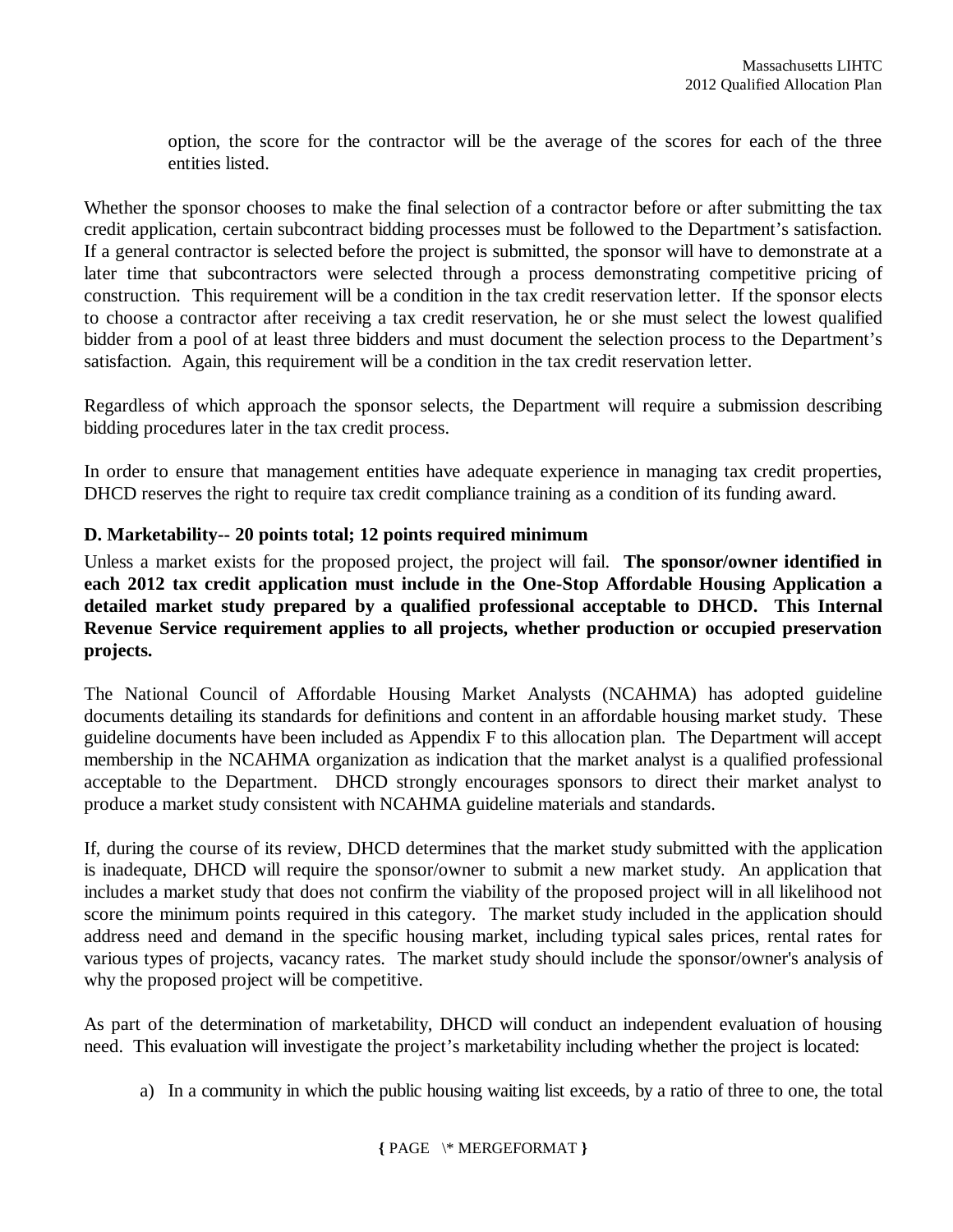number of existing federal and state public housing units available for the proposed population (not including units occupied by federal or state rental assistance certificate holders); or

- b) In a community in which there is no public family housing; or
- c) In a community where the rent burden is greater than 30%. Rent burden is defined as the median percentage of gross income spent on housing in the community in which the proposed project is located.

Sponsors of projects for populations with special needs and/or persons with disabilities (including assisted living facilities) should carefully address the anticipated demand for the proposed project and the reasons why the project will be attractive to the particular consumer group(s). Sponsors of these projects must include a resident social services plan acceptable to DHCD. DHCD will place special emphasis on the market study for assisted living applications. Given the marketing issues that some assisted living projects have encountered, DHCD may require significant additional documentation from sponsors of such projects. It has become clear to the Department that assisted living projects are particularly difficult to market and operate successfully over time. Sponsors of new assisted living projects will have to make an exceptional case to the Department as to why their projects should be considered for tax credits and other DHCD resources.

DHCD also will review every proposed project's rent structure. In general, the proposed rents will be compared to rents for comparable, unassisted units in the subject market. DHCD also may consider such market factors as home sales, rentals, and average vacancy levels. Additional factors to be evaluated include, but are not limited to, the sponsor's comparables submitted with the One-Stop application and/or market study information, newspaper ads, etc. In determining the feasibility of the projected rents, DHCD will use Section 8 contract rents only if satisfactory evidence of a housing assistance payments contract is included with the One-Stop application. If an executed payments contract is not included, DHCD will compare the proposed rents to the lower of the current HUD FMR for the area or to comparable market rents for the area.

DHCD also will evaluate the sponsor/owner's marketing and outreach plan. All sponsor/owners should include a detailed plan with their respective applications. The plan must indicate in detail how the sponsor intends to market to and attract underserved populations to the project, indicating persons with disabilities and minority households.

#### **E. Readiness to Proceed -- 20 points total; 12 points required minimum**

The sponsor/owner of each tax credit application must demonstrate to DHCD's satisfaction the ability to meet the Internal Revenue Service Code ten percent test and to receive a carryover allocation in timely fashion. The ability of the sponsor to attract an investor obviously is critical to readiness. For projects receiving a reservation of tax credits in the first half of the calendar year 2012, the sponsor/owner must incur costs, no later than the close of calendar year 2012, which are more than ten percent of the project's reasonably expected basis. In keeping with recent amendments to the IRS Code, a sponsor/owner receiving a reservation of tax credits in the second half of the calendar year 2012 will have an additional six months from the date of the 2012 carryover allocation or binding forward commitment (or until June 30,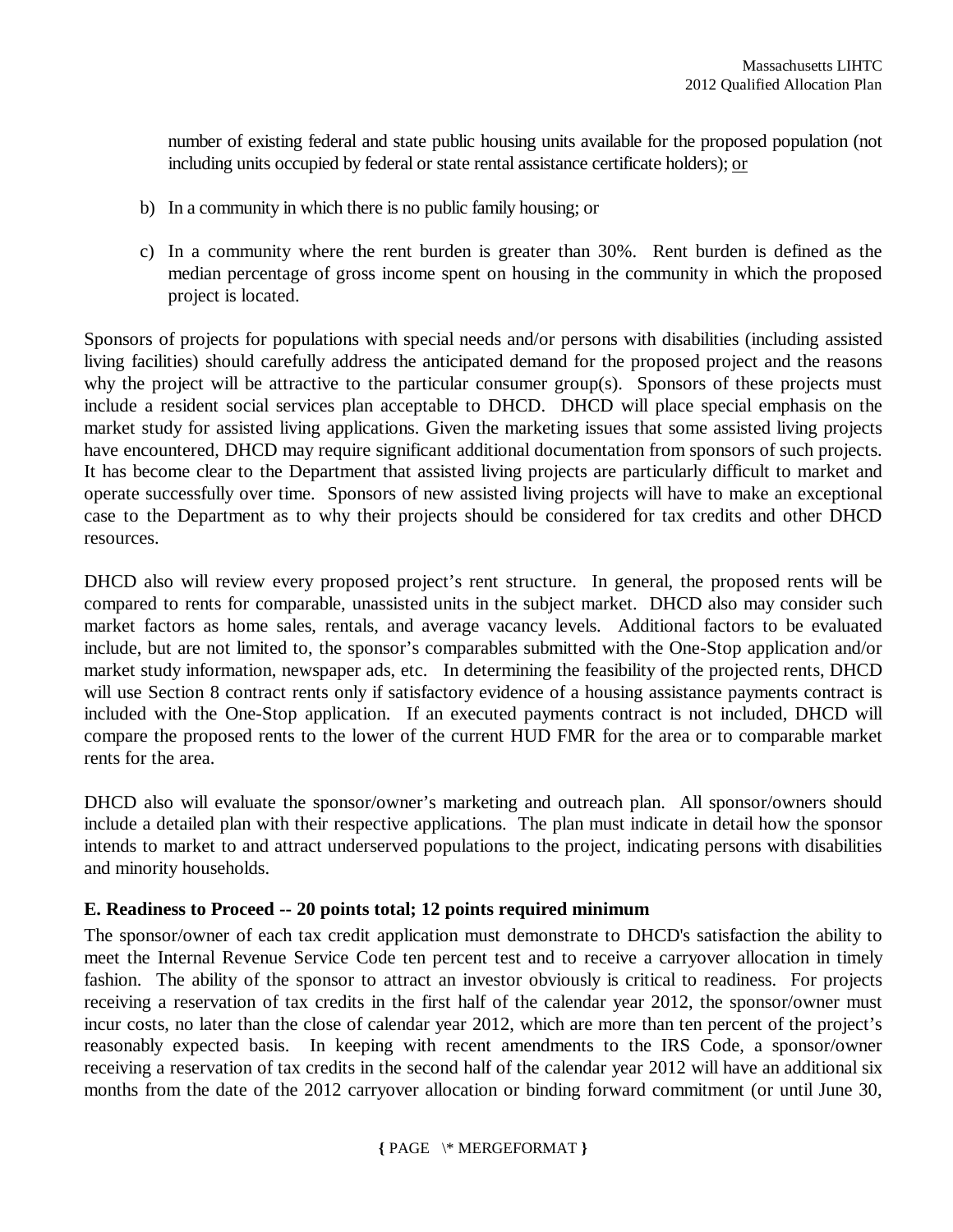2013) to meet the ten percent test. The Department recognizes that ten percent test deadlines could be further extended but, at this time, has decided to extend the ten percent test deadline by six months, rather than longer. **Sponsor/owners must include with the One-Stop a narrative that addresses the proposed costs to be incurred in meeting the ten percent test as well as an anticipated timeframe for meeting the test.**

The One-Stop application should include evidence of progress in areas including but not limited to land use and zoning approvals, environmental and historic reviews, ability to close on sources of financing, and so on. All applications for projects seeking tax credits should include an ASTM Phase One environmental site assessment for all properties in the project and any other applicable environmental reviews including but not limited to lead, asbestos, and radon testing. For properties located in historic districts or designated as buildings having historical significance, the sponsor/owner must include in a narrative the status of required historical approvals and evidence that the Massachusetts Historical Commission review process is underway or completed. **A sponsor seeking tax credits for a project that requires a comprehensive permit under Chapter 40B should be advised that the Department will not issue a reservation of tax credits until the sponsor has been granted the comprehensive permit from the local zoning board of appeals and until the requisite appeals period has ended.** 

During 2012, DHCD will give special consideration in this scoring category to projects that were submitted during a previous competition or competitions but not selected for funding, if DHCD determines that the project sponsors have addressed all issues that prevented them from receiving an earlier allocation.

#### **Special Project Characteristics**

The Department has designed this scoring category to encourage and reward projects that include some of the characteristics DHCD would most like to support in affordable housing projects. The points in this category are available to projects that include the following special characteristics:

- Official local support
- Part of a comprehensive neighborhood planning effort
- Inclusion of MBE/WBE members on the development team
- Non-profit sponsorship
- Special needs groups and/or persons with disabilities as intended consumers
- Inclusion of market rate units in the project
- Location in a community with less than 10% subsidized stock
- Conformance with Section 42 Code preferences
- Emphasis on environmentally friendly design
- Enhanced accessibility
- Proximity to transit
- Location in low poverty area

The Department values all of these project characteristics. The maximum points available per category are described on the following pages: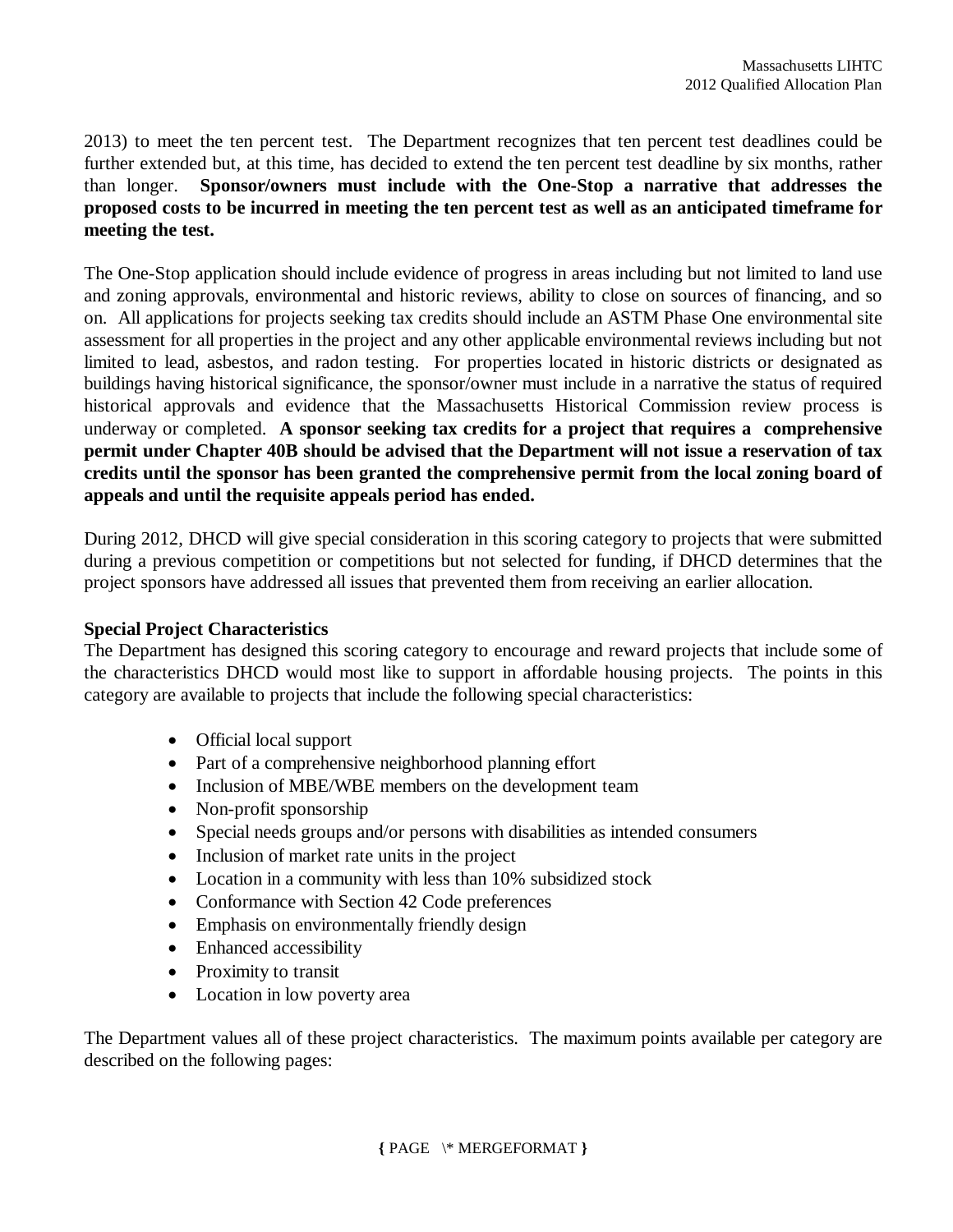#### **Official Local Support -- 4 Points Maximum:**

DHCD will award up to four points to any application with a letter of support from the chief elected official of the community to benefit from the tax credit project. The support letter must specifically endorse the proposed project. The number of points awarded in this category will depend, in part, on whether the chief elected official commits local resources to the project and the extent to which the chief elected official offers support and resources in furtherance of the Department's Fair Housing Principles provided in Appendix I.

#### **Inclusion in a Comprehensive Neighborhood Revitalization Effort -- 2 Points Maximum:**

Some proposals for tax credit projects are part of neighborhood plans prepared and endorsed by municipal officials. DHCD will award up to two points for 2012 applications that include some or all of the following features:

- Evidence that the proposed project is part of a formal neighborhood plan approved by the chief elected official of the municipality. The formal plan must be a written plan with the neighborhood delineated; target properties identified; proposed demolition, rehabilitation, and new construction identified; etc.
- The plan also must include reliable information on local housing need, including current characteristics of the neighborhood's housing stock; supply and demand for affordable rental and ownership units within the neighborhood, etc.
- The plan must indicate how the neighborhood revitalization effort incorporates and coordinates housing related amenities such as transit, employment, community services, and affordable homeownership opportunities.
- Evidence that the proposed project is located in a qualified census tract.
- If the funding application seeks tax credits for a project with expiring use restrictions, the neighborhood plan must address the importance of the project, the need for preservation of the units, and the other housing options available to residents if the preservation effort is not successful.

## **MBE/WBE Membership on the Development Team -- 6 Points Maximum:**

If the project sponsor, general contractor, or management agent is certified by the State Office of Minority and Women Business Assistance (SOMWBA) as a Minority Business Enterprise (MBE) organization or a Women's Business Enterprise (WBE), DHCD will award six points in this category. If another key member of the development team -- the architect; the developer's consultant; the attorney; the accountant, the syndicator -- is SOMWBA-certified as MBE or WBE, DHCD will award a maximum of three points in this category. (It is important to note that six points will be awarded only if the sponsor, contractor, or management agent is MBE or WBE certified by SOMWBA.) No points will be awarded for development team members who are certified in trades not to be used at the proposed project nor will points be given for any subcontractors who are not under contract with the owner. All SOMWBA certifications must be current in order for the application to receive points.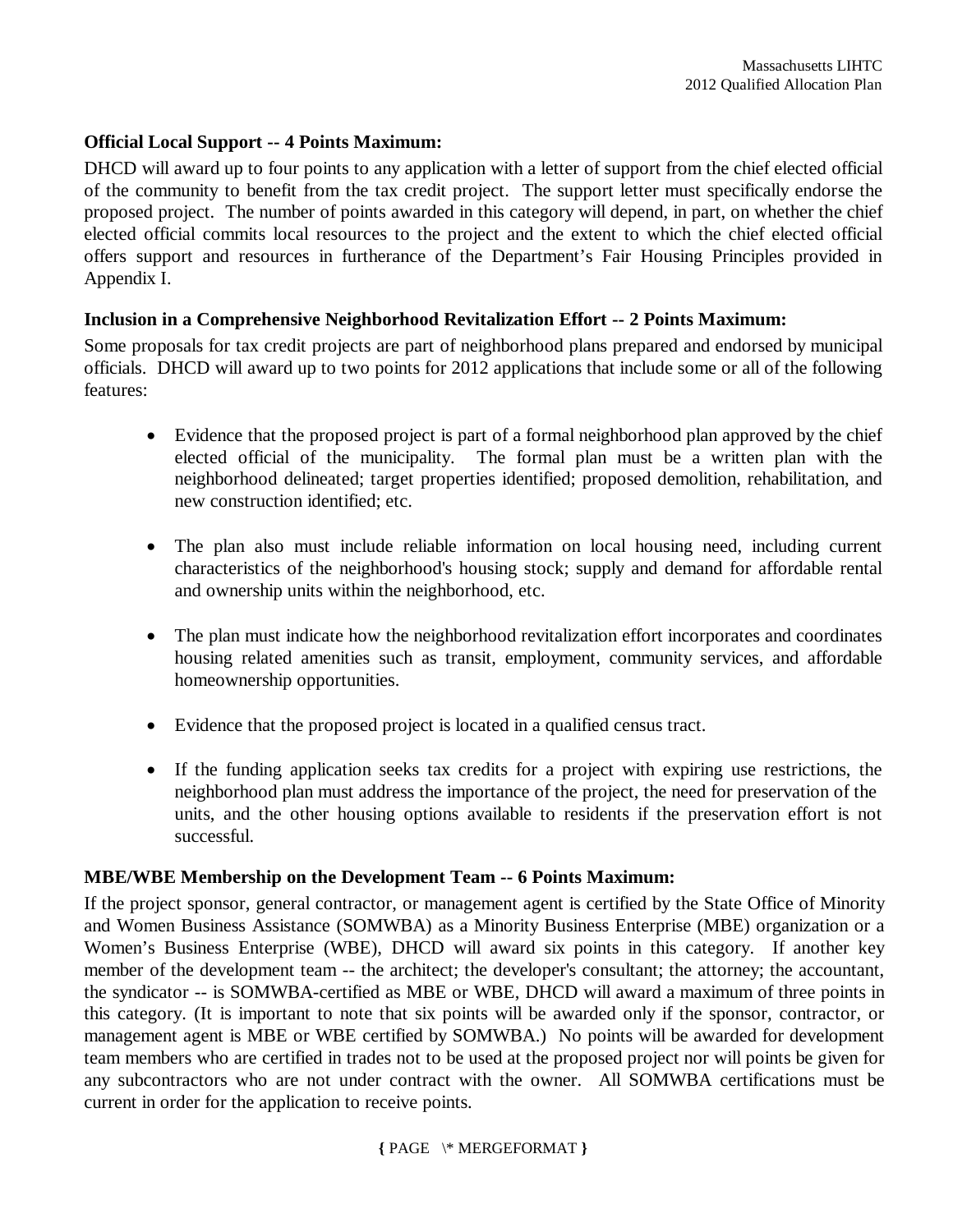#### **Non-Profit Sponsorship -- 4 Points Maximum:**

Section 42 of the Internal Revenue Code requires that each allocating agency award at least 10% of the annual credit available to projects sponsored by non-profit organizations. In addition to meeting the Section 42 requirements, DHCD wants to encourage non-profit sponsorship of tax credit applications. These applications often represent community-based projects that have strong local support and are critical to the redevelopment of troubled neighborhoods. DHCD will award four points in this category to any tax credit application sponsored by a non-profit organization that meets the qualifications in Section VIII.

## **Special Needs Groups and/or Persons with Disabilities as Intended Consumers -- 8 Points Maximum:**

DHCD will award eight points in this category to projects with at least 15% of the units set aside for individuals or households with special needs and/or persons with disabilities. This category includes but is not limited to tenants with developmental disabilities; formerly homeless households making the transition to permanent housing; individuals with children; frail elderly to be served in assisted living projects; and so on. However, the points will be available only if the project design, amenity package, and services package are appropriate, in DHCD's estimation, for the intended residents. For example, if the sponsor of an assisted living project does not include adequate common space or services in the tax credit application, no points will be awarded in this category. Projects designed to serve the elderly but not intended as assisted living developments will not be eligible for points in this category.

#### **Inclusion of Market Rate Units in the Project -- 6 Points Maximum:**

The Department will award six points to a tax credit application that includes at least 50% market rental units. Three points will be awarded to a project with at least 25% market rental units. DHCD will award points in this category only if the marketing information presented by the sponsor and confirmed by the Department supports the proposed mix of market and affordable units.

## **Location in an Opportunity Area-- 14 Points Maximum:**

DHCD will award up to fourteen points to any family housing project located in an "opportunity area" defined as a municipality which has less than 10% subsidized housing and a census tract within that municipality where the poverty rate is below 15%. Poverty levels of the project's surrounding areas also will be considered. The sponsor must provide a detailed affirmative fair marketing plan for attracting those tenants least likely to apply based on the location of the units. DHCD will make this determination based on a municipality's percentage of low and moderate income housing as identified in DHCD's most recent subsidized housing inventory. The Department wishes to encourage development in such communities, as long as the proposed projects are consistent with the May 2007 sustainable development principles and the Department's Fair Housing Principles provided in Appendix I. The sponsor must provide detailed affirmative fair marketing plan for attracting those tenants least likely to apply based on the location of the units.

#### **Conformance with Section 42 Code Preferences -- 6 Points Maximum:**

In this category, the **total** number of points available to any project is six.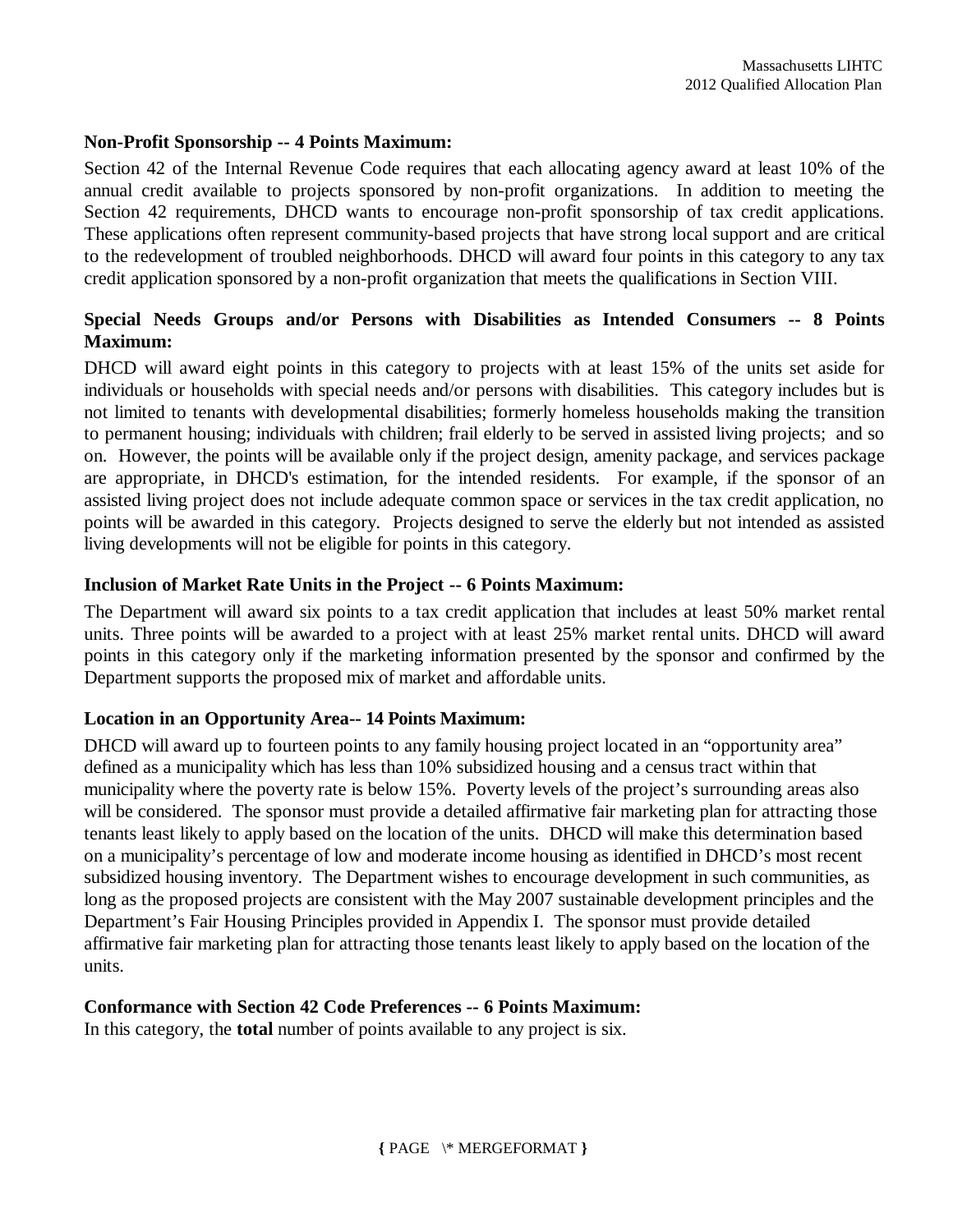#### **Extended Term of Affordability**

DHCD will award six points in this category to applications whose sponsors commit to an affordability term in perpetuity. Three points will be awarded to applications whose sponsors commit to a 50-year term of affordability. The extended terms of affordability will be included in the project's regulatory agreement. If a project receives points in this category, DHCD will not permit the term of affordability to be reduced at a later date.

#### **Lowest Income Population to be Served**

DHCD will award six points in this category to projects whose sponsors commit to renting at least 15% of the tax credit eligible units to individuals or families with incomes at or below 30% of median income. If a project receives points in this category, DHCD will require the sponsor's commitment to be included in the project's regulatory agreement. Units intended to count towards this set-aside must be clearly identified in the application in order for the project to earn points in this category.

#### **Projects Located in Qualified Census Tracts**

DHCD will award six points in this category to a project located in a qualified census tract, the development of which contributes to a concerted community revitalization plan. Internal Revenue Code 42  $(d)(5)(C)(ii)$  defines "Qualified Census Tract" as any census tract designated by the Secretary of HUD in which 50 percent or more of the households have an income less than 60 percent of area median gross income or, in certain instances, there is a poverty rate of at least 25 percent.

#### **Emphasis on Environmentally Friendly Design and Enhanced Accessibility—26 Points Maximum**

DHCD will award up to 26 points in this category for projects that meet the following design criteria.

#### **Energy Efficient Envelope Design—5 Points Maximum**

DHCD will award up to five points to projects where the exterior envelope has been insulated beyond requirements of the Building Code, achieving the values listed below:

#### **Walls-**

 R-19 with 2x6 wood stud walls or R-13 plus R-3 continuous insulation with 2x4 wood studs or metal framing.

#### **Foundation Walls-**

 $\blacksquare$  R-11 between wood studs or R-8 continuous

#### **Slab-on-grade floor**-

R-5 at slab perimeter with a complete thermal break and R-5 continuous under slab

**Roof-**

■ R-35 between wood joists or trusses, or R-30 continuous.

#### **General-**

 Provide a sealed vapor barrier on the conditioned side of the insulation, and a continuous air infiltration barrier around the insulated perimeter, with all joints sealed, including terminations at roof, windows and doors.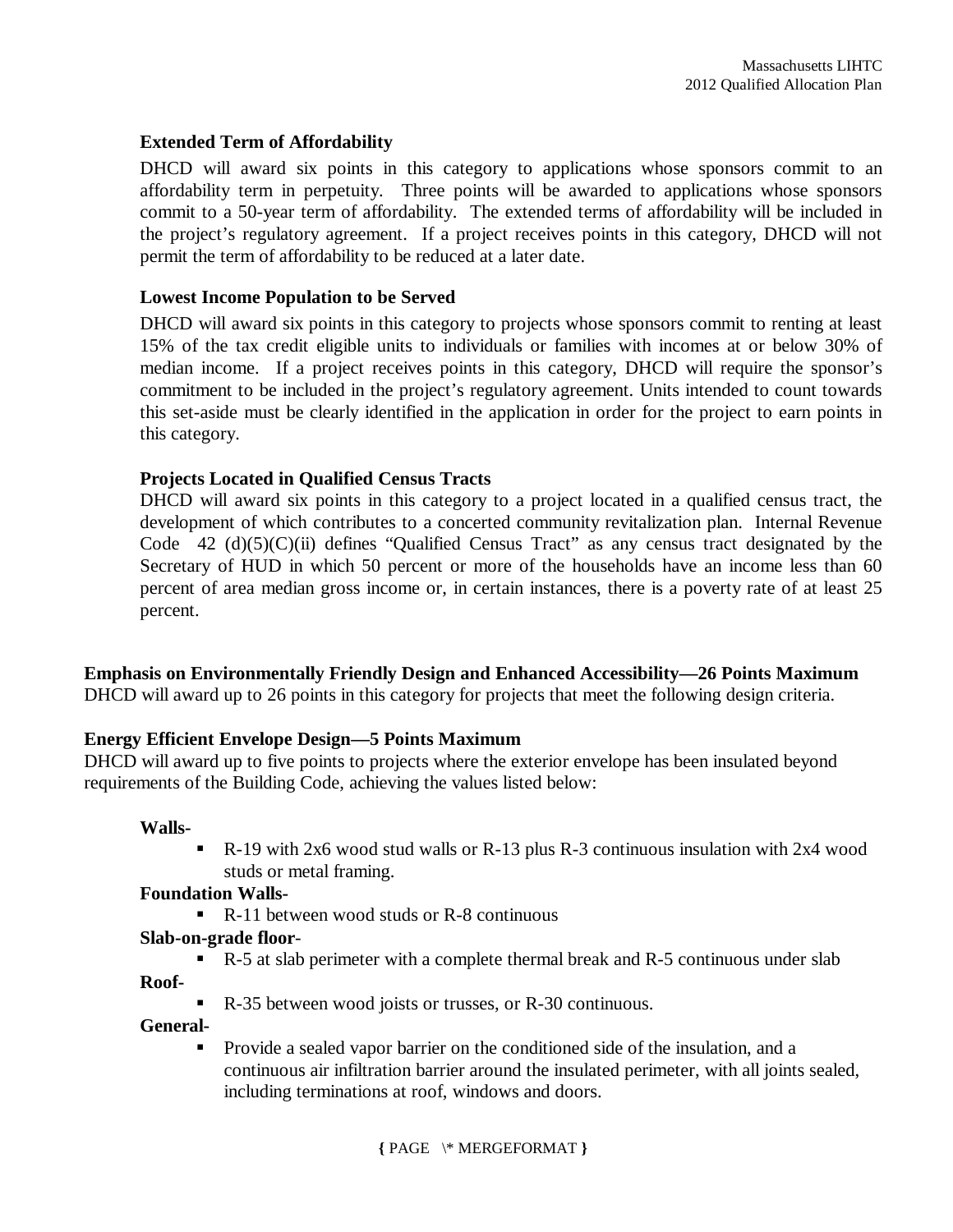- Install spray foam (minimally expanding) to seal and insulate around all doors and windows, and at framing joints.
- Confirm effective air-sealing measures by commissioning an independent blower door test. Results should show air leakage of less than 8 ACH50. Submit test results at the time of cost certification.
- Confirm that adequate mechanical ventilation is provided throughout in order to maintain healthy air quality.

## **Efficient Building Systems—5 Points Maximum**

DHCD will award up to five points to projects that include the following in their plans and specifications.

- Installation of boilers with an efficiency of 85% or more, or furnaces with an efficiency of 90% or more. Install controls and heat distribution systems that allow operation of the boiler or furnace at peak efficiency.
- Installation of thermostats with an upper limit of 75 degrees Fahrenheit.
- **Installation of an indirectly-fired domestic hot water system or a tankless hot water** system.
- No central air-conditioning systems (unless for elderly housing). If local AC units are installed, electricity must be individually metered.
- Where applicable, provision of automatic lighting controls controlled by occupancy and/or lighting conditions.
- Installation of water conservation measures beyond those required by building code including both domestic water system components (low/no water-use appliances and fixtures) as well as water recapturing systems- (rainwater for irrigations, graywater recycling systems, etc.).

## **Healthy Indoor Air Quality—4 Points Maximum**

DHCD will award up to four points to projects that include the following in the plans and specifications.

- Installation of kitchen exhaust fans ducted to the outside.
- **Provision of continuous or intermittent mechanical ventilation of interior living spaces using** bathroom exhaust fans.
- Use of only low-VOC or no-VOC paints, coatings, and adhesives. Ventilate the building during initial curing period.
- No installation of carpet, or use of only carpets specifically designed to eliminate off gassing. Use of only low-VOC carpet adhesives, or installation with tackless strips. No installation of carpets in areas of the building exposed to heavy pollutant load.
- Avoidance of interior products made with formaldehyde or urea-formaldehyde binders.
- **Provision of separate air exhaust systems for any building areas where janitorial or** maintenance chemicals are to be stored.

#### **Site Design—4 Points Maximum**

DHCD will award up to four points to projects that include the following in the plans and specifications.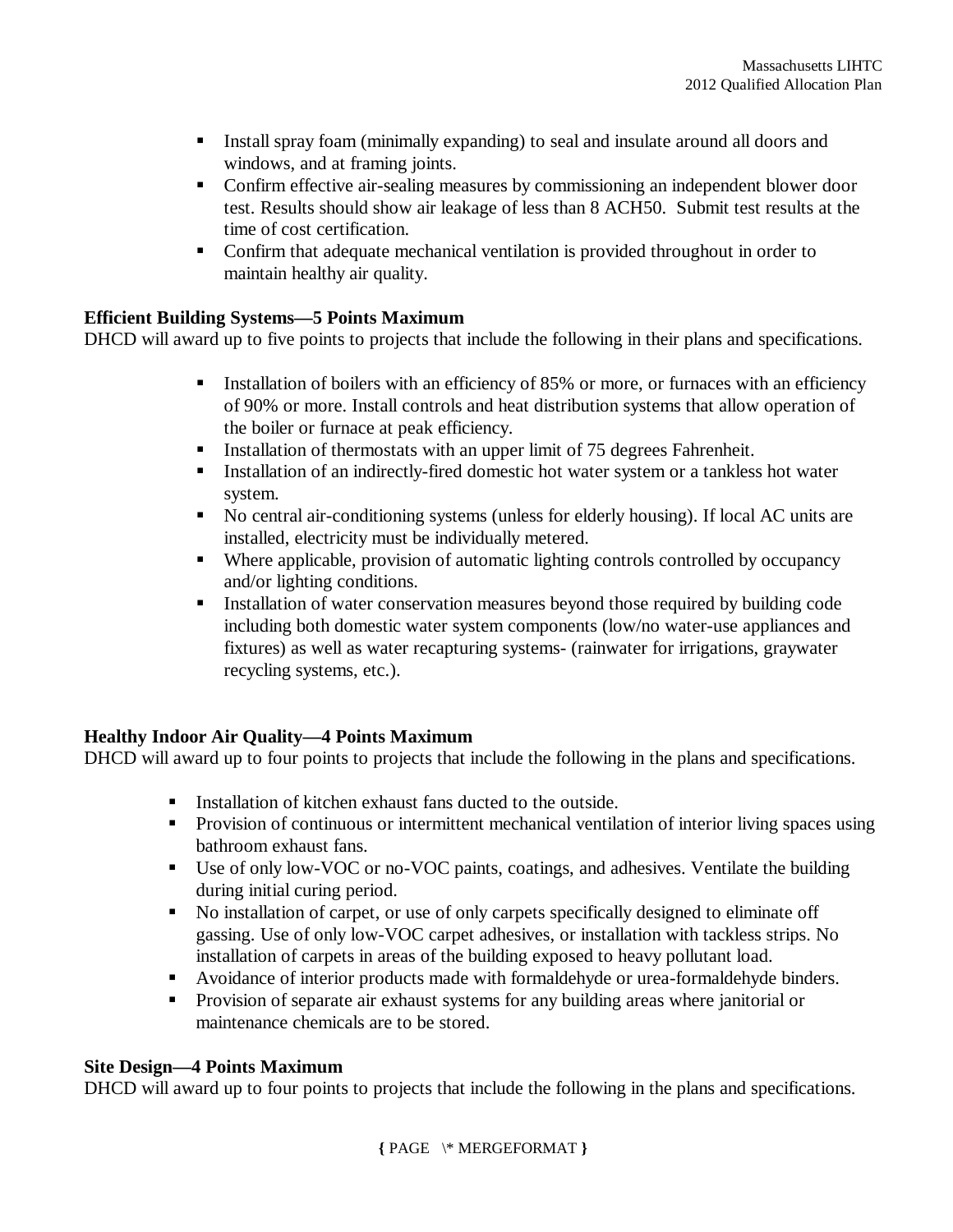- Where possible, orientation of buildings and structures to maximize energy-efficiency and thermal performance. Consideration of building proportions as well as solar, wind, vegetation and other factors.
- **Installation of systems for the control of roof/site rainwater via groundwater recharge and/or** controlled release into municipal storm sewer systems. This may include storm water retention systems (above or below ground) and/or downspouts to permeable landscape surfaces ample for percolation (including drywells where applicable).
- Use of native landscape plants that are drought tolerant. Avoidance of plants that are on the Massachusetts Invasive Species list. Use of native ground-cover plants in lieu of grass where appropriate. Preservation of existing trees where possible.
- **Minimization of light pollution of the night sky by avoiding over-lighting outdoor spaces and** by directing lighting toward the ground plane.
- Planting of fast-growing deciduous trees along the south side of the buildings and paved surfaces to provide summer shade.
- Installation of covered bike racks.

## **Renewable Energy—2 Points Maximum**

DHCD will award up to two points to project that include any of the following in the plans and specifications.

- Wind energy
- **Stationary fuel cells**
- Hydro-electric power
- **Solar Photovoltaics**
- Solar thermal collectors (hot water)
- **Landfill gas**
- **Bio diesel**

## **Enhanced Accessibility—6 Points Maximum**

DHCD will award up to six points to projects that incorporate any of the following into their plans and specifications.

- 5% or more Group 2 units (minimum 1 unit) in developments otherwise exempt from this requirement.
- Group 1 units in adaptive reuse projects in existing buildings where Group 1 units are not otherwise required.
- In projects that consist of 1 or 2 family dwellings, a minimum of 5% Group 2 units.
- 5% of units outfitted with devices for vision or hearing impaired residents.
- In Group 2 units, two accessible means of egress that are not an exit stairway with areas of refuge.
- **Provision of features of Universal Design.**
- **Provision of features of Visitability.**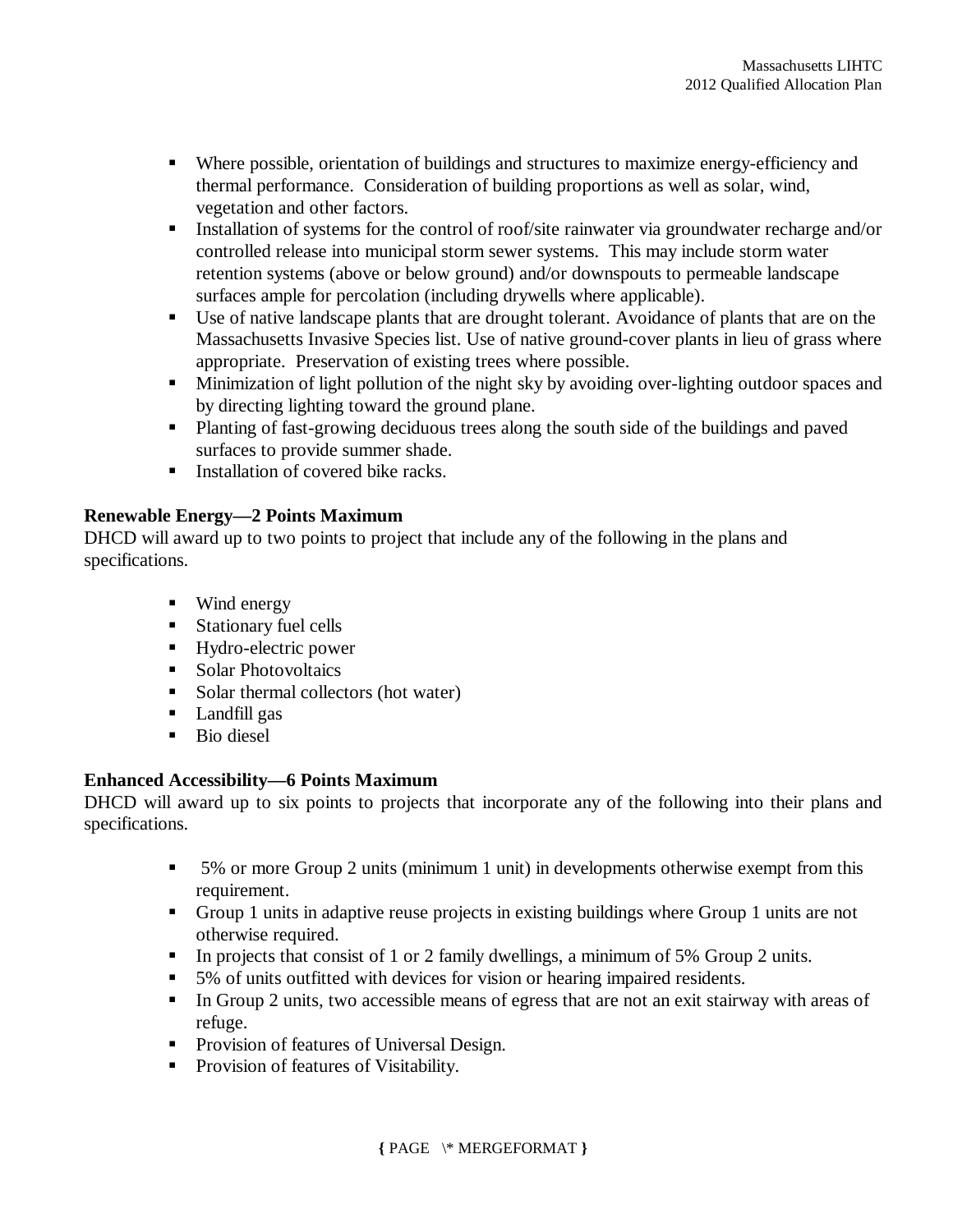#### **Proximity to Transit—6 Points**

DHCD will award six points to projects located within a half mile of a commuter rail station/stop; subway station or stop; bus station/stop; or ferry terminal.

## **Section XII. The Application Process for Credit in 2012**

The Department of Housing and Community Development typically awards the 9% credit through regularly scheduled competitive funding rounds. In 2012, DHCD intends to hold two competitive funding rounds for the 9% credit and other rental resources. The first round will begin on February 10, 2012. The second round will begin in September or October 2012. In addition, the Department will accept a limited number of applications, meeting very specific criteria, on a rolling basis. Please see below for eligibility criteria for rolling applications.

#### **2012 Funding Rounds:**

The deadline for submitting applications for the first 2012 rental funding round will be February 10, 2012. All applications must be submitted on the most current version of the computerized One-Stop Affordable Housing Application. Sponsors are required to submit one disk, one copy of architectural materials, three application hard copies, and the application fee no later than the close of business on February 10, 2012 to:

> MA Department of Housing & Community Development Division Housing Development 100 Cambridge Street, Suite 300 Boston, MA 02114

Applicants should refer to the most recent Notice of Funding Availability for further instruction regarding the number of application copies required for proposals seeking multiple funding resources.

## **Applications received after the close of business on February 10, 2012 will not be reviewed. Prospective applicants are strongly encouraged to meet with DHCD tax credit staff to discuss their particular projects prior to the funding round deadline.**

In addition to the submissions to DHCD, each tax credit sponsor must provide a full copy of the One-Stop application to the chief elected official of the municipality in which the project is located. By March 8, 2012, the sponsor must submit to DHCD a certification that a One-Stop application identical to the submission to DHCD has been delivered to the chief elected official. If at any time during the competition DHCD determines that the sponsor failed to fully comply with this requirement, the Department reserves the right to disqualify the sponsor's application.

The Department anticipates announcing the results of the February 10, 2012 funding competition in May 2012.

#### **Rolling Application Process for Projects with Prior Awards and/or Homelessness Projects**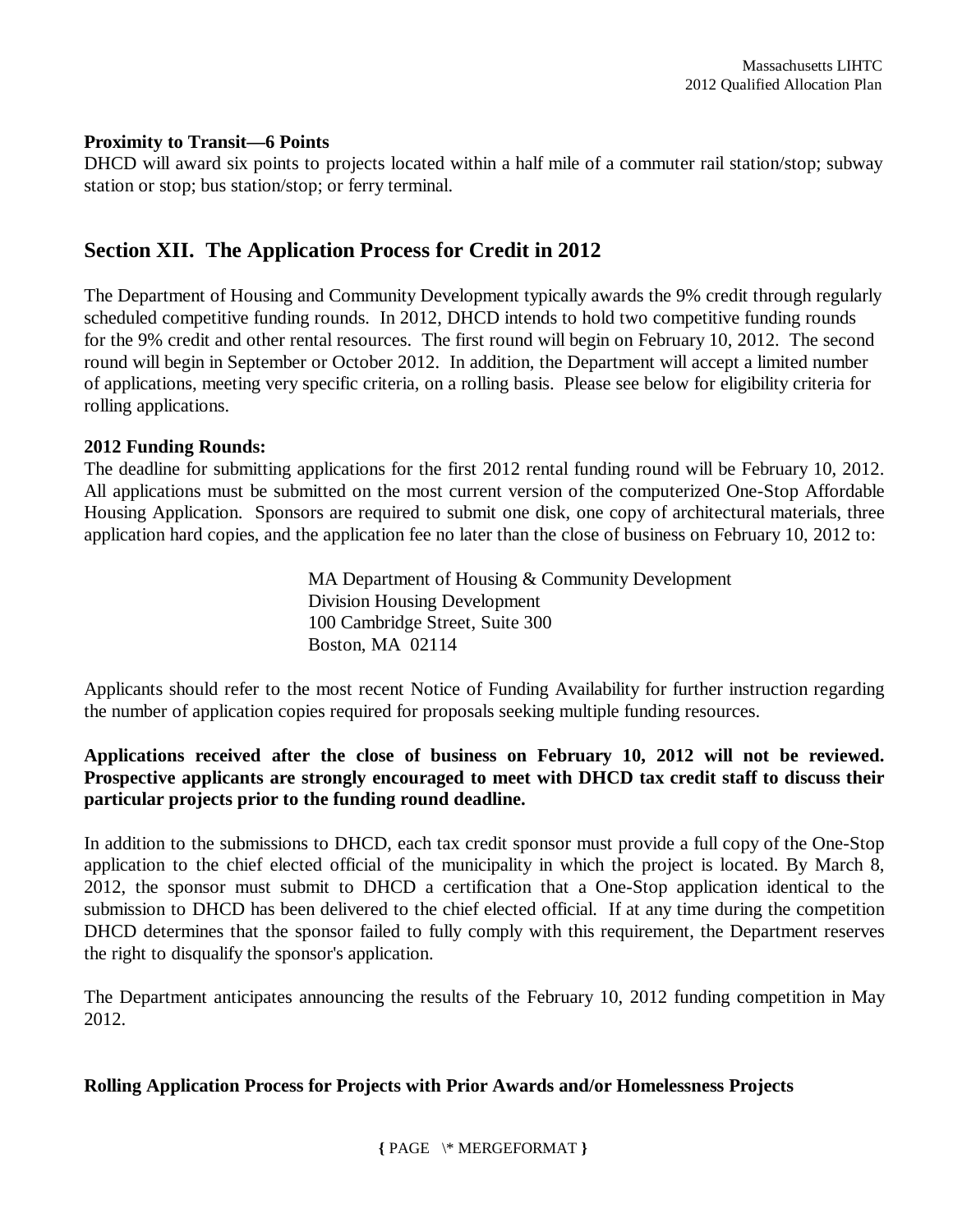The application process in Massachusetts for the 9% credit is a competitive process. DHCD typically accepts applications for the 9% credit as well as the Department's rental subsidy resources during regularly scheduled funding competitions. However, during 2012, DHCD reserves the right to accept a limited number of applications, representing projects with very specific characteristics, on a rolling basis. These applications will be reviewed competitively according to the same evaluation criteria used for all 9% credit applications and described in detail within this QAP. During 2012, DHCD may elect to accept rolling applications, on an invitation-only basis, for:

 Tax credit projects in an advanced state of readiness whose sponsors have incorporated a high percentage of units restricted for rental to individuals or households earning less than 30% of area median and making the transition from homelessness. The percentage of restricted units must be at least 25%. In addition, the sponsor must provide a long-term service plan, approved by DHCD, for occupants of the restricted units. Sponsors who believe their projects have the characteristics described above-- with special emphasis on the project's readiness to proceed-- must meet with DHCD. The Department then will determine whether to accept an application for the sponsor's project in advance of the next scheduled funding competition.

#### **Application Completeness:**

Although most development projects change over time, and some projects change substantially, the Department must evaluate all project applications in a fair and equitable way. The One-Stop application essentially is a "snapshot" of a project on the day of submission. For purposes of threshold review and competitive evaluation, the Department will not accept the submission of additional documentation after the application deadline. Each project will be reviewed based on the materials contained in the One-Stop on the deadline for all submissions.

During 2012, DHCD will make an exception to this policy for projects that receive favorable financing commitments during funding competitions conducted by other public-purpose lenders. DHCD will consider the new commitments in its review process during the 2012 tax credit competitions. In addition, at its sole discretion, the Department may contact tax credit applicants after the application deadline to seek clarification on certain materials contained in the One-Stop application.

## **Section XIII. Processing Fees; Late Fees; Compliance Monitoring Fees**

## **A. Processing Fees:**

Sponsors seeking 4% or 9% tax credits during 2012 will be required to pay processing fees as follows. Assuming that the sponsor/owner meets Department deadlines for submitting carryover documentation, the total processing fee will be either 8.5% or 4.5%. For tax credit projects sponsored by for-profit developers, the total processing fee is equal to 8.5% of the annual credit amount. For projects sponsored by non-profit developers, the total processing fee is equal to 4.5% of the annual credit amount. The credit amount will be the amount identified on the carryover allocation. If the project does not need a carryover allocation, the credit amount will be the amount identified on IRS Form 8609.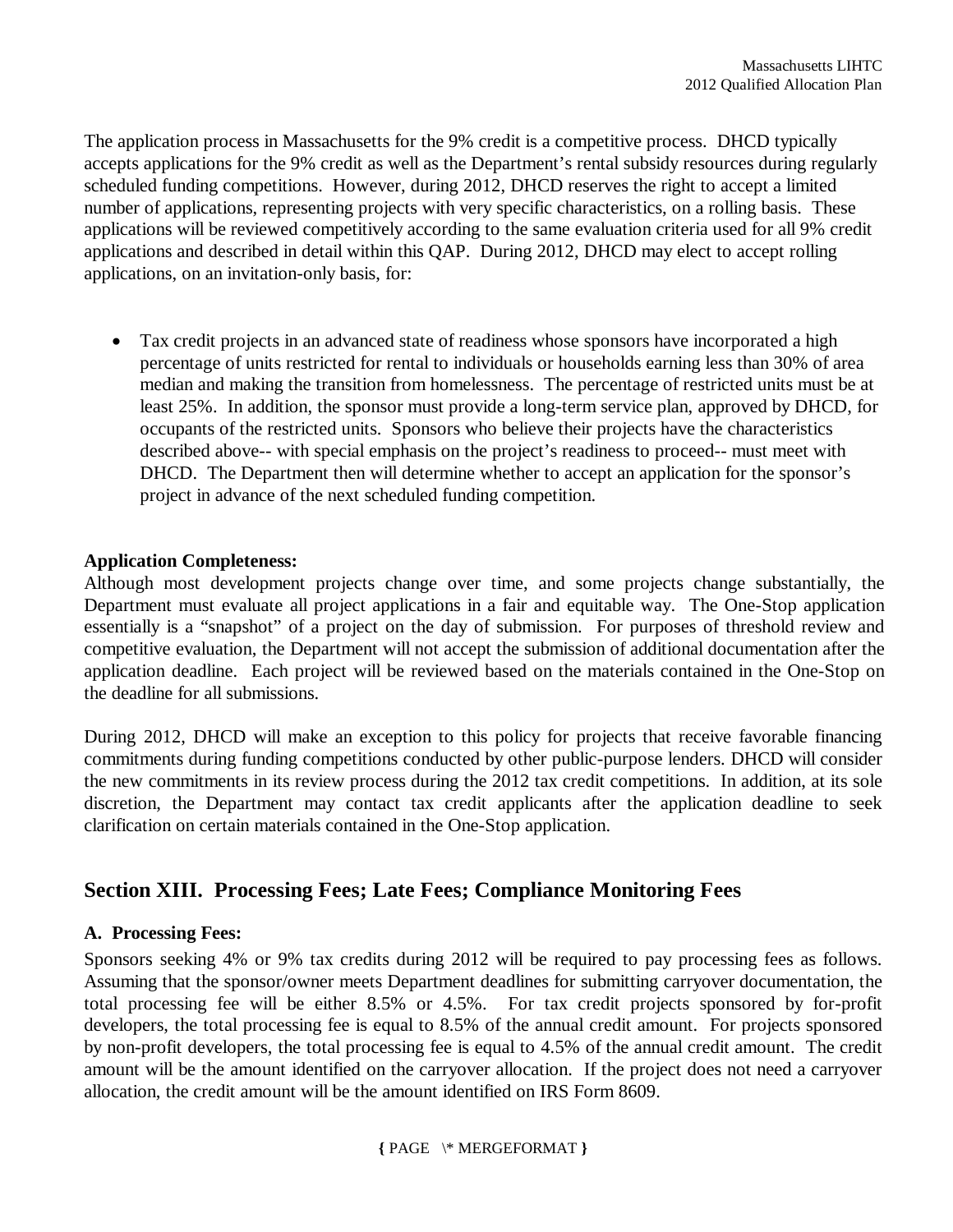Sponsors seeking state tax credits during 2012 will be required to pay processing fees as follows. Assuming that the sponsor/owner meets Department deadlines for submitting carryover documentation, the total processing fee will be either 3% or 1.5%. For state tax credit projects sponsored by for-profit developers, the total processing fee is equal to 3% of the annual state credit amount. For projects sponsored by non-profit developers, the total processing fee is equal to 1.5% of the annual state credit amount. The state credit amount will be the amount identified on the carryover allocation. If the project does not need a carryover allocation, the state credit amount will be the amount identified on state credit eligibility statement.

The processing fee(s) for each project submitted during 2012 will be due in three installments:

- at the time of application;
- at the time the project receives a carryover allocation or binding forward commitment;
- at the time of final commitment of the credit.

**It is important to note that the Department will charge a late fee to all sponsors of projects who fail to submit the required documentation and processing fee installments by their deadlines as described below.**

#### **First Installment at Application:**

All tax credits sponsors must pay either \$1,050 or \$5,250 at the time of application (for 4% credit projects, this fee will be due at the time of the request for Official Action Status from MassHousing or MassDevelopment). Checks must be made payable to the Department of Housing and Community Development. The application fee is non-refundable. The application fee for non-profit sponsors and for sponsors of projects with 20 or fewer units is \$1,050. All other sponsors must pay \$5,250.

#### **Second Installment at Carryover or Binding Forward Commitment:**

Sponsors must pay the second installment of the processing fee(s) before receiving a carryover allocation or binding forward commitment from DHCD. The amount due in this installment will be one-third of the total processing fee, less the amount of the first installment paid at the time of application. This second payment also is non-refundable. Since 4% credit project sponsors do not need to submit carryover documentation unless they are state credit projects too, this second installment only applies to 4% credit projects if they are state credit projects too.

#### **Third Installment at Allocation:**

Each sponsor must pay the remainder of the total amount of the processing fee(s) before receiving a final allocation of credit and IRS form 8609 and/or state credit eligibility statement from DHCD. The third installment also is non-refundable. For 4% credit projects, the remainder of the total processing fee is due prior to issuance of a 42(m) tax credit eligibility determination letter by DHCD.

#### **B. Late Fees:**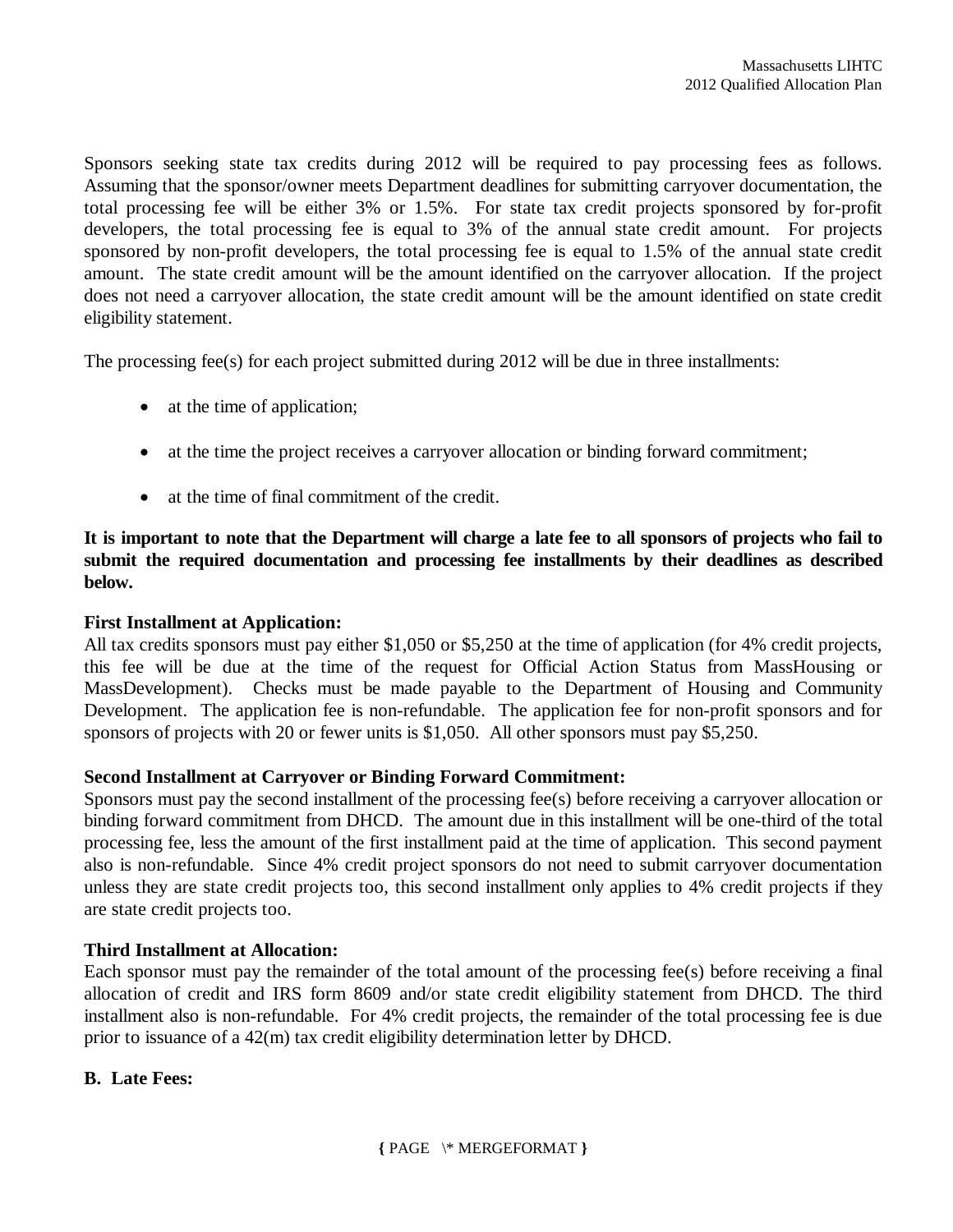Given the time-sensitive and critical nature of year-end Internal Revenue Code requirements, DHCD reserves the right to charge late fees to any and all sponsors failing to meet the deadlines for submitting required documentation and processing fee payments. **The Department will assess a \$3,000 penalty to any non-profit sponsor and a \$5,000 penalty to any for-profit sponsor who fails to remit the required documentation and the second or third installments of the processing fee within the time specified by the agency. Materials that are more than 60 days past due will trigger an additional penalty fee in the amount of \$5,000 to a non-profit sponsor and \$7,500 to a for-profit sponsor.** The carryover allocation and/or IRS Form 8609(s) will not be released to the sponsor until any outstanding processing fees and late fees have been paid.

Late submission of a signed regulatory agreement to the Department is also subject to a late fee. A finalized regulatory agreement, suitable for execution by the Department, must be submitted by the due date indicated in the regulatory agreement notification package forwarded to the sponsor by tax credit program staff. **A fee assessed for late submission of a regulatory agreement - \$3,000 to a non-profit sponsor, \$5,000 to a for-profit sponsor - will be in addition to any late fee detailed above.**

In addition, any sponsor who fails to meet his or her carryover allocation deadline--thus endangering a portion of the Commonwealth's valuable tax credit resource--should note that the Department has the right to withdraw the tax credit commitment to the particular project. Furthermore, the Department reserves the right to reject future applications for tax credits from those parties who have failed to meet the Department's deadlines for year-end submissions. The Department is prepared to exercise these rights if necessary.

## **C. Compliance Monitoring Fees:**

An annual monitoring fee will be due and payable by all projects (allocation years 1987-2012) to DHCD or its authorized delegate during the term of the compliance period (as defined in Internal Revenue Code Section 42) or required to be placed in an escrow by the owner. The fee will be based on a charge of \$30 per low income unit per year, as adjusted periodically by DHCD by the Consumer Price Index (CPI). If the actual compliance period for a project will begin in a year later than 2012, the monitoring fee will be required beginning in that same year. Projects which received an allocation of tax credits in years prior to 2012 will be required to pay only a tax credit monitoring fee as set forth below, notwithstanding any provision to the contrary in any prior year's Qualified Allocation Plan and/or Program Guidelines, including without limitation provisions for an annual administrative or monitoring fee. DHCD will utilize 1997, the first year that it collected compliance monitoring fees, as its base year in determining all subsequent fee adjustments.

The actual annual fee will be calculated and collected according to one of the two following methods, the selection of which will be at DHCD's sole discretion:

> The annual monitoring fee will be due and payable on a date designated annually by DHCD throughout the term (or remaining term) of the compliance period. Under this method, the fee will be calculated at \$30 per low income unit in 2012, which amount may be adjusted by DHCD periodically by the Consumer Price Index (CPI) for subsequent years. The total annual fee will not exceed the amount of \$4,000 per project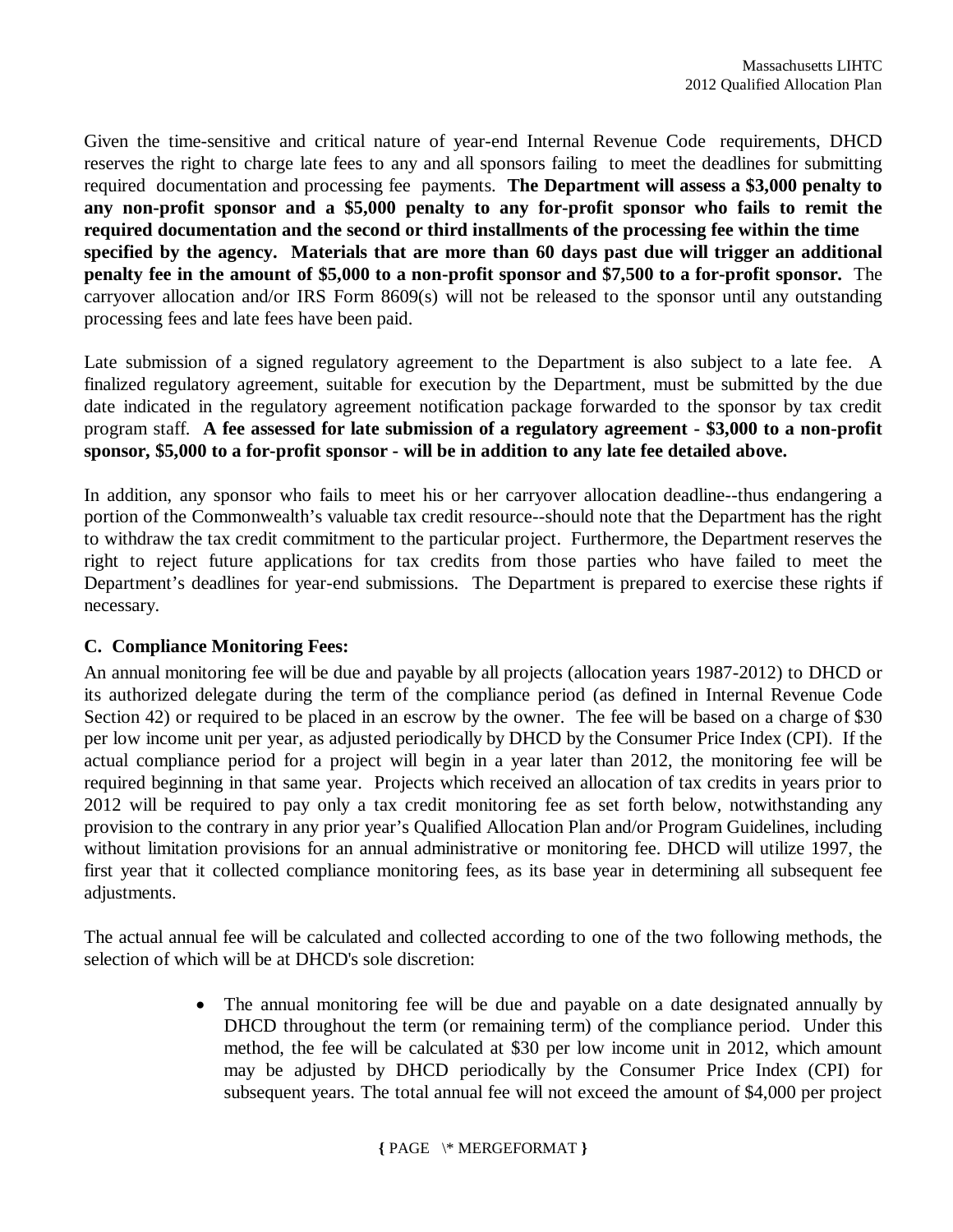in 2012, which amount may be adjusted by DHCD periodically by the Consumer Price Index (CPI) for subsequent years;

 The total amount of monitoring fees for the 15-year compliance period (or remaining years of the compliance period beginning with 2012) will be due and payable in one payment at a date designated by DHCD. DHCD may require projects that have not

previously received IRS Form 8609 to make payment prior to the release of Form 8609. Under this method, the fee will be calculated at \$30 per low income unit multiplied by 15 or the number of remaining years in the compliance period, whichever number is less.

 **The total fee will not exceed the amount of \$4,000 per project** multiplied by 15 or the number of remaining years in the compliance period, whichever number is less. At DHCD's discretion, this total amount will be placed in escrow by DHCD or the Owner and will be used for the purpose of monitoring during the compliance period. If DHCD does not institute this method of collection in 2012, **DHCD may adjust the \$30 per low income unit and \$4,000 per project amounts by the Consumer Price Index (CPI) in any subsequent year.** 

DHCD reserves the right to charge a reasonable monitoring fee to perform compliance monitoring functions after the completion of the tax credit compliance period (as defined in Internal Revenue Code Section 42) for the remainder of the term of the Tax Credit Regulatory Agreement and Declaration of Restrictive Covenant.

Projects that receive funding through the Tax Credit Assistance Program or the Tax Credit Exchange Program must pay an asset management fee in addition to a compliance monitoring fee.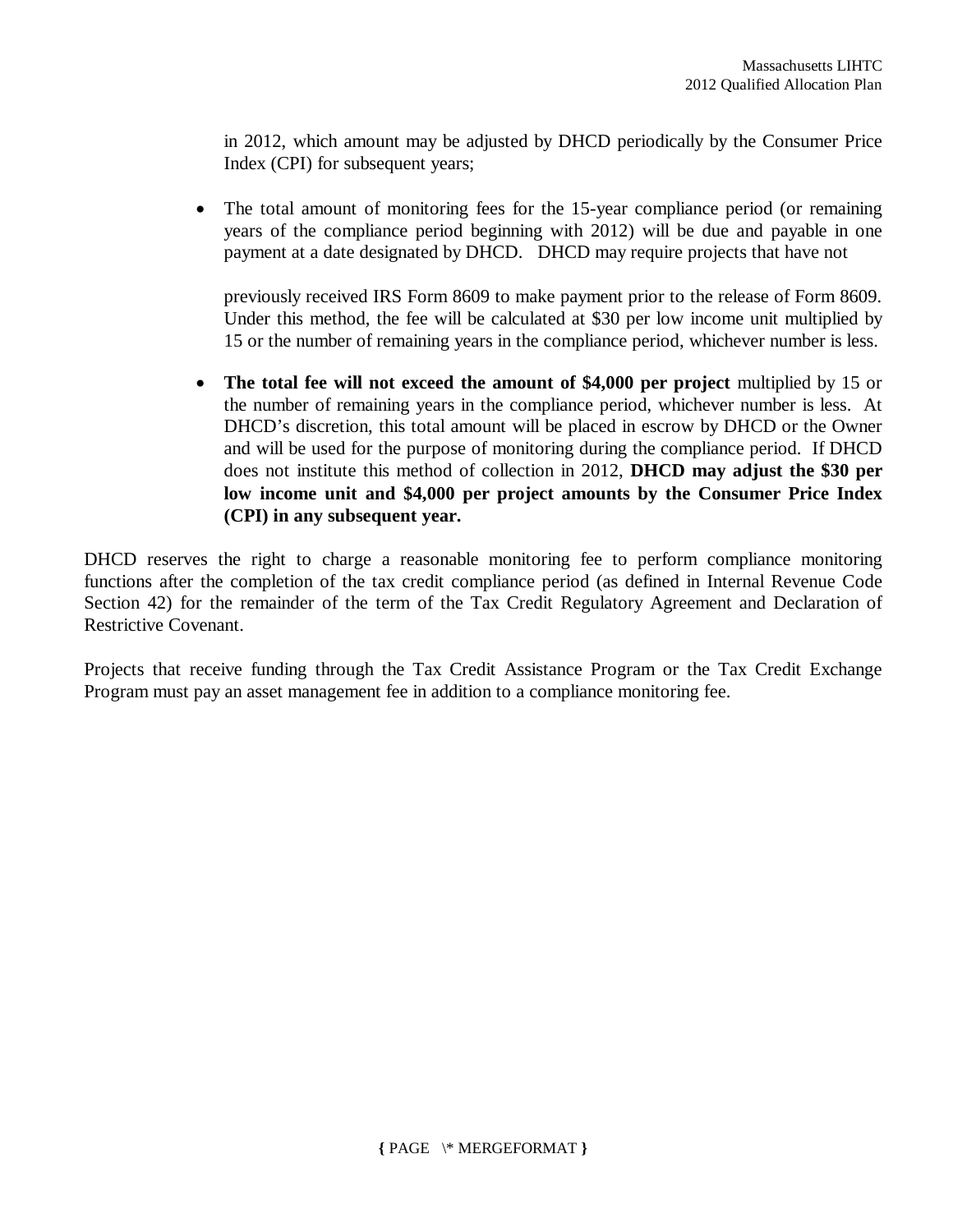# **Section XIV. Modification of the Allocation Plan**

DHCD will administer the allocation of tax credits in such a manner as it deems appropriate in accordance with federal law and procedure. It will make determinations, publish rules and guidelines, and require use of particular forms as necessary.

The Governor delegates to DHCD the power to amend this plan in response to changes in federal law or regulations. In addition, the Governor recognizes that circumstances not foreseen in the Plan may arise, and therefore delegates to DHCD the authority to resolve conflicts, inconsistencies, and ambiguities in the plan and operation of the program; to respond to any abuse of the allocation system; and, if necessary, to amend the plan after a public hearing. (Please refer also to Appendix B.)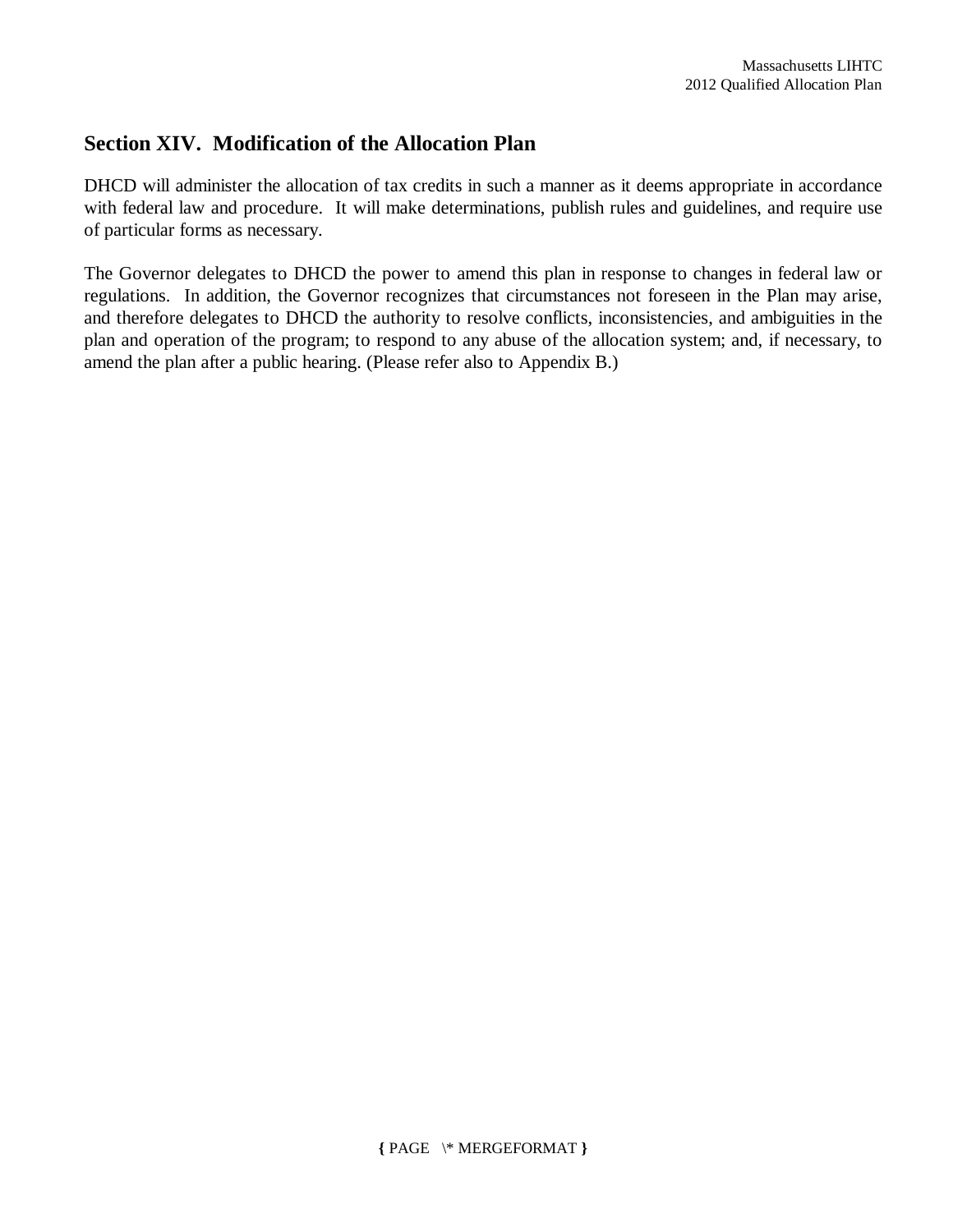# **Section XV. Program Policies**

**Sponsors of 2012 tax credit projects should take into consideration the program policies described in this section. Additional program policies are described in the Low Income Housing Tax Credit Guidelines available from DHCD.** All applicants should read the guidelines in effect at the time of application**.**

#### **A. Assumptions Regarding Value of the Credit and Least Amount Necessary for Feasibility**

Federal legislation requires that the administering agency allocate only the amount of credit necessary to make a project feasible. To determine the least amount of credit necessary for feasibility, DHCD must be aware of the full extent of financial resources available to a project and the project costs. In particular, federal law requires developers to certify to state credit agencies the extent of all federal, state, and local resources that apply or might apply to a project, as well as project costs at three different points in time:

1) At the time of application,

2) At the time an allocation is made (carryover allocation or binding forward commitment),

and

3) When the project is placed in service.

To determine the least amount of credit necessary for feasibility at the time of application and at the time of allocation, DHCD will assume that a project is to be syndicated and will determine a credit amount based on a set of assumptions regarding projected net equity to be raised. Developed by DHCD, these assumptions will be applied to all tax credit projects unless the developer provides definitive information, acceptable to DHCD, indicating that different assumptions should be used.

When a project places in service, DHCD requires an audited cost certification in its established format. The IRS Form 8609(s) will not be released to the project owner until the final analysis is completed by DHCD. DHCD may reduce the final allocation as it appears on the 8609(s) for the project if:

- The project does not have enough basis to support the original allocation; or
- The project costs are not acceptable to DHCD.

**DHCD will examine all costs for reasonableness, including but not limited to the following: acquisition; construction costs; general development costs; syndication costs; builder's profit, overhead, and general requirements; operating revenues, expenses and cash flow. Only reserves required by a lender and/or DHCD will be allowed. If a developer has proceeded with or completed construction of a project without DHCD's knowledge, DHCD may deem tax credits unnecessary for the feasibility of that project. In these circumstances, the project will not be eligible for an award of tax credits. DHCD will not allow a development budget line item carried both as a source and a use, if it has no reasonable basis for being paid but is included for the purpose of calculating the eligible basis in an effort to increase the annual tax credit calculation.**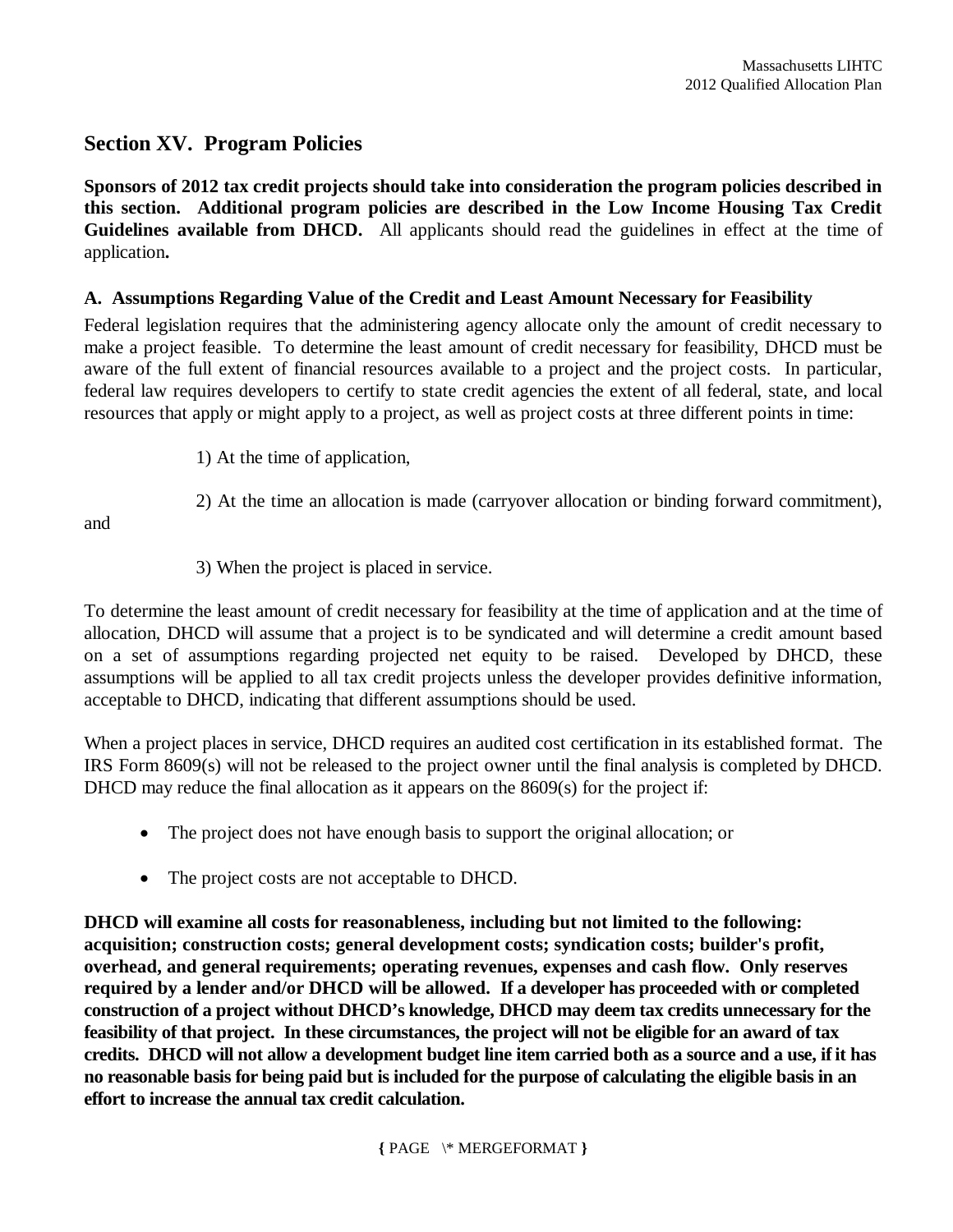#### **B. Developer's Fee/Overhead**

DHCD will determine the calculation of each tax credit allocation based on eligible costs that include a developer's fee and overhead that conform to DHCD's maximum allowable developer's fee and overhead limits as calculated below. **Please note that the calculation of fees was changed in the 2000 QAP and those changes are reflected in this document.** DHCD will determine the developer's fee and overhead at three points in time: at the time of application, at the time of carryover allocation, and when the project sponsor applies for IRS form 8609. If the developer's fee and overhead exceed the allowable limits at any of the three points in time, the tax credits allocation will be reduced accordingly. Although DHCD recognizes the evolving nature of projects, in order to promote readiness and to encourage the best possible cost estimates, DHCD reserves the right to disallow increases in total developer's fee and overhead that result primarily from increases in replacement costs after the time of application. For purposes of calculating the developer's fee and overhead, total replacement costs are defined as all total development costs net of project reserves and syndication costs approved by DHCD.

In calculating the allowable developer's fee and overhead, sponsors should consider any development or operating reserves or escrows funded by cash at closing or through syndication as part of the developer's fee and overhead, as follows:

- Reserves or escrows that are intended to remain in the project for more than five years will not be included in the developer's fee and overhead. The five year holding period is assumed to begin on the first day that the development has achieved full occupancy, and end five years following such date;
- 80% of reserves or escrows that are intended to remain in the project for less than five years are included in the developer's fee and overhead;
- All consultant costs, including but not limited to development consultant, syndication consultant, and historic consultant fees, are included in the maximum developer's fee and overhead allowed.

The maximum allowable developer's fee and overhead shall be calculated according to the following schedule (see the exception below):

- Developer's fee and overhead may equal up to 5% of project acquisition cost, and, in addition;
- Developer's fee and overhead may equal up to 15% of the first \$3 million in total replacement costs less acquisition, and, in addition;
- Developer's fee and overhead may equal up to 12.5% of the total replacement costs less acquisitions that are from \$3 million to \$5 million, and, in addition;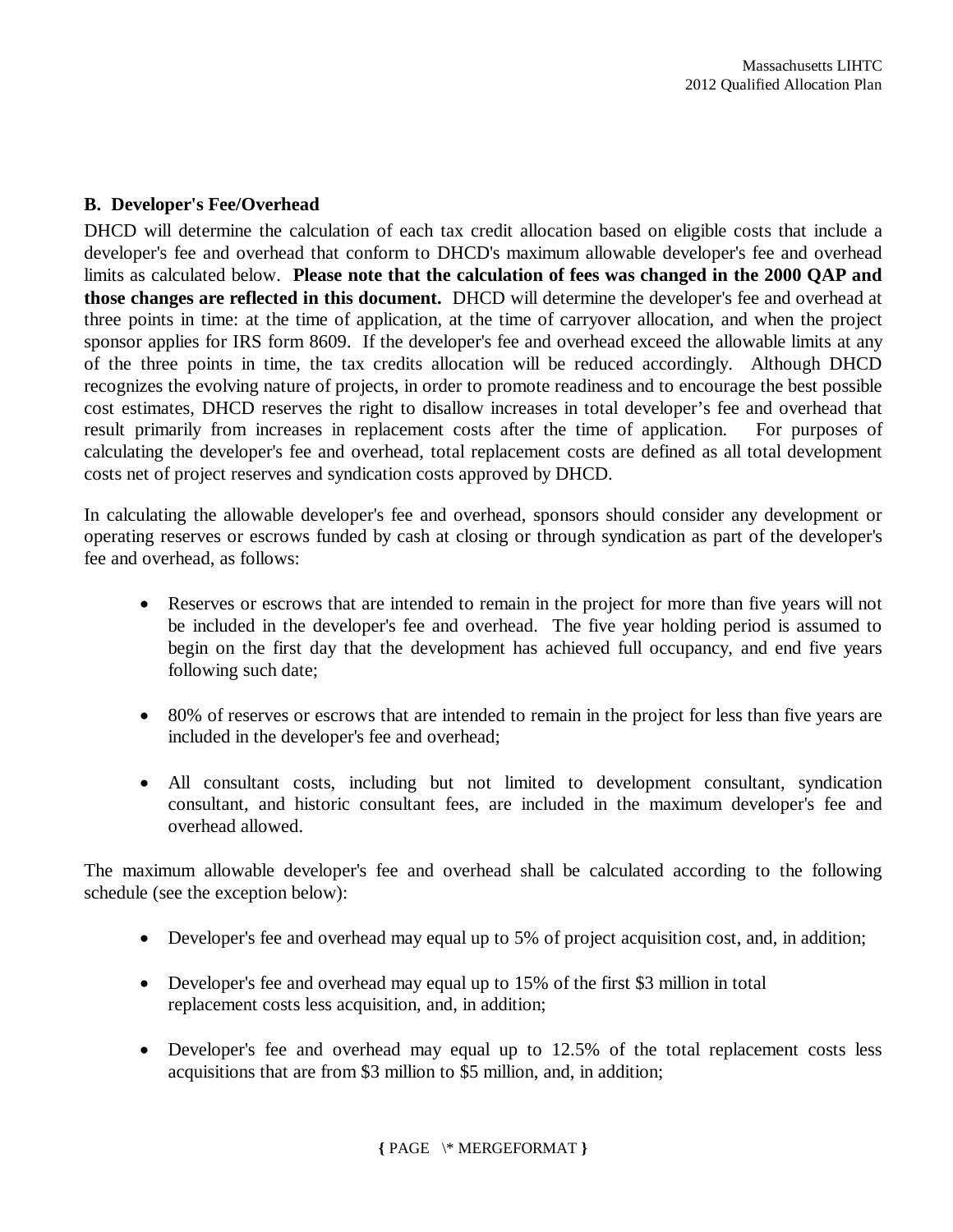• Developer's fee and overhead may equal up to 10% of the total replacement costs less acquisition that is over \$5 million.

If the developer's fee and/or overhead for a project is determined to be unreasonable, the Director of DHCD reserves the right to reduce the permissible fee, even though that fee may otherwise meet program guidelines based on the project's size. As previously noted, DHCD intends to re-evaluate its maximum allowable developer's fee and overhead limits as part of its overall review of program costs. The Department will make any proposed changes available to the public for review and discussion once its review has been completed. Once any changes to the current limits have been approved, the Department will hold a public hearing and modify the allocation plan accordingly to incorporate the new limits.

## **C. Compliance Monitoring**

Beginning with 1990 allocations, the federal legislation requires that an extended low income use agreement be in effect for a minimum of 30 years for every project receiving tax credits. To enforce these and other program use restrictions, DHCD will require that each project owner enter into a Tax Credit Regulatory Agreement and Declaration of Restrictive Covenants ("the Agreement"). In the case of buildings of which at least 50% of the aggregate basis (including land and the building) is financed with the proceeds of tax-exempt bonds, DHCD will require that the owner enter into an Extended Low Income Housing Agreement and Declaration of Restrictive Covenants ("the Agreement") with the Massachusetts Housing Finance Agency (MHFA) or the Massachusetts Development Finance Agency (MDFA). These Agreements limit the use of all of the low income units to rental housing, with income and rental restrictions, for a minimum period of thirty years.

In addition, DHCD has an obligation, as of January 1, 1992, to monitor the compliance of all tax credit projects with tax credit requirements as set forth in Section 42 of the Internal Revenue Code and applicable regulations. DHCD will monitor tax credit projects for compliance with the requirements of the Agreement. DHCD also will perform physical inspections taking into consideration local health, safety and building codes. Owners may be charged an annual fee to cover the administrative costs of such monitoring.

DHCD's procedure for monitoring compliance with Low Income Housing Tax Credits requirements is outlined in Appendix A to this plan. DHCD's procedure is adopted pursuant to Section 42(m) (1)(B) of the Internal Revenue Code and Treasury Regulation Section 1.42-5. DHCD reserves the right to amend this procedure as may be necessary or appropriate to conform to applicable changes in the Internal Revenue Code or regulations promulgated there under. Notwithstanding anything to the contrary in this Allocation Plan, DHCD may adopt such amendments without a public hearing process, but shall give reasonable notice before implementation of any such amendment to all tax credit applicants and owners. In addition, DHCD may adopt further monitoring forms and procedures as part of its Low Income Housing Tax Credit Guidelines or as otherwise deemed appropriate.

Pursuant to Section 42(m) (1) (B) and Treasury Regulation Section 1.42-5(f), DHCD may retain an agent or other private contractor ("Authorized Delegate") to perform compliance monitoring functions. Any reference to DHCD in this monitoring procedure shall also include, where appropriate, an Authorized Delegate of DHCD.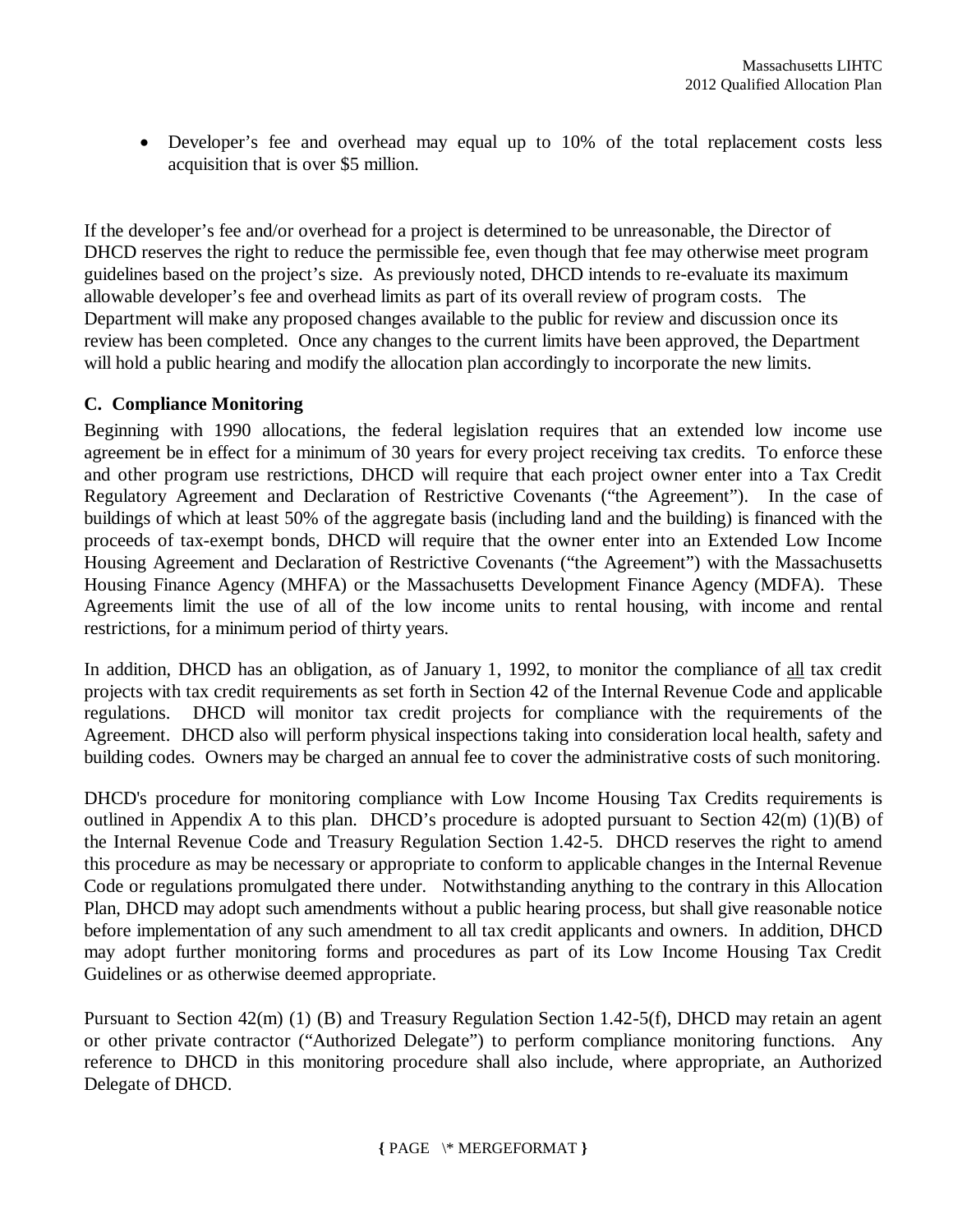Pursuant to Section 42 (m)(1)(B)(iii), **this monitoring procedure applies to all owners of buildings or projects for which the low income housing credit is or has been claimed at any time.** If DHCD becomes aware of noncompliance that occurred prior to January 1, 1992, DHCD is required to notify the Internal Revenue Service of such noncompliance. The monitoring procedure includes provisions for

record keeping and record retention, annual certification and review, on-site records review, building inspection, and notification to owners and the Internal Revenue Service of noncompliance.

## **D. 130% Rule**

Projects located in qualified census tracts or difficult-to-develop areas as identified by the U.S. Department of Housing and Urban Development and/or by the Department of Housing and Community Development may seek up to 130% of the rehabilitation credit basis amount for which they are eligible. Current information on the designation of difficult development areas by DHCD is included in Section IV of this QAP. The 130% factor may not be applied to the acquisition basis. DHCD will award up to 130% of the rehabilitation credit at its discretion and only if necessary for project feasibility. Current information about the designation of qualified census tracts and difficult development areas was issued by HUD on October 27, 2011.

Tax-exempt projects are eligible for up to 130% of credit, subject to the determination of least amount of credit necessary for feasibility, only if the project is located in a qualified census tract or difficult-to-develop area as identified by the U.S. Department of Housing and Urban Development.

## **E. Lead Paint**

All units in all tax credit buildings must be de-leaded prior to the issuance of a final allocation (IRS Form(s) 8609) for the project. All de-leading work must be performed in accordance with the provisions of M.G.L. c.111, 190-199B, 105 CMR 460.000.

## **F. Handicapped Accessibility**

In order to enable DHCD to evaluate the accessibility provisions of each project, sponsors must provide summary information regarding accessibility using the checklist found in the Appendix G. Design. In addition to the requirements of the Massachusetts Architectural Access Board (MAAB), projects may also be subject to other applicable federal, state, and local statutes and regulations such as the Fair Housing Act (FHA), Section 504 of the Rehabilitation Act of 1973, the Architectural Barriers Act of 1968 (ABA), and the Americans with Disabilities Act (ADA).

## **G. Affirmative Action**

DHCD requires developers to establish affirmative action goals for the percent of minority participation in each project. Developers and management agents must establish effective marketing plans to reach the identified minority groups that are least likely to apply for the housing being provided. Prior to initial occupancy of any unit in the project, the owner shall adopt and implement 1) an affirmative fair marketing plan for all units and 2) a tenant selection plan for the low income units, in both cases consistent with any standards and guidelines adopted by DHCD as then in effect and consistent with all applicable laws. Both the affirmative fair marketing and tenant selection plans shall be subject to review by DHCD, at DHCD's request.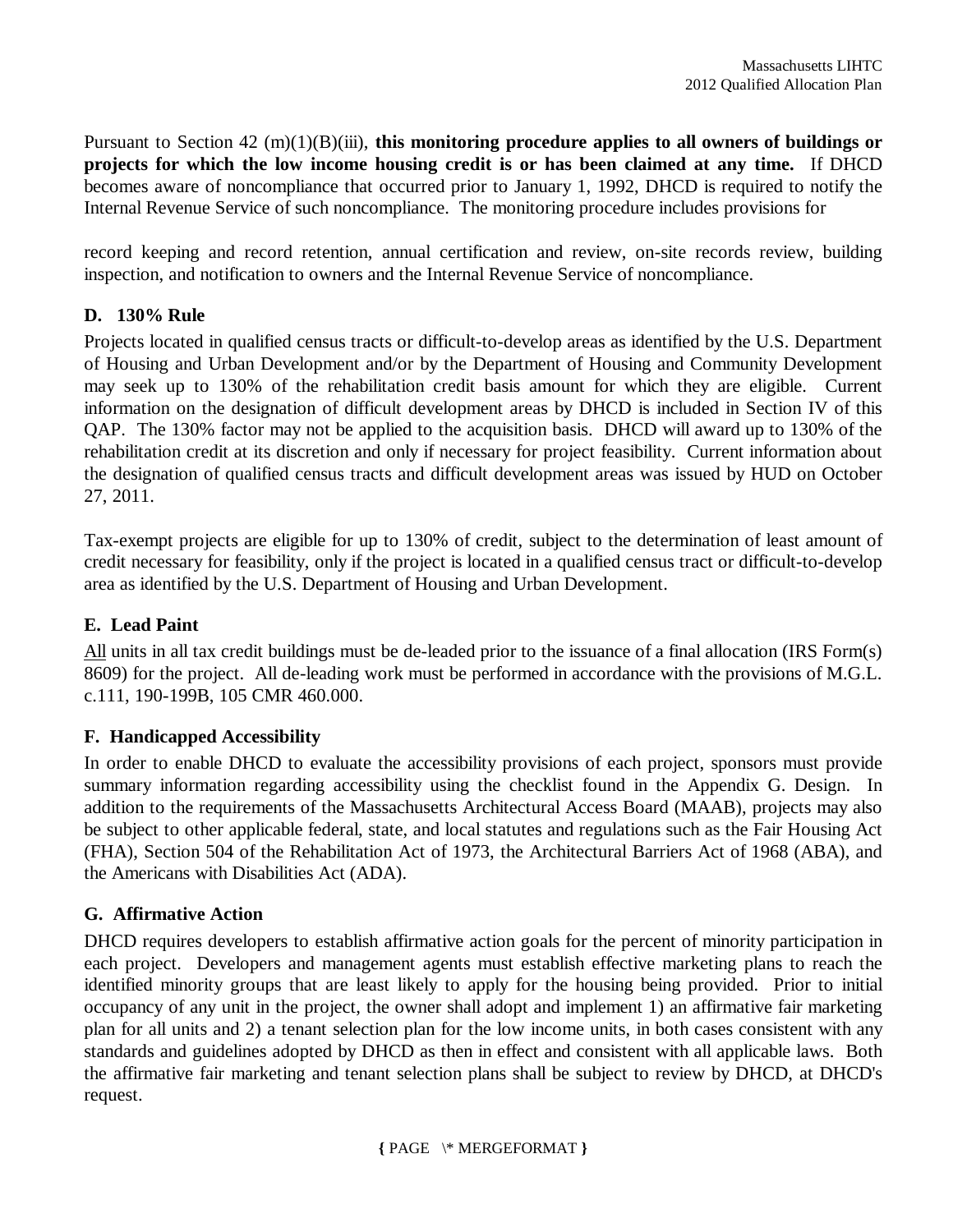If a tax credit project is located in a predominantly white neighborhood in the City of Boston, according to a list maintained at DHCD, the affirmative fair marketing plan shall have the percentage goals for occupancy of the low income units which reflect the racial and ethnic composition of the City of Boston as determined in the most recent U.S. Census. As of the date of the issuance of this allocation plan, these percentages are as follows:

#### **Race:**

| <b>Total Population:</b>                   | 100.00% |
|--------------------------------------------|---------|
| White alone                                | 53.9%   |
| <b>Black or African American alone</b>     | 24.4%   |
| American Indian and Alaska Native alone    | 0.4%    |
| Asian alone                                | 8.9%    |
| Native Hawaiian and Other Pacific Islander |         |
| alone                                      | 0.04%   |
| Other total (some other race and two or    |         |
| more races)                                | 12.3%   |
| <b>Ethnicity:</b>                          |         |
| <b>Total Population:</b>                   | 100%    |
| Hispanic or Latino                         | 17.5%   |

Not Hispanic or Latino 82.5%

#### **H. Local Preference**

DHCD will allow up to 70% local preference in tax credit projects if the sponsor is able to demonstrate to DHCD's satisfaction that a need for such preference exists. The documentation of local housing need must be fully substantiated in the project's market study or through other supporting documentation such as the Municipality's Consolidated Plan or a local affordable housing plan. The Department will issue further guidance on documenting local housing need during 2012. To ensure that the local preferences established for the project do not violate applicable fair housing laws and, therefore, do not have a discriminatory effect on protected classes, the sponsor must:

- develop an affirmative fair marketing plan targeting those least likely to apply in accordance with the DHCD's Affirmative Fair Marketing Plan guidelines provided in Appendix I;
- **Example 1** list vacant units upon availability with Citizen's Housing and Planning Association's (CHAPA's) Massachusetts Accessible Housing Registry at http://www.chapa.org;
- list vacant units located in the Boston-Cambridge-Quincy MSA, upon availability, with the City of Boston's Metrolist (Metropolitan Housing Opportunity Clearing Center), at Boston City Hall, P.O. Box 5996, Boston, MA 02114-5996 (617-635-3321);
- develop a tenant selection lottery system consistent with that described in the "Guidelines for Housing Programs in Which Funding is Provided Through a Non-Governmental Entity" (NEF Guidelines) as published by the Department as well as the additional provisions provided in Appendix I.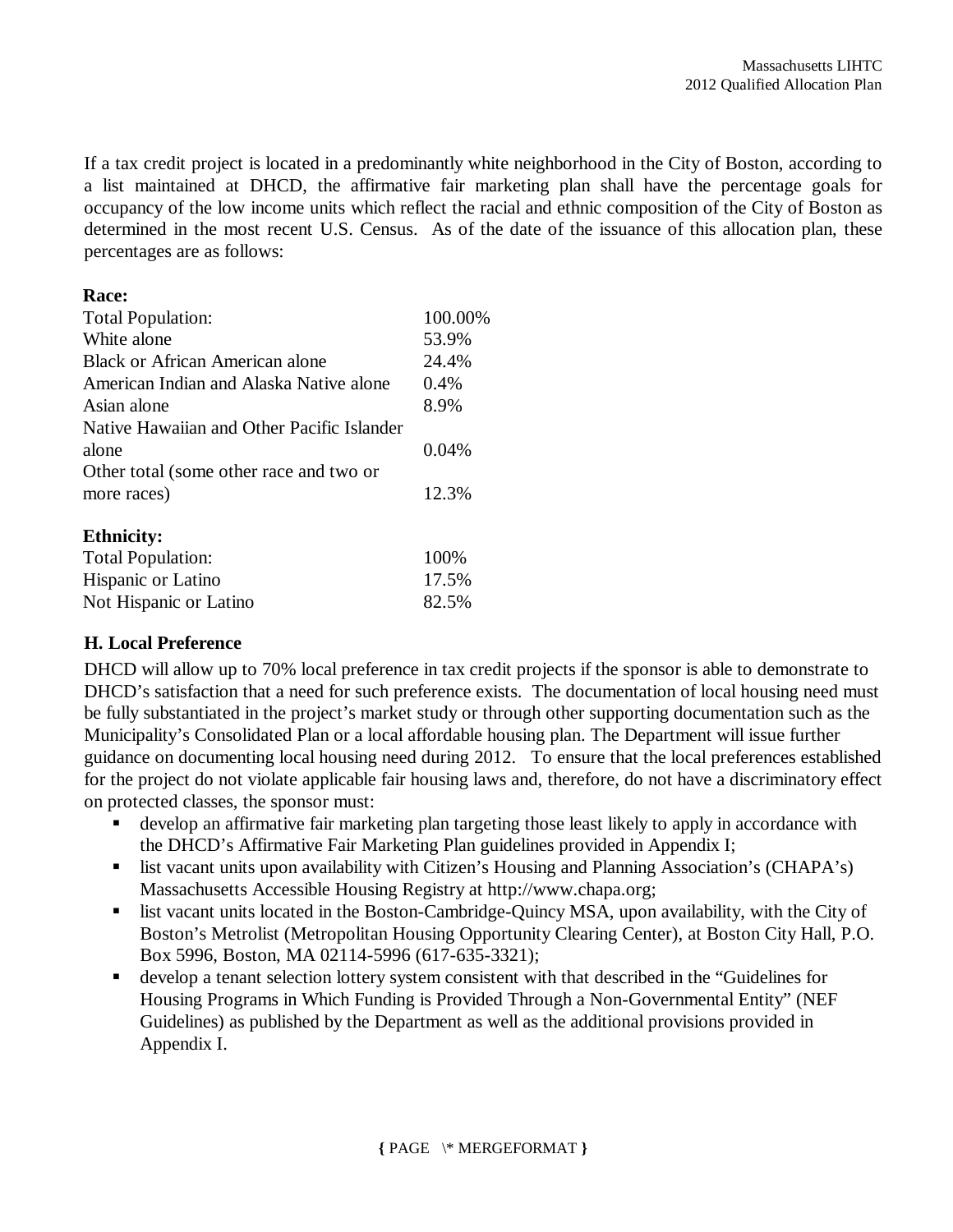Both the affirmative fair marketing plan and the tenant selection lottery system will be reviewed by DHCD program staff at the time of carryover allocation. Please see Appendix I for additional information on developing the lottery.

## **I. HUD Subsidy Layering Guidelines**

Pursuant to Section 911 of the Housing and Community Development Act of 1992, HUD is required to determine that projects receiving or expecting to receive both federal, state or local assistance and tax credits do not obtain subsidies in excess of that which is necessary to produce affordable housing. On December 15, 1994, the U.S. Dept. of HUD issued administrative guidelines referred to as subsidy layering guidelines, regarding limitations on combining Low Income Housing Tax Credits with HUD and other government assistance in the Federal Register. The guidelines make a provision for housing credit agencies to implement the subsidy layering reviews for projects that are at least receiving HUD housing assistance and are receiving or allocated Low Income Housing Tax Credits. Housing credit agencies may perform the subsidy layering review function provided that the housing credit agency certifies to HUD that it will properly apply the guidelines that HUD establishes. DHCD is the housing credit agency in Massachusetts. However, at the time of issuance of this allocation plan, DHCD has not made the certification to HUD to assume these responsibilities. Applicants should call the Low Income Housing Tax Credit Program office for updated information and/or a copy of the guidelines. If DHCD does not assume these responsibilities, subsidy layering will be performed by HUD in accordance with its guidelines.

## **J. Project Size**

In order to avoid undue concentration of resources in any one area, DHCD will consider tax credit projects of 100 units or more on a case-by-case basis. DHCD will require a detailed market study and will closely examine the probable absorption rate for these projects.

## **K. Single Room Occupancy**

Federal law requires that a Low Income Housing Tax Credit unit may not be used on a transient basis. Tax regulations require a minimum lease term of six months. However, single room occupancy units rented on a month-to-month basis may qualify for the credit if they are funded under the Stewart B. McKinney Act.

## **L. Housing for the Homeless**

The tax credit has become a substantial resource for transitional housing for the homeless. The portion of a building used to provide supportive services may be included in the qualified basis. Transitional housing for the homeless must contain sleeping accommodations and kitchen and bathroom facilities and be located in a building used exclusively to facilitate the transition of homeless individuals to independent living within 24 months.

## **M. Luxury Items in Tax Credit Projects**

In accordance with federal tax law, the eligible basis of a building must be reduced by the amount of the adjusted basis attributable to those market units in the building that are above average quality standard of the low income units. However, the developer may elect to exclude from the eligible basis the excess cost of the market units, provided that such excess cost does not exceed 15% of the cost of a low income unit.

## **N. Fair Housing and Occupancy Data Collection**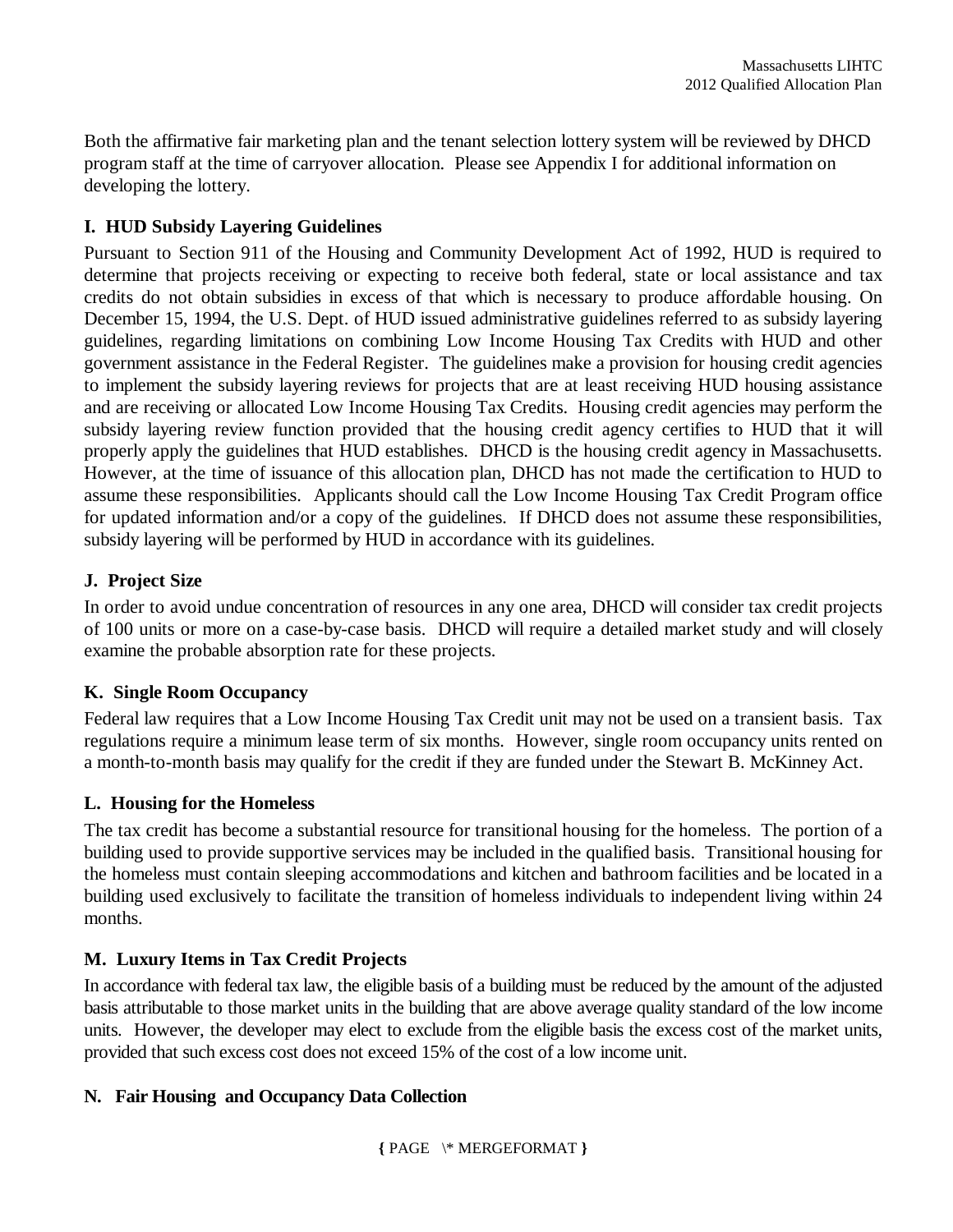The mission of DHCD through its programs and partnerships is to be a leader in creating housing choice and providing opportunities for inclusive patterns of housing occupancy for all residents of the Commonwealth, regardless of income, race, religious creed, color, national origin, sex, sexual orientation, age, ancestry, familial status, veteran status, or physical or mental impairment. It shall be DHCD's objective to ensure that new and ongoing programs and policies affirmatively advance fair housing, promote equity, and maximize choice. In order to achieve this objective, DHCD shall be guided by the following principles found in Appendix I below.

In order to help the Department assess the impacts of local preference on affirmative marketing goals and compliance with applicable civil rights laws, all project owners will be required to report household characteristic data for all tax credit units at the time of final rent-up and on an annual basis from that point forward. The report will include but may not be limited to the following data points: capital subsidies restricting the unit, size of the tenant household, income level of the tenant household, race and ethnicity of the head of household (to the extent available), number of children under the age of six, number of children under the age of 18, and type of rental assistance if any. Project owners or their specified designees will be required to report using the web-based data collection system developed by the Department.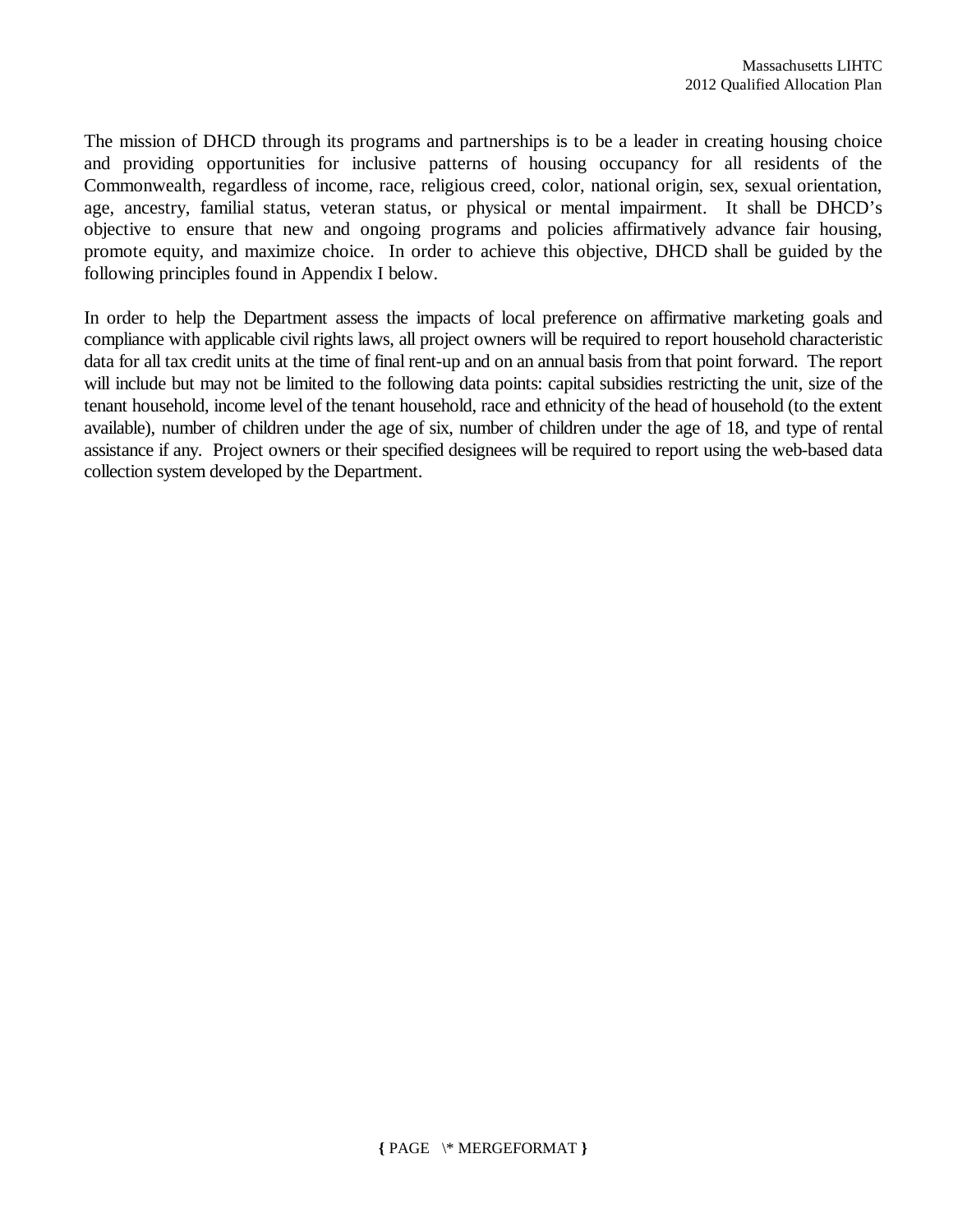# **APPENDICES**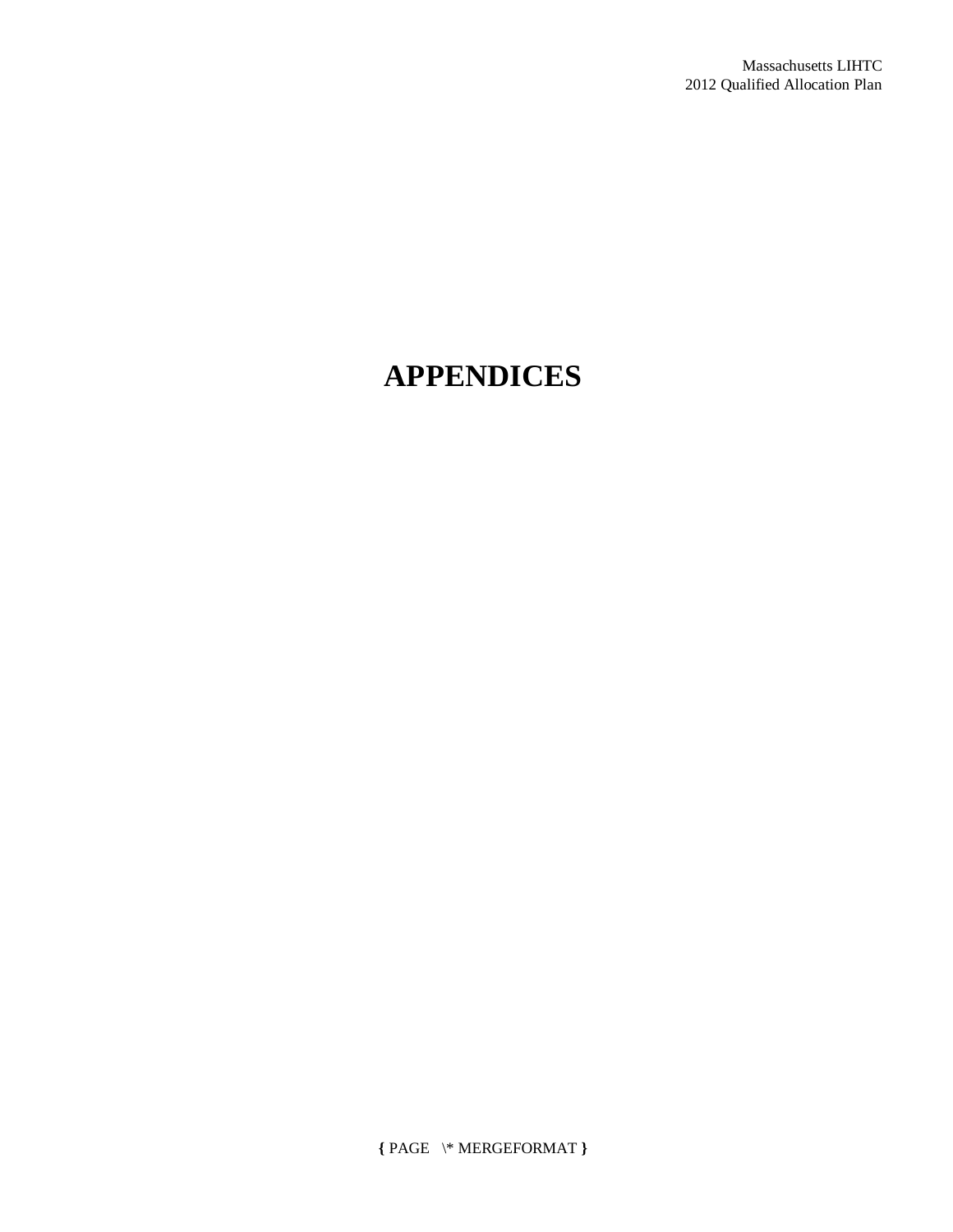# **Appendix A: Compliance Monitoring Procedure**

The compliance monitoring procedure includes five components:

- 1. Record keeping and Records Retention
- 2. Annual Certification and Review
- 3. Records Review
- 4. Building Inspection
- 5. Notification of Noncompliance

These components are based on and incorporate the requirements of Internal Revenue Code Section 42 and Treasury Regulation Section 1.42-5. "Low income units" refers to tax credit eligible units as defined by Section  $42(g)$ .

#### **I. Record keeping And Record Retention**

Record keeping: For each year in the compliance period, which is equal to 15 taxable years beginning the first year the tax credit is taken, the Owner shall maintain records for each building in the project showing the:

- a. Total number of residential rental units in the building (including the number of bedrooms and the size in square feet of each residential rental unit);
- b. Percentage of residential rental units in the building that are low income units as defined by Section  $42(g)$ , and the size in square feet of each low income unit.
- c. Rent charged on each residential rental unit in the building (including any utility allowance);
- d. Number of occupants in each low income unit if the rent is determined by the number of occupants per unit under Section  $42(g)(2)$  (as in effect prior to 1989 amendments);
- e. Annual income certification for each low income tenant per unit unless specifically waived by the Internal Revenue Service under Revenue Procedure 2004-38.
- f. Documentation to support each low income tenant's income certification (for example, a copy of the tenant's federal income tax returns, W-2 Form, verification from a third party such as an employer or a state agency paying unemployment compensation, and/or a statement from the local housing authority declaring that the tenant did not exceed the income limit under Section  $42(g)$  if a tenant is receiving Section 8 housing assistance payments,);
- g. Each low income vacancy in the building and information that shows when, and to whom, the next available units were rented;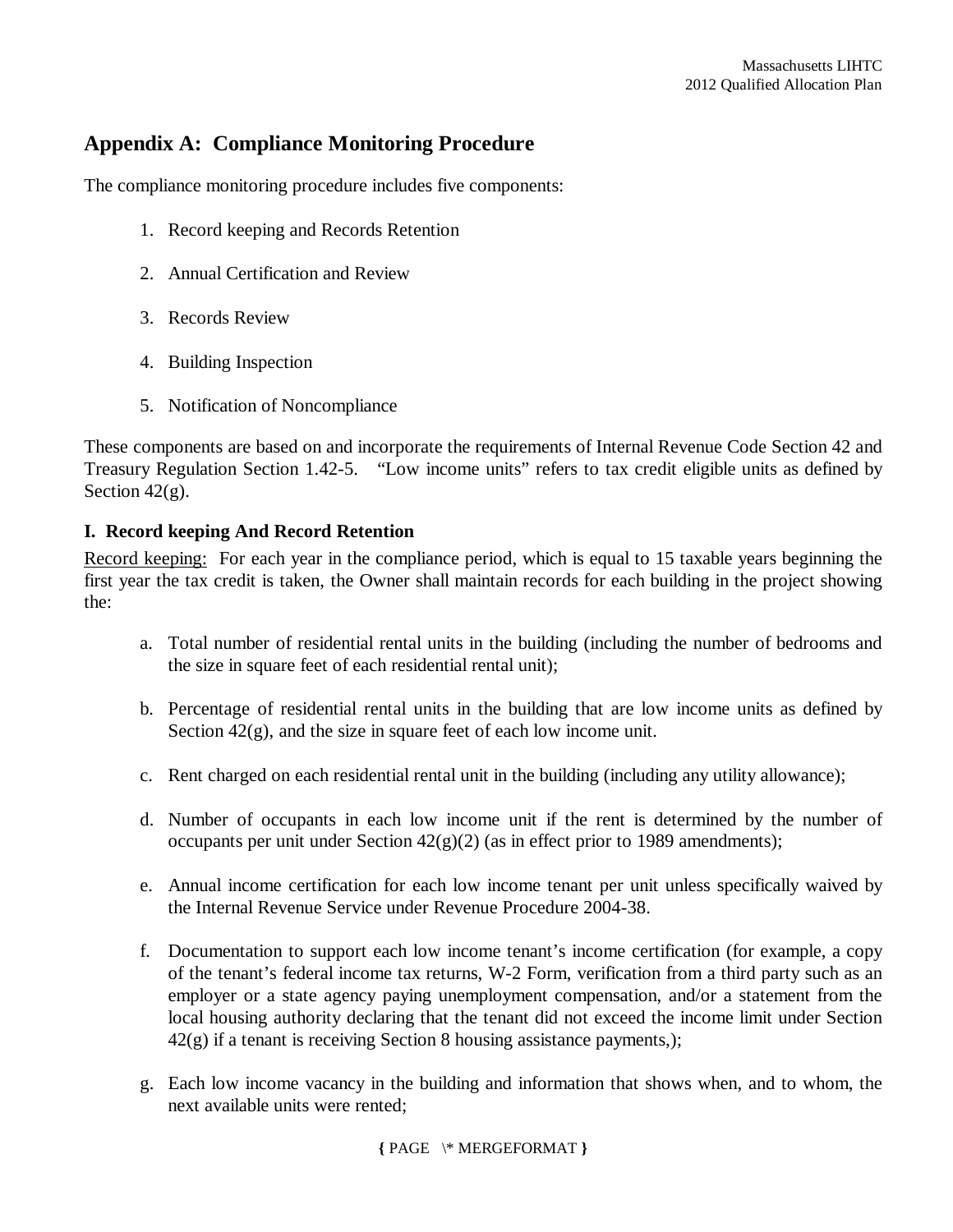- h. Eligible basis and qualified basis of the building at the end of the first year of the credit period; and
- i. Character and use of the nonresidential portion of the building included in the building's eligible basis under Section 42(d).

Specific Requirements: In accordance with Treasury Regulation Section 1.42-5 and Revenue Procedures 94-64 and 94-65, DHCD adopts the following specific requirements: (i) As provided in Section 5.01(3) of Revenue Procedure 94-64, the requirement for annual income re-certification will apply to all owners, including all owners of 100% low income buildings unless specifically waived by the Internal Revenue Service under Revenue Procedure 2004-38. (ii) As provided in Section 4.04 of Revenue Procedure 94-65, DHCD will require owners to obtain documentation, other than the statement described in Section 4.02 of the Revenue Procedure, to support a low income tenant's annual certification of income from assets.

Records Retention: The Owner shall retain records for the first year of the credit period for at least six years beyond the due date (with extensions) for filing the tax return for the last year of the compliance period of the building. The Owner shall retain the records described above for all subsequent years in the compliance period for at least six years after the due date (with extensions) for filing the federal income tax return for that year.

Additionally, for each year that the Agreement remains in effect after the compliance period, the Owner shall retain records adequate to demonstrate compliance with the terms and conditions of the Agreement, including, but not necessarily limited to, income and rent records pertaining to tenants. The Owner shall retain the records pertaining to a particular year for at least 6 years following the close of that year.

**Inspection Records Retention:** The Owner shall also retain and provide, for DHCD's inspection, any original report or notice issued by a state or local authority of a health, safety, or building code violation concerning the Project. Retention of the original violation report or notice is not required beyond the time when DHCD reviews the report or notice and completes its inspection pursuant to Section III below, except where the violation remains uncorrected*.*

## **II. Annual Certification and Review**

Submission of Certification: The Owner of every project that has received tax credits must submit to DHCD at least annually for each year in the compliance period an Owner's Certification of Continuing Tax Credit Compliance, which will be provided by DHCD. In this document, the Owner shall certify to DHCD, under the penalty of perjury, that for the preceding 12-month period:

- a. The project was continually in compliance with the terms and conditions of its Agreement with DHCD, MHFA or MDFA;
- b. The project met either the 20-50 test under Section  $42(g)$  (1) (A) or the 40-60 test under Section  $42(g)$  (1) (B), whichever minimum set-aside test was applicable to the project (The 20-50 test means that a minimum of 20% of the project's units were set aside for tenants at 50% of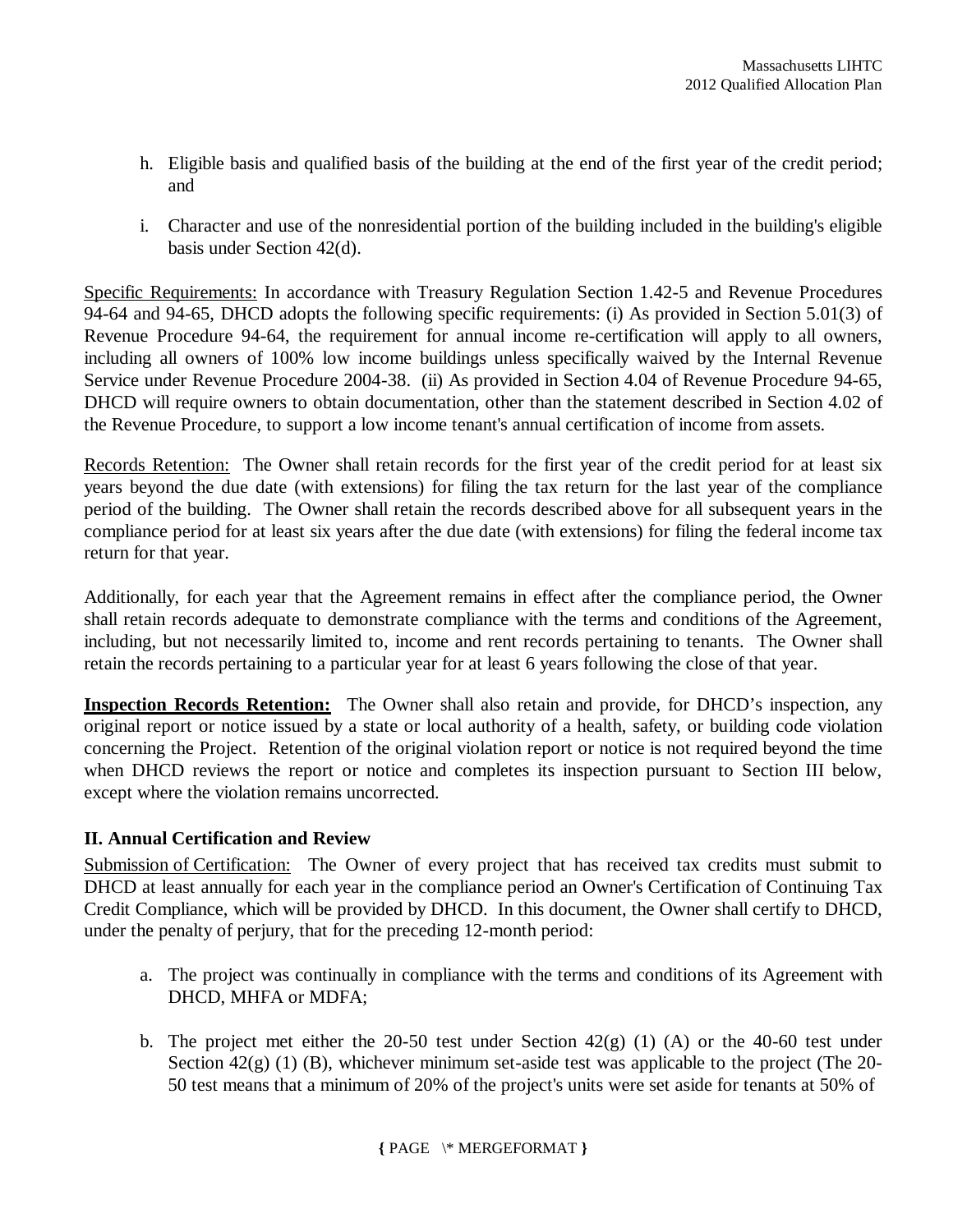the area median income at tax credit restricted rent levels. The 40-60 test means that a minimum of 40% of the project's units were set aside for tenants at 60% of the area median income at tax credit restricted rent levels);

- c. There was no change in the applicable fraction as defined by Section  $42(c)(1)(B)$  of any building in the project, or that there was a change, and a description of that change is provided;
- d. The Owner has received an annual income certification from each low income tenant, and documentation to support that certification; or in the case of a tenant receiving Section 8 housing assistance payments, that the Owner has received a statement from a public housing authority that the tenant's income does not exceed the applicable income limit under Section 42(g). In accordance with Treasury Regulation Section 1.42-5 and Revenue Procedures 94-64, 94-65 and 2004-38, DHCD adopts the following specific requirements: (i) As provided in Section 5.01(3) of Revenue Procedure 94-64, the requirement for annual income re-certification will apply to all owners, including all owners of 100% low income buildings, unless specifically waived by the Internal Revenue Service under Revenue Procedure 2004-38. (ii) As provided in Section 4.04 of Revenue Procedure 94-65, DHCD will require owners to obtain documentation, other than the statement described in Section 4.02 of the Revenue Procedure, to support a low income tenant's annual certification of income from assets;
- e. Each low income unit in the project was rent-restricted under Section  $42(g)(2)$ ;
- f. All units in the project were for use by the general public (as defined in Treas. Reg. 1.42-9), including the requirement that no finding of discrimination under the Fair Housing Act, 42 U.S.C. 3601-3619, occurred for the project. (A finding of discrimination includes an adverse final decision by the Secretary of the Department of Housing and Urban Development (HUD), 24 CFR 180.680, an adverse final decision by a substantially equivalent state or local fair housing agency, 42 U.S.C. 3616a(a)(1), or an adverse judgment from a federal court.);
- g. The buildings and low income units in the project were suitable for occupancy, taking into account local health, safety, and building codes (or other habitability standards), and the state or local government office responsible for making local health, safety, or building code inspections did not issue a violation report or notice for any building or Low Income unit in the project. Alternatively, if a violation report or notice was issued by a state or local government office, the owner must state whether the violation has been corrected and must also attach to the Owner's Certification either a statement summarizing the violation report or notice or a copy of the violation report or notice;
- h. There was no change in the eligible basis (as defined in Section 42(d)) of any building in the project, or there was a change, and information regarding the nature of that change is provided;
- i. All tenant facilities included in the eligible basis under Section 42(d) of any building in the project were provided on a comparable basis without charge to all tenants in the building;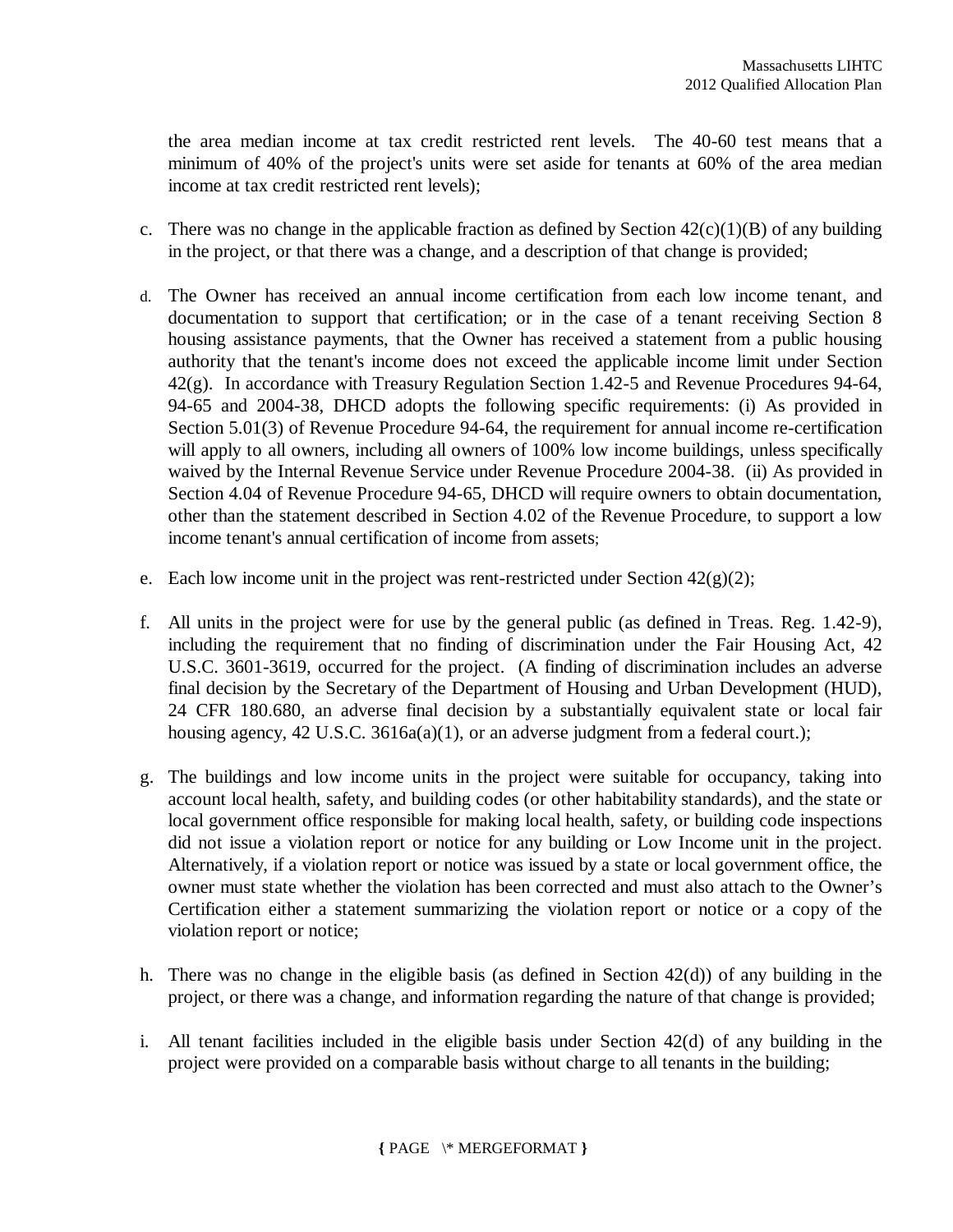- j. If a low income unit in the project became vacant during the year, reasonable attempts were made to rent that unit or the next available unit of comparable or smaller size to tenants having a qualifying income before any units in the project were or will be rented to tenants not having a qualifying income;
- k. If the income of tenants of a low income unit in the building increased above the limit allowed in Section  $42(g)(2)(D)(ii)$ , the next available unit of comparable or smaller size in the building was or will be rented to tenants having a qualifying income;
- l. An extended low income housing commitment as described in Section  $42(h)(6)$  was in effect (for buildings subject to Section  $7108(c)(1)$  of the Omnibus Budget Reconciliation Act of 1989), including the requirement under Section  $42(h)(6)(B)(iv)$  that an owner cannot refuse to lease a unit in the project to an applicant because the applicant holds a voucher or certificate of eligibility under Section 8 of the United State Housing Act of 1937;
- m. All low income units in the project were used on a nontransient basis (except for transitional housing for the homeless provided under Section  $42(i)(3)(iii)$  or single room occupancy units rented on a month-by-month basis under Section  $42(i)(3)(B)iv$ ; and
- n. Any additional information that DHCD deems pertinent.

In addition, the Owner must submit completed IRS Forms 8609 [with parts I and II (the top and bottom sections) completed] to DHCD for every building in the project for the first year of the compliance period. For every year of the compliance period thereafter, the Owner must submit Schedule A of Form 8609 for every building in the project. The Owners of all low income housing projects will also be required to submit to DHCD at least once each year information on tenant income and rent for each low income unit, and documentation regarding the occupancy characteristics for all units, including DHCD project completion reports and other data collection requests in the form and manner designated by DHCD, in order to illustrate compliance with fair housing requirements.

Review of Certification: DHCD will review the above-described certifications submitted by Owners for compliance with the requirements of Section 42 for all tax credit projects, including those buildings financed by the Rural Housing Services (RHS), formerly the Farmers Home Administration (FMHA), under its Section 515 Program, and buildings of which at least 50% of the aggregate basis (including land and the building) is financed with the proceeds of tax-exempt bonds and administered by MHFA or MDFA.

The submission and review of certifications described above shall be made at least annually covering each year of the compliance period which is equal to 15 taxable years beginning with the first year the tax credit is taken. DHCD reserves the right to continue monitoring for any additional term that the Agreement remains in effect.

## **III. Records Review**

DHCD will conduct a records review of a project's low income units which have been selected for on-site inspection pursuant to Section IV below.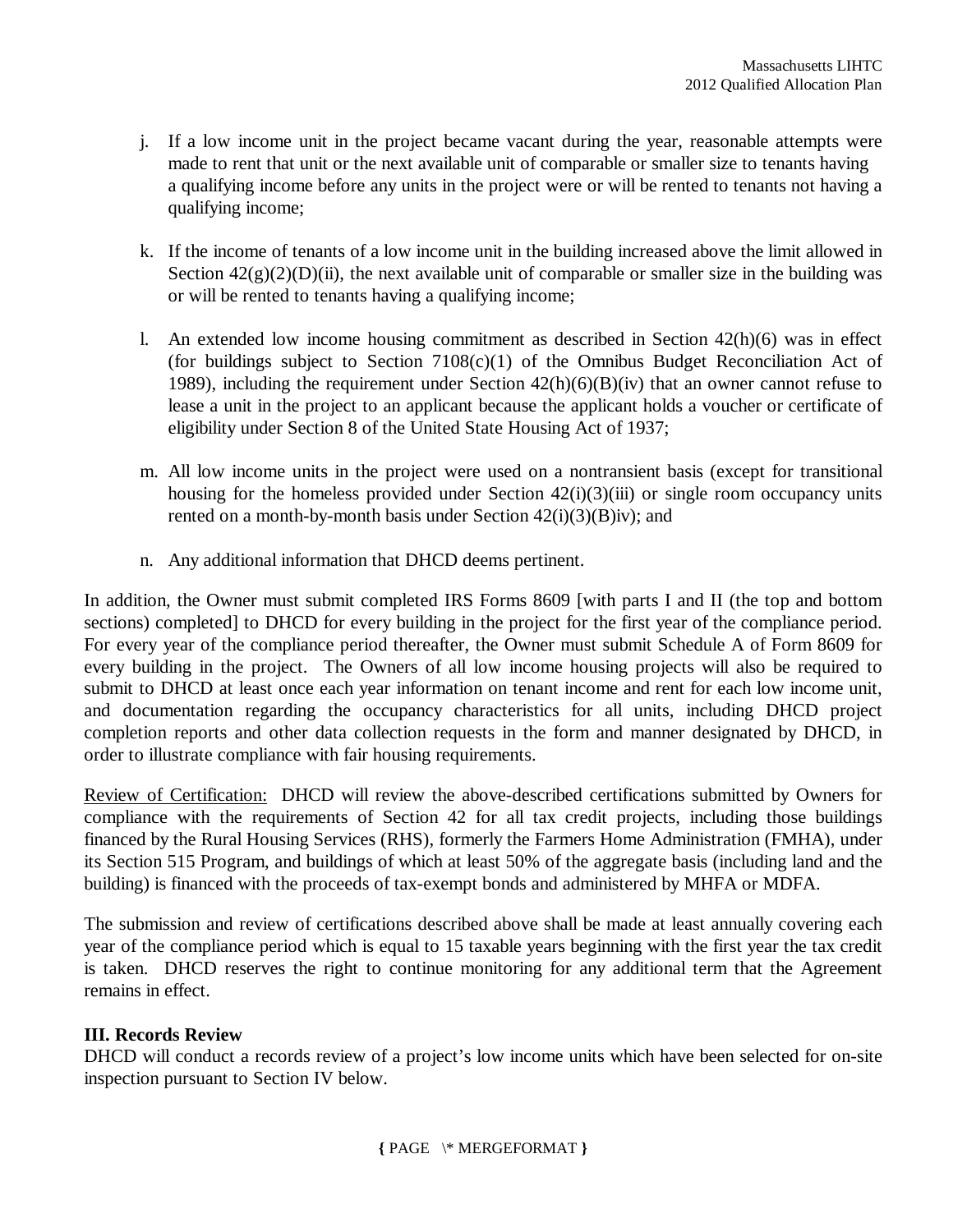The records review will include an examination of the annual low income certifications, the documentation the Owner has received supporting the certifications, and the rent records for the tenants in those units. The Owner must have definitive documentation to support the income certification. For example, in the case of a tenant receiving Section 8 housing assistance payments, a letter from the local housing authority will only be accepted if that statement notes the tax credit income limit for the tenant's family size in the municipality, states that the tenant's income does not exceed such tax credit income limit, and states the effective date of the certification.

In conjunction with the selection of units to be inspected under Section IV below, DHCD will select the records to be reviewed randomly and in a manner that will not give an owner advance notice that tenant records for a particular year will or will not be reviewed. However, DHCD may give an owner reasonable notice that tenant record review will occur so that the owner may assemble the tenant records. The review of tenant records may be undertaken wherever the owner maintains or stores the records (either on-site or off-site).

In addition to the above procedures, DHCD will review the records from the first year of the compliance period for every project in order to establish initial eligibility for the Low Income Housing Tax Credit.

Buildings financed by the RHS under its Section 515 Program and buildings of which at least 50% of the aggregate basis (taking into account the building and land) is financed with the proceeds of tax-exempt bonds will be excepted from this records review provision if DHCD enters into an agreement with the RHS and/or MHFA or MDFA, providing among other terms and conditions that RHS and/or MHFA or MDFA must provide information concerning the income and rent of the tenants in the building to DHCD. DHCD may assume the accuracy of any such information provided by RHS, MHFA, or MDFA. DHCD shall review such information and determine that the income limitation and rent restriction of Section  $42(g)$  (1) and (2) are met. However, if the information so provided is not sufficient for DHCD to make this determination, DHCD must request the necessary additional information directly from the Owner of the buildings.

The certifications and review under Sections I and II must be made at least annually covering each year of the 15-year compliance period. DHCD retains the right to require such certifications and review for any additional term that a Low Income Housing Tax Credit Regulatory Agreement between the owner and DHCD (or its successors) remains in effect.

## **IV. Building Inspection**

DHCD will conduct an on-site inspection of all buildings in a project by the end of the second calendar year following the year the last building in the project is placed in service. The minimum number of units to be inspected will be the greater of twenty percent of the project's low income units or three low income units.

Following the initial inspection, DHCD will conduct an on-site inspection of all buildings in a project at least once every three years. The minimum number of units to be inspected will be the greater of twenty percent or the project's low income units or three low income units.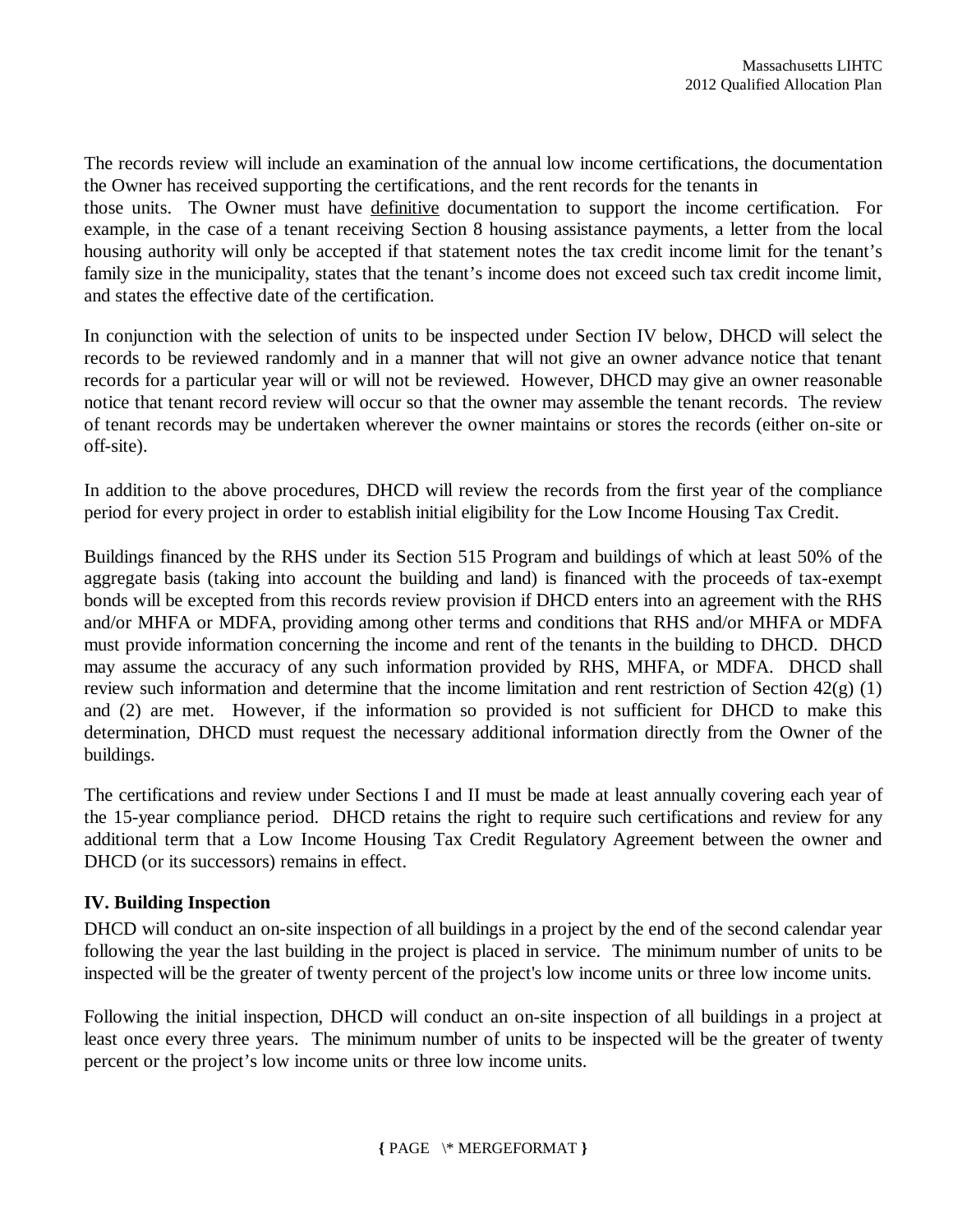DHCD will select the low income units to be inspected randomly and in a manner that will not give an owner advance notice that a unit will or will not be inspected. However, DHCD may give an owner reasonable notice that an inspection of the building and low income units will occur so that the owner may notify tenants of the inspection.

DHCD will review any health, safety, or building code violations reports or notices retained by the owner as required in Section I above and will determine:

- a. Whether the buildings and units are suitable for occupancy, taking into account state and local health, safety and building codes (or other habitability standards); or
- b. Whether the buildings and units satisfy, as determined by DHCD, the uniform physical condition standards for public housing established by HUD (24 CFR 5.703).

Regardless of whether DHCD makes its determination under a. or b. above, the project must continue to satisfy applicable state and local health, safety, and building codes. If DHCD becomes aware of any violation of these codes, it must report the violation under Section V below.

A building financed by RHS under its Section 515 program will be excepted from this inspection provision if RHS inspects the building (under 7 CFR part 1930) and the RHS and DHCD enter into a memorandum of understanding, or other similar arrangement, under which RHS agrees to notify DHCD of the inspection results.

DHCD retains the right to perform on-site inspections of the buildings of any project at least through the end of the compliance period and for any additional term that a Low Income Housing Tax Credit Regulatory Agreement and Declaration of Restrictive Covenants between the owner and DHCD remains in effect.

## **V. Notification of Non-Compliance**

DHCD will provide prompt written notice to the Owner if DHCD does not receive the certifications described above, does not receive or is not permitted to review the tenant income certifications, supporting documentation, and rent record described above, or discovers by inspection, review, or in some other manner, that the project is not in compliance with Section 42. DHCD will file Form 8823, "Low Income Housing Credit Agencies Report of Noncompliance of Building Disposition", with the IRS no later than 45 days after the end of the correction period and no earlier than the end of the correction period, whether or not the noncompliance or failure to certify is corrected. The correction period, as specified in the noncompliance notice to the Owner, shall not exceed 90 days from the date of the notice to the Owner, unless extended by DHCD for up to six months where DHCD determines that there is good cause for granting an extension. DHCD will retain records of noncompliance or failure to certify in accordance with applicable Treasury regulations. If noncompliance or failure to certify is corrected within three years after the end of the correction period, DHCD will file Form 8823 reporting the correction.

DHCD will report its compliance monitoring activities annually on Form 8610, "Annual Low Income Housing Credit Agencies Report".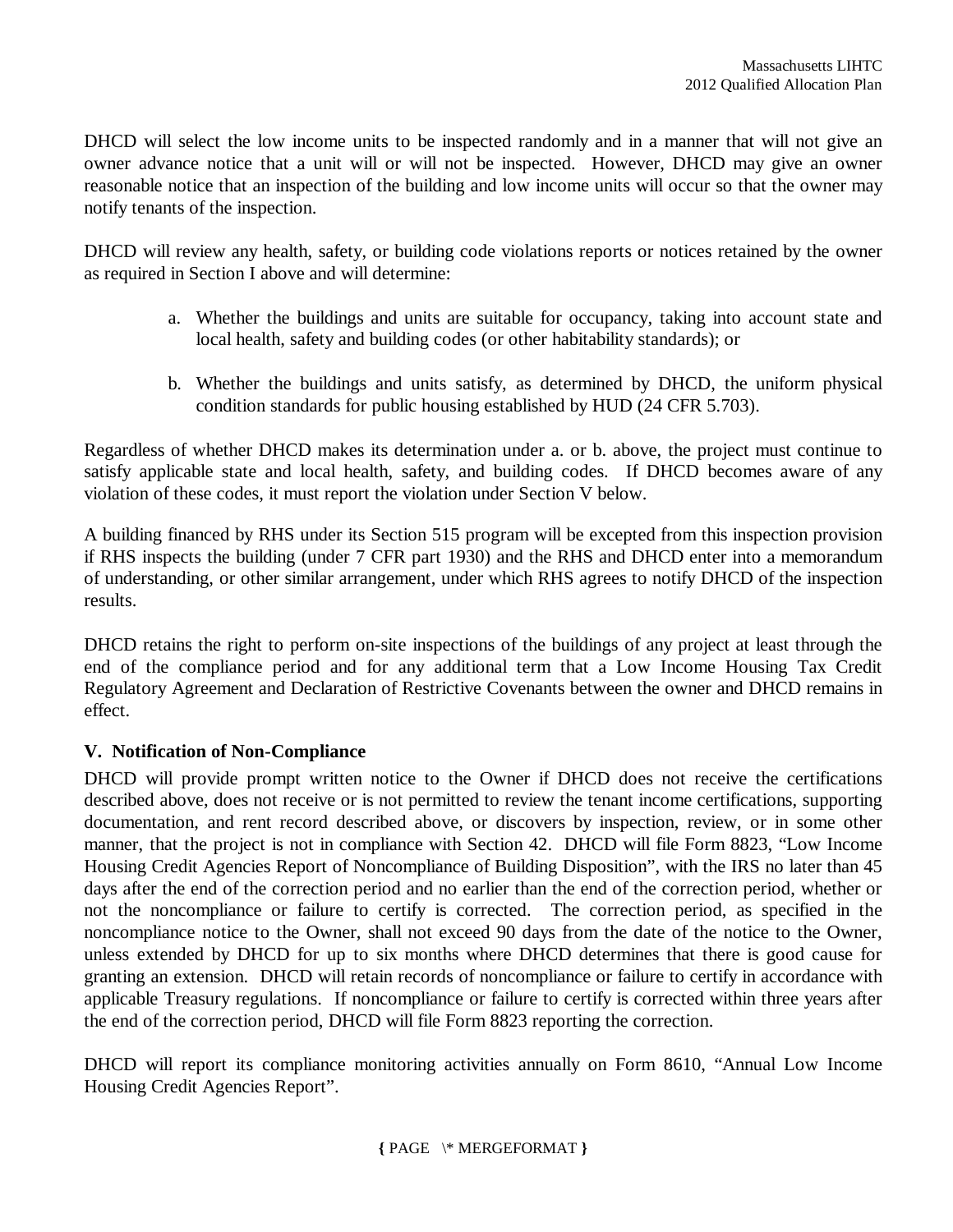# **Appendix B: Future Changes to the 2012 Allocation Plan**

Without limiting the generality of DHCD's power and authority to administer, operate, and manage the allocation of Low Income Housing Tax Credits according to federal law, federal procedures and this Plan, DHCD shall make such determinations and decisions, publish administrative guidelines and rules, require the use of such forms, establish such procedures and otherwise administer, operate, and manage allocations of tax credits in such manner as may be, in DHCD's determination, necessary, desirable, or incident to its responsibilities as the administrator, operator, and manager of the Low Income Housing Tax Credit Program.

The Governor recognizes and acknowledges that DHCD may encounter situations which have not been foreseen or provided for in the Plan and expressly delegates to DHCD the authority to amend the Plan, after the public has had the opportunity to comment through the public hearing process, and to administer, operate, and manage allocations of tax credits in all situations and circumstances, including, without limiting the generality of the foregoing, the power and authority to control and establish procedures for controlling any misuse or abuses of the tax credit allocation system and the power and authority to resolve conflicts, inconsistencies or ambiguities, if any, in this Plan or which may arise in administering, operating, or managing the Low Income Housing Tax Credit Program.

The Governor further expressly delegates to DHCD the ability to amend this Plan to ensure compliance with federal law and regulations as such federal law may be amended and as federal regulations are promulgated governing tax credits.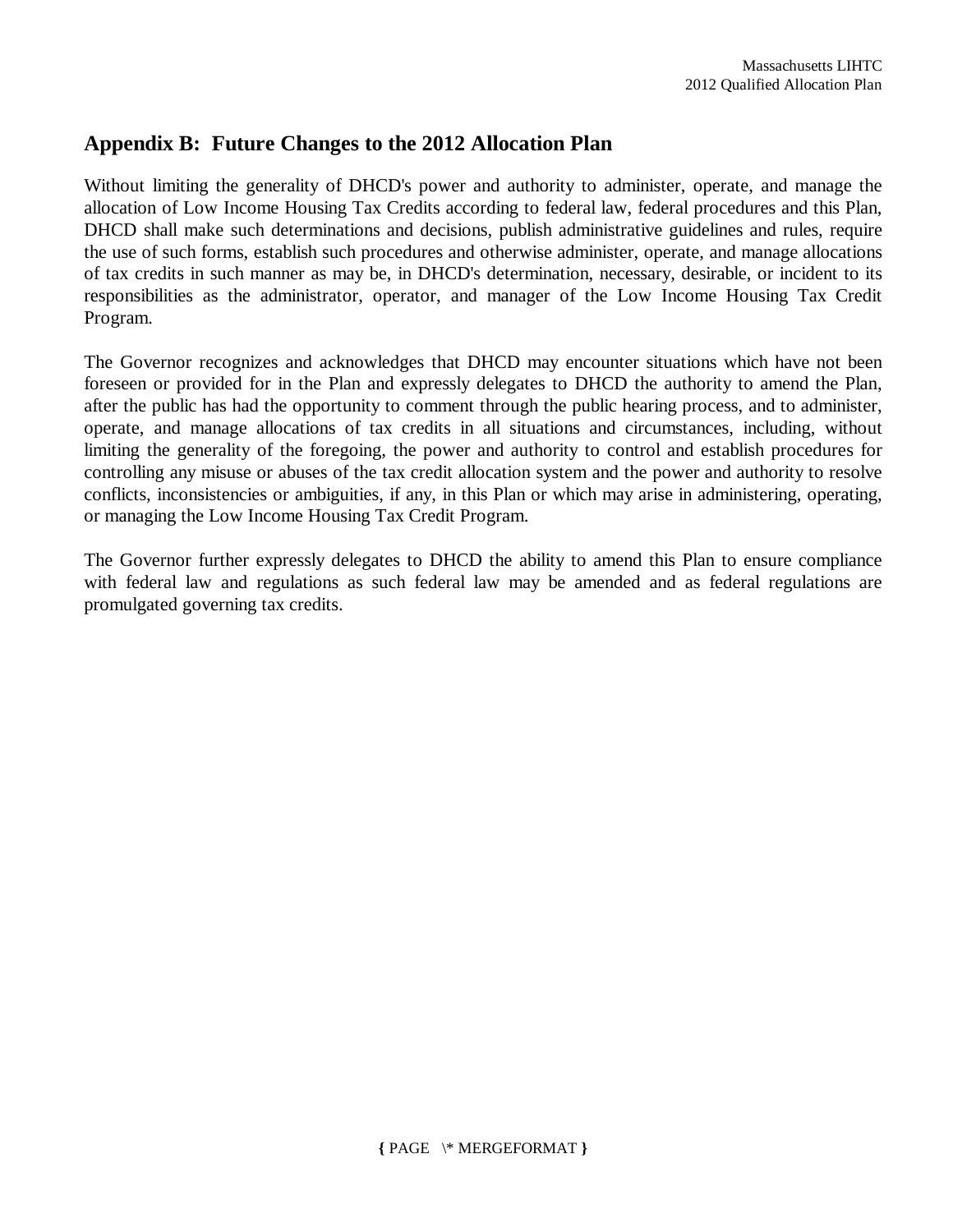# **Appendix C: Summary of Comments and Suggestions from the Public Process**

The 2012 QAP public hearing was held on January 24, 2012. About 20 people attended, though only three offered testimony.

- Don Bianchi of the Massachusetts Association of Community Development Corporations (MACDC) testified and submitted written comments. MACDC supported DHCD's intention to restrict the February competitive funding round to repeat applications, and to no more than two applications per sponsor. MACDC also supported higher thresholds in the second funding round, including advancement of the state's community development goals. MACDC suggested that DHCD mandate that preservation project sponsors seek tax exempt bonds with 4% credits in lieu of 9% credits. MACDC also suggested a strategy whereby DHCD would recognize the additional value in projects sponsored by organizations that have been certified by DHCD as CDCs.
- John Woods of the Cambridge Housing Authority testified and submitted written comments. Cambridge Housing Authority's comments centered on the authority's desire to have more Low Income Housing Tax Credits used to address the condition of state-owned public housing.
- Gilbert Winn of Winn Development spoke and asked that DHCD consider amending the draft QAP to make an exception to the state credit limits for projects that involve historic rehabilitation and adaptive re-use of old mill buildings. He said the minimum amount of state credit needed for this type of project is \$2.5 million, and he suggested that number as the limit for adaptive re-use projects. Winn also submitted written comments regarding the calculation of certain consulting fees (historic; green) as part of developer fee and overhead.

The National Housing Trust submitted written comments related to 1) increasing the preservation set-aside percentage, 2) introducing the concept of having different environmental sustainability standards for new construction and preservation projects, and 3) maintaining incentives for projects located in close proximity to transit.

The Citizens Housing and Planning Association (CHAPA) Homelessness Committee sent written comments, requesting that housing for extremely low income households continue to receive additional consideration in the allocation of resources. The committee supports the rolling application process currently allowed for projects with 25% of the units targeted to serve the formerly homeless/extremely low income households. The committee suggested changes including more points for projects that include high numbers of units for extremely low income households.

MASSCAP (the Massachusetts Association for Community Action) sent a letter confirming its support of the comments from the CHAPA Homelessness Committee.

The Commonwealth of Massachusetts Executive Office of Health and Human Services (EOHHS) sent a letter acknowledging DHCD's commitment to serving persons with disabilities through the Facilities Consolidation (FCF) Program and the Community Based Housing (CBH) Program and the linkage of project-based Section 8 to the units created under these programs. EOHHS suggested that the points granted under the QAP scoring system for "Special Needs Housing" and "Housing for People with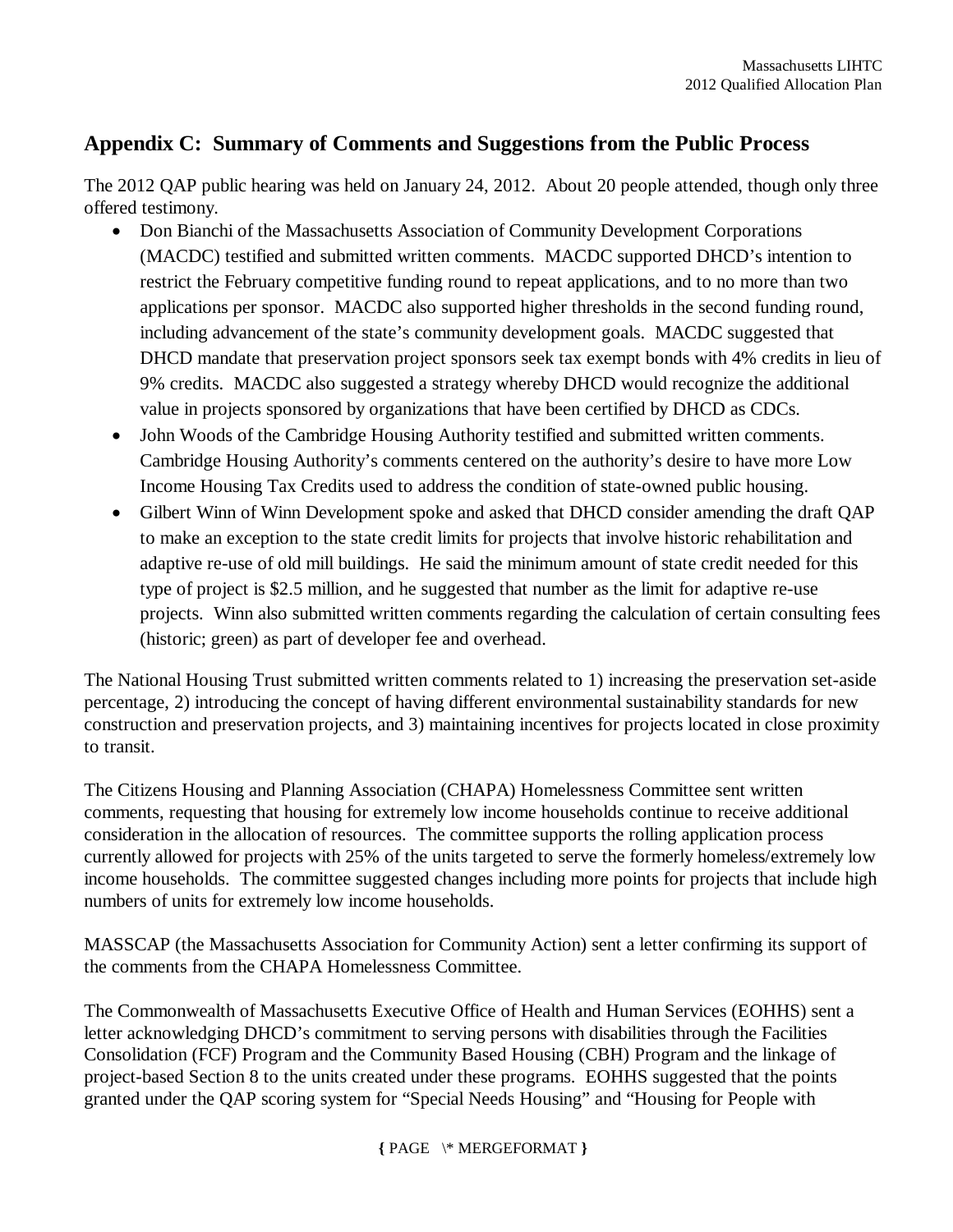Disabilities" be separated. EOHHS suggested that projects with at least 15% of the units set aside for individuals or households with special needs should receive a maximum of 8 points, and projects with at least 15% of the units set aside for individuals or households with persons with disabilities should receive a maximum of 8 points.

DHCD received additional written comments several weeks after the public hearing was held. The Department will evaluate the additional comments either as part of the amendment process to the 2012 QAP or as part of the process of developing the 2013 QAP.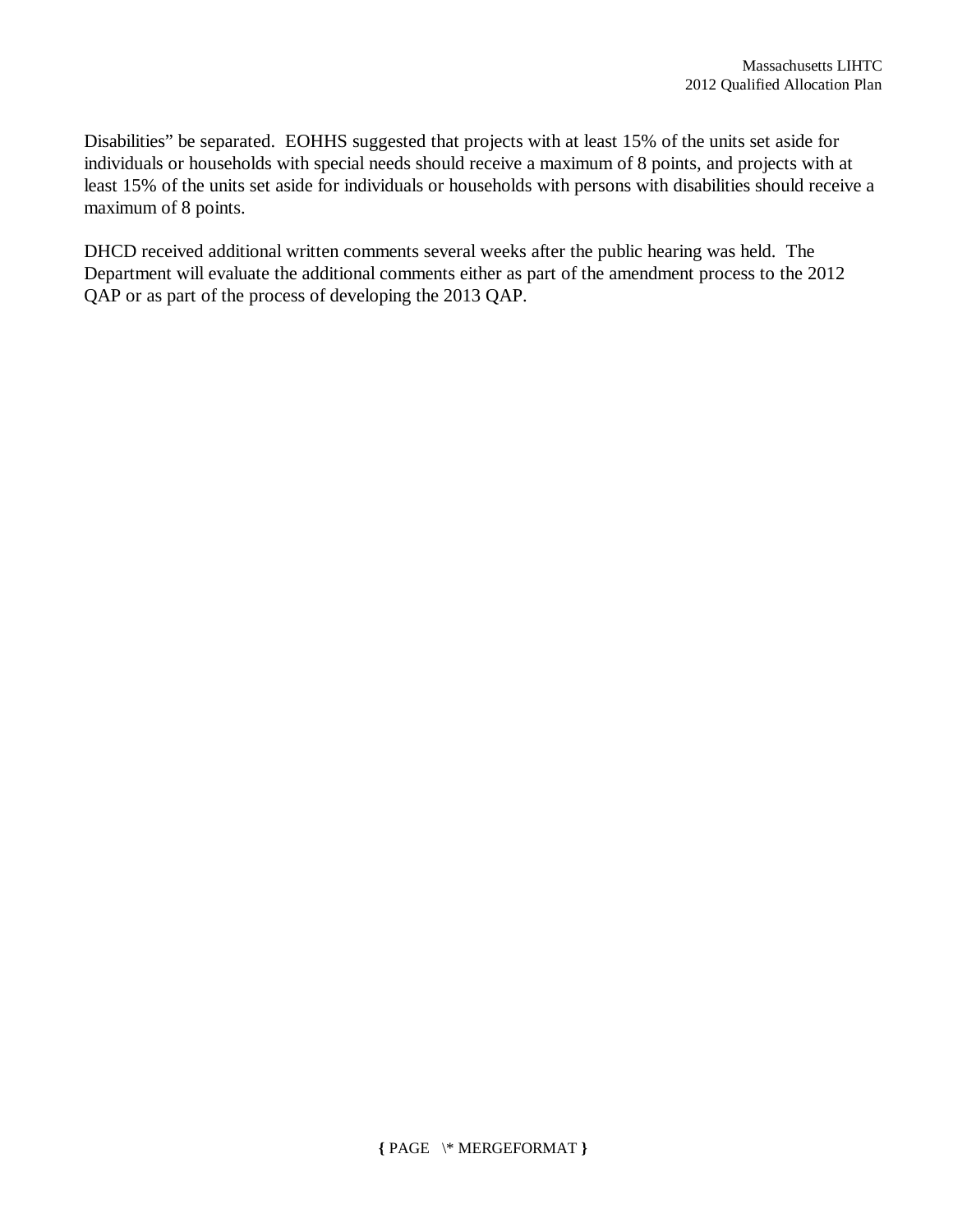# **Appendix D: The Massachusetts Low Income Housing Tax Credit Program**

## **760 CMR 54.00: MASSACHUSETTS LOW-INCOME HOUSING TAX CREDIT PROGRAM**

54.01: Scope, Purpose and Applicability 54.02: Definitions 54.03: Amount of Credit Authorized 54.04: Eligible Projects 54.05: Eligible Recipients 54.06: Allotment of Credit Among Partners, etc. 54.07: Transferability of Credit 54.08: Prerequisites to Claiming Credit 54.09: Placed in Service Requirement; Time for Claiming Credit 54.10: Carryforward of Credit 54.11: Limitations on Credit; Ordering of Credit 54.12: Recapture 54.13: Reporting and Recordkeeping Requirements 54.14: Application Process and Administrative Fees 54.15: Reference to Federal Credit Rules 54.16: Authorization of Department to Take Further Actions

## **54.01: Scope, Purpose and Applicability**

(1) General. 760 CMR 54.00 explains the calculation of the low-income housing tax credit established by M.G.L. c. 23B, §3, M.G.L. c .62, § 6I and M.G.L. c. 63, § 31H (St. 1999, c. 127, §§ 34, 82, 90). The Department of Housing and Community Development may allocate Massachusetts low-income housing tax credit in the amount set forth in M.G.L. c. 23B, §3, M.G.L. c .62, § 6I and M.G.L. c. 63, § 31H (St. 1999, c. 127, §§ 34, 82, 90) for projects that qualify for the federal low-income housing tax credit under Section 42 of the Internal Revenue Code of 1986, as amended.

(2) Effective Date. 760 CMR 54.00 takes effect upon promulgation and applies to tax years beginning on or after January 1, 2001.

## **54.02: Definitions**

For purposes of 760 CMR 54.00 et seq., the following terms have the following meanings, unless the context requires otherwise:

Act, M.G.L. c. 23B, § 3, M.G.L. c. 62, § 6I and M.G.L. c. 63, § 31H (St. 1999, c. 127, § § 34, 82, 90).

Allocation of Massachusetts Credit, the award by the Department of the authorized Massachusetts lowincome housing tax credit among qualified Massachusetts projects.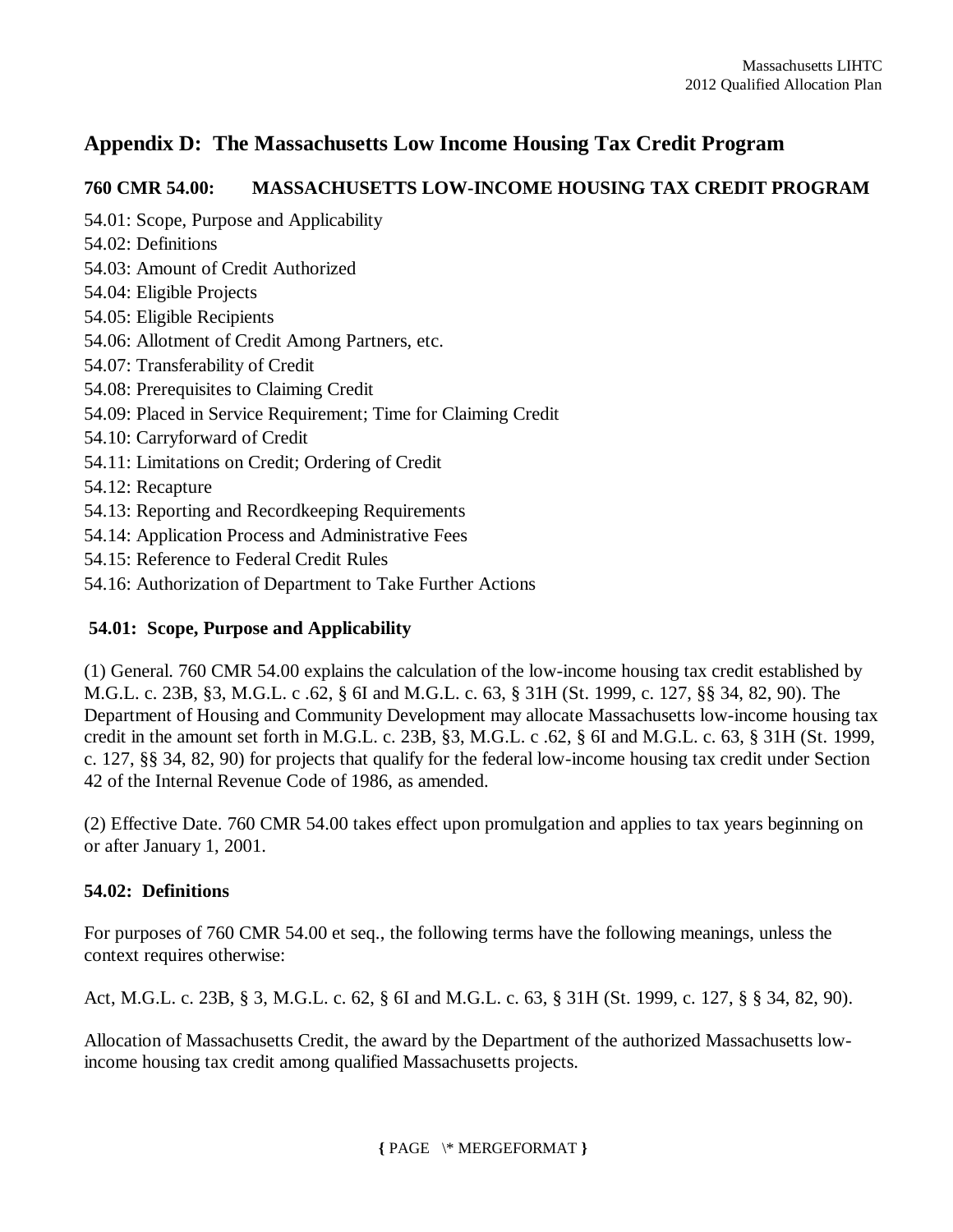Allotment, in the case of a qualified Massachusetts project owned by an unincorporated flow through entity, such as a partnership, limited liability company or joint venture, the share or portion of credit allocated to the qualified Massachusetts project that, consistent within and subject to 760 CMR 54.06, may be claimed by a taxpayer who is designated a member or partner of such entity or by a transferee of such member or partner.

Building Identification Number, the identification number assigned to each building in a qualified Massachusetts project by the Department.

Code, the Internal Revenue Code of 1986, as amended and in effect for the taxable year.

Commissioner, the Commissioner of Revenue.

Compliance Period, the period of 15 taxable years beginning with the first taxable year during which a qualified Massachusetts project first meets all of the requirements of 760 CMR 54.08.

Credit Period, the five-year period during which a qualified Massachusetts project is eligible for the Massachusetts low-income housing tax credit. The credit period begins with the taxable year in which a project meets all of the requirements of 760 CMR 54.08 and ends five years later.

Department, the Department of Housing and Community Development.

Eligibility Statement, a statement authorized and issued by the Department certifying that a given project is a qualified Massachusetts project and setting forth the annual amount of the Massachusetts low-income housing tax credit allocated to the project. The Department shall only allocate tax credit to qualified Massachusetts projects consisting of one or more buildings that are all placed in service on or after January 1, 2001.

Federal Carryover Allocation federal carryover allocation of a tax credit where a federal low-income housing tax credit is allocated under Section 42 (h)(1)(E) or (F) of the Code prior to the calendar year in which the buildings comprising the project are placed in service.

Federal Low-income Housing Tax Credit the federal tax credit as provided in Section 42 of the Code.

Low Income Project, a qualified low-income housing project, as defined in Section 42 (g)(1) of the Code, which has restricted rents that do not exceed 30% of the applicable imputed income limitation under said Section 42 of the Code, for at least 40% of its units occupied by persons or families having incomes of 60% or less of the median income or for at least 20% of its units occupied by persons or families having incomes of 50% or less of the median income.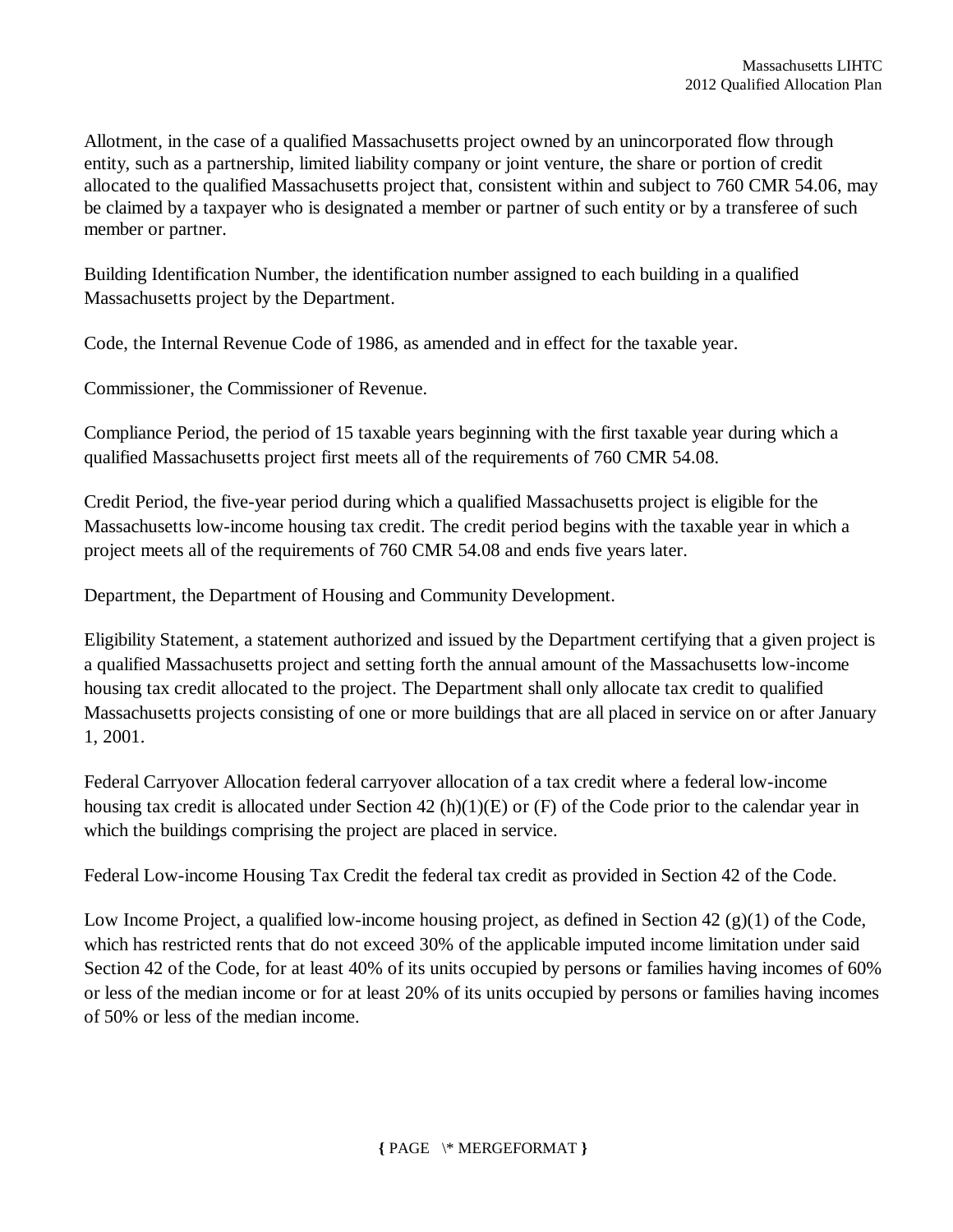Median Income, the area median gross income as such term is used in Section 42 of the Code, and which is determined under United States Department of Housing and Urban Development guidelines and adjusted for family size.

Placed in Service, this term shall have the same meaning as the term is given under Section 42 of the Code and the federal regulations thereunder.

Qualified Massachusetts Project, a low-income project located in the Commonwealth which meets the requirements of M.G.L. c. 23B, §3 M.G.L. c.62 §6I and M.G.L. c. 63, § 31H (St. 1999, c. 127, §§ 34, 82, 90) and whose owner enters into a regulatory agreement.

Regulatory Agreement an agreement between the owner of a qualified Massachusetts project and the Department recorded as an affordable housing restriction under M.G.L c. 184 with the registry of deeds or the registry district of the land court in the county where the project is located that requires the project to be operated in accordance with the requirements of 760 CMR 54.00, and M.G.L. c. 23B, §3, M.G.L. c .62, § 6I and M.G.L. c. 63, § 31H (St. 1999, c. 127, § § 34, 82, 90) for not less than 30 years from the expiration date of the compliance period.

Taxpayer any person, firm, or other entity subject to the personal income tax under the provisions of M.G.L. c. 62, or any corporation subject to an excise under the provisions of M.G.L. c. 63

## **54.03: Amount of Credit Authorized**

(1) Authorized Amount. The amount of Massachusetts low-income housing tax credit authorized to be allocated annually equals the sum of:

(a) \$10,000,000;

(b) unused Massachusetts low-income housing tax credits, if any, for the preceding calendar years; and

(c) Massachusetts low-income housing tax credits returned to the department by a Qualified Massachusetts Project.

## **54.04: Eligible Projects**

(1) Project Eligibility. Qualified Massachusetts Projects for which the Department has issued an eligibility statement are eligible for an allocation of Massachusetts low-income housing tax credit.

(2) Prioritization by the Department. The Department shall amend or supplement its existing qualified allocation plan or its program guidelines, or both, to provide taxpayers guidance on how Massachusetts low-income housing tax credit will be allocated among competing projects. Such guidance shall adhere to the statutory requirements of providing the least amount of Massachusetts low-income housing tax credit necessary to ensure financial feasibility of selected projects while allocating the total available

**{** PAGE \\* MERGEFORMAT **}**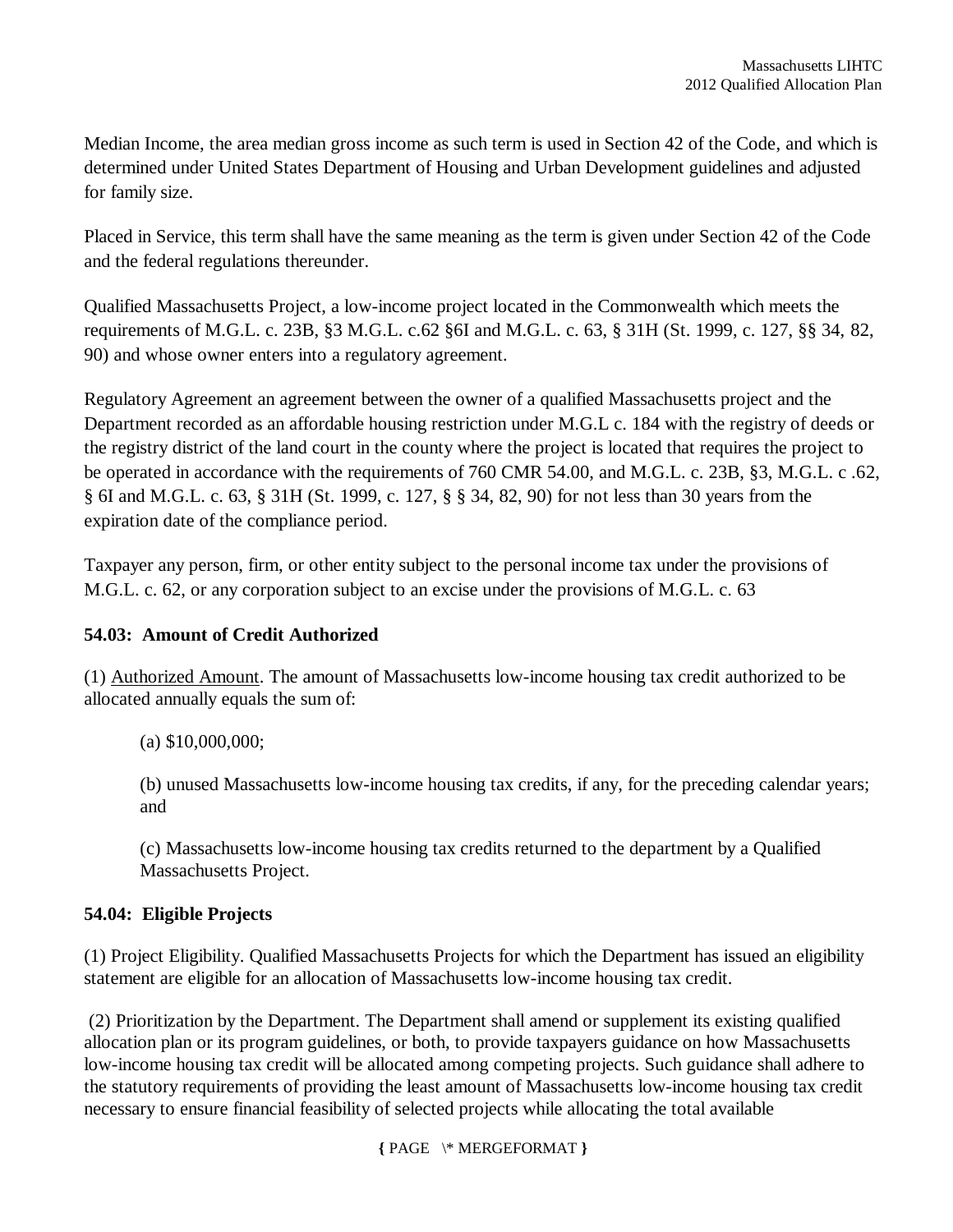Massachusetts low-income housing tax credit among as many Qualified Massachusetts Projects as fiscally feasible. Subject to these statutory constraints, the Department may, in its discretion, provide guidance that

(a) requires owners of projects with more than a designated dollar amount of federal credit to fund a portion of project equity from funds attributable to the Massachusetts low-income housing tax credit, (b) encourages owners of certain projects to raise equity primarily using the Massachusetts low-income housing tax credit while using a minimal amount of the so-called 9% federal low-income housing tax credit, (c) encourages the creation of projects funded through a combination of Massachusetts low-income housing tax credit and the so-called 4% federal low-income housing tax credit allowable to buildings financed with tax-exempt bonds, and

(d) encourages the creation of any other projects that the Department deems to be consistent with the statutory goal of increasing the overall number of low-income housing units.

#### **54.05: Eligible Recipients**

Any person or entity (of whatever type) with an ownership interest in a Qualified Massachusetts Project is eligible to receive an allocation of Massachusetts low-income housing tax credit with respect to such project.

#### **54.06: Allotment of Credit Among Partners, etc.**

Whenever an owner of a Qualified Massachusetts Project with respect to which Massachusetts low-income housing tax credit has been allocated is an unincorporated flow-through entity, such as a partnership, limited liability company or joint venture, the entity may allot the Massachusetts tax credit available to the entity among persons designated by it as partners or members in such amounts or proportions as they may agree in the organizational documents governing such entity, provided that the owner certifies to the Commissioner the amount of Massachusetts low-income housing tax credit allotted to each member or partner on a form designated by the Commissioner. The allotment of Massachusetts low-income housing tax credit need not follow or be consistent with the allocation, as the word is used in Section 704(b) of the Code, of other partnership items (e.g., income, loss, deduction or credit, including the federal low-income housing tax credit). Similarly, whenever Massachusetts low-income housing tax credit is allocated with respect to a Qualified Massachusetts Project that is owned through a joint tenancy or similar ownership arrangement, the owners of such project may allot the right to claim the Massachusetts low-income housing tax credit allocated with respect to such project among themselves in such amounts as they agree, without regard to their actual ownership interest in the project, provided that the owners certify to the Commissioner the amount of Massachusetts low-income housing tax credit allotted to each owner on a form designated by the Commissioner.

## **54.07: Transferability of Credit**

(1) Transferors, Transferees. Any taxpayer with an ownership interest in a Qualified Massachusetts Project with respect to which there has been allocated Massachusetts low-income housing tax credit and any taxpayer to whom the right to claim Massachusetts low-income housing tax credit has been allotted or transferred may transfer the right to claim unclaimed Massachusetts low-income housing tax credit to any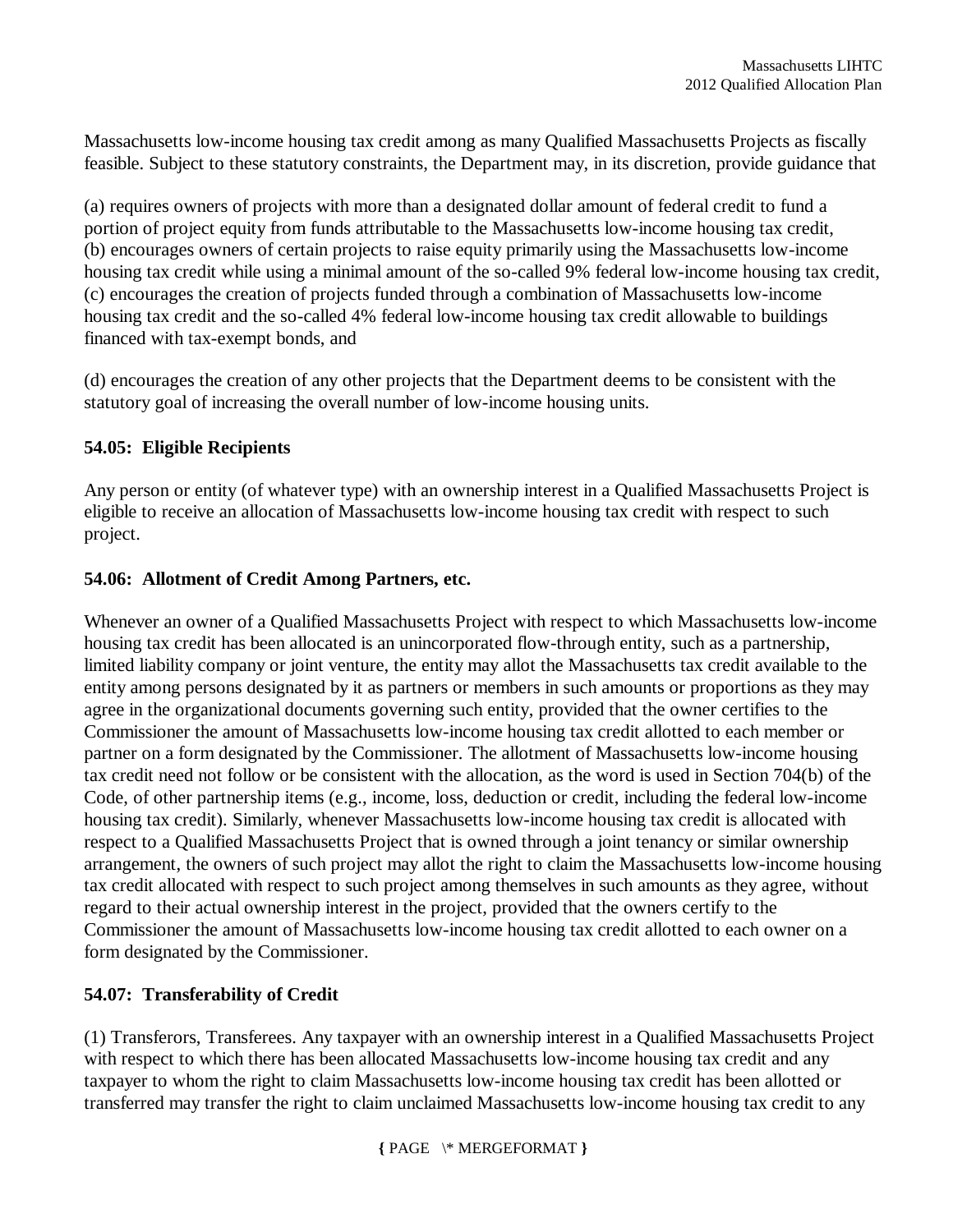other Massachusetts taxpayer without the necessity of transferring any ownership interest in the original project or any interest in the entity which owns the original project. The transferor must transfer all credit attributable to periods after the transfer date agreed upon by the parties. For treatment of carry forward credit, see 760 CMR 54.10.

(2) Transfer Contract Requirements. A taxpayer, owning an interest in a Qualified Massachusetts Project or to whom the right to claim Massachusetts low-income housing tax credit has been allotted or transferred, who transfers his, her or its credit such that credit may be claimed by a taxpayer without ownership in the project and without an interest in the entity that owns the project must enter into a transfer contract with the transferee. The transfer contract must specify the following:

(a) Building Identification Numbers for all buildings in the project;

- (b) the date each building in the project was placed in service;
- (c) the 15-year compliance period for the project;

(d) the schedule of years during which the credit may be claimed and the amount of credit previously claimed; and

(e) the taxpayer or taxpayers that are responsible for paying recapture if recapture should occur.

The transferring party shall attach a copy of this contract to the transfer statement required under 760 CMR 54.13(4).

(3) Transferred Eligibility to Claim Credit. Any taxpayer who is a transferee of the right to claim a Massachusetts low-income housing tax credit with respect to a Qualified Massachusetts Project may, provided all transfer requirements and all other requirements for claiming such credit are met, claim such credit notwithstanding the fact that the credit may initially have been allocated to a taxpayer paying a different income tax (i.e., personal or corporate)

(4) Sale of Credit is Sale of Capital Asset. The sale of Massachusetts low-income housing tax credit will be treated as the sale of a capital asset under the Massachusetts personal income tax or the net income measure of the corporate excise.

(5) Examples. The following examples illustrate the application of 760 CMR 54.07:

(a) Example 1. If taxpayer X receives an allotment of Massachusetts low-income housing tax credit as a partner in a partnership that owns a Qualified Massachusetts Project, taxpayer X may transfer the Massachusetts low-income housing tax credit allotted to it to taxpayer Y, whether or not taxpayer Y is a partner in the partnership.

(b) Example 2. Credit is allocated with respect to a project owned by a limited liability company and allotted to individuals who are members in the company. One of the members may sell his or her credit to a corporation, whether or not such corporation is a member in the company.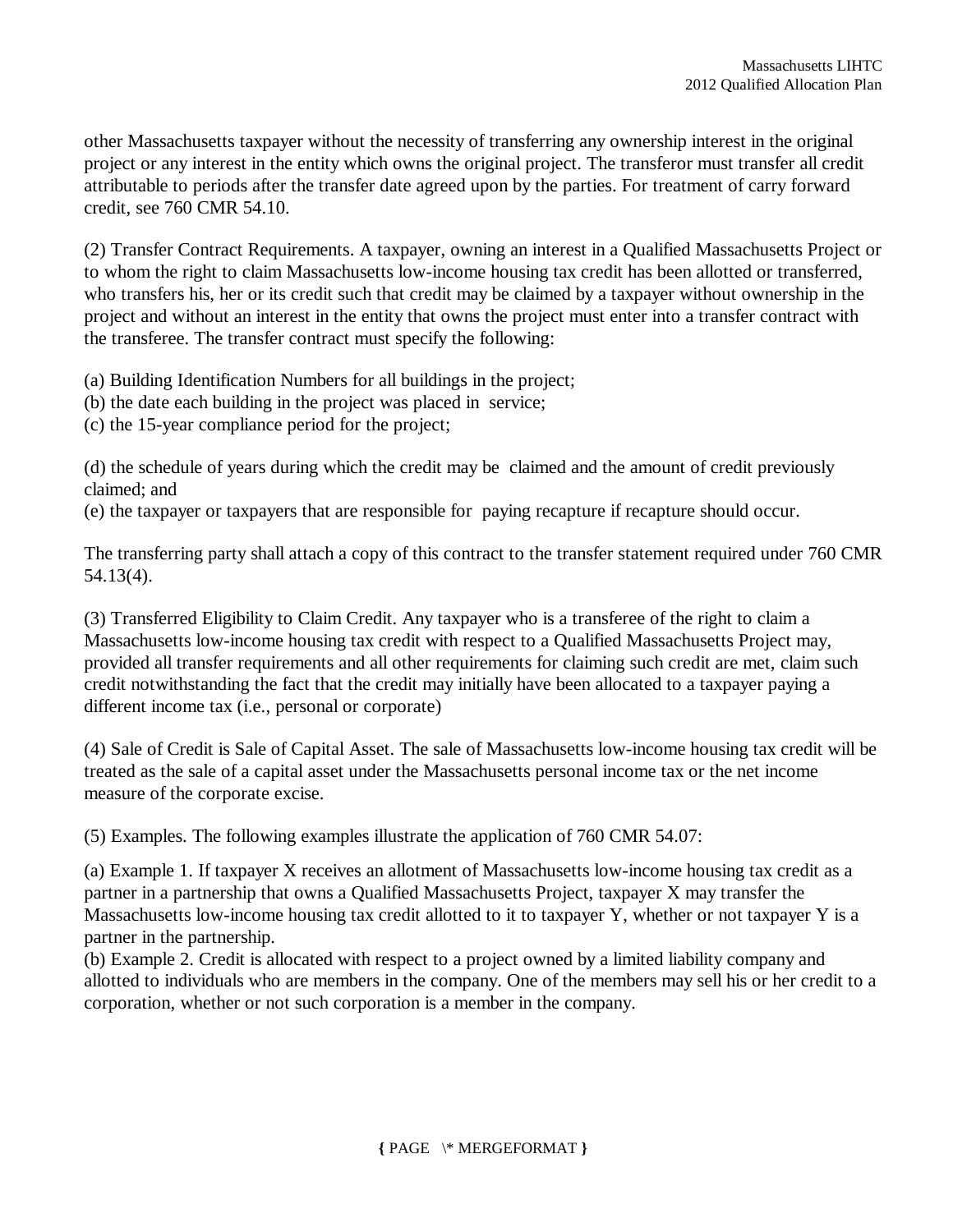## **54.08: Prerequisites to Claiming Credit**

When Massachusetts low-income housing tax credit is allocated with respect to a Qualified Massachusetts Project, such credit may not be claimed by any taxpayer with respect to any building in such project unless and until

(1) all buildings in such project have been placed in service, and

(2) the project has met the minimum set-aside and occupancy requirements of Section 42(g) of the Code. Before the end of the first taxable year in which credit is claimed, the taxpayer must record a Regulatory Agreement in a form acceptable to the Department with respect to such project.

## **54.09: Placed in Service Requirement; Time for Claiming Credit**

(1) Placed in Service Requirement. All buildings in a project must generally be placed in service in the year in which the allocation of Massachusetts low-income housing tax credit is made. Notwithstanding the foregoing sentence:

(a) with respect to a project that has an allocation of federal low-income housing tax credit, whenever such project qualifies for a federal carryover allocation under Section  $42(h)(1)(E)$  or (F) of the Code and the federal regulations thereunder, such project may continue to be a Qualified Massachusetts Project if the owner of the project enters into a satisfactory carryover allocation agreement with the Department prior to the end of the year in which the allocation of credit is made;

(b) with respect to a project for which the federal low-income housing tax credit is allowable by reason of Section 42(h)(4) of the Code applicable to buildings financed with tax exempt bonds, such project may continue to be a Qualified Massachusetts Project if, in the judgment of the Department, the project would otherwise meet all of the requirements for a federal carryover allocation under Section 42(h)(1)(E) or (F) of the Code and the federal regulations thereunder and the owner of the project enters into a satisfactory carryover allocation agreement with the Department prior to the end of the year in which the allocation of credit is made; and

(c) with respect to all projects that do not have an allocation of federal low-income tax credit and for which such credit is not allowable by reason of Section 42(h)(4) of the Code, such project may continue to be a Qualified Massachusetts Project if, in the judgment of the Department, the project would meet the standards and requirements for a federal carryover allocation under Section 42(h)(1)(E) or (F) of the Code and the regulations thereunder, if, at the time of the allocation of the Massachusetts low-income tax credit, the project had, instead, been allocated a federal low-income tax credit, and the owner of the project enters into a satisfactory carryover allocation agreement with the Department prior to the end of the year in which the allocation of the Massachusetts low-income housing tax credit is made.

The Department shall provide a form of Massachusetts carryover allocation agreement for the Massachusetts low-incoming housing tax credit.

(2) Timing of Claiming Credit. Any taxpayer holding the right to claim Massachusetts low-income housing tax credit with respect to a Qualified Massachusetts Project may claim a pro rata portion of the annual amount of Massachusetts low-income housing tax credit allocated with respect to such project for the

**{** PAGE \\* MERGEFORMAT **}**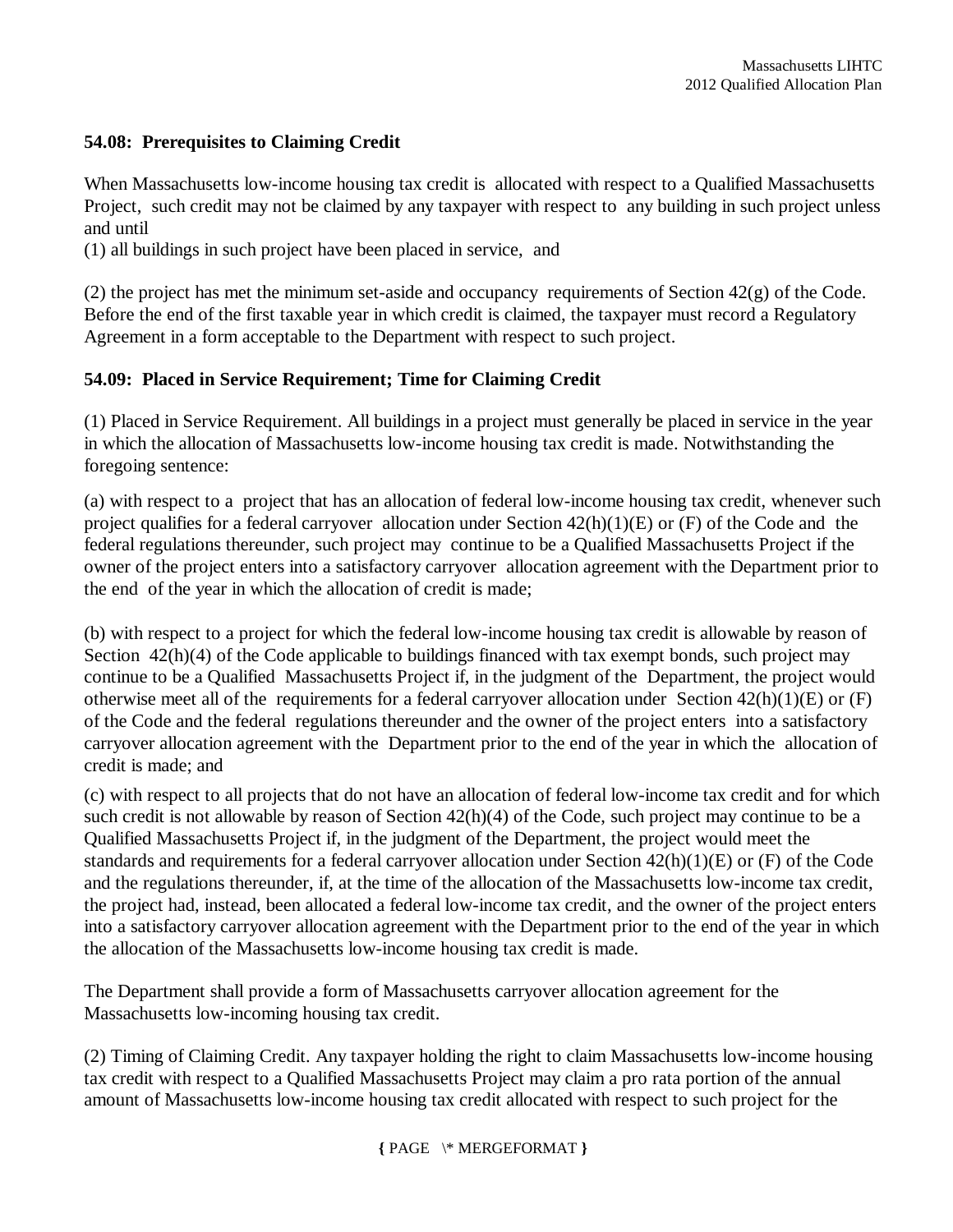calendar year in which such project first meets the conditions described in 760 CMR 54.08, with proration based on the portion of such calendar year during which the project meets those conditions. Any amount of annual credit deferred on account of proration may be claimed in the sixth tax year, assuming the project remains qualified.

(3) Early Credit Election. Notwithstanding the generally applicable timing for claiming Massachusetts lowincome housing tax credit described in 760 CMR 54.09(2), an owner of a Qualified Massachusetts Project may elect to accelerate the time for claiming the credit. Provided that the project first meets the conditions described in 760 CMR 54.08, an owner of such Qualified Massachusetts Project may file a notice with the Commissioner in a form to be determined by the Commissioner that the owner has elected to accelerate the credit.

(4) Effect of Early Credit Election. When an owner of a Qualified Massachusetts Project makes an early credit election in the first year of the credit period and such project meets the requirements for making such an election, then notwithstanding 760 CMR 54.09(2), any taxpayer holding the right to claim Massachusetts low-income housing tax credit with respect to such project shall claim the taxpayer's share of the project's entire annual allocation of Massachusetts low-income housing tax credit for the taxable year in which such election is validly made, without proration or adjustment on account of the date during such year on which the project is placed in service or on which such election is made, subject to any other applicable limitations.

(5) Examples. The following examples illustrate the application of 760 CMR 54.09.

(a) Example 1. Assume \$100,000 of Massachusetts low income housing tax credit is allocated with respect to a project in 2001. The project is owned by one individual who retains the right to claim such credit. No Massachusetts carryover allocation agreement under 760 CMR.54.09(1) has been entered into. The individual's tax year coincides with the calendar year. If the project meets the conditions described in 760 CMR 54.08 and is placed in service on October 1, 2001, then the individual holding the right to claim such credit may claim \$25,000 in Massachusetts low-income housing tax credit on his or her Massachusetts tax return for the year 2001 subject to any other applicable limitations. The individual would be expected to claim \$100,000 on his or her Massachusetts tax returns for each of the years 2002, 2003, 2004, and 2005, and to claim \$75,000 on his or her Massachusetts tax return for the year 2006, assuming the project remains qualified and the individual retains the right to claim all of the credit. (b) Example 2. The same individual elects to take the early credit option instead of the pro rata approach. The individual may claim \$ 100,000 in Massachusetts low income housing tax credit on his or her tax return for 2001, and \$ 100,000 per year for each of the subsequent four years. (c) Example 3. The same individual has a tax year that runs from July I to June 30. The individual elects to take the early credit option. The individual takes the \$100,000 credit available on October 1, 2001 in his tax year that ends on June 30, 2002 and \$ 100,000 per year for each of the taxpayer's subsequent four tax years.

## **54.10: Carryforward of Credit**

(1) Carryforward Period. Any amount of the credit that exceeds the claimant's tax due may be carried forward to any of the five subsequent taxable years.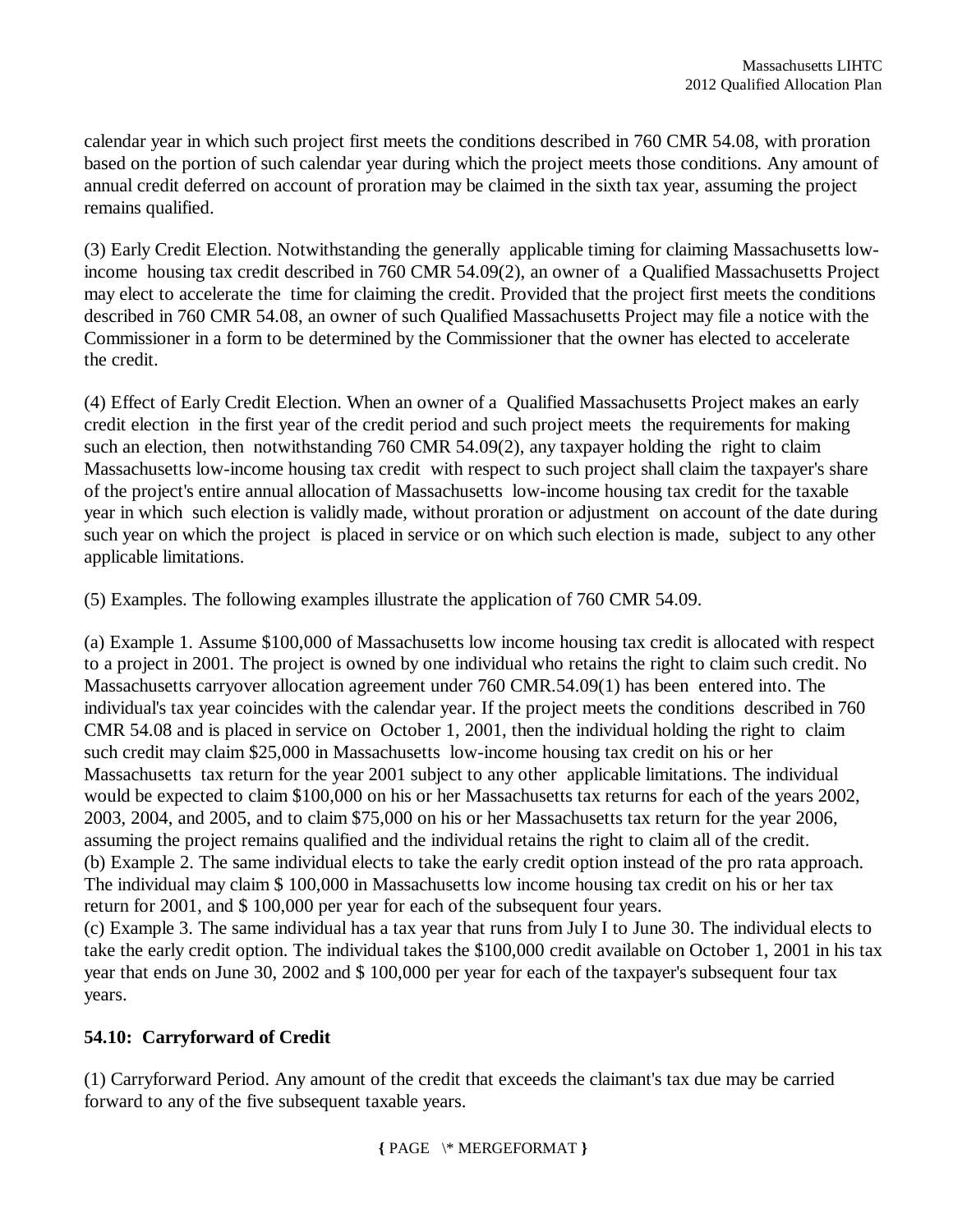(2) Transfer of Carryforward. A taxpayer who transfers an unclaimed portion of the credit pursuant to 760 CMR 54.07(1) may choose whether or not to include carryforward credit from prior years in the transfer.

(3) Transferee Treated Like Original Owner. For the purpose of determining the carryforward period, the transferee shall be bound by the same schedule for claiming a credit as the taxpayer originally entitled to the credit as an owner of a qualified Massachusetts project, regardless of how often the credit has been transferred.

#### **54.11: Limitations on Credit; Ordering of Credit**

(1) Limitations on Credit. The credit may not be applied to increase the maximum amount of credit allowed under M.G.L. c. 63, or to reduce the minimum corporate excise imposed under M.G.L. c. 63.

(2) Ordering of Credit. The credit may be applied in combination with other credits allowed under M.G.L. c. 63 in any order. Similarly, the credit may be applied in combination with other credits allowed under M.G.L. c. 62 in any order.

(3) Credit Nonrefundable. The credit is not refundable to the taxpayer. The following text is effective 11/24/2000.

#### **54.12: Recapture**

(1) Recapture; Disallowance. Whenever an event or circumstance occurs

with respect to a Qualified Massachusetts Project that results in any recapture of federal low-income housing tax credit or if, in the judgment of the Department, the project would meet the condition for recapture of federal low-income housing tax credit under Section 42(j) of the Code and the regulations thereunder, if, at the time of the allocation of the Massachusetts low-income tax credit, the project had, instead, been allocated a federal low-income tax credit, then any Massachusetts low-income housing tax credit claimed with respect to the project shall be subject to recapture in the amount described below, subject to the standards and requirements of Section 42(j) of the Code and the regulations thereunder, and any Massachusetts low-income housing tax credit allocated to such project and not yet claimed as of the date of the recapture event shall be disallowed. Notwithstanding any agreement between transferor and transferee, each taxpayer who has claimed any portion of the Massachusetts low-income housing tax credit allocated to the project in question shall be liable for payment of his, her or its respective recapture amount as specified in 760 CMR 54.12(3).

(2) Recapture Period. Massachusetts low-income housing tax credit allocated with respect to a project is subject to recapture (and disallowance to the extent not yet claimed) at any time during the 15-year compliance period.

(3) Recapture Fraction.

(a) With respect to projects that have an allocation of federal low-income housing tax credits, a fraction in which the numerator is the amount of all federal low-income housing tax credit recaptured with respect to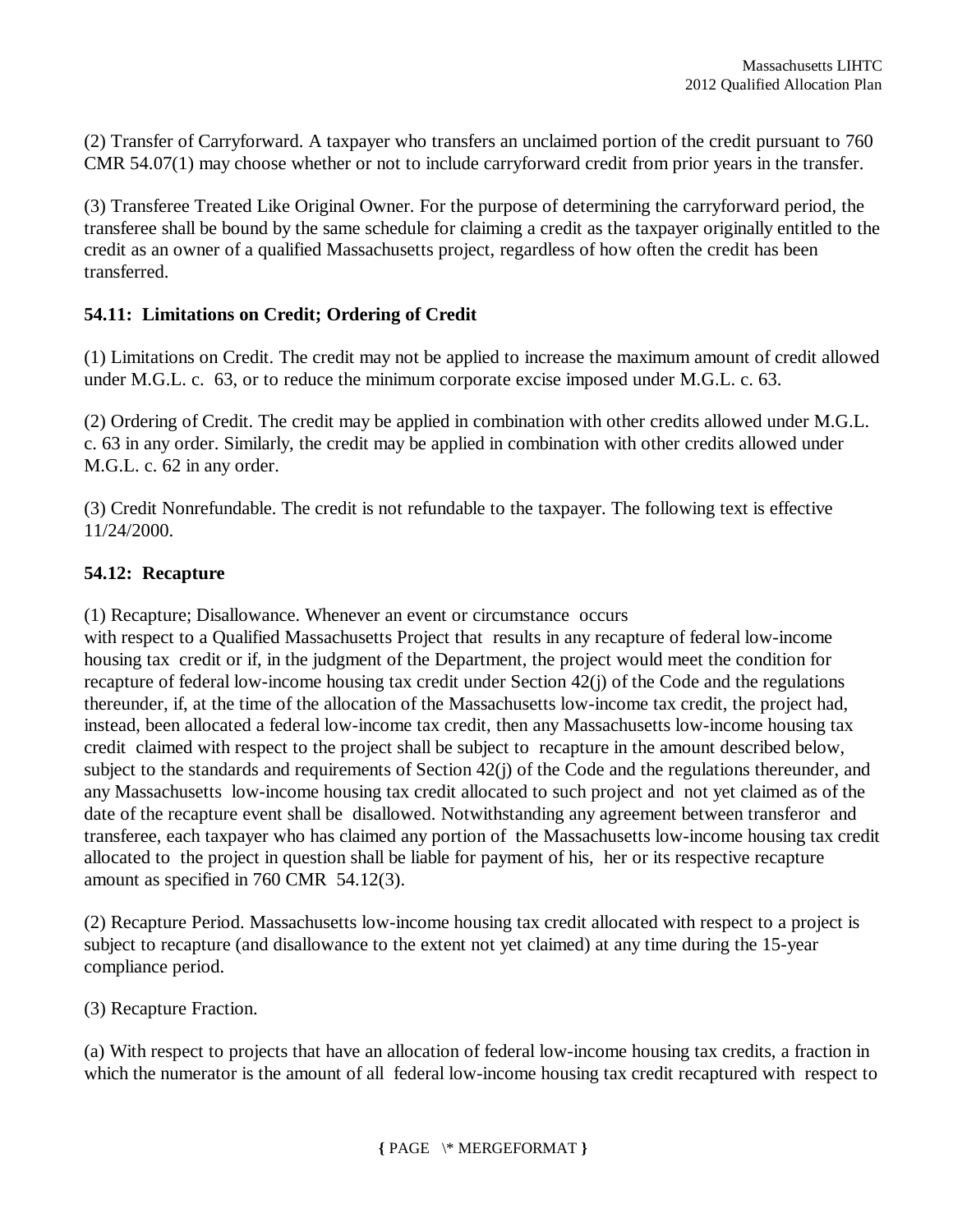the project and the denominator is the amount of all federal low-income housing tax credit previously claimed with respect to the project.

(b) With respect to projects that do not have an allocation of federal low-income housing tax credit, a fraction calculated according to the standards and requirements of Section 42(j) of the Code, as if a federal low-income housing tax credit had been allocated to the project instead of a Massachusetts low-income housing tax credit.

(4) Amount of Recapture. The amount of Massachusetts low-income housing tax credit to be recaptured from any taxpayer upon the occurrence of a recapture event equals the product of

(a) the Massachusetts low-income housing tax credit claimed by such taxpayer prior to the recapture event times

(b) the recapture fraction.

(5) Timing of Recapture. The amount of recapture of the Massachusetts low-income housing tax credit shall be reported and shall be subject to tax in the taxable year during which the recapture event takes place.

(6) Example. The following example illustrates the application of 760 CMR 54.12. Assume, the owner of a Qualified Massachusetts Project is a calendar year taxpayer. The annual credit amount allocated to the project is \$20,000. The project meets the requirements of 760 CMR 54.08 on October 1, 2001. Taxpayer makes an early credit election and takes a \$20,000 credit for tax year 2001. Taxpayer takes a second \$20,000 credit for tax year 2002. On April 1, 2003, the project goes out of compliance and becomes subject to federal recapture, or would become subject to federal recapture if federal credits had been awarded instead of state credits. No credit is available to taxpayer for tax years 2003, 2004 and 2005. The \$40,000 credit previously taken by the taxpayer is subject to recapture according to the formula in 760 CMR 54.12(4).

## **54.13: Reporting and Recordkeeping Requirements**

(1) Taxpayer Requirements. In order to claim the credit, a taxpayer must provide to the Commissioner the following:

(a) eligibility statement as provided in 760 CMR 54.13(2);

(b) allotment certification, if applicable, as provided in 760 CMR 54.13(3);

(c) transfer statement, if applicable, as provided in 760 CMR 54.13(4) (with a copy of transfer contract, if applicable, as provided in 760 CMR 54.07(2)); and

(d) Massachusetts carryover allocation agreement, if applicable, as provided in 760 CMR 54.09(1).

(2) Eligibility Statement. The Department shall adopt a form of eligibility statement to be issued by the Department evidencing a Qualified Massachusetts Project's eligibility for Massachusetts low-income housing tax credit. Each taxpayer claiming any Massachusetts low-income housing tax credit with respect to a project shall file a copy of the eligibility statement with each Massachusetts tax return on which any Massachusetts low-income housing tax credit is claimed.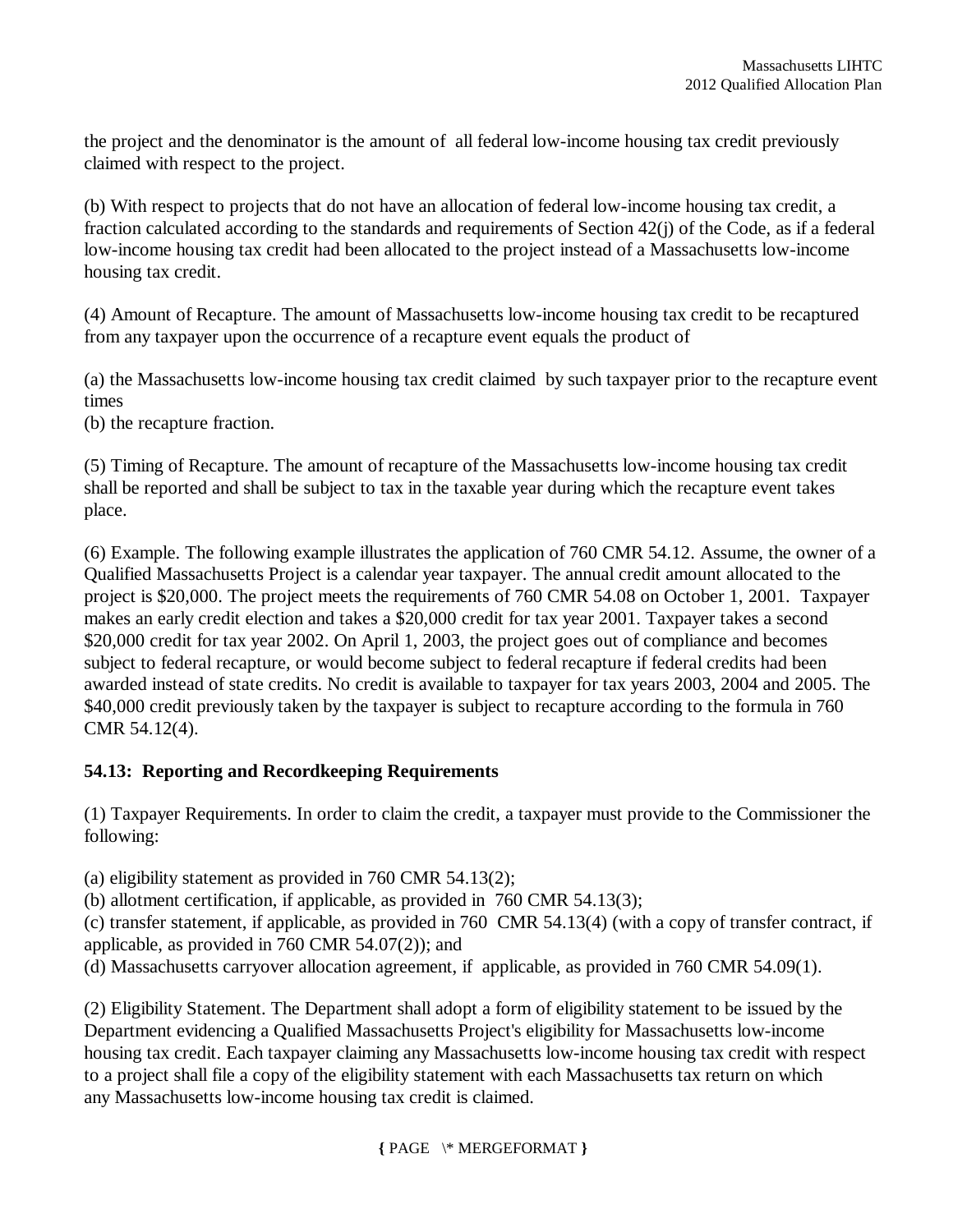(3) Allotment Certification. The Commissioner, in consultation with the Department, shall provide a form of allotment certification to be filed by any unincorporated flow-through entity

(a) that is the owner of a project with respect to which Massachusetts low-income housing tax credit has been allocated or The following text is effective 11/24/2000

(b) to which the right to claim a Massachusetts low-income housing tax credit has been allotted or transferred. The entity shall file such certification with the Commissioner following the close of the first taxable year in the credit period or the first taxable year the entity holds the right to claim credit, whichever is later. Such certification shall provide the name and federal taxpayer identification number of each taxpayer with an interest in the entity on the date the project met all of the requirements of 760 CMR 54.08, and shall also indicate the amount of Massachusetts low-income housing tax credit allotted to each such taxpayer. The certification shall also contain such other information as the Commissioner may from time to time require. Each taxpayer claiming any Massachusetts low-income housing tax credit by way of a flow-through entity shall file a copy of such certification with each Massachusetts tax return on which any Massachusetts low-income housing tax credit is claimed.

(4) Transfer Statement. The Commissioner, in consultation with the Department, shall promulgate a form of transfer statement to be filed by any person who transfers the right to claim Massachusetts low-income housing tax credit with respect to a Qualified Massachusetts Project. The transfer statement shall be required in addition to the transfer contract required in 760 CMR 54.07(2).

The transferor shall file a transfer statement with the Commissioner within 30 days after transfer. The transferor shall also provide a copy of such statement to the owner of the project with respect to which the transferred credit was allocated within 30 days after transfer. The transfer statement shall provide the name and federal taxpayer identification number of each taxpayer to whom the filing transferor transferred the right to claim any Massachusetts low-income housing tax credit with respect to the project and shall also indicate the amount of Massachusetts low-income housing tax credit, including any carry forward credit, transferred to each such person or entity. The statement shall also contain such other information as the Commissioner may from

time to time require. A copy of the transfer contract, if required under 760 CMR 54.07(2), shall be attached to the transfer statement. Each taxpayer claiming any Massachusetts low-income housing tax credit shall file with each Massachusetts tax return on which any Massachusetts low-income housing tax credit is claimed copies of all transfer statements and transfer contracts necessary to enable the Commissioner to trace the claimed credit to the credit that was initially allocated with respect to the project. Each project owner shall file copies of all transfer statements and transfer contracts received regarding a project with such owner's annual Massachusetts tax or informational return.

(5) Record keeping Requirements. Owners of qualified Massachusetts projects and taxpayers that transfer or claim credit with respect to such projects shall be required to keep all records pertaining to credit until the expiration of the regulatory agreement; if a Massachusetts carryover allocation agreement is entered into with the Department under 760 CMR 54.09(1), the records must include a copy of the Massachusetts carryover allocation agreement and documents relevant thereto.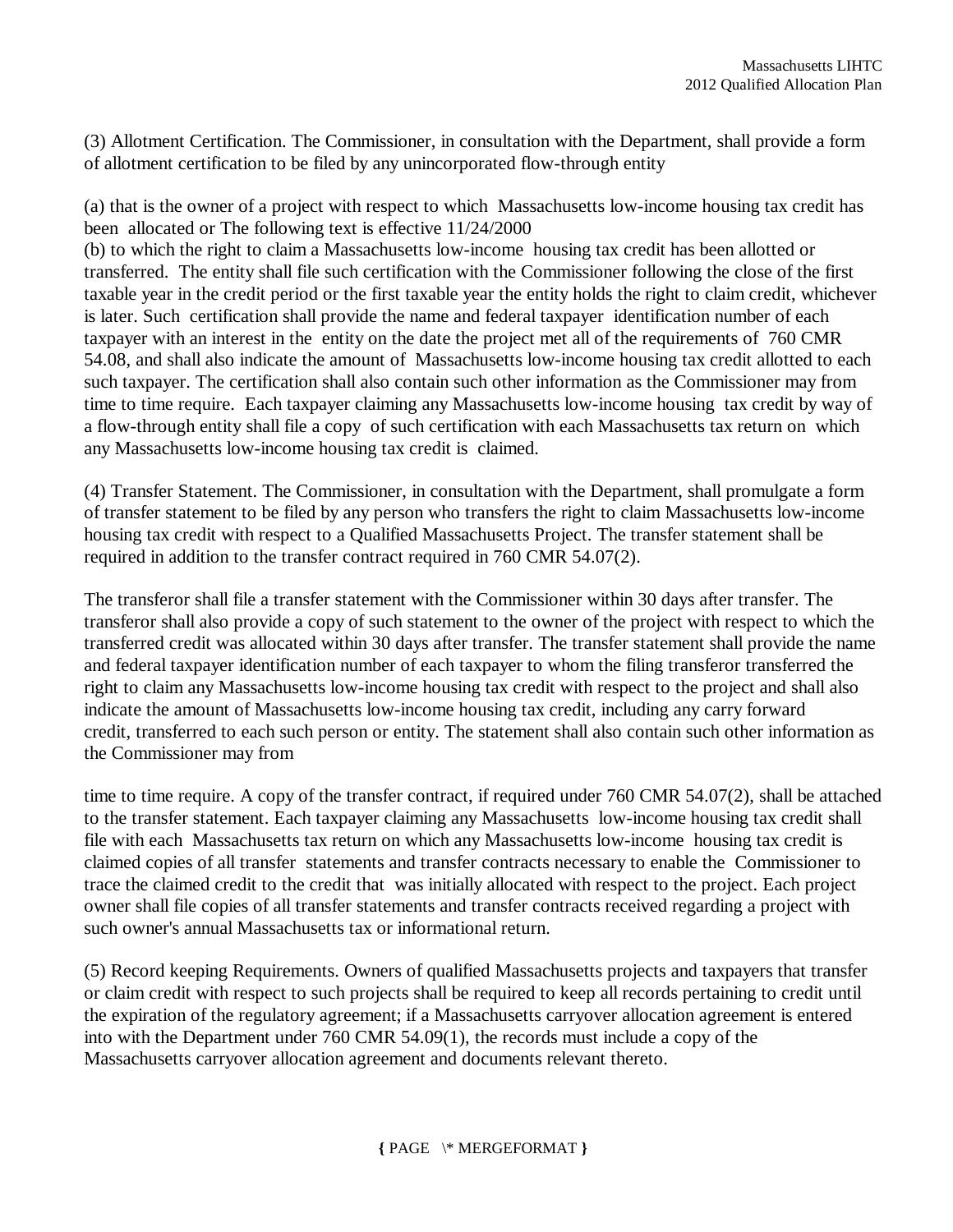### **54.14: Application Process and Administrative Fees**

(1) Application. Project applicants seeking an allocation of Massachusetts low-income housing tax credit shall include a request for such credit allocation in the same application to be filed with the Department through which such proponent requests an allocation of federal low-income housing tax credit. With respect to projects described in 760 CMR 54.09(1)(b), the request for Massachusetts low-income housing tax credit shall be made in the form of a letter to the Department accompanied by:

(a) a copy of the applicant's submission to the agency providing the tax-exempt bond financing for the project; and

(b) such additional information as would be included in an application to the Department for a federal lowincome housing tax credit allocation. The Department shall issue guidance describing any additional information to be included with credit requests. The Department may require that the applicant provide analyses of alternative funding scenarios that allow the Department to evaluate the comparative efficiency of allocating varying levels of federal and Massachusetts low-income housing tax credit to such proposed project.

(2) Filing Fee. Each application seeking an allocation of Massachusetts low-income housing tax credit shall be accompanied by a filing fee set by the Department which shall be payable to the Commonwealth of Massachusetts.

### **54.15: Reference to Federal Credit Rules**

Unless otherwise provided in M.G.L. c. 23B, §3, M.G.L. c .62, § 6I and M.G.L. c. 63, § 31H (St. 1999, c. 127, §§ 34, 82, 90) or 760 CMR 54.00 or unless the context clearly requires otherwise, the Massachusetts low-income housing tax credit shall be administered and allocated in accordance with the standards and requirements applicable to the federal low-income housing tax credit as set forth in Section 42 of the Code and the federal regulations adopted there under, and with respect to the administration of the Massachusetts low-income housing tax credit, whenever the word "Secretary" appears in the Code and associated regulations, it shall be taken to mean Director of the Department.

### **54.16: Authorization of Department to Take Further Actions**

Nothing in 760 CMR 54.00 shall be deemed to limit the authority of the Department to take all actions deemed by the Department in its discretion to be consistent with the authority granted the Department under M.G.L. c. 23B, §3, M.G.L. c.62, § 6I and M.G.L. c. 63, § 31H (St. 1999, c. 127, §§ 34, 82, 90).

REGULATORY AUTHORITY 760 CMR 54.00: M.G.L. c. 23B, §§ 3, 6; M.G.L. c. 62, §§ 6I (a), (c)(7), (e), (f)(4), (g); M.G.L. c. 63, § §  $31H$  (a), (c)(7), (e), (f)(4), (g).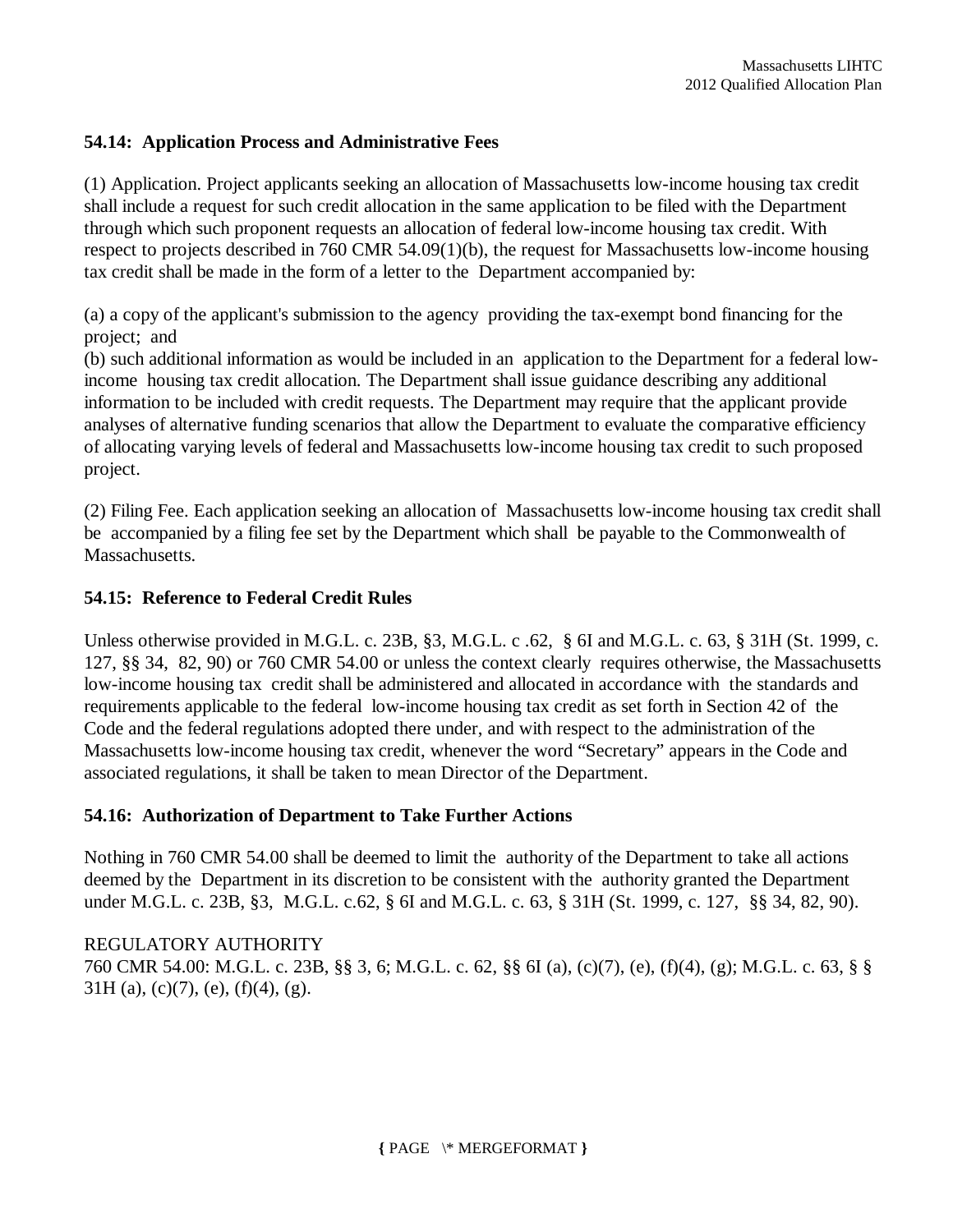## **Appendix E: Glossary of Terms**

Tax credit applicants should note that the federal rules governing Low Income Housing Tax Credits are complex. All developers should consult a qualified tax attorney or accountant to determine eligibility for the credit. The terms defined below are not meant to substitute for a reading of Section 42 but are only meant to provide prospective applicants with a general understanding of commonly used terms.

| 4% Credit | The term "4% credit" refers to the 30% tax credit, which has a           |  |  |  |  |
|-----------|--------------------------------------------------------------------------|--|--|--|--|
|           | present value equal to 30% of the project's qualified development        |  |  |  |  |
|           | costs, or approximately 4% per year over a 10-year period. The "4%       |  |  |  |  |
|           | credit" is available in two situations: 1) Development costs of new      |  |  |  |  |
|           | building or substantial rehabilitation developed with a federal subsidy, |  |  |  |  |
|           | including tax-exempt financing; and 2) Acquisition cost of an existing   |  |  |  |  |
|           | building, which must also be substantially rehabilitated (the greater of |  |  |  |  |
|           | \$6,000 per low income unit or 20 % of the depreciable basis of the      |  |  |  |  |
|           | building) in order to qualify for the credit for the acquisition cost.   |  |  |  |  |

**9% Credit** The term "9% credit" refers to the 70% tax credit, which has a present value equal to 70% of the project's qualified development costs, or approximately 9% per year over a 10-year period. The "9% credit" is available for the development costs of a new building or substantial rehabilitation of an existing building without a federal subsidy.

**Applicable Fraction** The smaller of the "unit fraction" or the "floor space fraction" (see Section  $42(c)(1)$  of the Internal Revenue Code. The "unit fraction" is the fraction of qualified low income units in the building. The "floor space fraction" is the fraction of total floor space contained in the qualified low income units in the building.

**Carryover Allocation** An exception to the general rule that a credit allocation is valid only if the allocation occurs within the calendar year in which the building is placed in service. Under this type of allocation, 1) more than 10 percent of the project's reasonably anticipated basis (costs) must be incurred by the end of the calendar year in which the allocation is made; and 2) the building(s) in the project must be placed in service by the end of the second calendar year following the year of the allocation. "However, projects which receive reservations in the second half of any calendar year will have six months from the date of allocation (or until the following June 30, if later) to incur more than 10 percent of the project's reasonably anticipated basis as of the end of the second calendar year following allocation".

**Compliance Monitoring** DHCD must actively monitor all tax credit projects to determine if

**{** PAGE \\* MERGEFORMAT **}**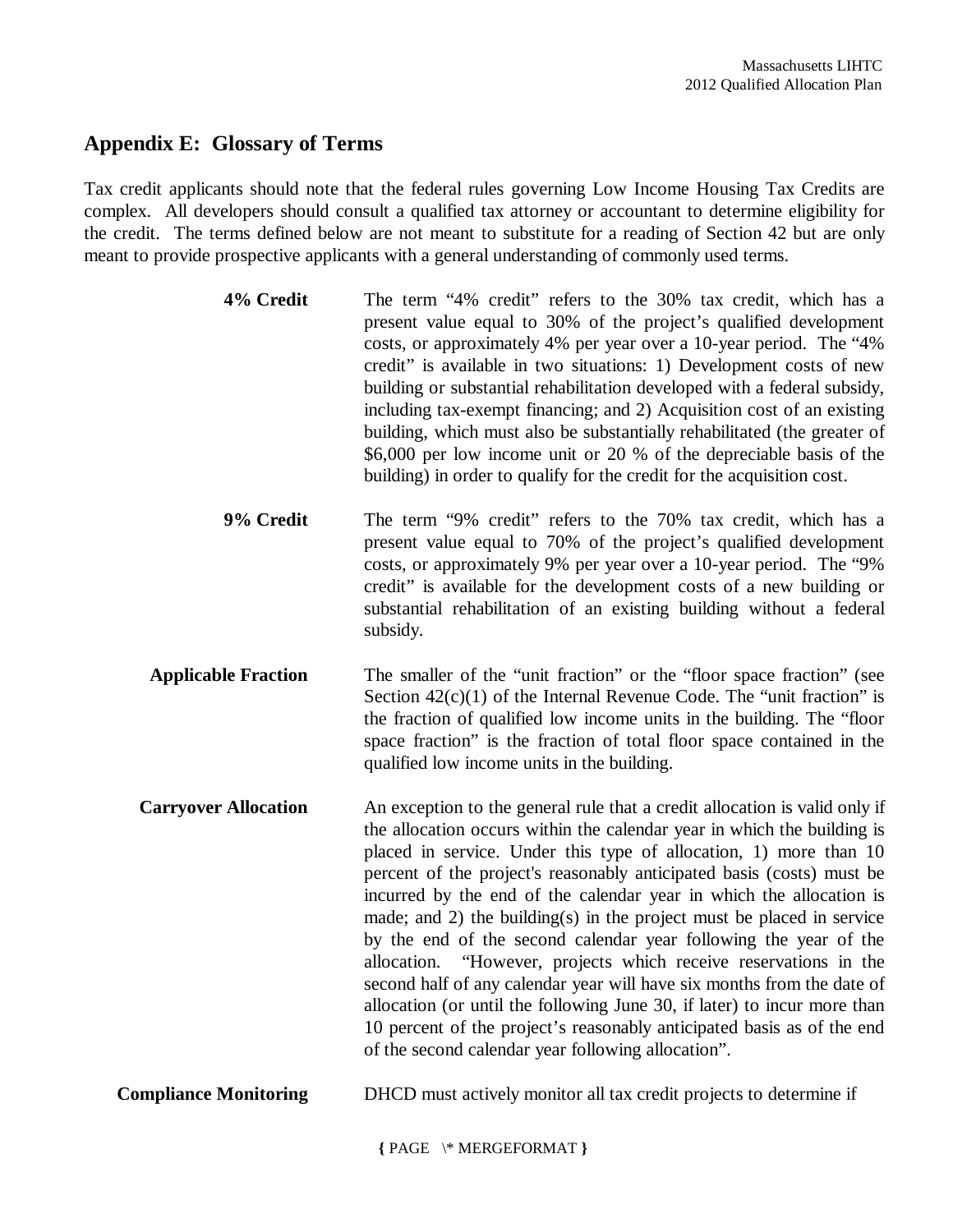they are complying with the various requirements of the tax credit program, which include, but are not limited to, determining whether the rents charged on tax credit units exceed maximum allowable rents and whether the incomes of tenant households at initial occupancy and during subsequent reviews exceed maximum allowable income limits.

**Department of Housing** The Department of Housing and Community Development **& Community Development** (DHCD) is the designated tax credit allocating agency for the Commonwealth of Massachusetts. DHCD administers federal community development programs, administers the state's public housing programs, coordinates its anti-poverty efforts, and provides a variety of services to local government officials. The focus of DHCD is to make state and federal funds and technical assistance available to strengthen communities and help them plan new developments, encourage economic development, revitalize older areas, improve local government management, build and manage public housing, stimulate affordable housing through the private sector and respond to the needs of low- income people.

> **Eligible Basis** The sum of the eligible cost elements that are subject to depreciation, such as expenditures for new construction, rehabilitation, building acquisition, and other costs used to determine the cost basis of the building(s) (see IRC Section 42 for a more detailed definition). The eligible basis is increased by 30 percent if the building(s) in the project are located in a difficult development area or qualified census tract.

- **EUR** Title VI subtitle A of the Cranston-Gonzalez National Affordable Housing Act contains the Low Income Housing Preservation and Resident Homeownership Act of 1990 ("LIHPRHA" or Expiring-Use Restriction ("EUR") program). Contracts under low-interest loan programs of the 1960's & 1970's permitted certain owners to prepay federally assisted mortgages after the twentieth year of the forty year mortgage term. The statute's basic objectives are to assure that most of the "prepayment" inventory of HUD-assisted housing remains affordable to low income households and to provide opportunities for tenants to become homeowners
- **HOPE VI** In 1992, Congress created the Urban Revitalization Demonstration Program (otherwise known as HOPE VI) for the purpose of revitalizing severely distressed public housing developments. HOPE VI is funded by the U.S. Department of Housing and Urban Development to provide localities with funds and flexibility to reshape

**{** PAGE \\* MERGEFORMAT **}**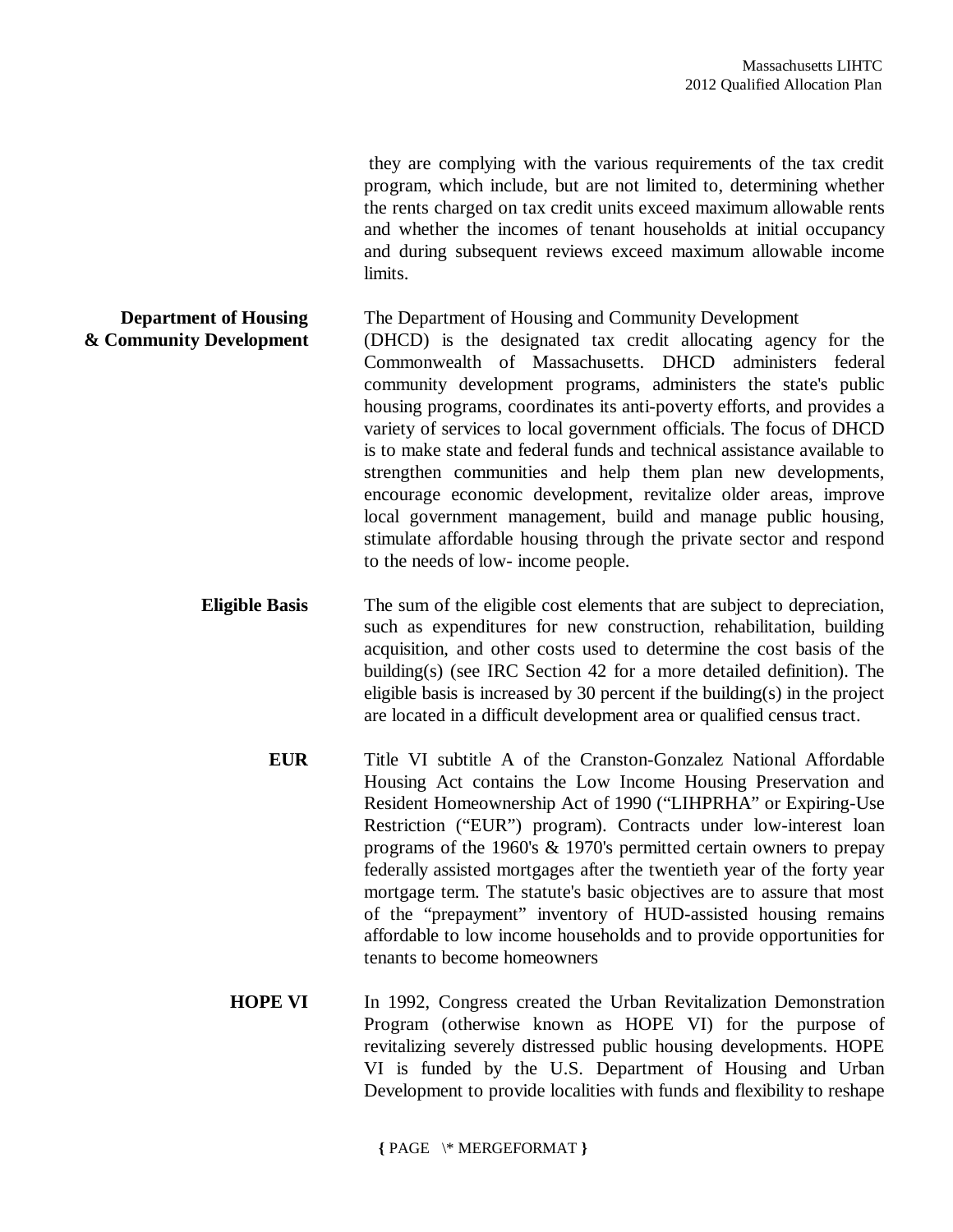|                                                           | existing public housing neighborhoods. It can supply up to                                                                                                                                                                                                                                                                                                                                                                                                                                                                                                                                                                    |
|-----------------------------------------------------------|-------------------------------------------------------------------------------------------------------------------------------------------------------------------------------------------------------------------------------------------------------------------------------------------------------------------------------------------------------------------------------------------------------------------------------------------------------------------------------------------------------------------------------------------------------------------------------------------------------------------------------|
|                                                           | \$50 million to transform an entire public housing development.                                                                                                                                                                                                                                                                                                                                                                                                                                                                                                                                                               |
| <b>Internal Revenue Code</b>                              | The Low Income Housing Tax Credit Program (LIHTC) is a housing<br>program contained within Section 42 of the Internal Revenue Code of<br>1986, as amended, governs tax credits for owners or investors in low<br>income housing projects.                                                                                                                                                                                                                                                                                                                                                                                     |
| <b>Massachusetts Development</b><br><b>Finance Agency</b> | The Massachusetts Development Finance Agency (MDFA)<br>was created by the Massachusetts legislature to expand<br>economic development opportunities. MDFA funds its<br>programs through the sale of taxable and tax-exempt bonds<br>to private investors.                                                                                                                                                                                                                                                                                                                                                                     |
| <b>Massachusetts Housing</b><br><b>Finance Agency</b>     | The Massachusetts Housing Finance Agency (MHFA) was<br>created by the Massachusetts legislature to expand rental and<br>homeownership opportunities for low and moderate income<br>households. MHFA funds its programs through the sale of taxable and<br>tax-exempt bonds to private investors.                                                                                                                                                                                                                                                                                                                              |
| <b>Qualified Basis</b>                                    | The portion or percentage of the eligible basis that qualifies for the<br>tax credit. A building's qualified basis equals its eligible basis<br>multiplied by its applicable fraction.                                                                                                                                                                                                                                                                                                                                                                                                                                        |
| <b>Section 42</b>                                         | Section 42 of the Internal Revenue Code of 1986, as amended,<br>governs tax credits for owners or investors in low income housing<br>projects, which has received an allocation under the terms of this plan.                                                                                                                                                                                                                                                                                                                                                                                                                 |
| <b>TDC</b>                                                | Total Development Costs. Costs incurred for the purchase and/or<br>rehabilitation of existing buildings or new construction. Development<br>costs may include planning, oversight, relocation, demolition,<br>construction or rehabilitation, reserves and all other costs necessary to<br>develop the affordable housing project.                                                                                                                                                                                                                                                                                            |
| Ten Percent (10%) Test                                    | In order to qualify for a carryover allocation, the developer's basis in<br>the property at the end of the year in which the allocation is received<br>must be more than ten percent of the amount that the project's basis is<br>reasonably expected to be at the end of the second year following the<br>allocation year. Basis consists of the project's depreciable costs and<br>land that is reasonably expected to be part of the project. However,<br>projects which receive reservations in the second half of the calendar<br>year will have six months from the date of allocation to meet the ten<br>percent test. |

**{** PAGE \\* MERGEFORMAT **}**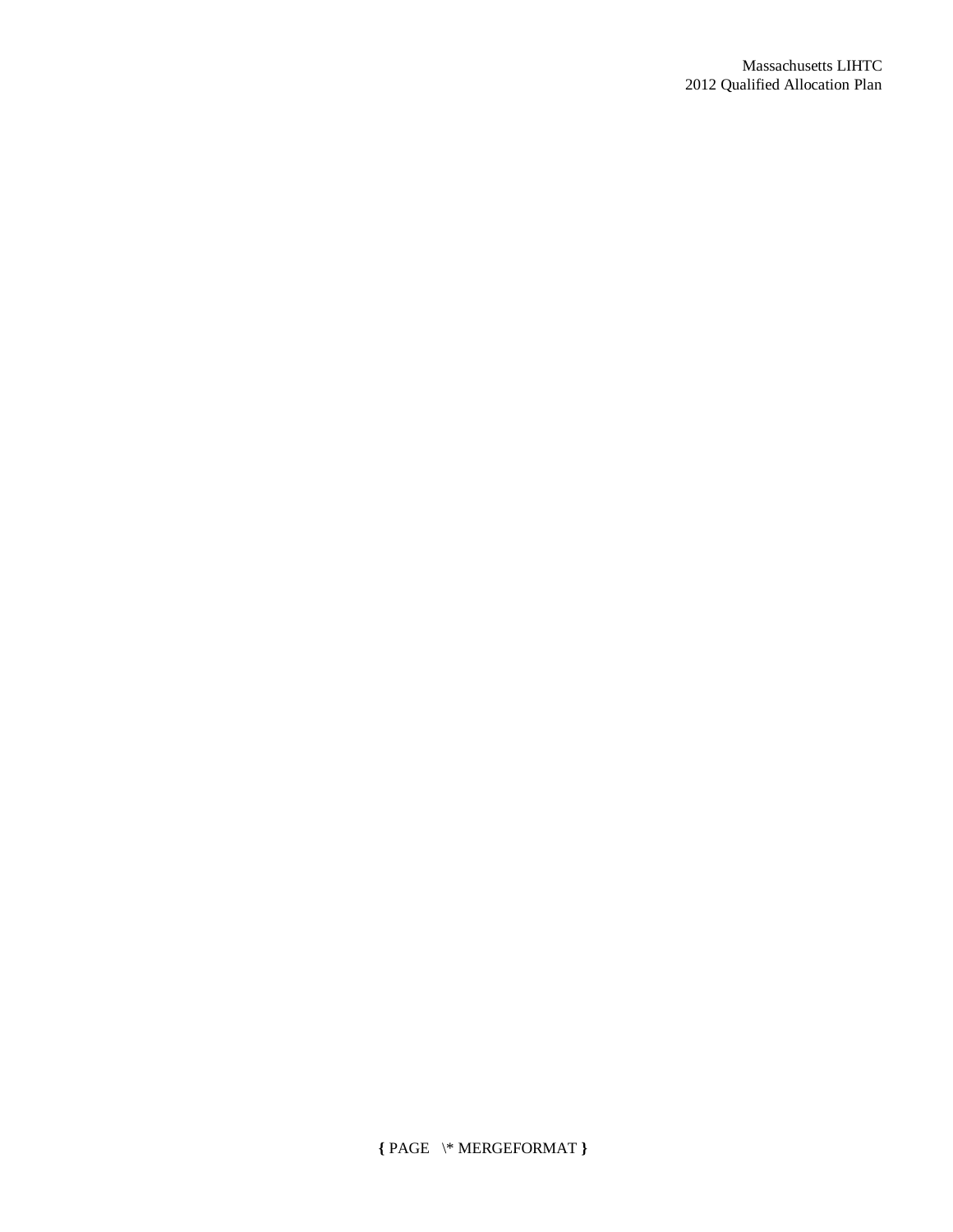# **Appendix F. National Council of Affordable Housing Market Analysts Model Content Standards for Market Studies For Rental Housing**

### **I. Purpose.**

The purpose of these standards is to provide standardized terminology and content for Market Studies of affordable rental housing prepared for developers, governmental agencies, lenders, or investors, of rental housing which is to be financed in whole or in part by State Housing Finance Agencies and other public funding or regulatory agencies. The standards outline the content, data, analysis and conclusions to be included in Market Studies for rental housing. These standards do not establish the format or presentation for the report. The terminology attached as Exhibit A is an integral part of these standards. Defined terms are capitalized.

### **II. Content**

### **A. Executive Summary.**

Each market study should include a concise summary of the data, analysis and conclusions, including the following:

- 1. A concise description of the site and the immediately surrounding area.
- 2. A brief summary of the project including the proposed population to be served.
- 3. Precise statement of key conclusions reached by the analyst.
- 4. Precise statement of analyst's opinion of Market Feasibility including the prospect for long term performance of the property given housing and demographic trends and economic factors.
- 5. Provide recommendations and/or suggest modifications to the proposed project.
- 6. Provide a summary of market related strengths and/or weaknesses which may influence the subject development's Marketability, including compatibility with surrounding uses, the appropriateness of the subject property's location, unit sizes and configuration, and number of units.
- 7. A summary of positive and negative attributes and issues that will affect the property's performance and lease-up and points that will mitigate or reduce any negative attributes.

## **B. Project Description.**

The market study should include a project description to show the analyst's understanding of the project at the point in time the market study is undertaken. The project description should include:

- 1. Proposed number of units by: number of bedrooms and baths, income limit as a percent of AMI, unit size in square feet, and utility allowances for Tenant Paid Utilities, proposed rents, and Target Population, including income restrictions and any special needs set-asides.
- 2. The utilities expected to be paid by tenants and energy sources for tenant paid hot water, heat, cooking;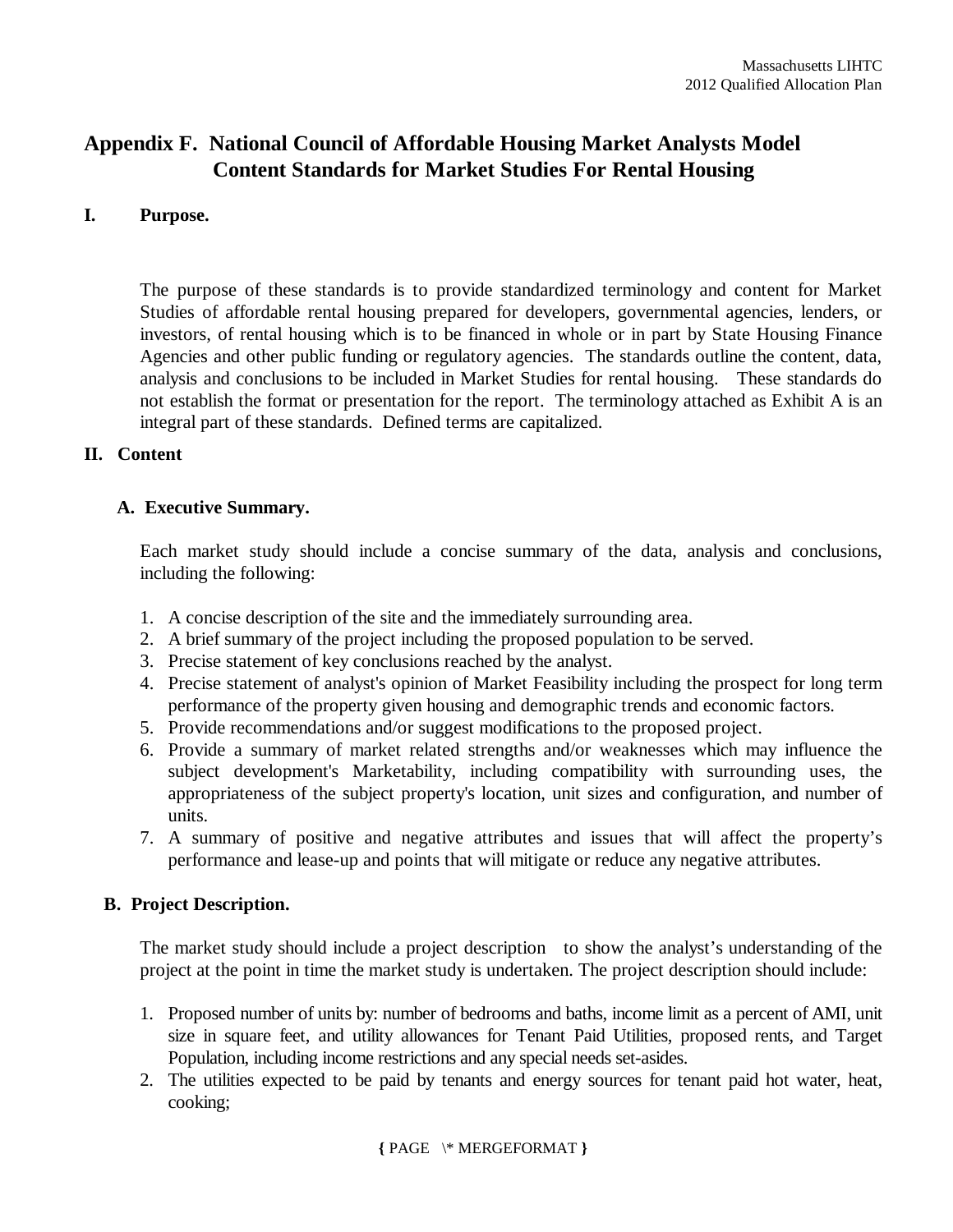- 3. For rehabilitation projects, identification of any existing assisted housing program at the property such as Section 8, Section 202, Section 811, BMIR, Section 236, etc, as well as current occupancy levels, current rents and proposed rents.
- 4. Developer's projected dates for construction start and completion, and start of pre-leasing.
- 5. Description of: the number of buildings, design (walk-up, elevator, etc.), and number of stories, unit and common amenities, site amenities and parking. For rehabilitation projects provide a description of the methodology for the rehabilitation and the scope of work. The status or date of architectural plans and name of the architect should be referenced. A copy of the floor plans and elevations should be included as an attachment to the report.

### **C. Location and Market Area Definition**

- 1. Define the Primary (PMA) and Secondary (SMA) Market Areas including a map that clearly delineates the areas and an explanation of the basis for the boundaries of the PMA and SMA. Identify PMA and SMA boundaries by census tracts, jurisdictions, street names, or other geography forming the boundaries. Also define the larger geographic area in which the PMA is located (i.e. city, county, MSA, etc.).
- 2. Provide a description of the site characteristics including its size, shape, general topography and vegetation and proximity to adverse conditions.
- 3. Provide photographs of the site and neighborhood, and a map clearly identifying the location of the project and the closest transportation linkages, shopping, schools, medical services, public transportation, places of worship, and other services such as libraries, community centers, banks, etc. In situations where it is not feasible to show all the categories on a map, the categories may be addressed in the narrative.
- 4. Describe the Marketability of the proposed development.
- 5. Describe and evaluate the visibility and accessibility of the site.
- 6. Provide information or statistics on crime in the Primary Market Area relative to data for the overall area. Address any local perceptions of crime or problems in the Primary Market Area.

### **D. Population and Households**

- 1. Provide total population, age and income target data for the Primary Market Area using the 1990 Census, 2000 Census, current year estimates, and a five year projection. Data from other legitimate studies, such as Claritas, CACI and similar demographic information companies, with detail on Household size, tenure, age and other relevant categories may be provided. Provide the same information for the Secondary Market Area, if one has been defined. Indicate the source for all data, provide a methodology for estimates and provide an analysis of trends indicated by the data.
- 2. Provide a breakdown of Households by tenure for 1990 Census, 2000 Census, current year and five year projection.
- 3. Provide an analysis of trends indicated by the data and include reference sources for the data and methodology for analyzing the data.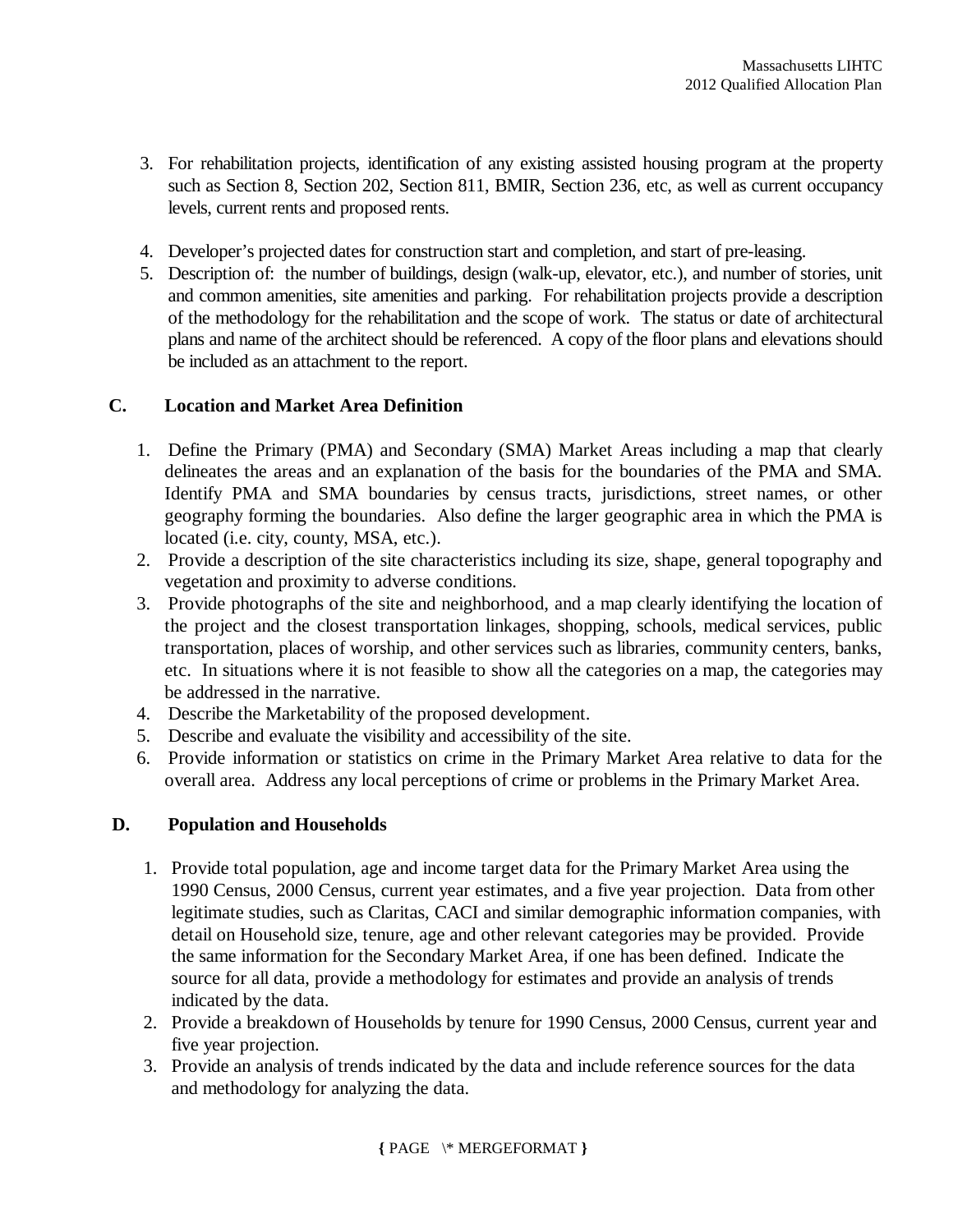**4.** Provide a breakdown of households by incomes in \$5,000-\$10,000 increments, by household size and by tenure for 1990 and 2000 Census, current year, and five year projection.

### **E. Employment and Economy.**

Provide data and analysis on the employment and economy of the Primary Market Area to give an understanding of the overall economic health of the community in which the Primary Market Area is located. List sources for the data and methodology for the analysis.

- 1. Provide a description of employment by industry sector for the Primary Market Area or smallest geographic area available that includes the Primary Market Area and compare the data to the larger geographic area, e.g. the city, county, labor market area, or MSA.
- 2. List major employers in the PMA, the type of business and the number employed and compare the data to the larger geographic area (i.e. MSA, County, Secondary Market Area, etc.).
- 3. Show the historical unemployment rate for the last ten years (or other appropriate period) for the PMA and compare to the larger geographic area (i.e. MSA, County, Secondary Market Area, etc.).
- 4. Show employment growth over the same period or a more recent, shorter period (last 5 years). Compare to the larger geographic area.
- 5. Comment on trends for employment in the PMA in relation to the subject.
- 6. If relevant, comment on the availability of affordable housing for employees of businesses and industries that draw from the Primary Market Area.
- 7. Provide a breakdown of typical wages by occupation.
- 8. Provide commuting patterns for workers such as how many workers in the PMA commute from surrounding areas outside the PMA.

## **F. Existing Rental Housing Stock.**

Provide information on other multifamily rental housing in the Primary Market Area and any rental housing proposed to be developed in the Primary Market Area. This section of the Market Study should include:

- 1. If relevant in the market, a 10-year, or other appropriate period, history of building permits, if available, by housing type and comments on building trends in relation to household trends.
- 2. Identify a list of existing Comparable Properties, including: name, location, population served, type of design, age and condition, number of units by bedroom type, rent levels, number of bedrooms and baths for each unit type, size in square footage of units, kitchen equipment, type of utilities (state whether paid by tenant or owner and energy sources for hot water, heat and cooking), unit and site amenities included, site staffing, occupancy rate, absorption history (if recently completed), name, address and phone number of property contact. Attach photos of each Comparable Property. Include a map identifying the location of each Comparable Property in relation to the subject.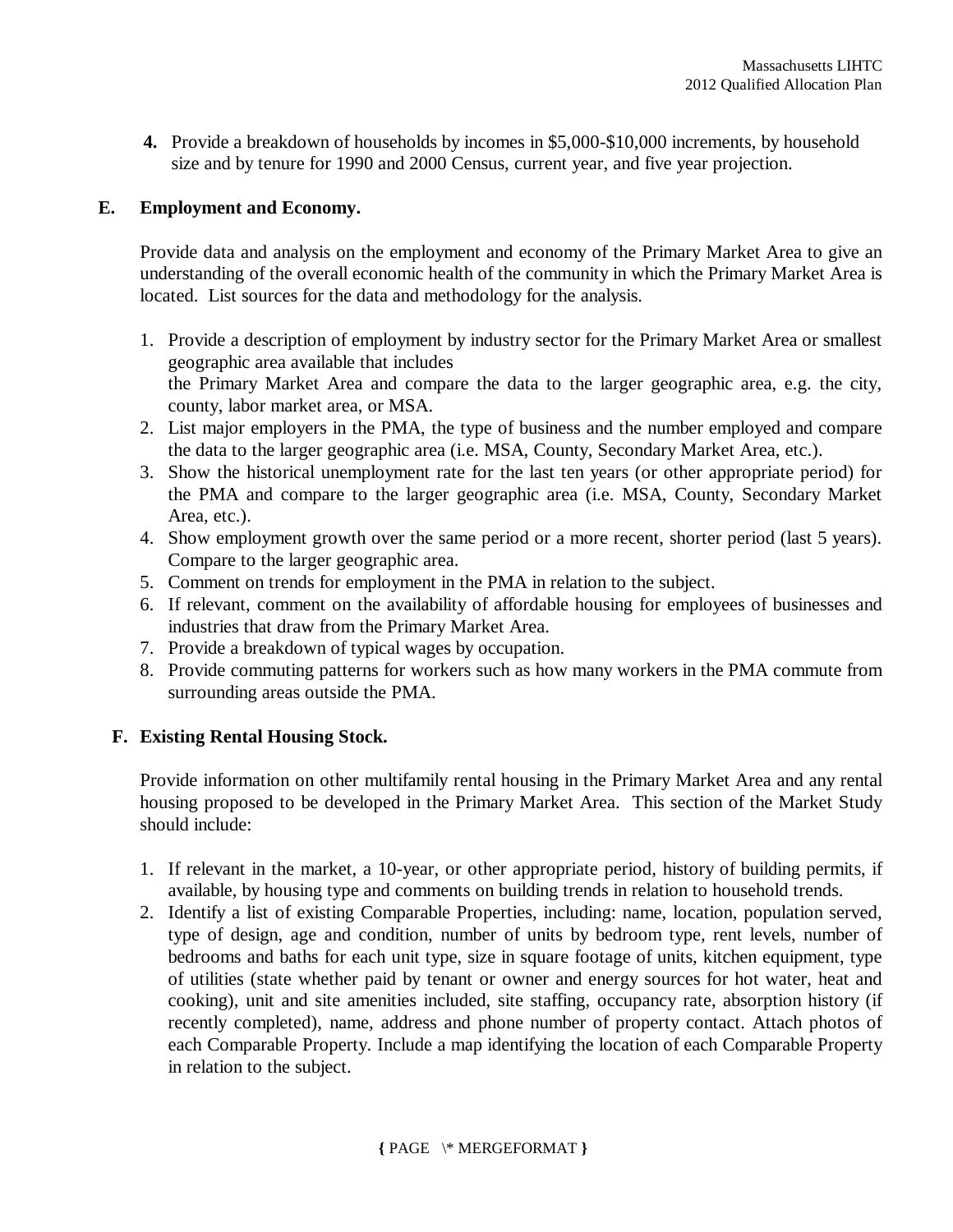- 3. Describe the size of the overall rental market in the PMA, including the percentage of Market Rate and Affordable Housing properties.
- 4. Provide a narrative evaluation of the subject property in relation to the Comparable Properties, and identify the Competitive Properties, which are most similar to the proposed development.

The analyst should state why the comparables referenced have been selected, which are the most directly comparable, and explain why certain projects have not been referenced.

- 5. For each Comparable Property comparisons to the subject rents based on the Comparable Property Amenities, Tenant Paid Utilities, location, parking, concessions and rent increase or decrease trends.
- 6. Discuss the availability of affordable housing options, including purchase or sale of homes.
- 7. When relevant, include a list of LIHTC projects with allocations in or near the market area that are not placed in service, giving as much known detail as possible on estimated Placed-In-Service dates, unit mix and Income Levels to be served. As noted in Section III the Housing Finance Agency is expected to provide this information to the analyst.
- 8. Discuss the impact of the subject development on the existing housing stock.
- 9. The Market Vacancy Rate for the Primary Market Area rental housing stock by population served (i.e. market rate, Low Income Housing Tax Credit, and Project Based Rent Assistance) and type of occupancy (i.e. family, seniors, special populations) and unit size.
- 10. Identify the number of people on waiting lists for each project.

## **G. Local Perspective of Rental Housing Market and Housing Alternatives.**

The Market Study should include a summary of the perspective on the rental market, need for the proposed housing and Unmet Housing Need in the market. The local perspective should consider:

- 1. Interviews with local planners, housing and community development officials and market participants to estimate proposed additions to the supply of housing that would compete with the subject and to evaluate the local perception of need for additional housing.
- 2. Interview local Public Housing Authority (PHA) officials and seek comment on need for housing and possible impact of the proposed development on their housing inventory and waiting lists for assisted housing. Include a statement on the number and availability of Housing Choice Vouchers and the number and types of households on the waiting lists for Housing Choice Vouchers. Compare subject's proposed rents to local payments standards or median rents.
- 3. The cost and availability of home ownership and mobile home living, if applicable.

## **H. Analysis.**

1. Provide a detailed analysis of the income levels of the potential tenants for the proposed units. State and support the minimum household income used for total housing expenses to set the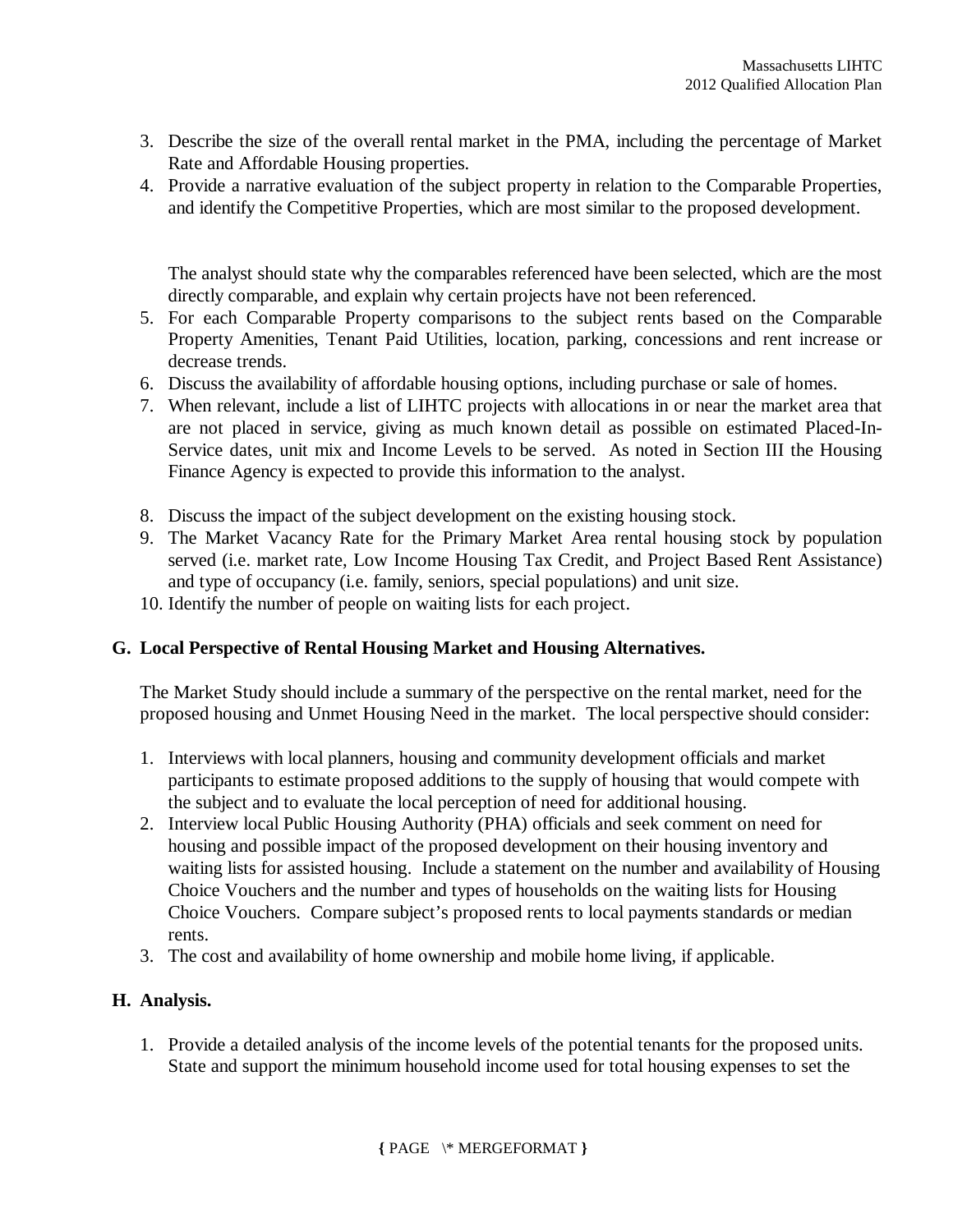lower limit of the targeted household income range. If required, provide an analysis based on the regulating agency's requirements.

- 2. Derive a Market Rent and an achievable rent and then compare them to the developer's proposed rent. Quantify and discuss Market Advantage of the subject and impact on Marketability.
- 3. Calculate the Capture Rate for each Income Limit in the subject property incorporating any Housing Finance Agency or other regulating agency restrictions such as age, income, living in Substandard Conditions, renters versus home owners, household sizes, etc.
- 4. Calculate the Penetration Rate.
- 5. Define and justify the Absorption Period and Absorption Rate for the subject property.
- 6. Project and explain any future changes in the housing stock within the market area.
- 7. Identify risks (i.e. Competitive Properties which may come on line at the same time as the subject property; declining population in the PMA, etc.), unusual conditions and mitigating circumstances. Evaluate need for voucher support or HUD contracts.
- 8. Provide documentation and descriptions that show the methodology for calculations in the analysis section and relate the conclusions to the data.

## **I. Other Requirements**

Date report was prepared, date of inspection and name and telephone number of analyst preparing study;

- 1. Certification of no identity of interest between the analyst and the entity for whom the report is prepared;
- 2. Certification that recommendations and conclusions are based solely on professional opinion and best efforts;
- 3. Statement of qualifications;
- 4. List of sources for data in the Market Study;
- 5. Append current utility allowance schedule (or utility company provider letters).

## **III. Information to be Provided by Housing Finance Agency or Other Regulatory Agency**

The Housing Finance Agency or other regulatory agency to which the Market Study will be provided will be expected to cooperate in the completion of the Market Study and provide the documentation listed below. If data relative to the Housing Finance Agency or other regulatory agency financed properties is not provided by the agency, then the analysts should not be required to include this data in the Market Study.

- 1. Average operating costs for other agency financed housing similar in size, design, and target population in the Primary Market Area or region
- 2. Average and maximum management fees permitted based on type and size of project or a statement that the agency does not in have the data or does not limit management fees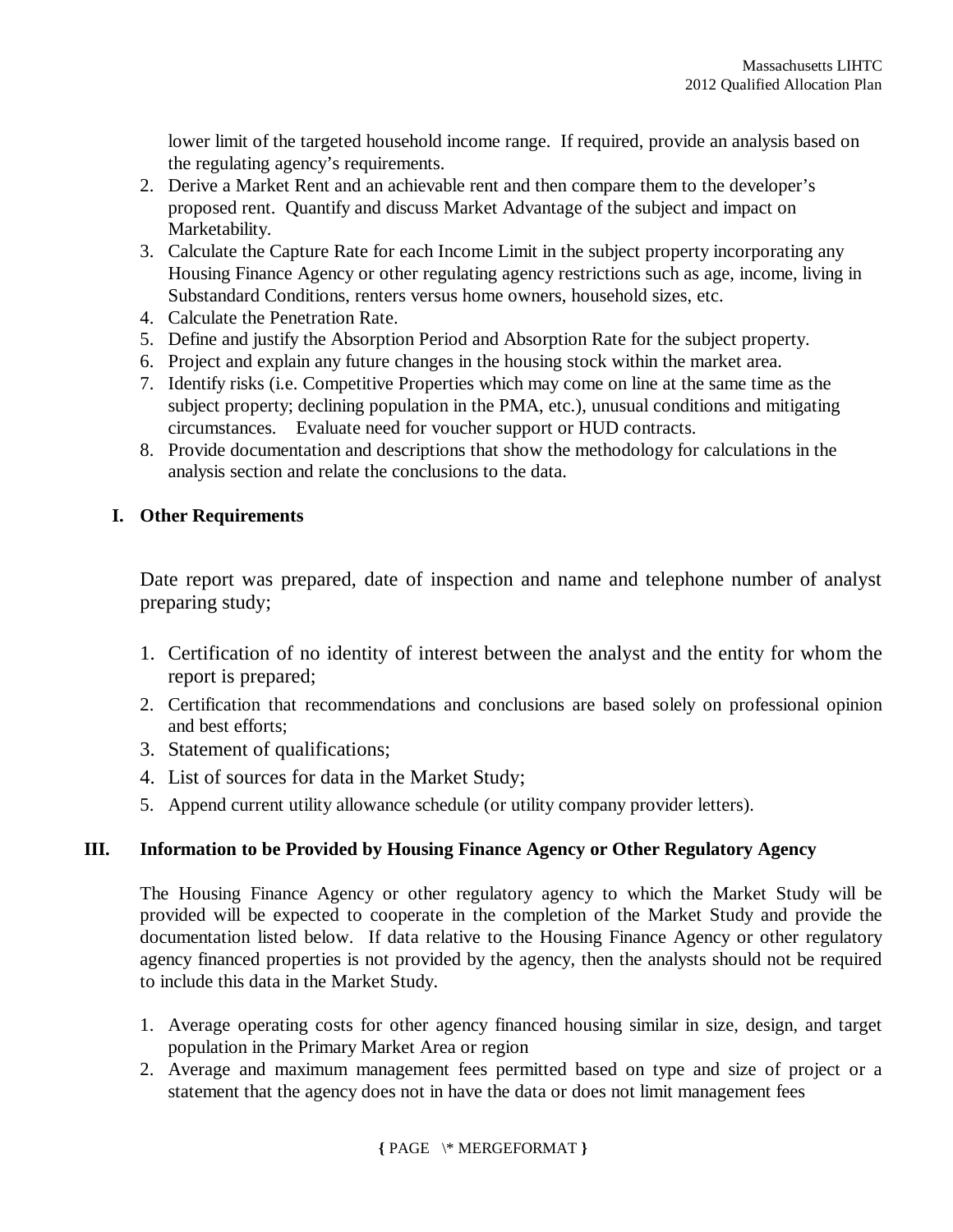3. Data on rental housing inventory in the Primary Market Area financed or assisted by the agency or which has received preliminary approval or reservations of funding of Low Income Housing Tax Credits and is expected to become available in the market. This data should include property address, number and type of units, rents by unit type, Income Limits, and other relevant information.

## **IV. Additional Work**

The documentation and analysis outlined previously in Section II constitutes the entire content for a Market Study. A Housing Finance Agency, other regulatory agency or developer may desire a market analyst to provide additional information beyond the basic scope of the Market Study. Any additional documentation or analysis beyond the scope of the Market Study will be performed for additional compensation above the cost of the Market Study. Such additional work may include:

- 1. Preparation of estimates of the annual operating expenses for the operation of the subject property, upon achieving a Stabilized Level of Occupancy;
- 2. Report on the zoning designation of the property and comments on conformance of the subject property's conformance with zoning. This additional work also may include a zoning map, zoning ordinance or letter from the local zoning official;
- 3. Report on the flood zone for the property and a copy of the flood zone map;
- 4. Census of all rental property in an area.
- 5. Evaluation of special needs set aside, including:
	- demands for target population, and its
	- Impact on the rents the property can attain.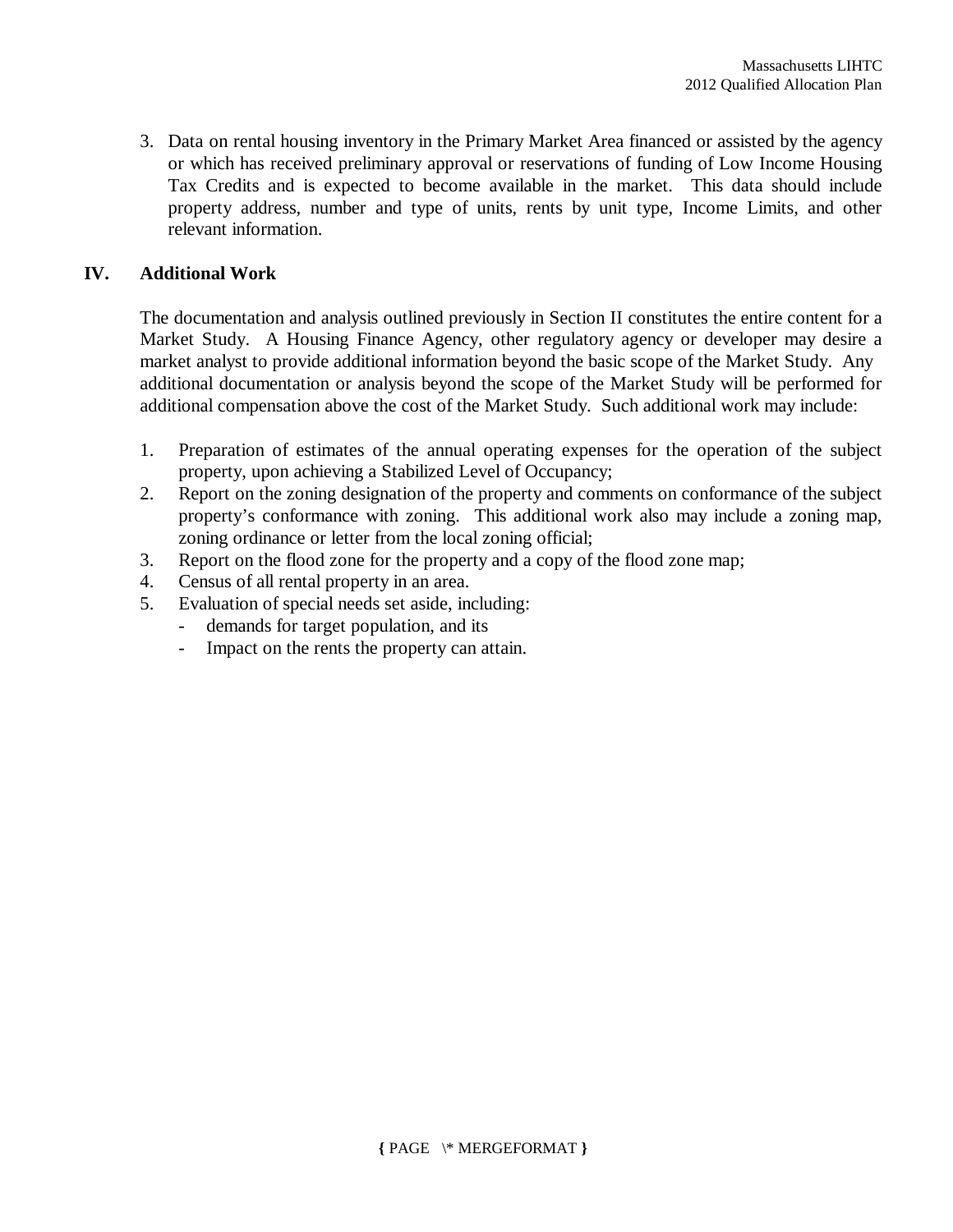#### **Appendix G. Design Self Evaluations (Accessibility)**

.

### *Part A: Access Code Summary*

#### *Code Applicability*

Sponsors are required to answer the following questions regarding applicability of state, federal, and local accessibility regulations.

#### **1. Are Section 504, Title II of the ADA, or the ABA applicable to the project based on the sources of funding? Explain.**

**2. If the project is existing, show calculations indicating the cost of the work relative to the value of the building or replacement cost (per MAAB's CMR 521 3.3, or Section 504 8.23 (a) if applicable).**

#### **3. Describe any variances from MAAB's requirements that are anticipated, and the status of the variance process.**

*(Access code summary continued on next page)*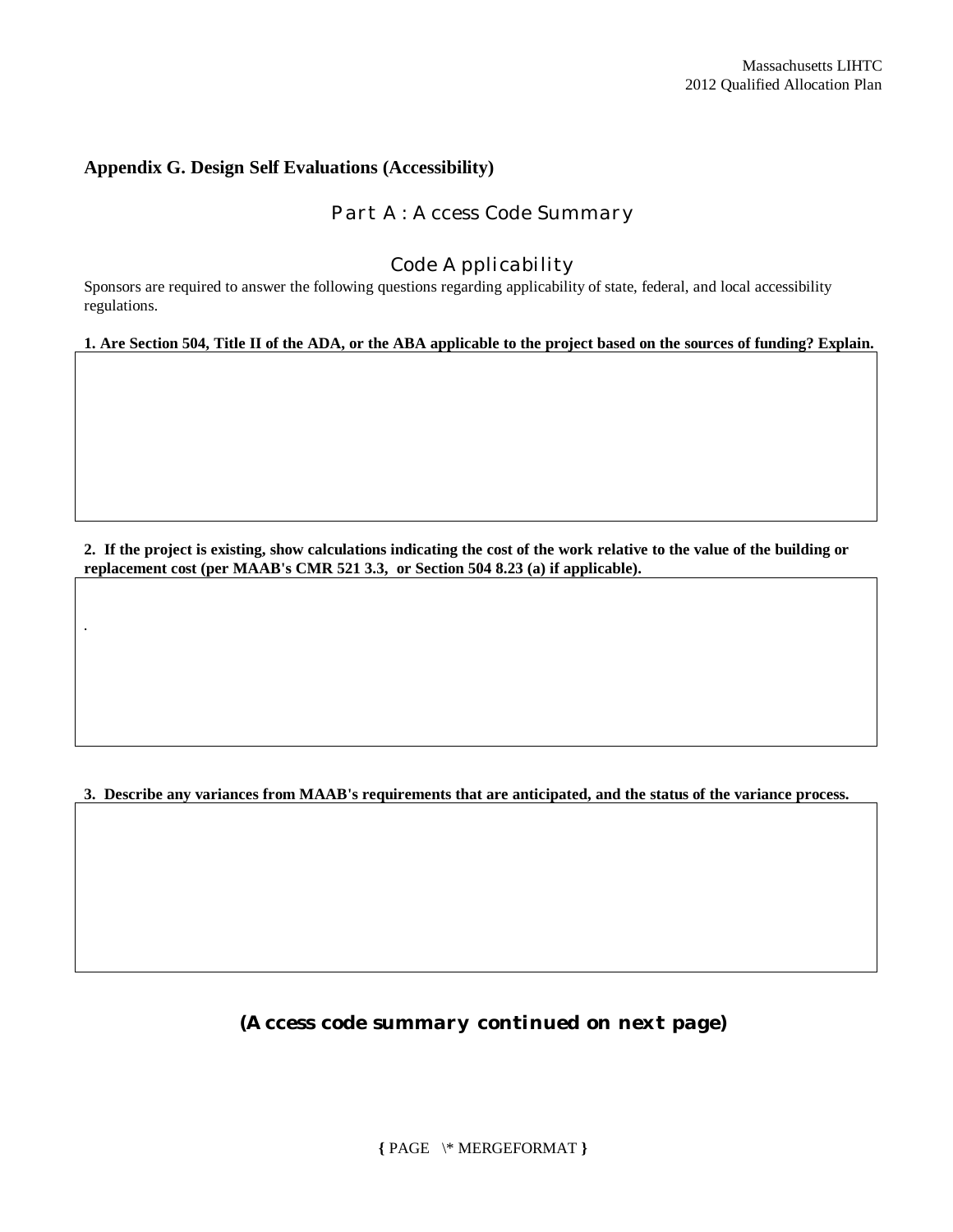## *Part A: Access code summary (cont.)*

## *Code Requirements*

Provide summary information regarding accessibility requirements in the table below. Include the most stringent applicable requirements of MAAB, the FHA, Section 504, the ADA, and any other local requirements.

|  |  |  |  |  | 1. Site Access – Accessible Route |  |
|--|--|--|--|--|-----------------------------------|--|
|--|--|--|--|--|-----------------------------------|--|

| <b>Requirement:</b> | <b>Proposed:</b> |
|---------------------|------------------|
|                     |                  |
|                     |                  |
|                     |                  |
|                     |                  |

| 2. Accessible Parking |                                                       |
|-----------------------|-------------------------------------------------------|
| <b>Requirement:</b>   | Proposed: (Indicate total number of spaces provided.) |
|                       |                                                       |
|                       |                                                       |
|                       |                                                       |
|                       |                                                       |

#### *3. Building Entrances and Accessible Routes Within Buildings*

| <b>Requirement:</b> | <b>Proposed:</b> |
|---------------------|------------------|
|                     |                  |
|                     |                  |
|                     |                  |
|                     |                  |

#### *4. Common Areas & Facilities (offices, laundry rooms, community rooms, etc.)*

| $\sqrt{v}$<br><b>Requirement:</b> | Proposed: |
|-----------------------------------|-----------|
|                                   |           |
|                                   |           |
|                                   |           |
|                                   |           |

#### *5. Group 1 Units (MAAB)*

| <b>Proposed:</b> |
|------------------|
|                  |
|                  |
|                  |
|                  |

#### *6. Group 2 Units (MAAB)*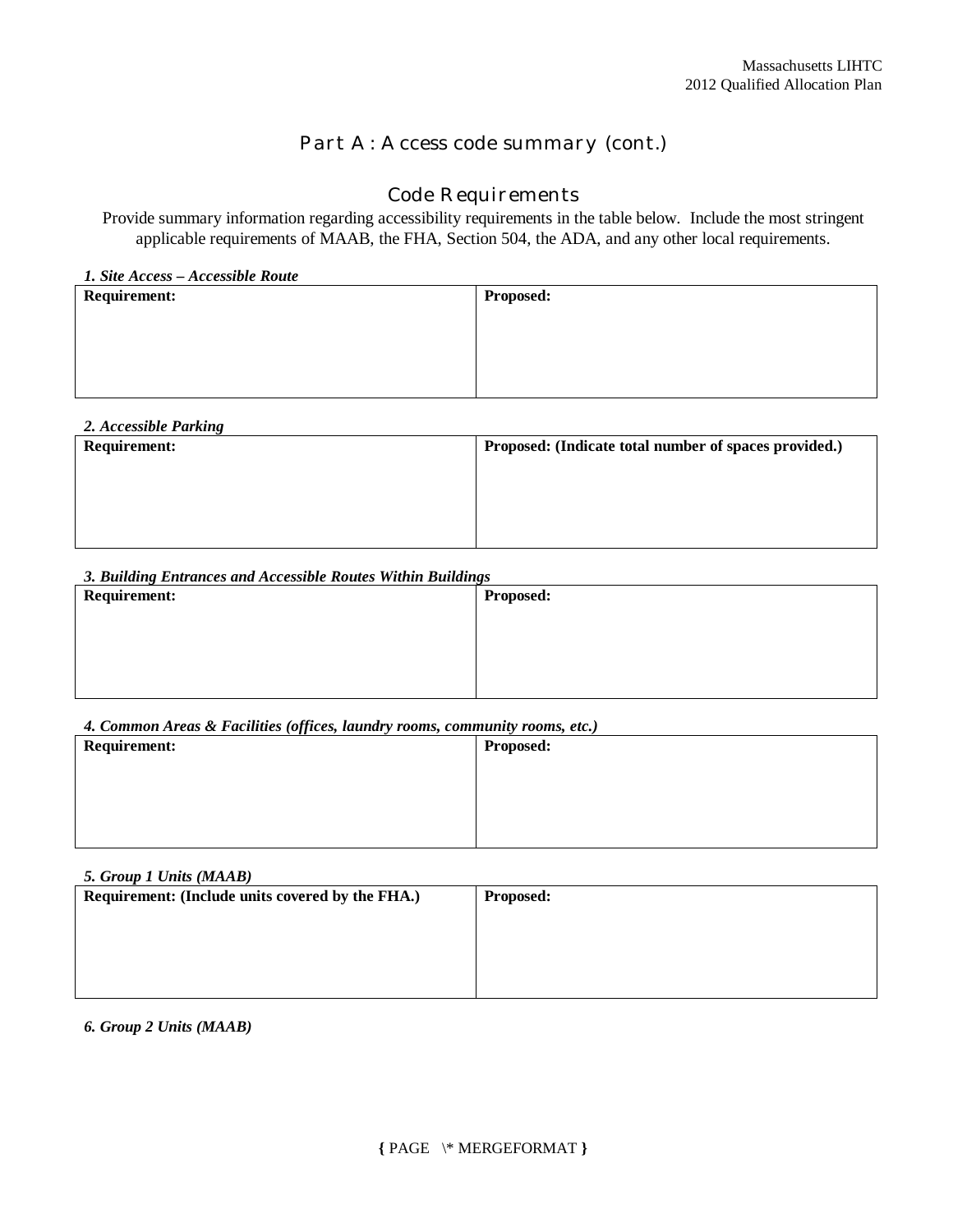| <b>Requirement:</b> | <b>Proposed:</b> |
|---------------------|------------------|
|                     |                  |
|                     |                  |
|                     |                  |

## **Part B: Universal Design Checklist**

## **DHCD Requirements for all units**

In addition to the requirements of MAAB, FHA, ADA, & 504

\*Requirements with an asterisk may be waived for moderate rehab projects.

|                | <b>DHCD</b> Req'd |            |          | <b>Comment</b>               |
|----------------|-------------------|------------|----------|------------------------------|
|                |                   | <b>New</b> |          | (explain all items)          |
|                | Rehab             |            |          | <b>Check if</b> that are not |
| <b>Feature</b> |                   |            | included | included)                    |

#### **Exterior**

| Provide wayfinding signage at large or<br>challenging sites                                                                     |  |  |
|---------------------------------------------------------------------------------------------------------------------------------|--|--|
| Provide effective exterior lighting at walkways,<br>accessible routes, and exterior spaces, esp.<br>hazards                     |  |  |
| Provide handrails at all exterior steps and stairs<br>subject to snow or ice accumulation in order to<br>reduce slipping hazard |  |  |

#### **Common Areas**

| Laundry rooms - provide a table for folding                                                          | Y | Y |  |
|------------------------------------------------------------------------------------------------------|---|---|--|
| accessible to the handicapped                                                                        |   |   |  |
| Laundry Room Door to have 1/2 height vision                                                          | Y | Y |  |
| panel                                                                                                |   |   |  |
| Color contrast between tread & risers on stairs,<br>more lighting to facilitate recognition of steps | Y | Y |  |
| by vision-impaired persons                                                                           |   |   |  |
| Corridors in common areas of Elderly or                                                              | Y | Y |  |
| Assisted Living projects to have a continuous                                                        |   |   |  |
| handrail mounted on one side, 34" AFF                                                                |   |   |  |
| All washers & dryers to be front loading with                                                        | Y | Y |  |
| front controls, mounted on platforms to reduce                                                       |   |   |  |
| bending                                                                                              |   |   |  |
| Motion detector light switches at laundry<br>rooms, other common areas                               | Y | Y |  |
|                                                                                                      |   |   |  |

#### **Entrances**

| Provide exterior lighting at each entry door, |  |  |
|-----------------------------------------------|--|--|
| switched by photocell/motion detector.        |  |  |
| Overhead weather protection at entrances      |  |  |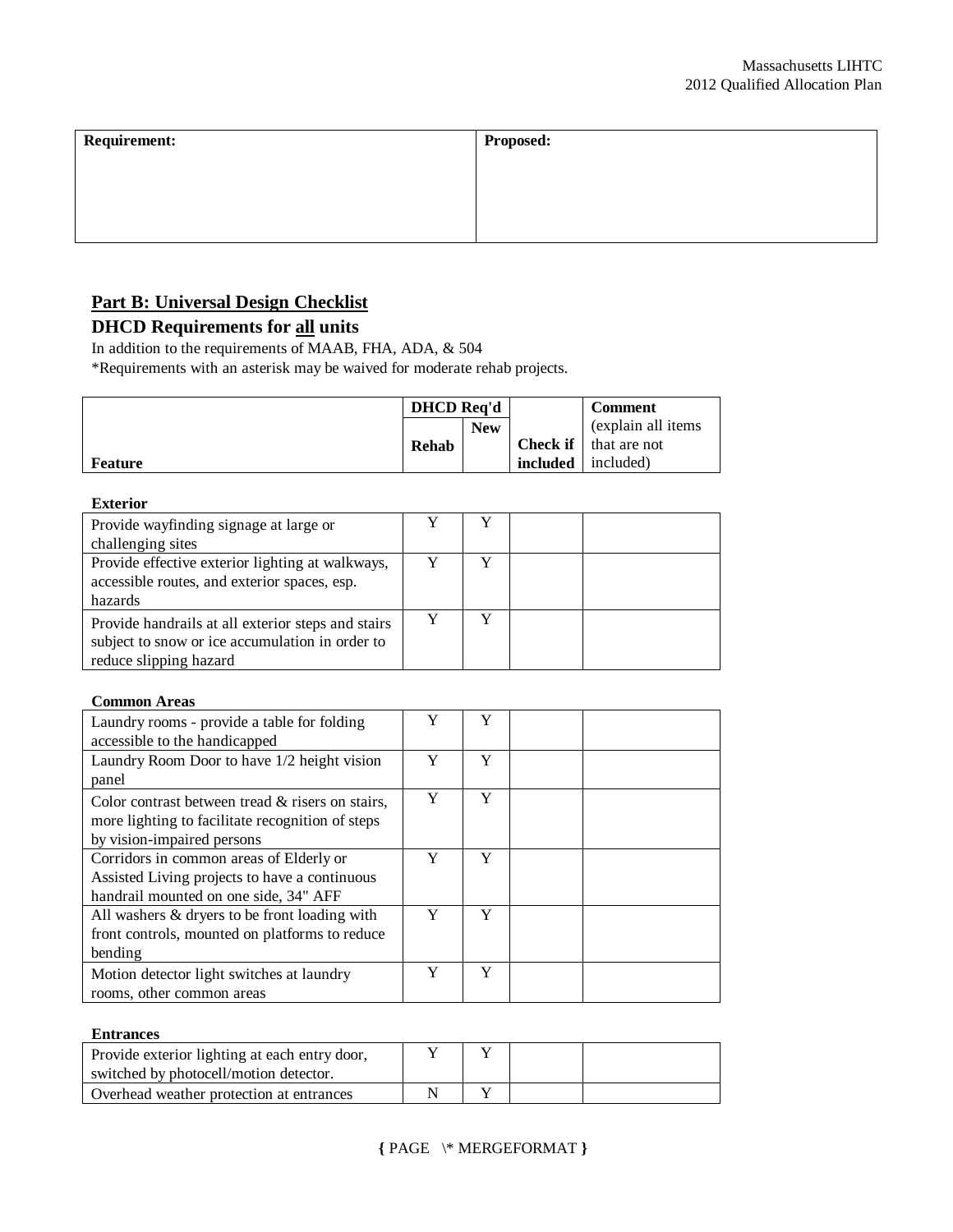| Rough in wiring for power operated doors                                                   | V* |   |  |
|--------------------------------------------------------------------------------------------|----|---|--|
| Threshold height at exterior doors to be<br>adaptable to comply with the requirement for   | N  |   |  |
| accessible route                                                                           |    |   |  |
| Provide power operated doors at exterior entries<br>of Elderly or Assisted Living projects | Y* | v |  |
| No steps at entrances                                                                      | N  | N |  |
| Site grading provides accessible route up to first<br>floor level (1:20 slope maximum)     | N  | N |  |

#### **Unit Interiors**

| Rocker-type electrical switches                   | Y           | $\mathbf Y$ |  |
|---------------------------------------------------|-------------|-------------|--|
| Switches no higher than 48" AFF, Thermostats      | $Y^*$       | Y           |  |
| at 54"                                            |             |             |  |
| Lever hardware on all doors                       | Y           | Y           |  |
| Receptacles, phone & cable jacks 18" AFF          | $Y^*$       | Y           |  |
| minimum                                           |             |             |  |
| Max threshold or floor transition height at       | Y           | Y           |  |
| interior doors to be 1/2"                         |             |             |  |
| Recommend contrasting colors between floor        | Y           | Y           |  |
| surfaces and trim to facilitate recognition of    |             |             |  |
| steps by vision-impaired persons                  |             |             |  |
| Overhead light fixtures to be able to             | Y           | Y           |  |
| accommodate a 2700 lumen lamp minimum,            |             |             |  |
| where provided.                                   |             |             |  |
| Receptacles next to phone jacks for TTY           | $Y^*$       | Y           |  |
| devices                                           |             |             |  |
| If provided, Bi-fold, by-pass, and Pocket doors   | N           | Y           |  |
| to have premium hardware, easy-grip handle,       |             |             |  |
| and 32" clear when closed                         |             |             |  |
| All doors leading to habitable rooms to have      | $\mathbf N$ | N           |  |
| min. 32" clearance                                |             |             |  |
| Elec panel within standard reach range & with     | $Y^*$       | Y           |  |
| clear floor space                                 |             |             |  |
| Rough wire all units to allow strobe lights to be | $Y^*$       | Y           |  |
| installed in every bedroom and living area        |             |             |  |
| Additional electrical outlets at bed locations &  | ${\bf N}$   | $\mathbf N$ |  |
| desks: fourplex outlet for computers, electronic  |             |             |  |
| equipment, personal use equipment such as         |             |             |  |
| oxygen                                            |             |             |  |
| Adjustable height closet rods & shelves           | Y           | Y           |  |
| At double hung windows, use block & tackle        | Y           | Y           |  |
| balances                                          |             |             |  |

### **Baths**

| All tub/shower control knobs to be single lever                |  |  |
|----------------------------------------------------------------|--|--|
| handled                                                        |  |  |
| Lever faucet controls at lavatory sinks, not<br>paddle handles |  |  |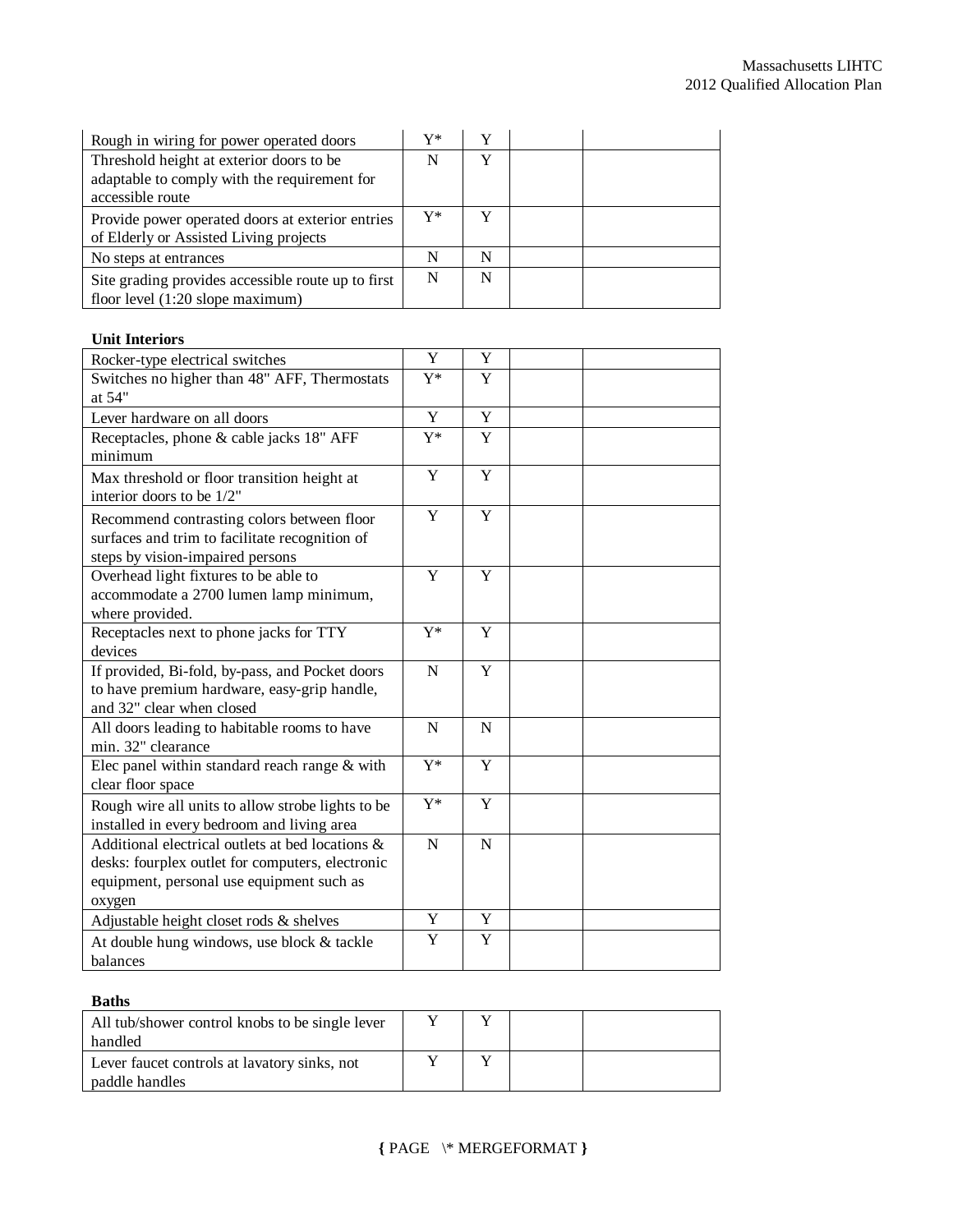| Provide min. 12" grab bar in all tub/shower<br>units at wall opposite controls, 48" AFF  |   |   |  |
|------------------------------------------------------------------------------------------|---|---|--|
| Tubs and showers must have slip resistant<br>floors (conform to ASTM F-462)              | N | Y |  |
| Mirrors in baths low enough to reach counter<br>backsplashes                             |   | Y |  |
| Provide solid blocking at all waterclosets and<br>tub/showers for grab bars installation |   | Y |  |
| Handheld showers at short wall of all baths,<br>adjustable height mounting.              | N | N |  |

#### **Kitchens**

| Min. clear floor space between cabinets $\&$<br>appliances 48"                                                                              | N | Y |  |
|---------------------------------------------------------------------------------------------------------------------------------------------|---|---|--|
| Loop handles on cabinet doors & drawers                                                                                                     | Y | Y |  |
| Lever faucet controls at kitchen sinks                                                                                                      | Y | Y |  |
| Contrast colors at border treatment of<br>countertop vs cabinets to facilitate recognition<br>of edge of counter by vision imparied persons | Y | Y |  |
| Adjustable height shelves in wall cabinets                                                                                                  | Y | Y |  |
| Controls on appliances mounted to avoid<br>reaching over burners in Elderly or Assisted<br>Living projects                                  | Y | Y |  |
| Range hoods wired to remote switch near the<br>range in Elderly or Assisted Living projects                                                 | Y | Y |  |
| Pull-out shelves in base cabinets and pantry in<br>Elderly or Assisted Living projects                                                      | Y | Y |  |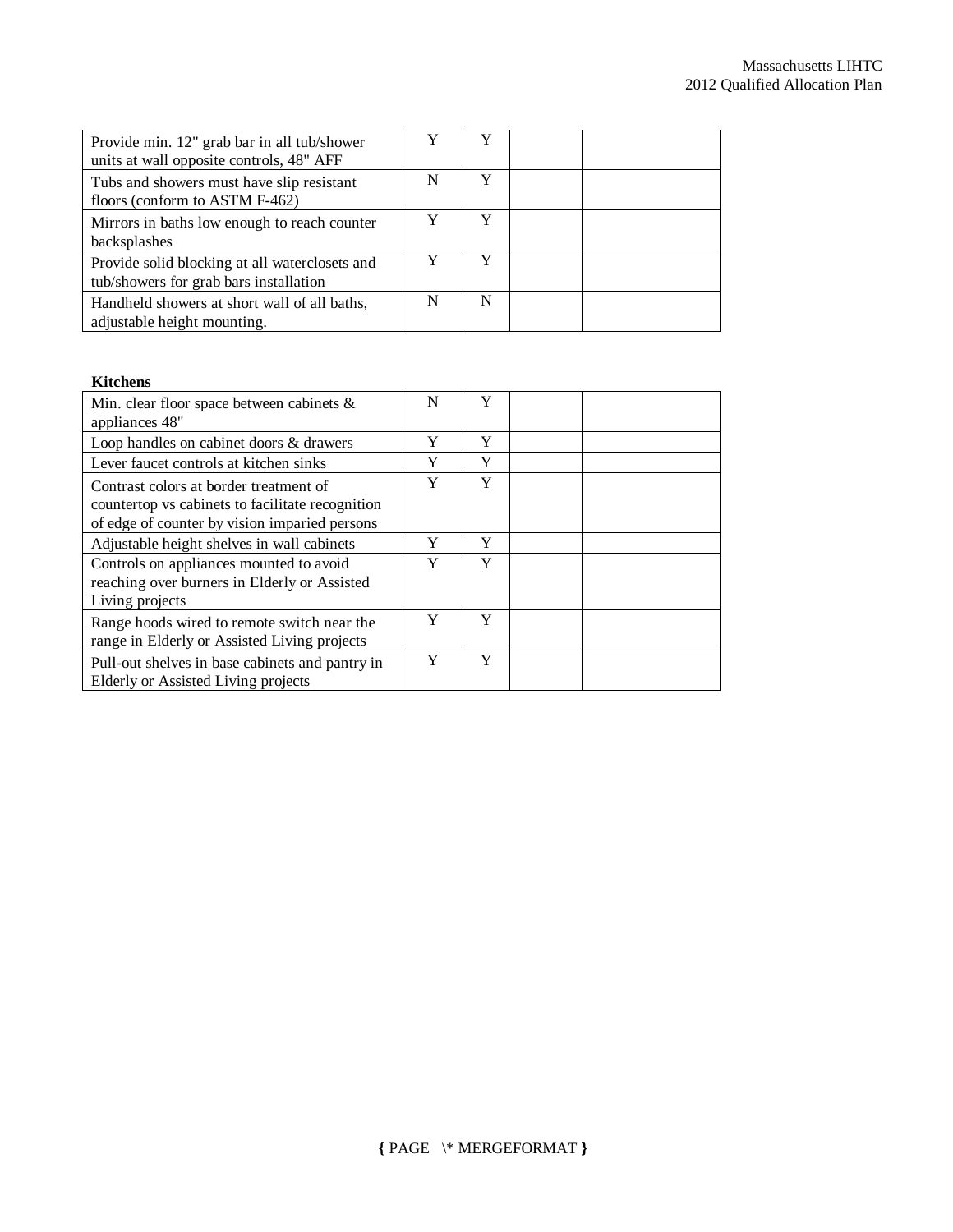### **DHCD Requirements for CBH units**

## **For CBH units the following additional requirements**

#### **apply.**

\*Requirements with an asterisk may be waived for moderate rehab projects.

|                | <b>DHCD</b><br>Rea'd |            |          | <b>Comment</b><br>(explain all items) |
|----------------|----------------------|------------|----------|---------------------------------------|
|                |                      | <b>New</b> |          | <b>Check if</b> that are not          |
| <b>Feature</b> | Rehab                |            | included | included)                             |

#### **Exterior**

| Dedicated accessible parking space for each CBH unit (if<br>parking is provided)            |  |  |
|---------------------------------------------------------------------------------------------|--|--|
| If covered parking is available, provide direct covered access<br>from parking to CBH units |  |  |

#### **Entrances**

| All building entrances are on accessible routes            |  |  |
|------------------------------------------------------------|--|--|
| Automatic door openers at building entrances on accessible |  |  |
| routes                                                     |  |  |
| All doorbells and intercoms must be accessible             |  |  |

#### **CBH Unit Interiors**

|                                                                | Y              | Y |  |
|----------------------------------------------------------------|----------------|---|--|
| Electrical power for automatic door openers at unit entries    |                |   |  |
|                                                                | N              | Y |  |
| Shelf for packages at inside and outside of all unit entrances |                |   |  |
| 42" clear width in hallways                                    | $\mathbf{V}^*$ | Y |  |
|                                                                | Y*             | Y |  |
| Space to allow wheelchair approaches at both sides of bed      |                |   |  |
|                                                                | Y              | Y |  |
| Wide, shallow closets (depth 24" max) with bifold doors        |                |   |  |
| Flush transition to exterior patios or decks                   | v              | Y |  |
| Intercom systems usable by vision or hearing impaired          | Y              | Y |  |
| persons                                                        |                |   |  |

#### **Baths**

| 66" turning radius in bathroom                           | $\mathbf{V}^*$ |  |  |
|----------------------------------------------------------|----------------|--|--|
|                                                          | $\mathbf{V}^*$ |  |  |
| Curbless shower or tub with 48" wide parallel clear area |                |  |  |
| Grab bars at all showers and tubs                        |                |  |  |

#### **Kitchens**

| 66" turning radius in kitchen                                  |  |  |
|----------------------------------------------------------------|--|--|
| Side-by-side refrigerator/freezer                              |  |  |
| Cabinets with sliding shelves and 'lazy susan' corner cabinets |  |  |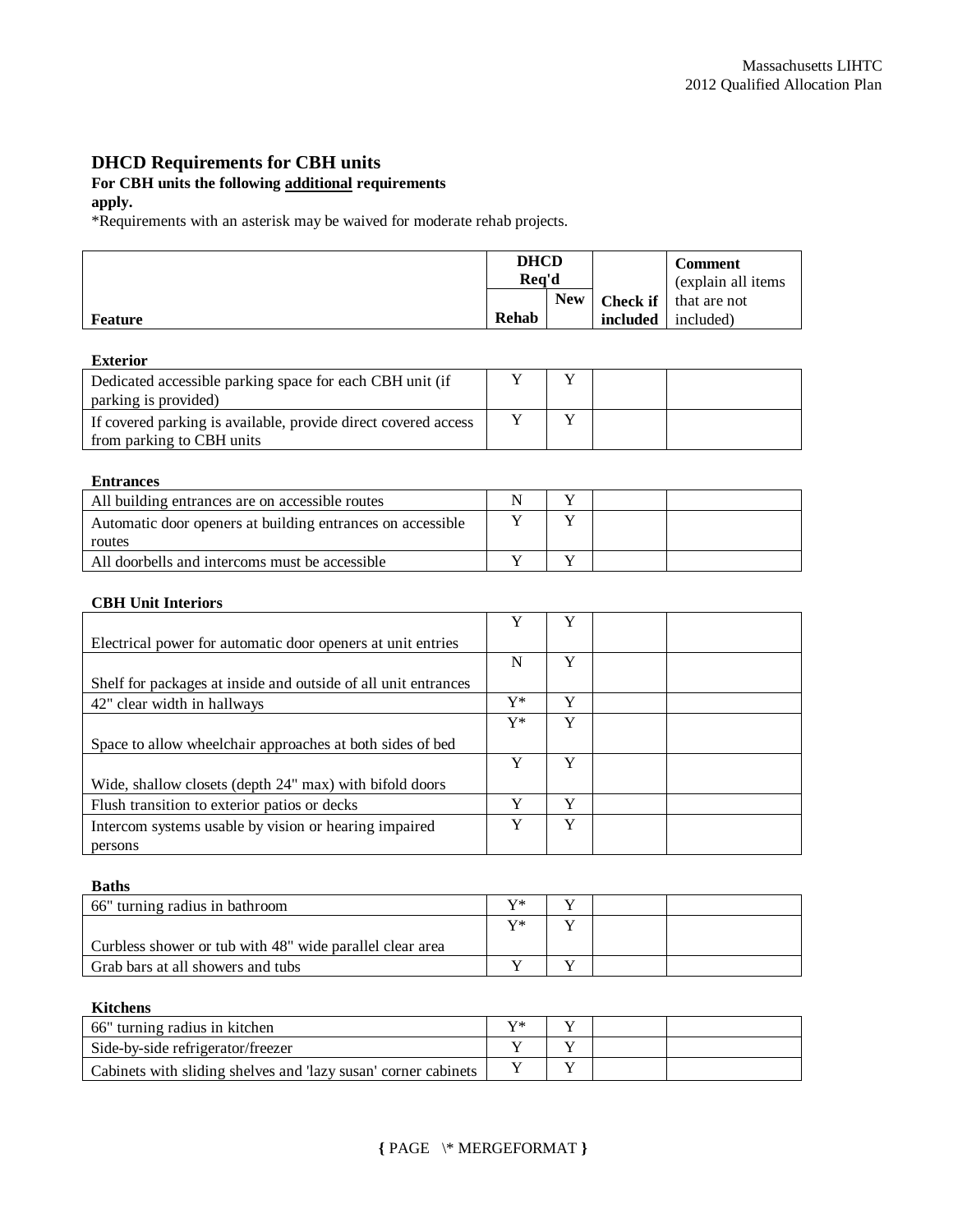# **Appendix H. Design Self Evaluation (Green Building)**

In order to enable DHCD to evaluate the sustainable design provisions of each project, sponsors are to provide summary information regarding green building techniques and sustainable design using the following checklist.

| <b>Feature</b>                                                                | <b>Verification Requirement</b>                | <b>Check if</b><br>included | Comment (explain all items<br>that are not included) |
|-------------------------------------------------------------------------------|------------------------------------------------|-----------------------------|------------------------------------------------------|
| <b>Site Design:</b>                                                           |                                                |                             |                                                      |
| 1. Minimize light pollution of the night                                      | Include in outline specification.              |                             |                                                      |
| sky by avoiding over-lighting outdoor                                         | Submit site lighting plan and                  |                             |                                                      |
| spaces and by directing lighting toward                                       | fixture information with                       |                             |                                                      |
| the ground plane.                                                             | commitment documents.                          |                             |                                                      |
| 2. Use native landscape plants that are                                       | Include in outline specification.              |                             |                                                      |
| drought tolerant. Avoid plants that are on                                    | Submit landscape plan with                     |                             |                                                      |
| the Massachusetts Invasive species list.                                      | commitment documents.                          |                             |                                                      |
| Use ground-cover plants where grass is                                        |                                                |                             |                                                      |
| not appropriate. Preserve existing trees                                      |                                                |                             |                                                      |
| where possible.                                                               |                                                |                             |                                                      |
| 3. Install systems for the recharge of roof                                   | Include in outline specification.              |                             |                                                      |
| rainwater runoff into the groundwater.                                        | Submit plans with commitment                   |                             |                                                      |
| This may include downspouts to previous                                       | documents.                                     |                             |                                                      |
| landscape surfaces ample for percolation.                                     |                                                |                             |                                                      |
| 4. Plant deciduous trees along the south                                      | Indicate on site plan.                         |                             |                                                      |
| side of building and paved surfaces to                                        |                                                |                             |                                                      |
| provide summer shade.                                                         |                                                |                             |                                                      |
| 5. Install covered bike racks.                                                | Indicate on site plan.                         |                             |                                                      |
| <b>Building Design:</b>                                                       |                                                |                             |                                                      |
| 6. Manage water at the building envelope                                      | Submit flashing details with                   |                             |                                                      |
| to exclude water. Install flashing at                                         | commitment documents.                          |                             |                                                      |
| horizontal exterior joints.                                                   |                                                |                             |                                                      |
| 7. Seal the building envelope against air                                     | Submit results from blower                     |                             |                                                      |
| infiltration. Use spray foam around                                           | door test at randomly selected                 |                             |                                                      |
| windows and doors, and sealant beneath                                        | units at completion of                         |                             |                                                      |
| plates. Provide complete air infiltration                                     | construction. (10% of total<br>units minimum). |                             |                                                      |
| barrier including lapped and taped joints.                                    | Indicate on wall section.                      |                             |                                                      |
| 8. At slab-on-grade construction for<br>conditioned spaces, provide a thermal |                                                |                             |                                                      |
| break and insulation at slab edge and                                         |                                                |                             |                                                      |
| underside.                                                                    |                                                |                             |                                                      |
| 9. Insulate the building to a standard 15%                                    | Include in outline specification               |                             |                                                      |
| better than code requirements. Include                                        | a list of insulation values,                   |                             |                                                      |
| attic/roof insulation of R-40 minimum.                                        | including walls, foundation.                   |                             |                                                      |
|                                                                               | band joists, windows, and roof.                |                             |                                                      |
| 10. Install boilers or furnaces that exceed                                   | Include in outline specification.              |                             |                                                      |
| 90% efficiency. Size heating systems to                                       |                                                |                             |                                                      |
| take into account air sealing and                                             |                                                |                             |                                                      |
| insulation. Do not oversize equipment.                                        |                                                |                             |                                                      |
| 11. Install Energy Star labeled appliances.                                   | Include in outline specification.              |                             |                                                      |
| 12. Install only fluorescent light fixtures                                   | Include in outline specification.              |                             |                                                      |
| within units. Install all LED emergency                                       |                                                |                             |                                                      |
| exit signs.                                                                   |                                                |                             |                                                      |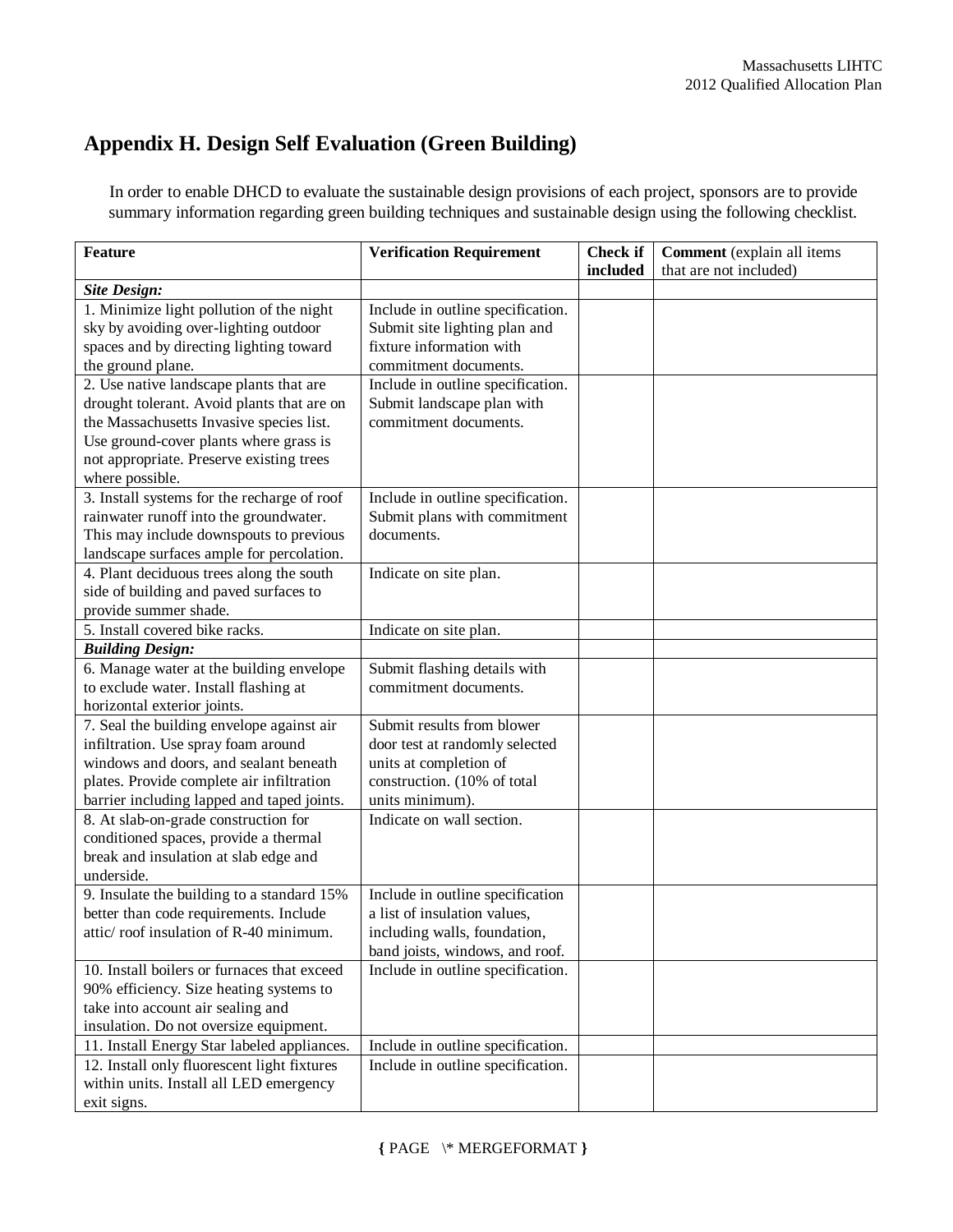| 13. Install multi-speed bathroom fans at     | Include in outline specification. |  |
|----------------------------------------------|-----------------------------------|--|
| each bathroom with energy efficient          |                                   |  |
| motor rated for continuous duty with a       |                                   |  |
| minimum rating of 50 cfm. Control fan        |                                   |  |
| with timer.                                  |                                   |  |
| 14. Use no-VOC interior paints. Use low      | Include in outline specification. |  |
| VOC carpets, flooring, and adhesives.        |                                   |  |
| 15. Provide mandatory CO detector            | Include in outline specification. |  |
| system                                       |                                   |  |
| 16. Install non-paper-faced mold-resistant   | Include in outline specification. |  |
| wallboard or cement board at areas           |                                   |  |
| susceptible to moisture, including           |                                   |  |
| kitchens, bathrooms, and laundry rooms.      |                                   |  |
| 17. Install ceramic tile or water-           | Include in outline specification. |  |
| impervious sheet flooring with all edges     |                                   |  |
| sealed to the baseboard, tub, and threshold  |                                   |  |
| to form a water-tight floor in bathrooms.    |                                   |  |
| 18. Install FSC Certified wood for at least  | Include in outline specification. |  |
| 60% of total wood used.                      |                                   |  |
| 19. Install passive and active systems to    | Submit outline specification as   |  |
| harness renewable energy.                    | well as statement of expected     |  |
|                                              | energy saved and funding          |  |
|                                              | strategy.                         |  |
| 20. Specify that demolition procedures       | Include in outline specification. |  |
| recycle at least 50% of all removed          |                                   |  |
| materials by volume, including site          |                                   |  |
| materials, appliances, structure, and        |                                   |  |
| finishes.                                    |                                   |  |
| 21. Specify that construction procedures     | Include in outline specification. |  |
| use materials efficiently, and that at least |                                   |  |
| 75% of construction waste be recycled.       |                                   |  |
| Recycle all cardboard and foam packaging     |                                   |  |
| materials.                                   |                                   |  |
| 22. Ventilate new or renovated wood          | Include in outline specification. |  |
| construction fully after exposure to water   |                                   |  |
| so that wood dries completely (10 days).     |                                   |  |
| Also ventilate the interior spaces after     |                                   |  |
| substantial completion and before            |                                   |  |
| occupancy to dry construction and remove     |                                   |  |
| any accumulated VOCs.                        |                                   |  |
| <b>Building Management and Operations:</b>   |                                   |  |
| 23. Provide designated spaces for            | Indicate space on floor plan(s).  |  |
| recycling containers for use by residents.   | Include in management plan.       |  |
| Include recycling instructions to resident   |                                   |  |
| households. Provide management-              |                                   |  |
| monitored recycling program and weekly       |                                   |  |
| collections.                                 |                                   |  |
| 24. Provide tenants with educational         | Include in management plan.       |  |
| materials about recycling procedures, and    |                                   |  |
| efficient building systems operations and    |                                   |  |
| maintenance.                                 |                                   |  |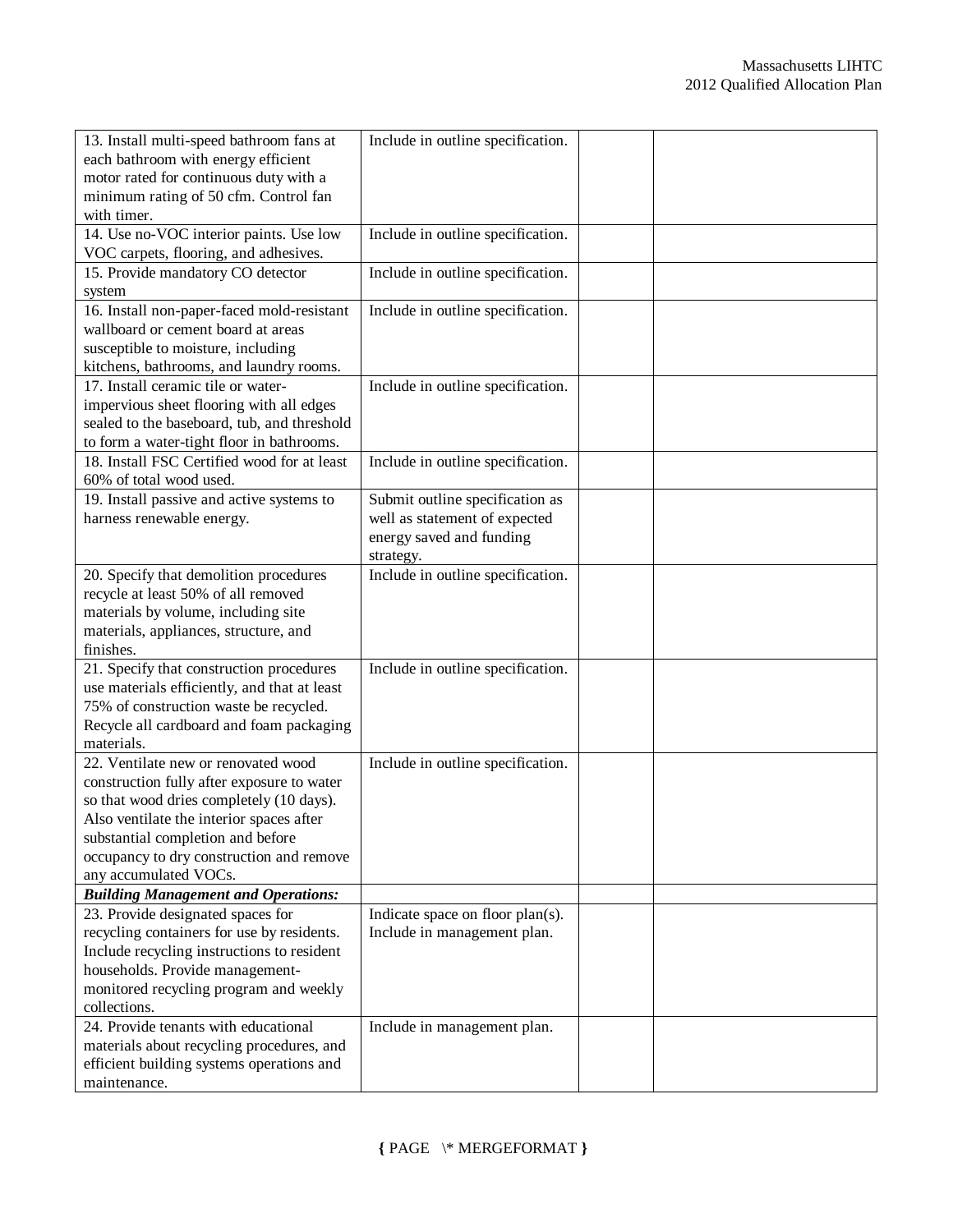| 25. Have all building systems inspected by | Include in outline specification. |  |
|--------------------------------------------|-----------------------------------|--|
| a qualified independent commissioning      |                                   |  |
| agent immediately after construction.      |                                   |  |
| including verification that the systems    |                                   |  |
| achieve the efficiencies specified.        |                                   |  |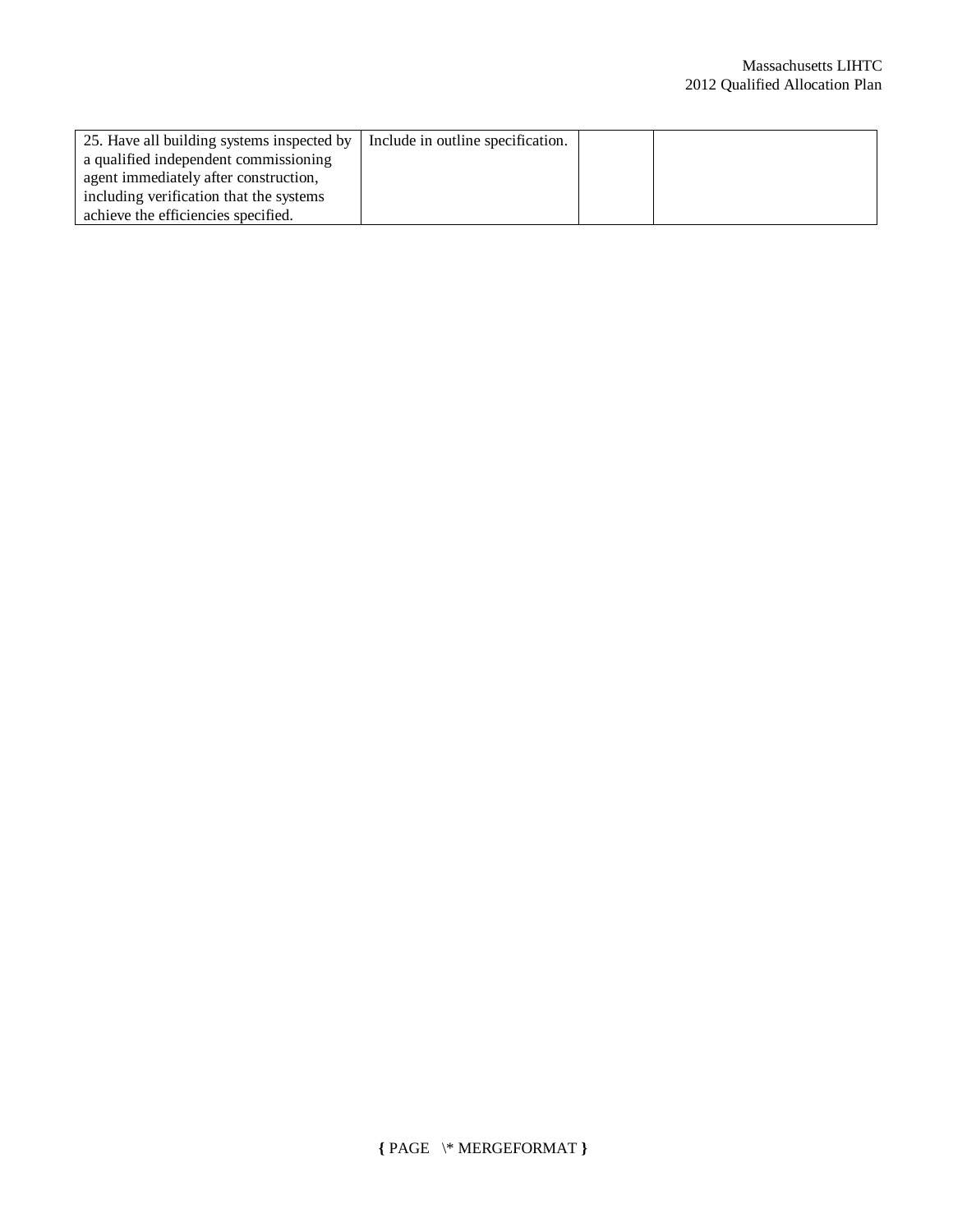# **Appendix I. Fair Housing Principles and Affirmative Fair Marketing Plan Guidelines**

- **1. Encourage Equity.** Support public and private housing and community investment proposals that promote equality and opportunity for all residents of the Commonwealth. Increase diversity and bridge differences among residents regardless of race, disability, social, economic, educational, or cultural background, and provide integrated social, educational, and recreational experiences.
- **2. Be Affirmative**. Direct resources to promote the goals of fair housing. Educate all housing partners of their responsibilities under the law and how to meet this important state and federal mandate**.**
- **3. Promote Housing Choice.** Create quality affordable housing opportunities that are geographically and architecturally accessible to all residents of the commonwealth. Establish policies and mechanisms to ensure fair housing practices in all aspects of marketing.
- **4. Enhance Mobility.** Enable all residents to make informed choices about the range of communities in which to live. Target high-poverty areas and provide information and assistance to residents with respect to availability of affordable homeownership and rental opportunities throughout Massachusetts and how to access them.
- 5. Promote Greater Opportunity. Utilize resources to stimulate private investment that will create diverse communities that are positive, desirable destinations. Foster neighborhoods that will improve the quality of life for existing residents. Make each community a place where any resident could choose to live, regardless of income.
- **6. Reduce Concentrations of Poverty.** Ensure an equitable geographic distribution of housing and community development resources. Coordinate allocation of housing resources with employment opportunities, as well as availability of public transportation and services.
- **7. Preserve and Produce Affordable Housing Choices.** Encourage and support rehabilitation of existing affordable housing while ensuring that investment in new housing promotes diversity, and economic, educational, and social opportunity. Make housing preservation and production investments that will create a path to social and economic mobility.
- **8. Balance Housing Needs.** Coordinate the allocation of resources to address local and regional housing need, as identified by state and community stakeholders. Ensure that affordable housing preservation and production initiatives and investment of other housing resources promote diversity and social equity and improve neighborhoods while limiting displacement of current residents.
- **9. Measure Outcomes.** Collect and analyze data on households throughout the housing delivery system, including the number of applicants and households served. Utilize data to assess the fair housing impact of housing policies and their effect over time, and to guide future housing development policies.
- **10. Rigorously Enforce All Fair Housing and Anti-Discrimination Laws and Policies.** Direct resources only to projects that adhere to the spirit, intent, and letter of applicable fair housing laws, civil rights laws, disability laws, and architectural accessibility laws. Ensure that policies allow resources to be invested only in projects that are wholly compliant with such laws.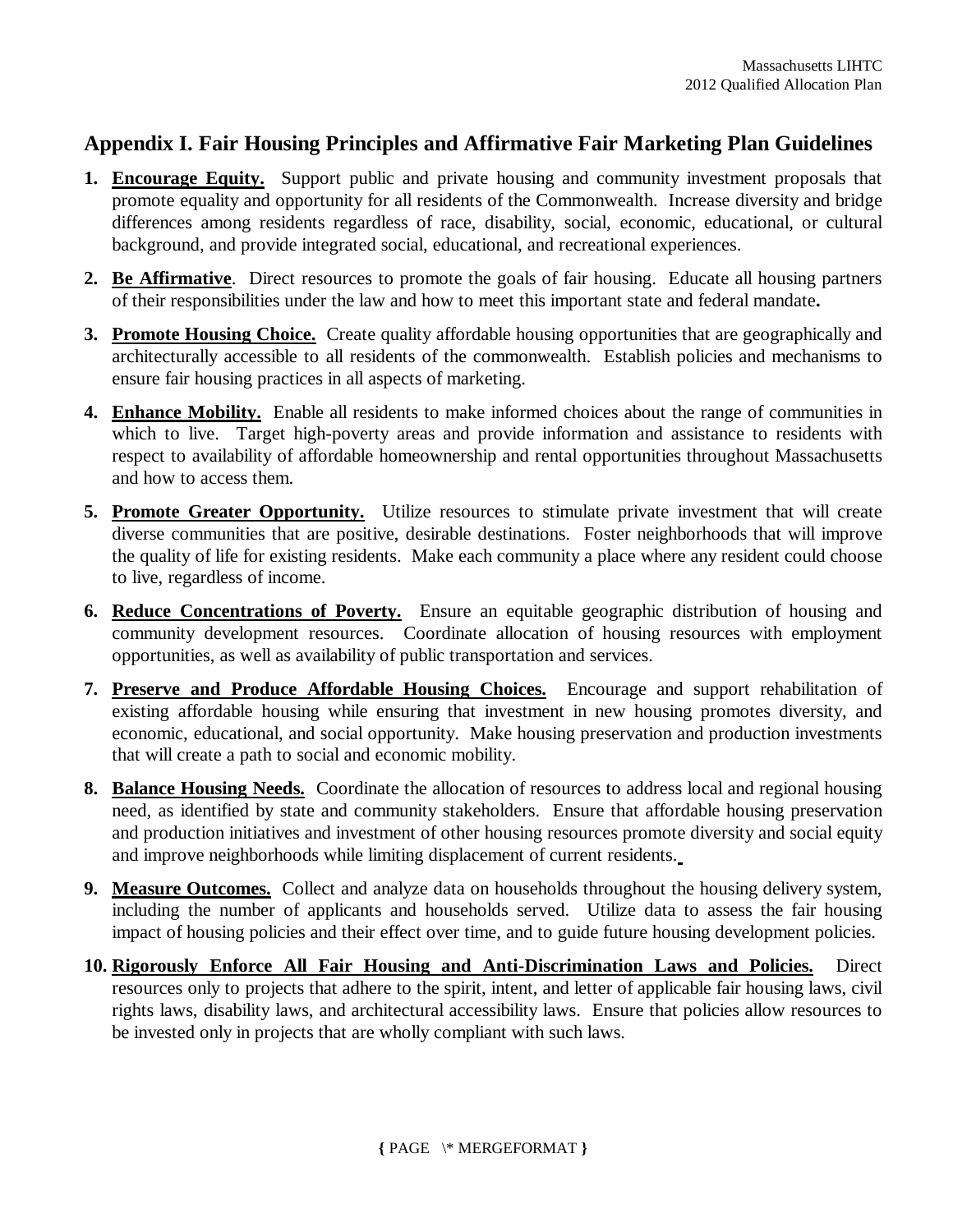## **III. Affirmative Fair Housing Marketing Plan (Including Resident Selection)**

The Commonwealth of Massachusetts has a compelling interest in creating fair and open access to affordable housing and promoting compliance with state and federal civil rights obligations. Therefore, all privately assisted housing or housing for inclusion on the Subsidized Housing Inventory (SHI) shall have an Affirmative Fair Housing Marketing Plan (AFHMP). *The affordable Use Restriction documents of said housing must require that the AFHMP, subject to the approval of the subsidizing or funding agency, shall be implemented for the term of the Use Restriction.* Affirmative Fair Housing requirements apply to the full spectrum of activities that culminate with occupancy, including but not limited to means and methods of outreach and marketing through to the qualification and selection of residents. All AFHMP plans must, at a minimum, meet the standards set forth by the Department of Housing and Community Development (DHCD). In the case of M.G.L. c.40B projects, the AFHMP must be approved by the Subsidizing Agency.

The developer (Developer) is responsible for resident selection, including but not limited to drafting the resident selection plan, marketing, administering the initial lottery process, and determining the qualification of potential buyers and/or tenants. The Developer is responsible for paying for all of the costs of affirmative fair marketing and administering the lottery and may use in-house staff, provided that such staff meets the qualifications described below. The Developer may contract for such services provided that any such contractor must be experienced and qualified under the following standards.

Note: As used in these AFHMP Guidelines, "Developer" refers to the Project Developer and/or the entity with which the Developer has contracted to carry out any or all of the tasks associated with an AFHMP.

## **A. Developer Staff and Contractor Qualifications**

The entity as well as the individual with primary responsibility for resident selection, whether in-house staff or a third-party contractor, must have substantial, successful prior experience in each component of the AFHMP for which the party will be responsible, e.g. drafting the plan, marketing and outreach activities, administering the lottery process and/or determining eligibility under applicable subsidy programs and/or qualifying buyers with mortgage lenders.

Subsidizing Agencies reserve the right to reject the qualifications of any Developer or contractor. However, generally, Developers or contractors that meet the following criteria *for each component*, as applicable, will be considered to be qualified to carry out the component(s) for which they are responsible:

• The entity has successfully carried out similar AFHMP responsibilities for a minimum of three (3) projects in Massachusetts *or* the individual with primary responsibility for the resident selection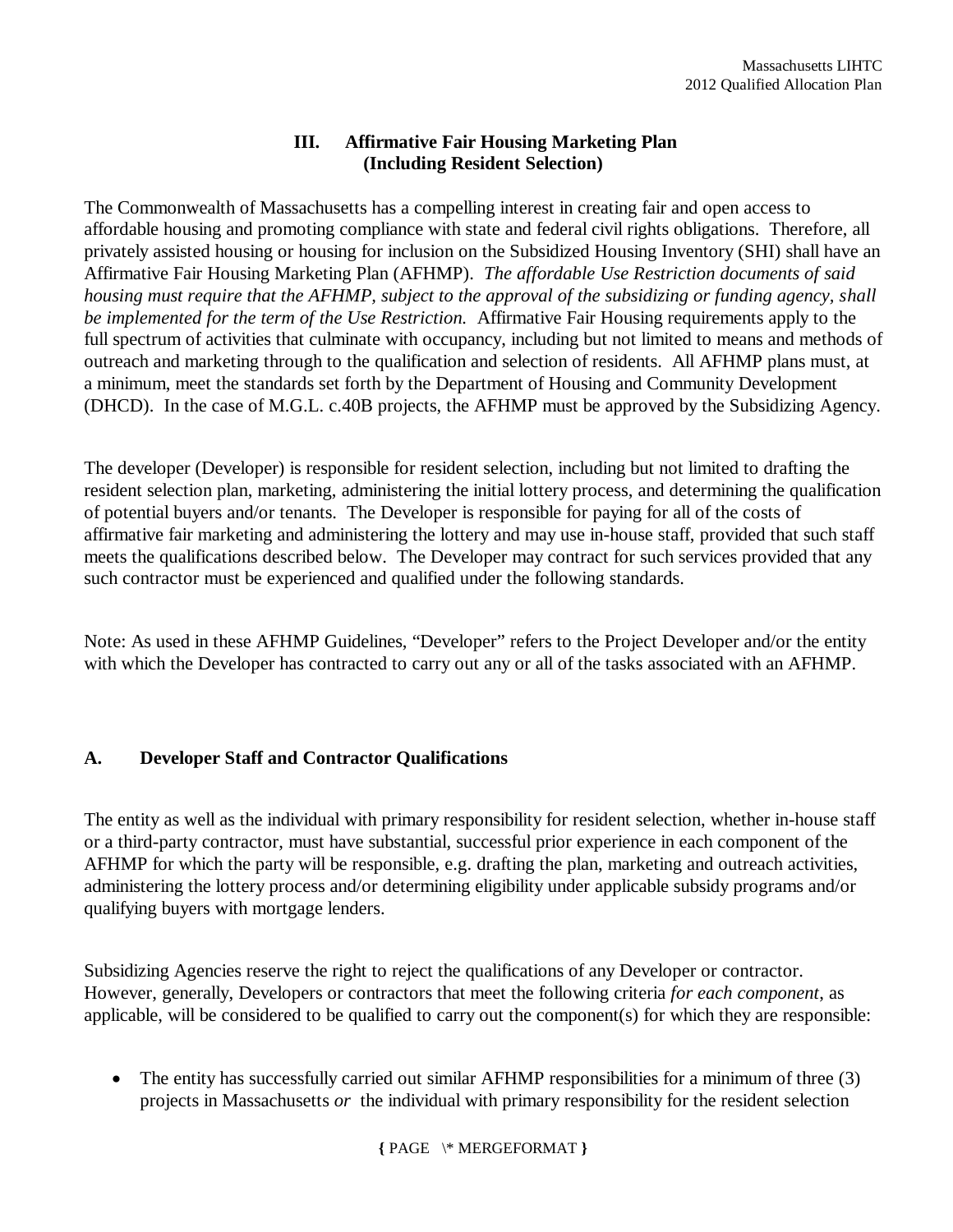process has successfully carried out similar AFHMP responsibilities for a minimum of five (5) projects in Massachusetts.

- The entity has the capacity to address matters relating to English language proficiency.
- "Successfully" for the purposes of these Guidelines means that, with respect to both the entity and the relevant staff, (a) the prior experience has not required intervention by a Subsidizing Agency to address fair housing complaints or concerns; and (b) that within the past five (5) years, there has not been a finding or final determination against the entity or staff for violation of any state or federal fair housing law.

## **B. Affirmative Fair Housing Marketing Plan**

The Developer shall prepare the following materials which shall comprise an AFHMP:

- Informational materials for applicants including a general description of the overall project that provides key information such as the number of market/affordable units, amenities, number of parking/garage spaces per unit, distribution of bedrooms by market and affordable units, accessibility, etc.
- A description of the eligibility requirements.
- Lottery and resident selection procedures.
- A clear description of the preference system being used (if applicable).
- A description of the measures that will be used to ensure affirmative fair marketing will be achieved including a description of the affirmative fair marketing and outreach methods that will be used, sample advertisements to be used, and a list of publications where ads will be placed.
- Application materials including:
	- o The application form.
	- o A statement regarding the housing provider's obligation not to discriminate in the selection of applicants, and such a statement must also be included in the application materials.
	- o Information indicating that disabled persons are entitled to request a reasonable accommodation of rules, policies, practices, or services, or to request a reasonable modification of the housing, when such accommodations or modifications are necessary to afford the disabled person equal opportunity to use and enjoy the housing.<sup>1</sup>

 $\overline{a}$ <sup>1</sup> It is important to remember that legal obligations with respect to accessibility and modifications in housing extend beyond the Massachusetts

Architectural Access Board requirements, including federal requirements imposed by the Fair Housing Act, the Americans with Disabilities Act, and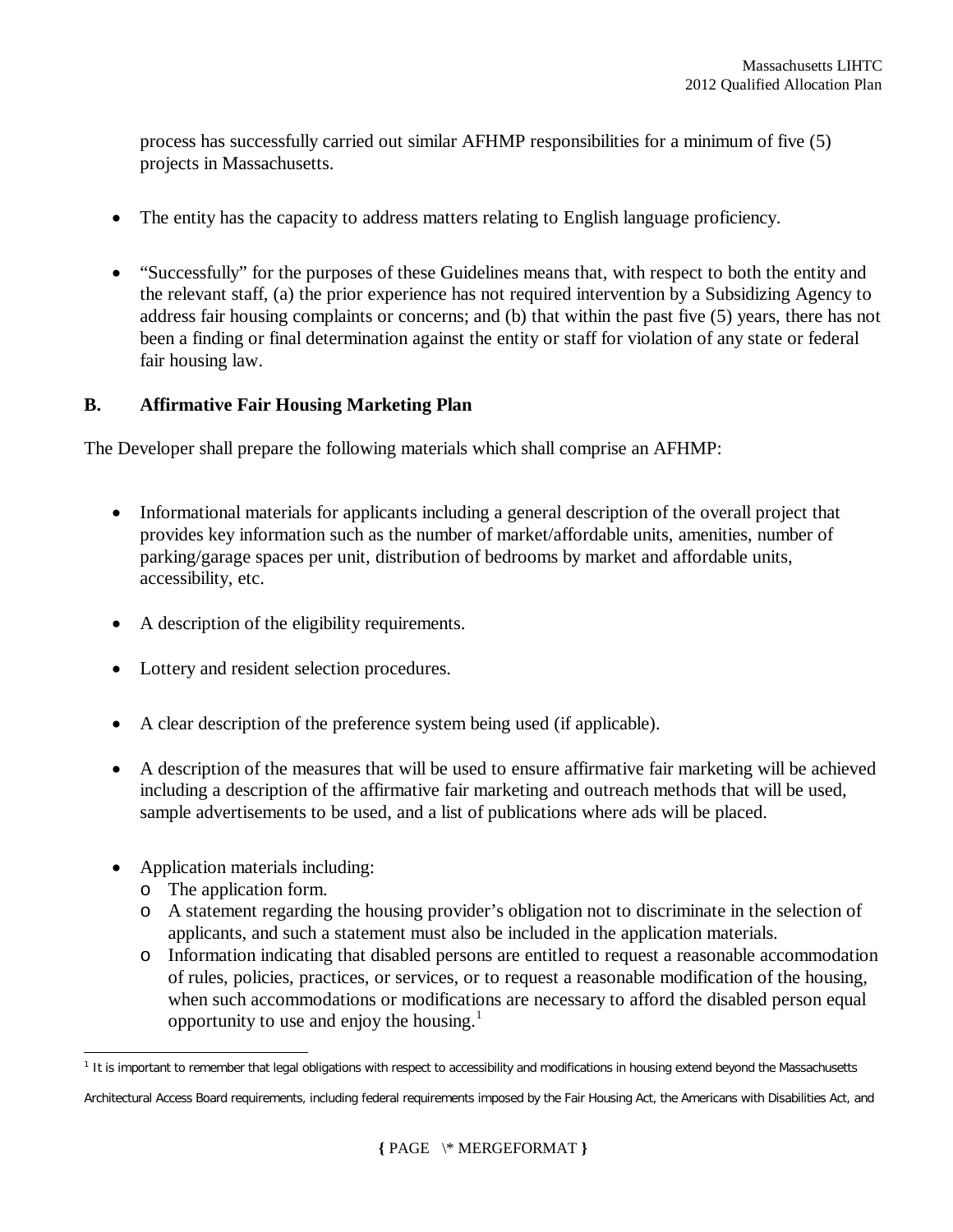- o An authorization for consent to release information.
- For homeownership transactions, a description of the use restriction and/or deed rider.

The Subsidizing Agency must approve the AFHMP before the marketing process commences. In the case of a Local Action Unit (LAU), DHCD and the municipality must approve the AFHMP.

The AFHMP shall be applied to affordable units<sup>2</sup> upon availability for the term of affordability and must consist of actions that provide information, maximum opportunity, and otherwise attract eligible persons protected under state and federal civil rights laws that are *less likely to apply*.

### Outreach and Marketing

 $\overline{a}$ 

Marketing should attract residents outside the community by extending to the regional statistical area as well as the state.

- Advertisements should be placed in local and regional newspapers, and newspapers that serve minority groups and other groups protected under fair housing laws. Notices should also be sent to local fair housing commissions, area churches, local and regional housing agencies, local housing authorities, civic groups, lending institutions, social service agencies, and other non-profit organizations.
- Affordable units in the Boston Metro Area (Boston-Cambridge-Quincy MSA) must be reported to the Boston Fair Housing Commission's Metrolist (Metropolitan Housing Opportunity Clearing House). Such units shall be reported whenever they become available (including upon turnover).
- Affordable and/or accessible<sup>3</sup> rental units must be listed with the Massachusetts Accessible Housing Registry whenever they become available (including upon turnover). See **{** HYPERLINK "http://www.chapa.org" **}**.

the Rehabilitation Act. Under state law, in the case of publicly assisted housing, multiple dwelling housing consisting of ten or more units, or contiguously located housing consisting of ten or more units (see M.G.L. c. 151B, § 1 for definitions), reasonable modification of existing premises shall *be at the expense of the owner* or other person having the right of ownership if necessary for the disabled person to fully enjoy the premises. M.G.L. c. 151B, § 4(7A). See also 24 C.F.R. part 8 for Rehabilitation Act requirements of housing providers that receive federal financial assistance.

 $2$  The advertising component of the AFHMP applies to all units.

<sup>&</sup>lt;sup>3</sup> Note: The owner or other person having the right of ownership shall, in accordance with M.G.L. c. 151B, §4(7A), give at least fifteen days notice of the vacancy of a wheelchair accessible unit to the Massachusetts Rehabilitation Commission. Said statute also requires the owner or other person having the right of ownership to give timely notice that a wheelchair accessible unit is vacant or will become vacant to a person who has, within the past 12 months, notified the owner or person or person having the right of ownership that such person is in need of a wheelchair accessible unit.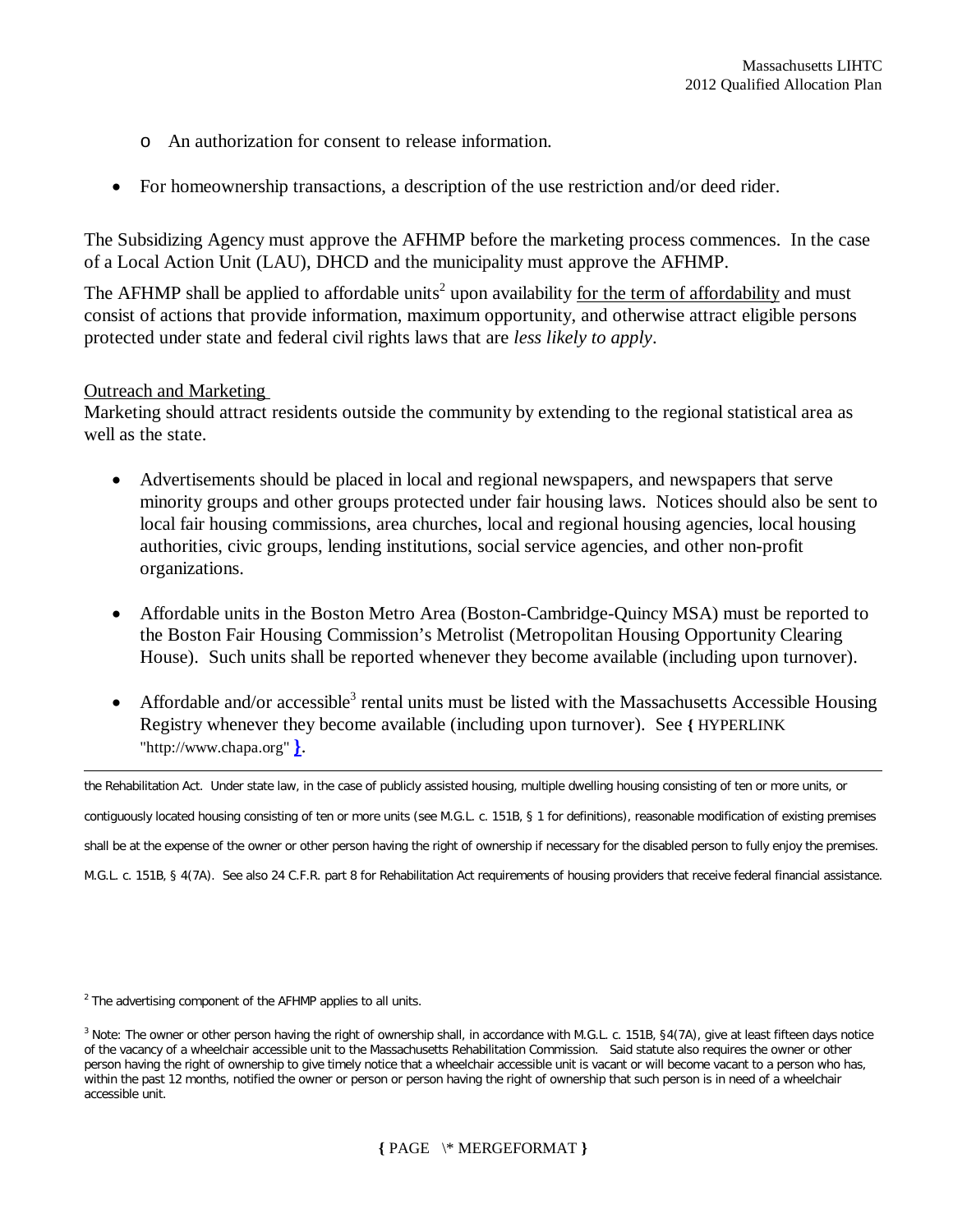- Available affordable ownership units must also be listed with CHAPA's lottery website (see **{** HYPERLINK "http://www.chapa.org" **}** ) and with the Massachusetts Affordable Housing Alliance (MAHA) website (see **{** HYPERLINK "http://www.mahahome.org" **}** ).
- Marketing should also be included in non-English publications based on the prevalence of particular language groups in the regional area. To determine the prevalence of a particular language by geographical area, see for example **{** HYPERLINK "http://www.doleta.gov/reports/CensusData/LWIA\_by\_State.cfm?state=MA" **}** .

All marketing should be comparable in terms of the description of the opportunity available, regardless of the marketing type (e.g., local newspaper vs. minority newspaper). The size of the advertisements, including the content of the advertisement, should be comparable across regional, local, and minority newspapers.

Advertisements should run a minimum of two times over a sixty day period and be designed to attract attention. Marketing of ownership units should begin approximately six months before the expected date of project occupancy.

Pursuant to fair housing laws,<sup>4</sup> advertising must not indicate any preference or limitation, or otherwise discriminate based on race, color, disability, religion, sex, familial status, sexual orientation, national origin, genetic information, ancestry, children, marital status, or public assistance recipiency. Exceptions may apply if the preference or limitation is pursuant to a lawful eligibility requirement. All advertising depicting persons should depict members of classes of persons protected under fair housing laws, including majority and minority groups.

The Fair Housing logo (**{** INCLUDEPICTURE "http://www.mvfairhousing.com/images/eho-tiny.gif" \\* MERGEFORMATINET **}**) and slogan ("Equal Housing Opportunity") should be included in all marketing materials. The logo may be obtained at HUD's website at: **{** HYPERLINK "http://www.hud.gov/library/bookshelf11/hudgraphics/fheologo.cfm" **}** .

## Availability of Applications

Advertising and outreach efforts shall identify locations where the application can be obtained. **Applications shall be available at public locations including one that has some night hours; usually, a public library will meet this need.** The advertisement shall include a telephone number an applicant can call to request an application via mail.

## Informational Meeting

In addition, the lottery administrator must offer one or more informational meetings for potential applicants to educate them about the lottery process and the housing development. These meetings may include local officials, developers, and local bankers. The date, time, and location of these meetings shall be published in

 4 42 U.S.C. § 3604(c); M.G.L. c. 151B, § 4(7B).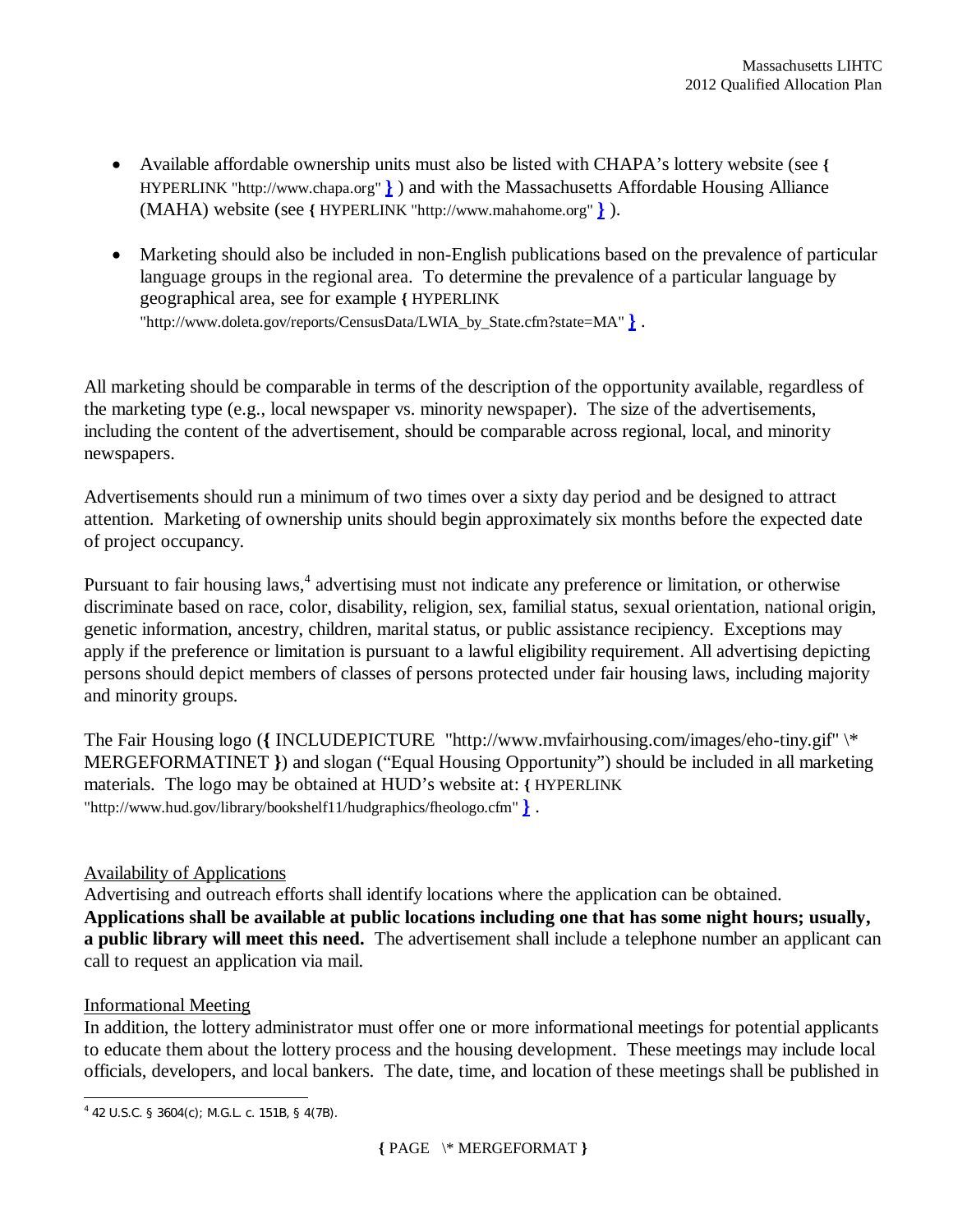ads and flyers that publicize the availability of lottery applications. The workshops shall be held in a municipal building, school, library, public meeting room or other accessible space. Meetings shall be held in the evening or on weekend days in order to reach as many potential applicants as possible. However, attendance at a meeting shall not be mandatory for participation in a lottery.

The purpose of the meeting is to answer questions that are commonly asked by lottery applicants. Usually a municipal official will welcome the participants and describe the municipality's role in the affordable housing development. The lottery administrator will then explain the information requested on the application and answer questions about the lottery drawing process. The Developer should be present to describe the development and to answer specific questions about the affordable units. It is helpful to have representatives of local banks present to answer questions about qualifications for the financing of affordable units. At the meeting, the lottery administrator should provide complete application materials to potential applicants.

### Homeownership – Establishing Sales Prices

Sale prices shall be established at the time of the initial marketing of the affordable units. Thereafter, the prices of homes can not be increased for lottery winners, even if interest rates and HUD income guidelines change.

For large, phased developments maximum sale prices of units sold in subsequent phases will be calculated prior to the start of marketing for each phase, or approximately 6 months prior to expected occupancy of the units. In such cases, each phase will require its own affirmative fair marketing efforts and lottery.

## **C. Local Preference**

If a community wishes to implement a local selection preference, it must:

- Demonstrate in the AFHMP the need for the local preference (e.g., the community may have a disproportionately low rental or ownership affordable housing stock relative to need in comparison to the regional area); and
- Demonstrate that the proposed local preference will not have a disparate impact on protected classes.

In no event may a local preference exceed more than 70% of the (affordable) units in a Project.

The Subsidizing Agency, and in the case of LAUs, DHCD as well as the municipality, must approve a local preference scheme as part of the AFHMP. Therefore, the nature and extent of local preferences should be approved by the Subsidizing Agency (or DHCD in the case of LAUs) prior to including such language in the comprehensive permit or other zoning mechanism.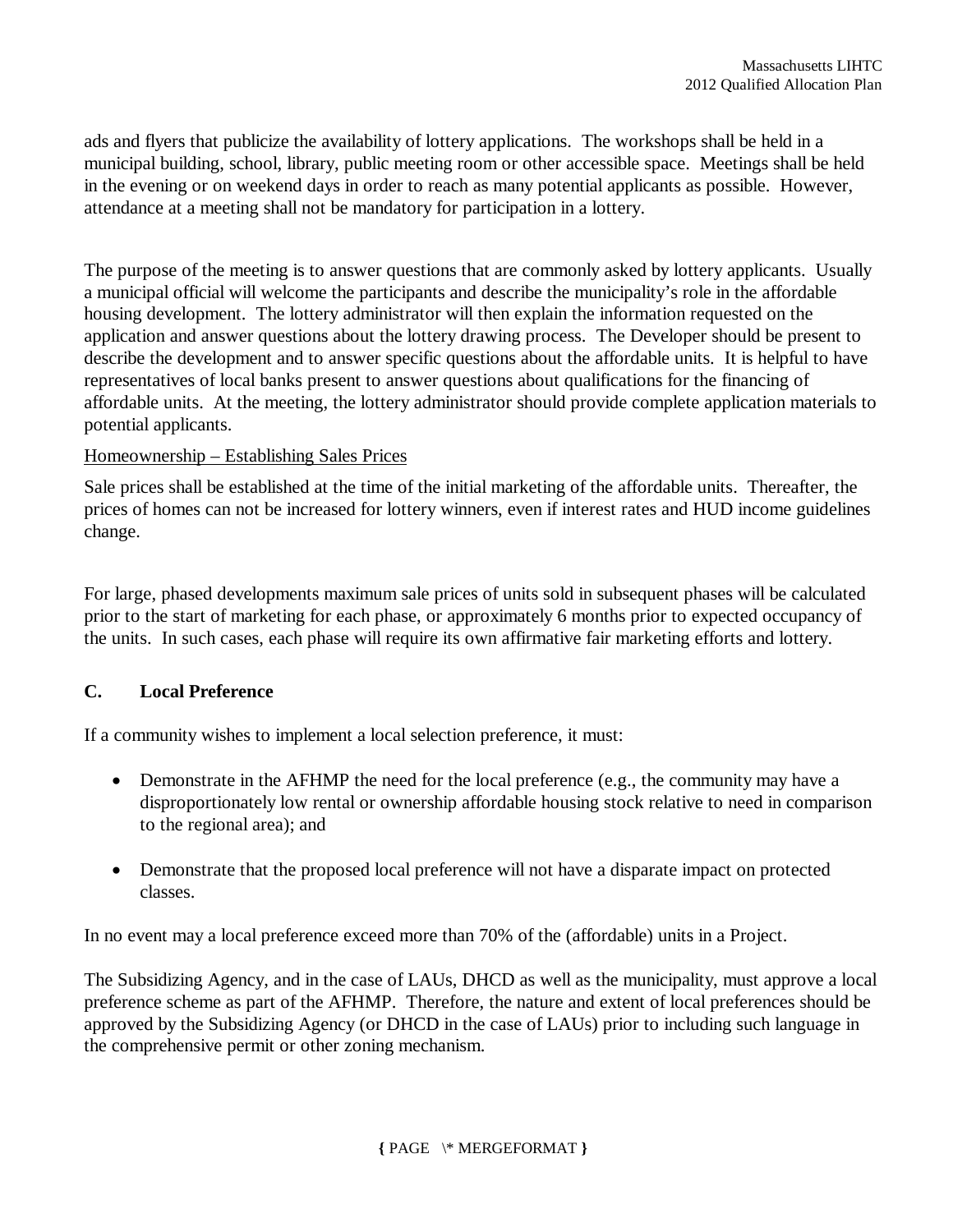### Allowable Preference Categories

- 1. Current residents: A household in which one or more members is living in the city or town at the time of application. Documentation of residency should be provided, such as rent receipts, utility bills, street listing or voter registration listing.
- 2. Municipal Employees: Employees of the municipality, such as teachers, janitors, firefighters, police officers, librarians, or town hall employees.
- 3. Employees of Local Businesses: Employees of businesses located in the municipality.
- 4. Households with children attending the locality's schools, such as METCO students.

When determining the preference categories, the geographic boundaries of the local resident preference area should not be smaller than municipal boundaries.

## **Durational requirements related to local preferences, that is, how long an applicant has lived in or worked in the residency preference area, are not permitted in any case**.

Preferences extended to local residents should also be made available not only to applicants who work in the preference area, but also to applicants who have been hired to work in the preference area, applicants who demonstrate that they expect to live in the preference area because of a bona fide offer of employment, and applicant households with children attending the locality's schools, such as METCO students.

A preference for households that work in the community must not discriminate (including have a disproportionate effect of exclusion) against disabled and elderly households in violation of fair housing laws.

## **Advertising should not have a discouraging effect on eligible applicants. As such, local residency preferences must not be advertised as they may discourage non-local potential applicants.**

## Avoiding Potential Discriminatory Effects

The local selection preferences must not disproportionately delay or otherwise deny admission of non-local residents that are protected under state and federal civil rights laws. The AFHMP should demonstrate what efforts will be taken to prevent a disparate impact or discriminatory effect. For example, the community may move minority applicants into the local selection pool to ensure it reflects the racial/ethnic balance of the HUD defined Metropolitan Statistical Area as described below.<sup>5</sup> However, such a protective measure may not be sufficient as it is race/ethnicity specific; the AFHMP must address other classes of persons protected under fair housing laws who may be negatively affected by the local preference.

 $\overline{a}$ <sup>5</sup> Note: This protective measure may not be dispositive with respect to discriminatory effects. For example, the non-local applicant pool may contain a disproportionately large percentage of minorities, and therefore adjusting the local preference pool to reflect demographics of the regional area may not sufficiently address the discriminatory effect that the local preference has on minority applicants. Therefore, characteristics of the non-local applicant pool should continually be evaluated.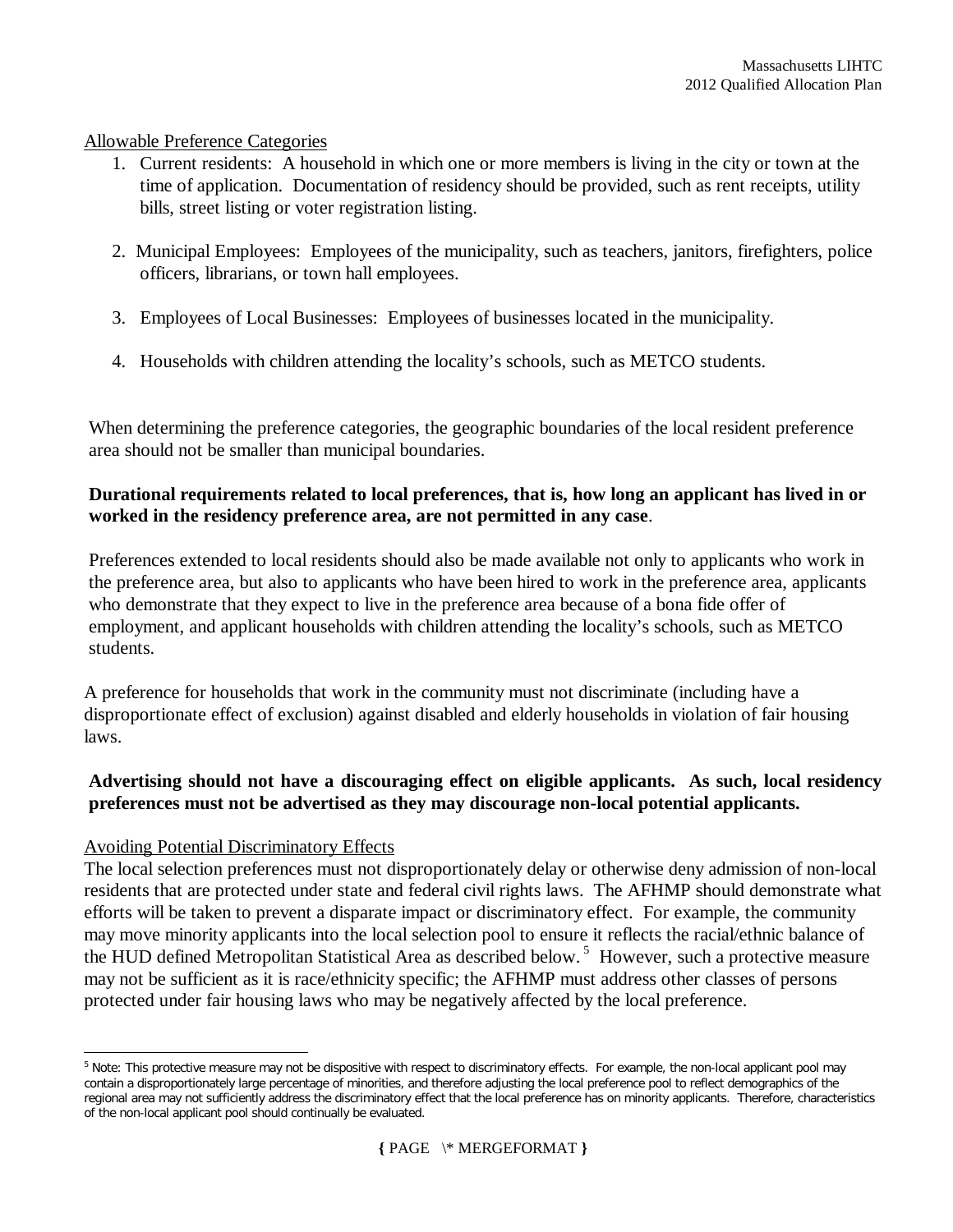To avoid discriminatory effects in violation of applicable fair housing laws, the following procedure should be followed unless an alternative method for avoiding disparate impact (such as lowering the original percentage for local preference as needed to reflect demographic statistics of the MSA) is approved by the Subsidizing Agency. If the project receives HUD financing, HUD standards must be followed.

A lottery for projects including a local preference should have two applicant pools: a local preference pool and an open pool. After the application deadline has passed, the Developer should determine the number of local resident minority households there are in the municipality and the percentage of minorities in the local preference pool. If the percentage of minority local resident households in the local preference pool is less than the percentage of minorities in the surrounding HUD-defined area, the Developer should make the following adjustments to the local preference pool:

- The Developer should hold a preliminary lottery comprised of all minority applicants who did not qualify for the local preference pool, and rank the applicants in order of drawing.
- Minority applicants should then be added to the local preference pool in order of their rankings until the percentage of minority applicants in the local preference pool is equal to the percentage of minorities in the surrounding HUD-defined area.
- Applicants should be entered into all pools for which they qualify. For example, a local resident should be included in both pools.
- Minorities should be identified in accordance with the classifications established by HUD and the U.S. Census Bureau, which are the racial classifications: Black or African American; Asian; Native American or Alaska Native; Native Hawaiian or Pacific Islander; or other (not White); and the ethnic classification Hispanic or Latino.

## **D. Household Size/Larger Households Preference**

### General

Household size should be appropriate for the number of bedrooms in the home. It is appropriate to set a minimum. A maximum household size for the units may be established provided that:

- Maximum allowable household size may not be more restrictive than the State Sanitary Code or applicable local bylaws, and may not violate state and federal civil rights laws.
- Maximum allowable household size may not be more restrictive than the Large Household Preference established below.

### Larger Household Preference

Within an applicant pool first preference shall be given to households requiring the total number of bedrooms in the unit based on the following criteria: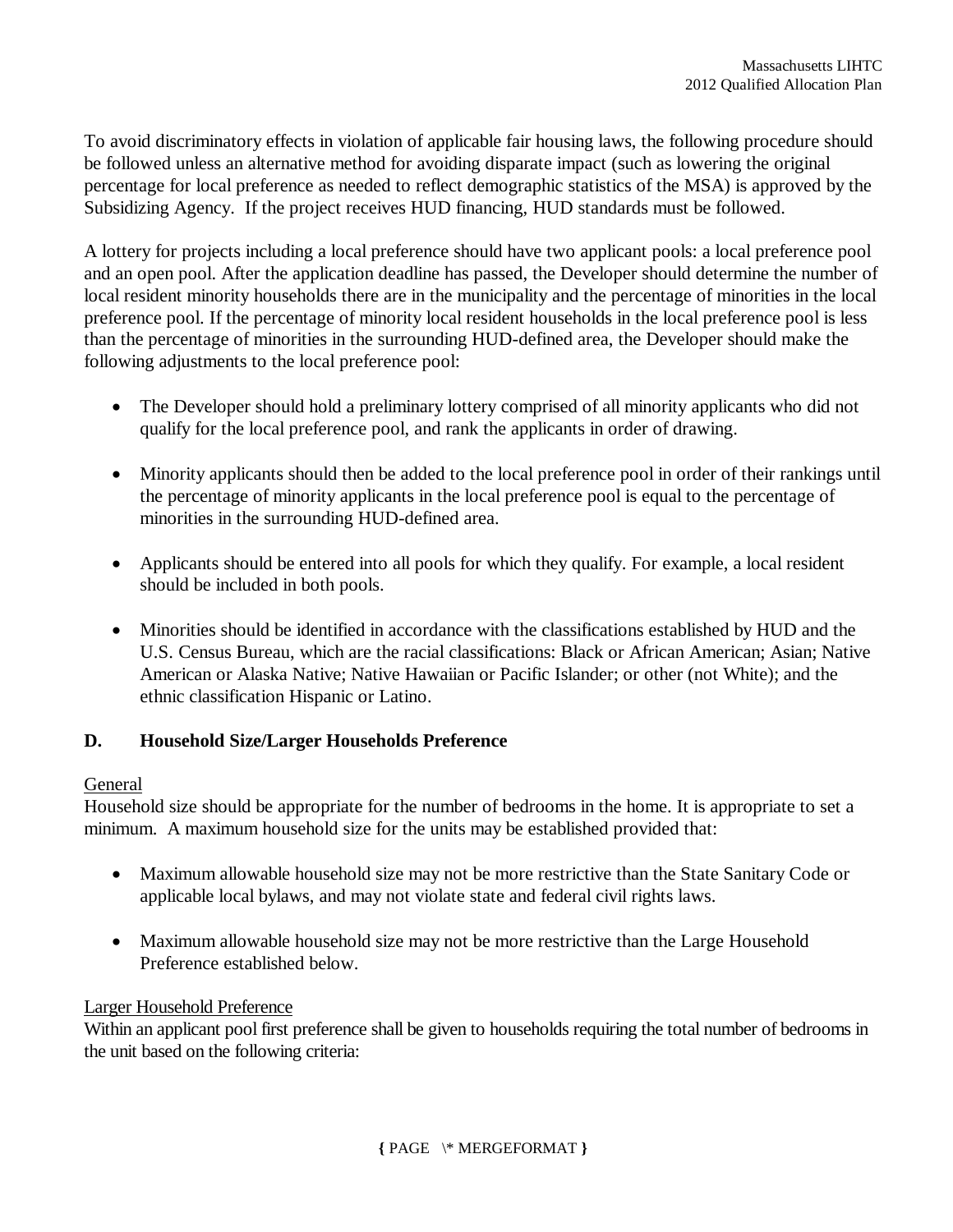- a. There is at least one occupant per bedroom.<sup>6</sup>
- b. A husband and wife, or those in a similar living arrangement, shall be required to share a bedroom. Other household members may share but shall not be required to share a bedroom.
- c. A person described in the first sentence of (b) shall not be required to share a bedroom if a consequence of sharing would be a severe adverse impact on his or her mental or physical health and the lottery agent receives reliable medical documentation as to such impact of sharing.

Within an applicant pool second preference shall be given to households requiring the number of bedrooms in the unit minus one, based on the above criteria. Third preference shall be given to households requiring the number of bedrooms in the unit minus, two, based on the above criteria.

A "household" shall mean two or more persons who will live regularly in the unit as their principal residence and who are related by blood, marriage, law or who have otherwise evidenced a stable inter-dependent relationship, or an individual.

Lottery drawings shall result in each applicant being given a ranking among other applicants with households receiving preference for units based on the above criteria.Household size shall not exceed State Sanitary Code requirements for occupancy of a unit (See 105 CMR 400).<sup>7</sup>

### **E. Lotteries**

### The Lottery Application

Resident selection must generally be based on a lottery, although in some cases it may be based on another fair and equitable procedure approved by the Subsidizing Agency.<sup>8</sup> A lottery procedure is preferred over a "first-come, first-serve procedure," as the latter procedure may disadvantage non-local applicants.

The application period should be at least 60 days. To ensure the fairness of the application process, applicants should not be required to deliver application materials and instead should be permitted to mail them.

The lottery application must address a household's:

- income
- assets
- size and composition
- minority status (optional disclosure by the household)

 $\overline{a}$ <sup>6</sup> Disabled households must not be excluded from a preference for a larger unit based on household size if such larger unit is needed as a reasonable accommodation.

<sup>&</sup>lt;sup>7</sup> Note, however, that fair housing exceptions may apply: see HUD Fair Housing Enforcement—Occupancy Standard; Notice of Statement of Policy, Docket No. FR-4405-01 (1998).

<sup>&</sup>lt;sup>8</sup> In the case of project based Section 8 properties where resident selection is to be performed by the housing authority pursuant to a Section 8 waiting list, a lottery procedure is not required.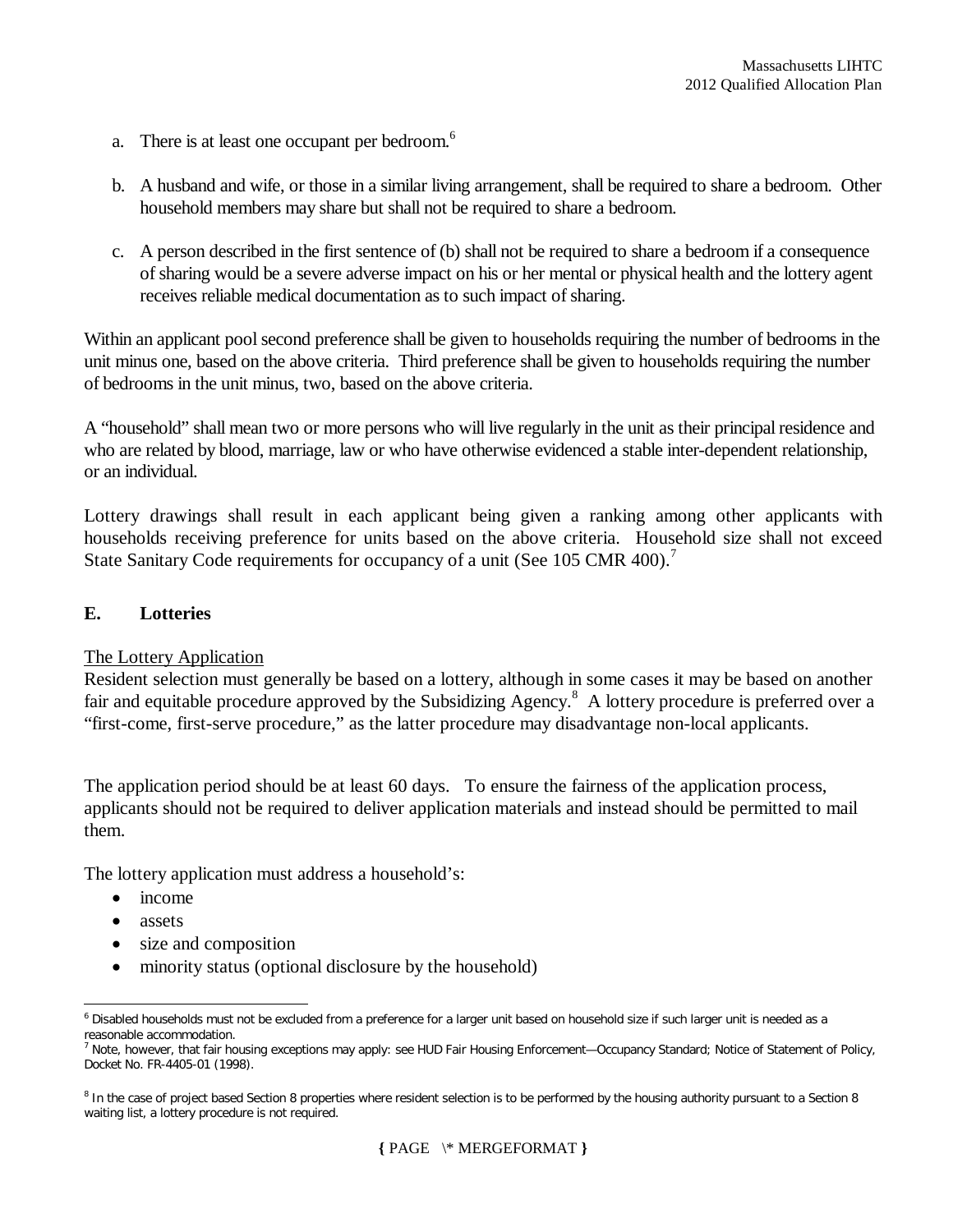- eligibility as a first-time buyer (for ownership units)
- eligibility for local preference

The lottery administrator shall request verification (e.g., three prior year tax returns with the W2 form; 5 most recent pay stubs for all members of the household who are working, three most recent bank statements and other materials necessary to verify income or assets).

## **Applicants cannot be required to use a specific lender for their pre-approval letter or their mortgage.**

Only applicants who meet qualification requirements should be included in the lottery.

### Lottery Procedure

Once all required information has been received, qualified applicants should be assigned a registration number. **Only applicants who meet the eligibility requirements shall be entered into a lottery. The lottery shall be conducted after any appeals related to the project have been completed and all permits or approvals related to the project have received final action.**

Ballots with the registration number for applicant households are placed in all lottery pools for which they qualify. The ballots are randomly drawn and listed in the order drawn, by pool. If a project has units with different numbers of bedrooms, units are then awarded (largest units first) by proceeding down the list to the first household on the list that is of appropriate size for the largest unit available according to the appropriate-unit-size criteria established for the lottery. Once all larger units have been assigned to appropriately sized households in this manner, the lottery administrator returns to the top of the list and selects appropriately sized households for smaller units. This process continues until all available units have been assigned to appropriately sized applicant households.

If the project includes units accessible or adaptable for occupancy by disabled persons, first preference (regardless of applicant pool) for those units shall be given to such disabled persons, including single person households, in conformity with state and federal civil rights laws.

The lottery administrator should retain a list of households who are not awarded a unit, in the order that they were drawn. If any of the initial renters/buyers do not rent/purchase a unit, the unit shall be offered to the highest ranked household on that retained list. This list may generally be retained and used to fill units for up to one year. However, other factors such as the number of households remaining on the list, the likelihood of the continuing eligibility of such households, and the demographic diversity of such households may inform the retention time of the list, subject to the approval of the Subsidizing Agency.

After the initial lottery, waiting lists should be analyzed, maintained, and updated (through additional marketing) so that they remain consistent with the objectives of the housing program and are adequately representative of the racial, ethnic, and other characteristics of potential applicants in the housing market region.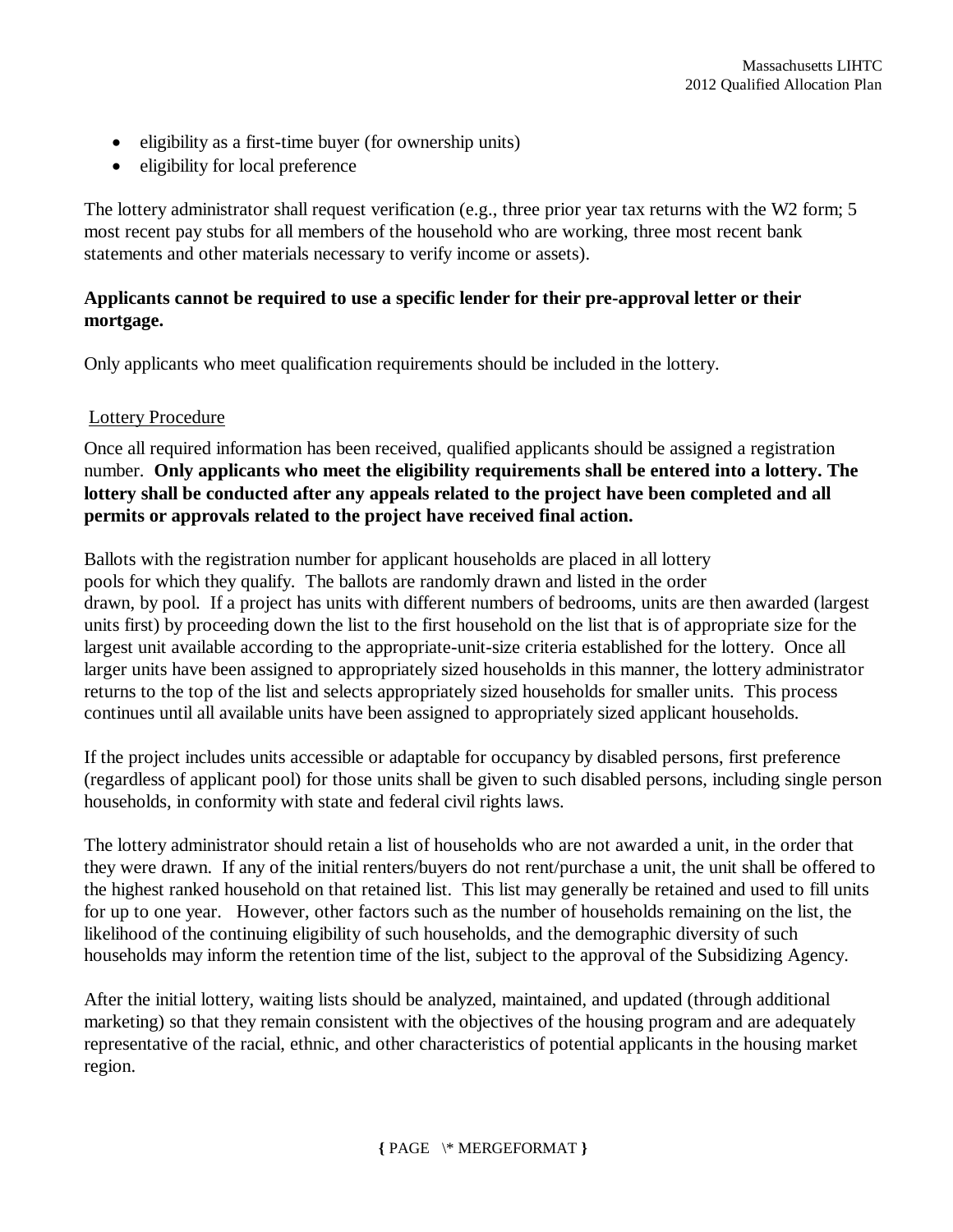### Lottery Example

This theoretical lottery has an OPEN pool that includes all applicants and a LOCAL PREFERENCE pool with only applicants from the local area.

- Total applicants in lottery: 100
- Total minority applicants: 20
- The community in which the lottery takes place falls within the HUD Boston Metropolitan Statistical Area which has a minority population of 20.7%.
- 1. Determine the number of applicants who claim a LOCAL preference according to approved criteria.
- 2. Determine the number of minority applicants in the LOCAL preference pool.
- 3. Determine the percentage of minority applicants in the LOCAL preference pool.

|                         | Total Applicants in Fotal Minority Applicants   % Minority Applicants in |                              |
|-------------------------|--------------------------------------------------------------------------|------------------------------|
| <b>Local Preference</b> |                                                                          | <b>Local Preference Pool</b> |
| Pool                    | <b>Local Preference Pool</b>                                             |                              |
| 60                      |                                                                          | $16.7\%$                     |

Since the percentage of minority applicants in the LOCAL preference pool is below the percentage of minority residents in the HUD defined statistical area (16.7% as opposed to 20.7%), a preliminary lottery is required.

4. The 10 minority applicants who do not have LOCAL preference are entered into a preliminary drawing and assigned a rank based on the order of their draw. Minority applicants are added to the LOCAL preference pool in order of their rank until the LOCAL preference pool has at least as great a percentage of minority applicants as the larger statistical area. In this example, 4 applicants will be added to the LOCAL preference pool to bring the percentage of minority applicants up to 21.8%.

| Applicants in Supplemented [o | <b>Total Minority</b>        | % Minority Applicants in |
|-------------------------------|------------------------------|--------------------------|
| <b>Local Preference Pool</b>  | Applicants                   | Supplemented Local       |
|                               | in Supplemented              | Preference Pool          |
|                               | <b>Local Preference Pool</b> |                          |
| 64                            |                              | 21.8%                    |

5. Draw all ballots from the adjusted LOCAL pool and assign rankings to each household. Preference for appropriately sized households will still apply and all efforts should be made to match the size of the affordable units to the legitimate need for bedrooms of each household.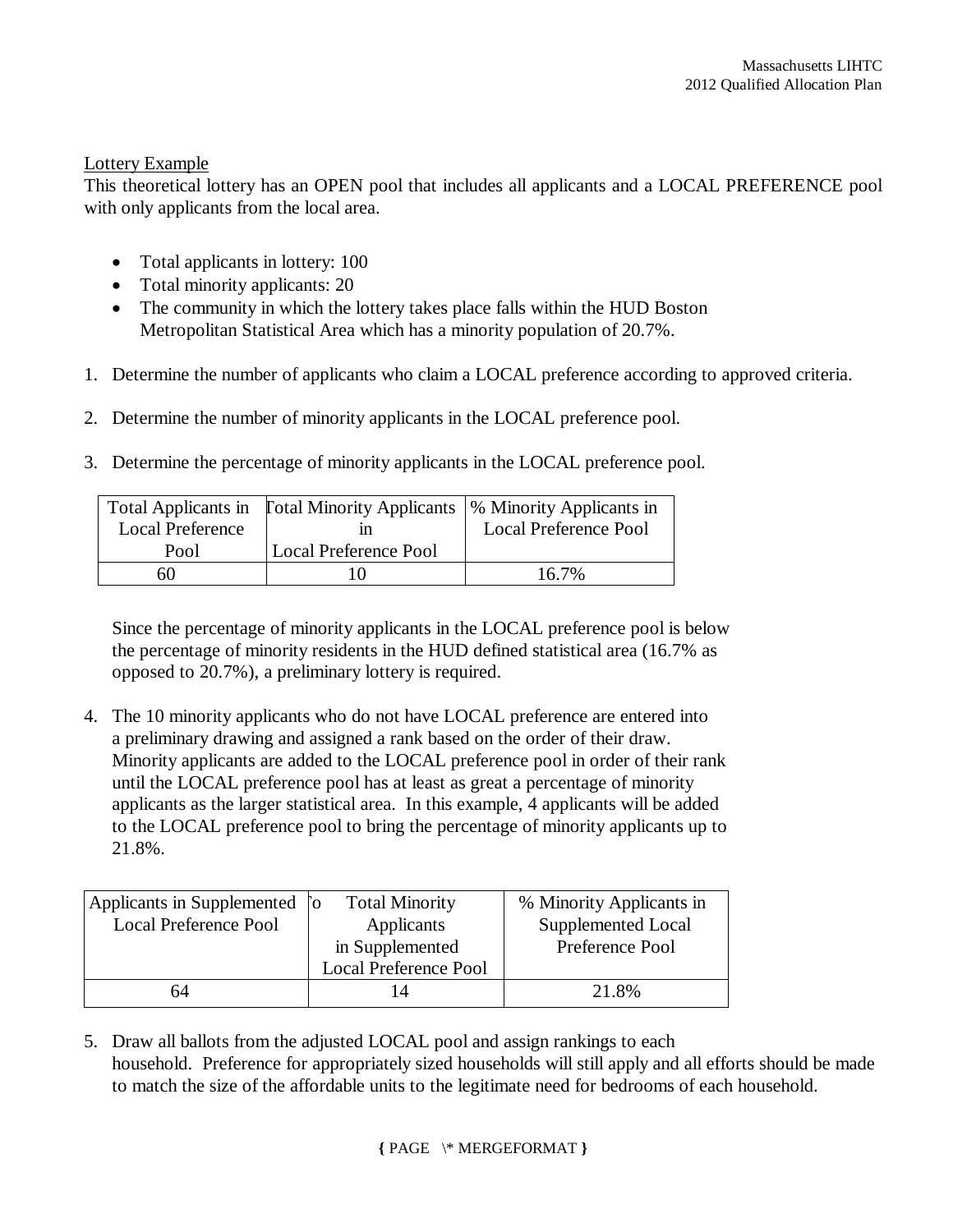6. Once all units for LOCAL residents have been allocated, the OPEN pool should proceed in a similar manner. All LOCAL residents should have ballots in both pools, and all minority applicants that were put in the LOCAL pool should remain in the OPEN pool as well.

### **F. Homeownership**

### 1. Household Eligibility

A Subsidizing Agency housing program may establish eligibility requirements for homebuyers. In the absence of such provisions, the following requirements shall apply.

In addition to meeting the requirements for qualifying a Project or dwelling unit for the SHI (see Section II.A), the household shall not have owned a home within three years preceding the application, with the exception of:

- a. displaced homemakers, where the displaced homemaker (an adult who has not worked full-time, full-year in the labor force for a number of years but has, during such years, worked primarily without remuneration to care for the home and family), while a homemaker, owned a home with his or her partner or resided in a home owned by the partner;
- b. single parents, where the individual owned a home with his or her partner or resided in a home owned by the partner and is a single parent (is unmarried or legally separated from a spouse and either has 1 or more children of whom the individual has custody or joint custody, or is pregnant);
- c. households where at least one household member is 55 or over;
- d. households that owned a principal residence not permanently affixed to a permanent foundation in accordance with applicable regulations; and
- e. households that owned a property that was not in compliance with State, local or model building codes and that cannot be brought into compliance for less than the cost of constructing a permanent structure.

### **Individuals who have a financial interest in the development and their families shall not be eligible.**

2. Final Qualification and Closing

Once the lottery has been completed, applicants selected to purchase units must be given a reasonable prespecified time period in which they must secure financing. The Developer should invite the lottery winners to a loan application workshop. The Developer should make prior arrangements with local financial institutions with respect to financing qualified purchasers. Often such institutions will give preliminary approvals of loans, which make the remainder of the process more efficient for all parties.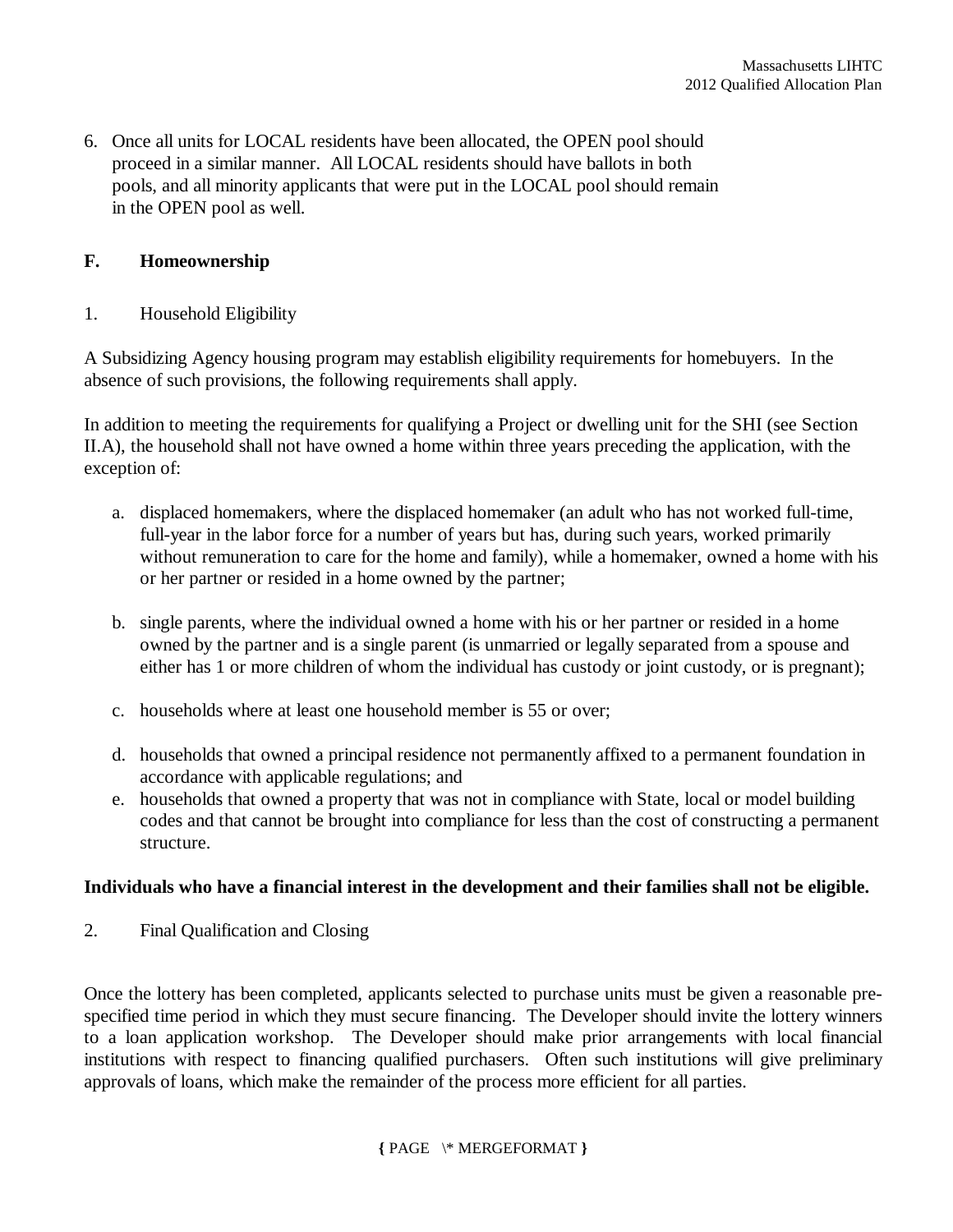Before a Purchase and Sale Agreement is signed, the lottery agent should submit income and asset documentation of the applicant to the Subsidizing Agency (to DHCD and the municipality in the case of a LAU). Income verification should include tax returns and W-2s from the past three years, five most recent pay stubs, three months recent bank statements and 401 K reports, reliable documentation as to other sources of income and assets. The Subsidizing Agency (to DHCD and the municipality in the case of a LAU) will then verify that the household's annual income does not exceed 80% of the area median income, or such lower income limit as may have been established for the particular project. The Subsidizing Agency (to DHCD and the municipality in the case of a LAU) also will verify that household assets do not exceed the maximum allowed. Closing of the sale will also be contingent on the Subsidizing Agency's (to DHCD and the municipality in the case of a LAU) approval of the buyer's financing.

## **Non-household members should not be permitted as co-signers of the mortgage.**

3. Resales

AFHMP requirements apply to the housing for its duration. The AFHMP must include a plan, satisfactory to the Subsidizing Agency (to DHCD and the municipality in the case of a LAU), to address AFHMP requirements upon resale. The proposal must, at a minimum, require that units for re-sale to eligible purchasers be listed with CHAPA and MAHA's homeownership lottery sites as described above and establish minimum public advertising requirements. The proposal cannot impose the AFHMP requirements upon a homeowner other than requiring compliance with requirements of a Use Restriction, reasonable public advertising, and listing with CHAPA and MAHA.

A "ready-buyer" list of eligible buyers maintained by the municipality or other local entity is encouraged. This list may be created through local, regional, and statewide lists and resources. As stated above, the list should continually be analyzed, maintained, and updated (through additional marketing) so that it remains consistent with the objectives of the housing program and is adequately representative of the racial, ethnic, and other characteristics of potential applicants in the housing market region.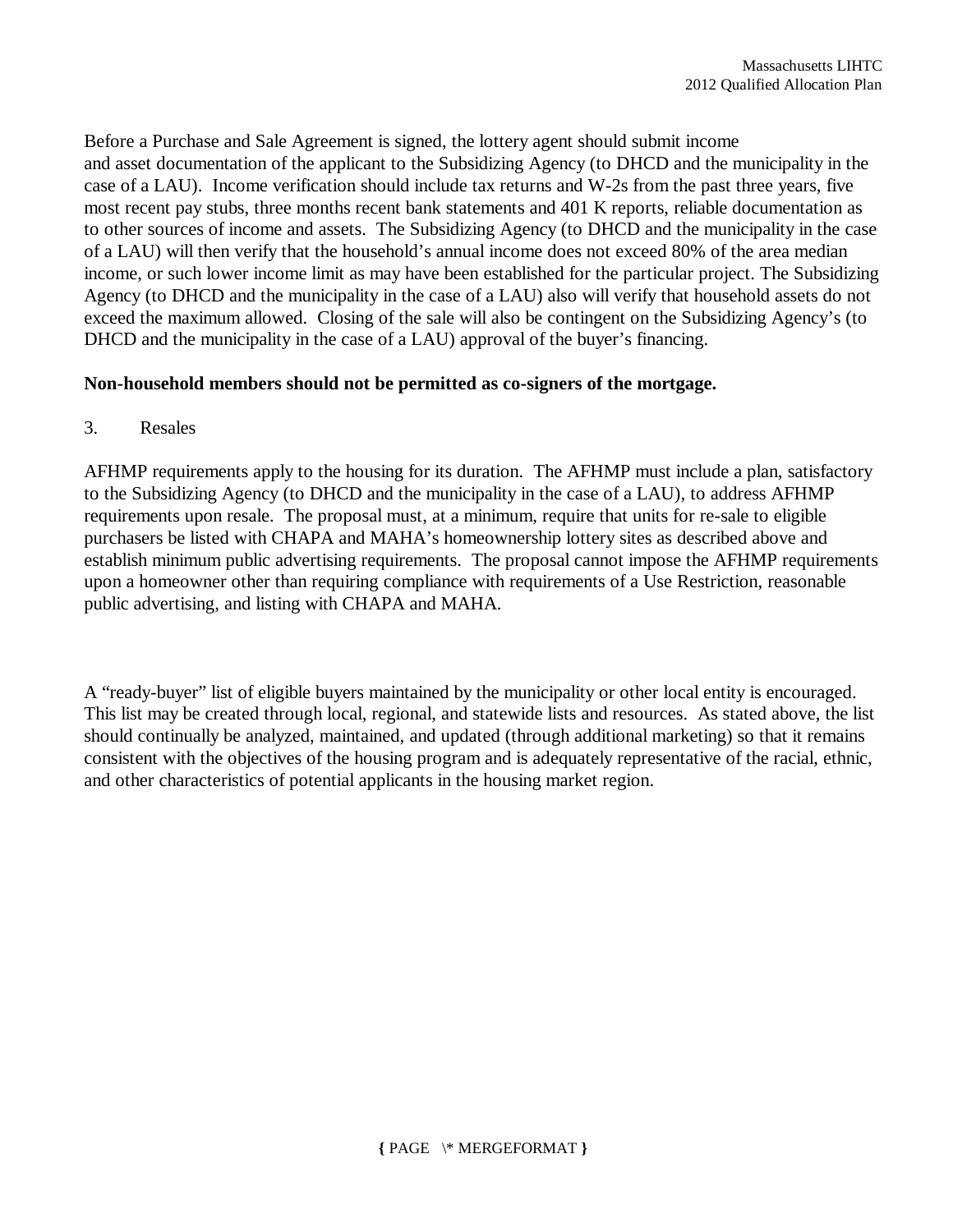# Appendix J: Priority Matrix for Preservation Properties

|                    |                                                                                    | TIER <sub>1</sub>                                                                                      | TIER <sub>2</sub>                                                                                                             | TIER <sub>3</sub>                                                                         | <b>COMMENTS</b>                                                                                                                                    |
|--------------------|------------------------------------------------------------------------------------|--------------------------------------------------------------------------------------------------------|-------------------------------------------------------------------------------------------------------------------------------|-------------------------------------------------------------------------------------------|----------------------------------------------------------------------------------------------------------------------------------------------------|
|                    |                                                                                    | <b>Higher Priority</b>                                                                                 | <b>Middle Priority</b>                                                                                                        | <b>Lower Priority</b>                                                                     |                                                                                                                                                    |
|                    |                                                                                    |                                                                                                        |                                                                                                                               |                                                                                           |                                                                                                                                                    |
| <b>Risk Factor</b> |                                                                                    |                                                                                                        |                                                                                                                               |                                                                                           |                                                                                                                                                    |
|                    |                                                                                    |                                                                                                        |                                                                                                                               |                                                                                           |                                                                                                                                                    |
|                    | <b>Risk of Loss to Market Conversion</b>                                           |                                                                                                        |                                                                                                                               |                                                                                           |                                                                                                                                                    |
|                    | Ability to Increase Rents Substantially<br>Through Conversion to Market<br>Housing | Strong rental market<br>with no impediments<br>to conversion                                           |                                                                                                                               | Weak market or<br>inability of project to<br>compete for market<br>rate tenants           | Need to evaluate regulatory issues,<br>marketability of project, conversion<br>costs, owner mission, etc.                                          |
|                    |                                                                                    |                                                                                                        |                                                                                                                               |                                                                                           |                                                                                                                                                    |
| II.                | <b>Risk of Loss Due to Physical</b><br><b>Condition</b>                            | Imminent loss due to<br>condemnation<br>proceedings or<br>governmental action<br>to close the property | Probable loss of the<br>property in the next 2-4<br>years. Likely to have<br>significant code and<br>safety issues            | Possibility of<br>condemnation or<br>governmental action,<br>but not for several<br>vears | Factors to Consider: Year facility was<br>built, No. of years since last rehab,<br>annual replacement res. contribution,<br>Total reserves balance |
|                    |                                                                                    |                                                                                                        |                                                                                                                               |                                                                                           |                                                                                                                                                    |
| III.               | <b>Risk of Loss Due to Financial</b><br><b>Viability</b>                           | Lender has declared a<br>default                                                                       | Property is not current<br>on loan or covenants<br>but no default has been<br>declared                                        | Property is<br>financially troubled<br>but able to maintain<br>loan payments              | Analysis based on 3 yrs of financials.<br>Factors to consider: Vacancy,<br>Municipal liens, Sponsor financial<br>condition, Property mgmt quality  |
|                    |                                                                                    |                                                                                                        |                                                                                                                               |                                                                                           |                                                                                                                                                    |
| <b>IV</b>          | <b>Market Condition Opportunity</b>                                                | Unique opportunity to<br>purchase a project at a<br>below market price<br>due to seller<br>motivations | Sale price based on<br>present value of<br>reduced income stream<br>- value will increase as<br>expiration date<br>approaches | Property for sale - no<br>particular economic<br>benefit to purchase<br>at this moment    | Availability of non state resources to<br>take advantage of the opportunity is<br>important                                                        |